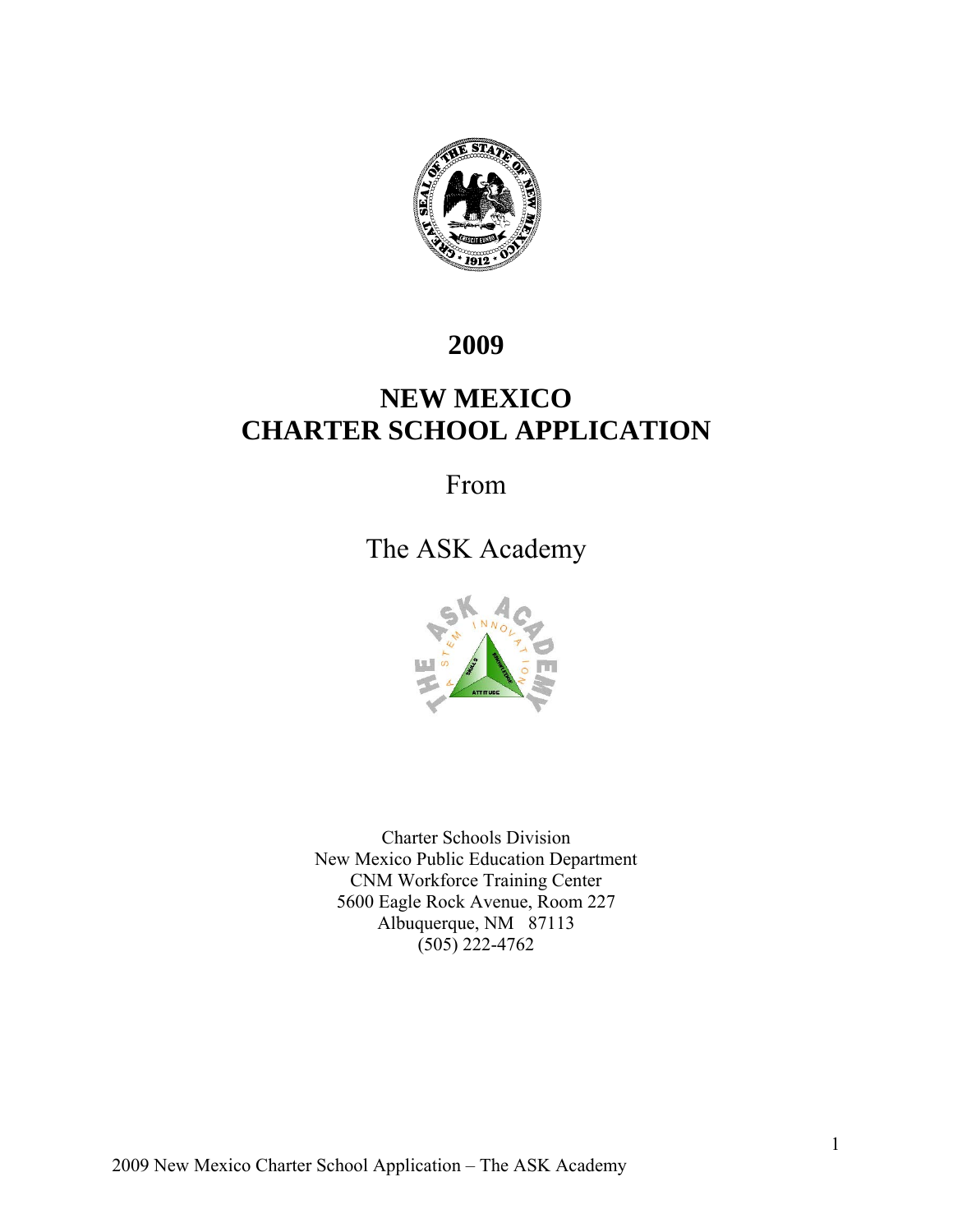# **I. TABLE OF CONTENTS**

| <b>Section Titles and Subsection Items</b>                       | Page number( $s$ ) |
|------------------------------------------------------------------|--------------------|
| <b>I. TABLE OF CONTENTS</b>                                      | 2                  |
| <b>II. APPLICATION COVER SHEET/ABSTRACT</b>                      | $3 - 5$            |
| <b>III. STATEMENT OF ASSURANCE</b>                               | $6 - 8$            |
| IV. CHARTER SCHOOLMISSION AND STATEMENT OF<br><b>NEED</b>        | $9 - 12$           |
| <b>V. EDUCATION PLAN</b>                                         | $13 - 35$          |
| A. CURRICULUM FRAMEWORK                                          | 14-22              |
| <b>B. EDUCATIONAL PROGRAM</b>                                    | $22 - 28$          |
| C. STUDENT PERFORMANCE EXPECTATIONS                              | 28-29              |
| D. PLAN FOR EVALUATION STUDENT PERFORMANCE                       | 29-32              |
| E. SPECIAL POPULATIONS                                           | $33 - 35$          |
| <b>VI. FINANCIAL PLAN</b>                                        | 36-42              |
| A. BUDGET                                                        | $36-41$            |
| <b>B. FISCAL MANAGEMENT</b>                                      | $41 - 42$          |
| VII. GOVERNANCE/MANAGEMENT PLAN                                  | 43-92              |
| A. GOVERNANCE STRUCTURE                                          | $43 - 53$          |
| <b>B. DESCRIPTION OF THE GOVERNING BODY</b>                      | 53-68              |
| <b>C. PARTNERSHIPS</b>                                           | 69-73              |
| D. SCHOOL ORGANIZATIONAL STRUCTURE                               | 74-77              |
| <b>E. EMPLOYEE RELATIONS</b>                                     | 77-86              |
| F. STUDENT ENROLLMENT PROCEDURES AND<br><b>DISCIPLINE POLICY</b> | 87-89              |
| <b>G. FACILITIES</b>                                             | 89-91              |
| H. OTHER STUDENT SERVICES                                        | 91-92              |
| <b>VIII. REQUIREMENTS</b>                                        | 93                 |
| A. LEGAL LIABILITY AND INSURANCE COVERAGE                        | 93                 |
| <b>B. WAIVERS</b>                                                | 93                 |
| IX. APPENDICES (A-G)                                             |                    |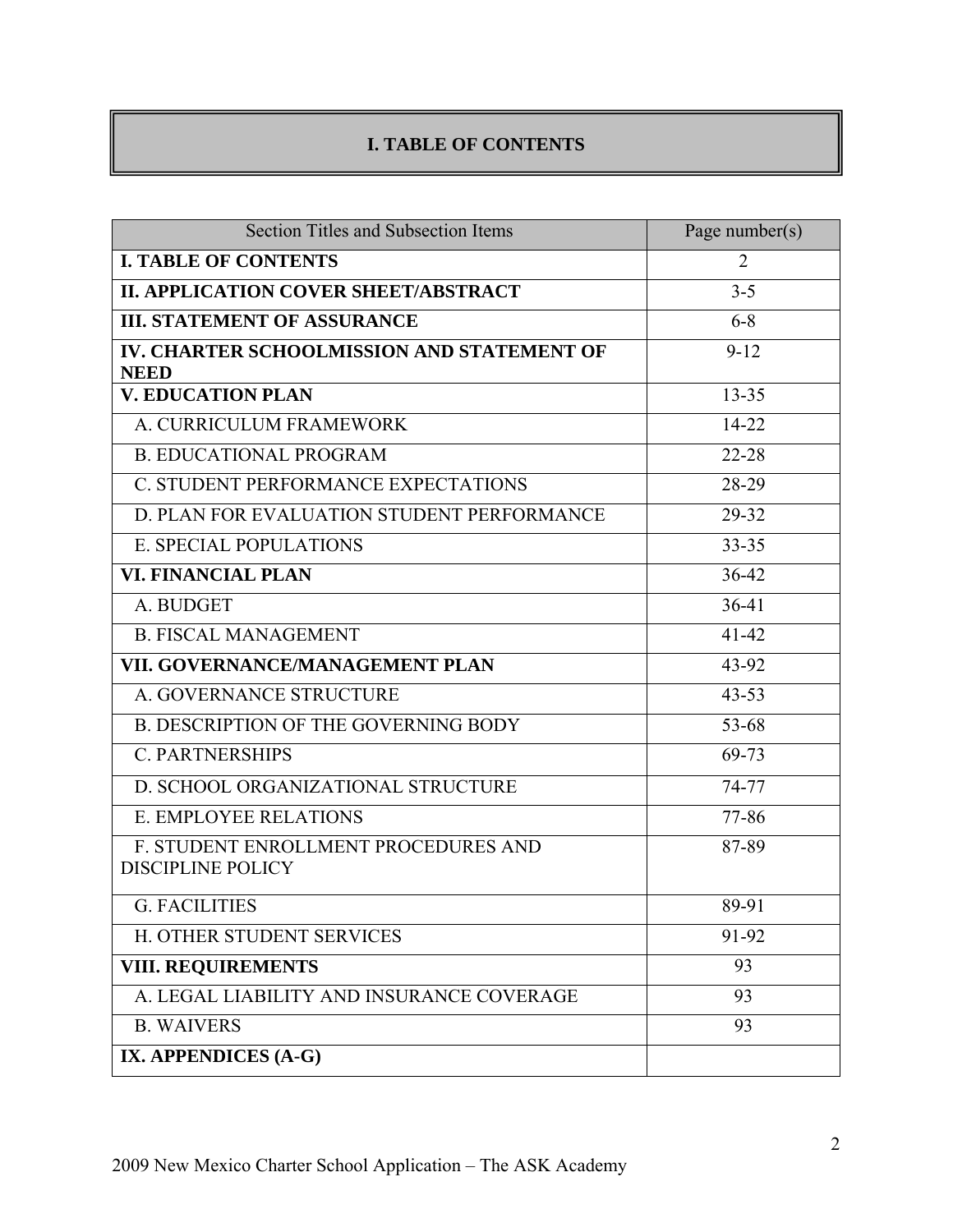## **II. Cover Sheet and Abstract**

## *School Information:*

Name of Proposed Charter School: The ASK Academy – A STEM Innovation School Address: (Not known at this time) School Location (City/Town): Albuquerque North-West Side or the city of Rio Rancho School District within which the school will be located: The ASK Academy will be a STATE Charter-Charter School; however, it will service students from Albuquerque Public Schools or Rio Rancho Public Schools

## *Contact Information:*

Primary Contact Person: Paul Stephenson M.E. C.& I. Address: 2417 Aqua Fria Dr. NE City: Rio Rancho State: New Mexico Zip: 87144 Daytime Tel: (505) 604-6023 Alternate Tel: (505) 896-5810 E-mail: *pstephenson@theASKacademy.org*

Secondary Contact Person: Daniel Barbour Address: 119 Arizona Sunset, City: Rio Rancho State: New Mexico Zip: 87124 Daytime Tel: (505) 401- 7704 Alternate Tel: (505) 892-5397 E-mail: *dbarbour@theASKacademy.org*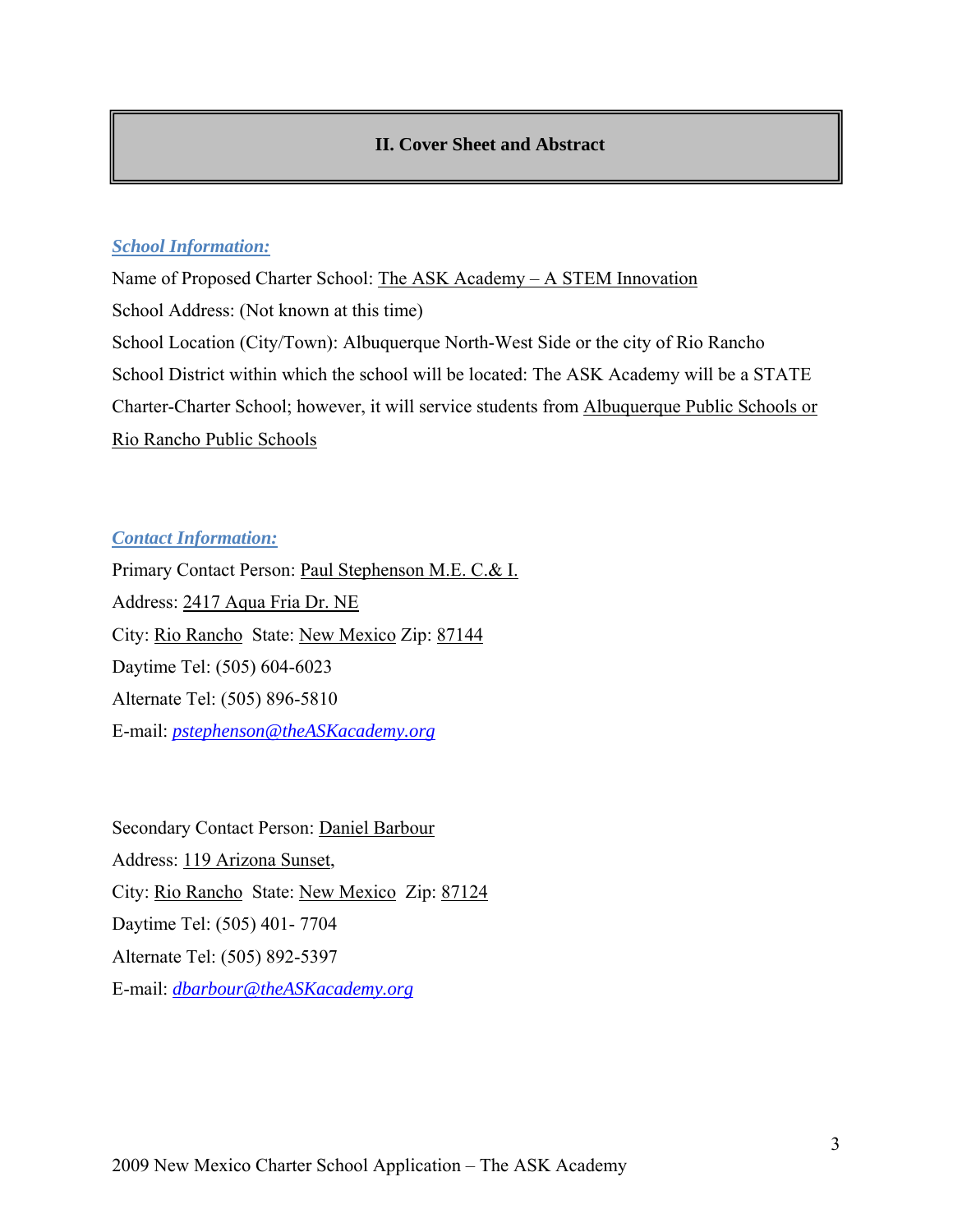## *Partner Organizations: (See Partnership Letters submitted in Appendix G)*

University of New Mexico Schools of Engineering

 Electrical & Computer Engineering Chemical/Nuclear Engineering Mechanical Engineering Civil Engineering

- **1. Premier Data Services, Land Links Division**
- **2. IDEAS, Inc**
- **3. Southwestern Indian Polytechnic Institute (SIPI)**
- **4. Holman's Inc.**
- **5. University of New Mexico Student Outreach Research Division**
- **6. Stanford University** The Design Institute http://www.stanford.edu/group/dschool/index.html
- 7. **Project Lead the Way A National Engineering Program:** www.pltw.org
- **8. Central New Mexico Community College**
- **9. Inquiry Facilitators, INC.**
- **10. Innovate Educate New Mexico**
- **11. The Fractal Foundation, Inc**
- **12. New Mexico Optics Association**
- **13. The University of California of La Angles (UCLA)**

#### **Enrollment Information:**

*NOTE: If the charter school will be located in a school district that has a total enrollment of not more than one thousand three hundred (1,300) students, the charter school's proposed enrollment for all grades, in combination with any other charter school's enrollment for all grades, will neither equal nor exceed ten (10) percent of the total MEM of that school district [6.80.4.9.C.6 NMAC]* 

Grade span at full enrollment:  $7-12$  Total number of students at full enrollment 600

Grade phase-in plan

| <b>School Year</b> |             | <b>Grade Levels</b>        | <b>Total Projected</b><br><b>Student Enrollment</b> |
|--------------------|-------------|----------------------------|-----------------------------------------------------|
| First year         | 2009-10     | Planning                   | $\theta$                                            |
| Second Year        | 2010-11     | $9 - 10$                   | 150                                                 |
| Third Year         | $2011 - 12$ | $9-10-11$                  | 250                                                 |
| Fourth Year        | 2012-13     | $9-10-11-12$               | 350                                                 |
| Fifth Year         | $2013 - 14$ | $7 - 8 - 9 - 10 - 11 - 12$ | 600                                                 |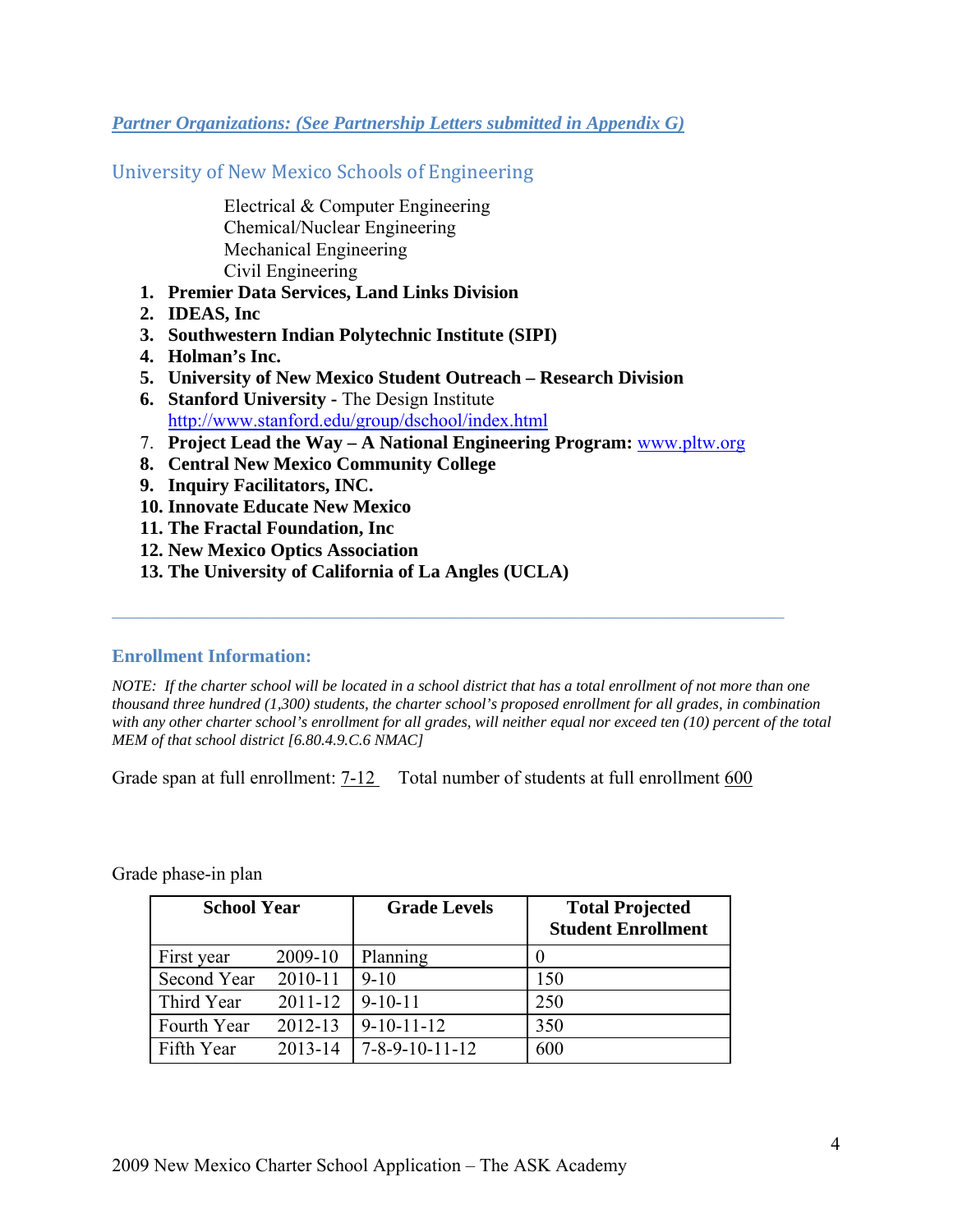#### **Abstract of Proposed Charter School:**

The ASK Academy – A STEM Innovation is a career pipeline developing the learner's Attitude, Skills and Knowledge (ASK) through learning seminars,  $21<sup>st</sup>$  century technology, and project based experiences. The vision is to create an innovative learning culture for STEM students in grades 7-12, that will re-engage a culturally diverse population of learners into the learning process. The ASK Academy will develop the learners Attitudes, Skills and Knowledge as they apply New Mexico State core standards toward STEM career pathways. The four basic pathways are: (a) Civil Engineering & Architecture, (b) Computer Integrated Manufacturing, (c) Aerospace Engineering and (d) Biomedical Technology. The curriculum structure for these pathways comes from the National Engineering Program, "Project Lead the Way", (PLTW). www.pltw.org

The ASK Academy will service the communities of Northwest Albuquerque and the city of Rio Rancho. The total 7-12 enrollment at its completion will not exceed 600 students. National data indicates that smaller schools educate much better than larger schools and more economical to operate; (NASSP Board of Directors, 1996) thus, The ASK Academy will maintain this small population.

The educational philosophy of The ASK Academy will be built on the academy, or corporate model; focusing the core standards toward STEM career pathways. In brief, learners will use a variety of resources to produce projects, products or services that have been developed by ASK teachers in collaboration with industry and university representatives. Core standards will be taught at just the right time for the student to apply toward these projects. Research show that when a learner applies the knowledge retention increases. (Gibbons, M, 2002) Relevant involvement from community, parents, and industry and university partners will make The ASK Academy's innovative STEM learning culture complete.

Everyone is a member of The ASK Academy and has a responsibility to the Academy as well as to their team mates. The health of the corporation will flourish through building relationships: focusing on TRUST, RESPECT & RESPONSIBILTIY. The ASK Academy will provide opportunities to develop creativity and critical thinking skills. Students' ownership in the learning process will be common place; however, individual accountability and evaluation will monitor their personal growth.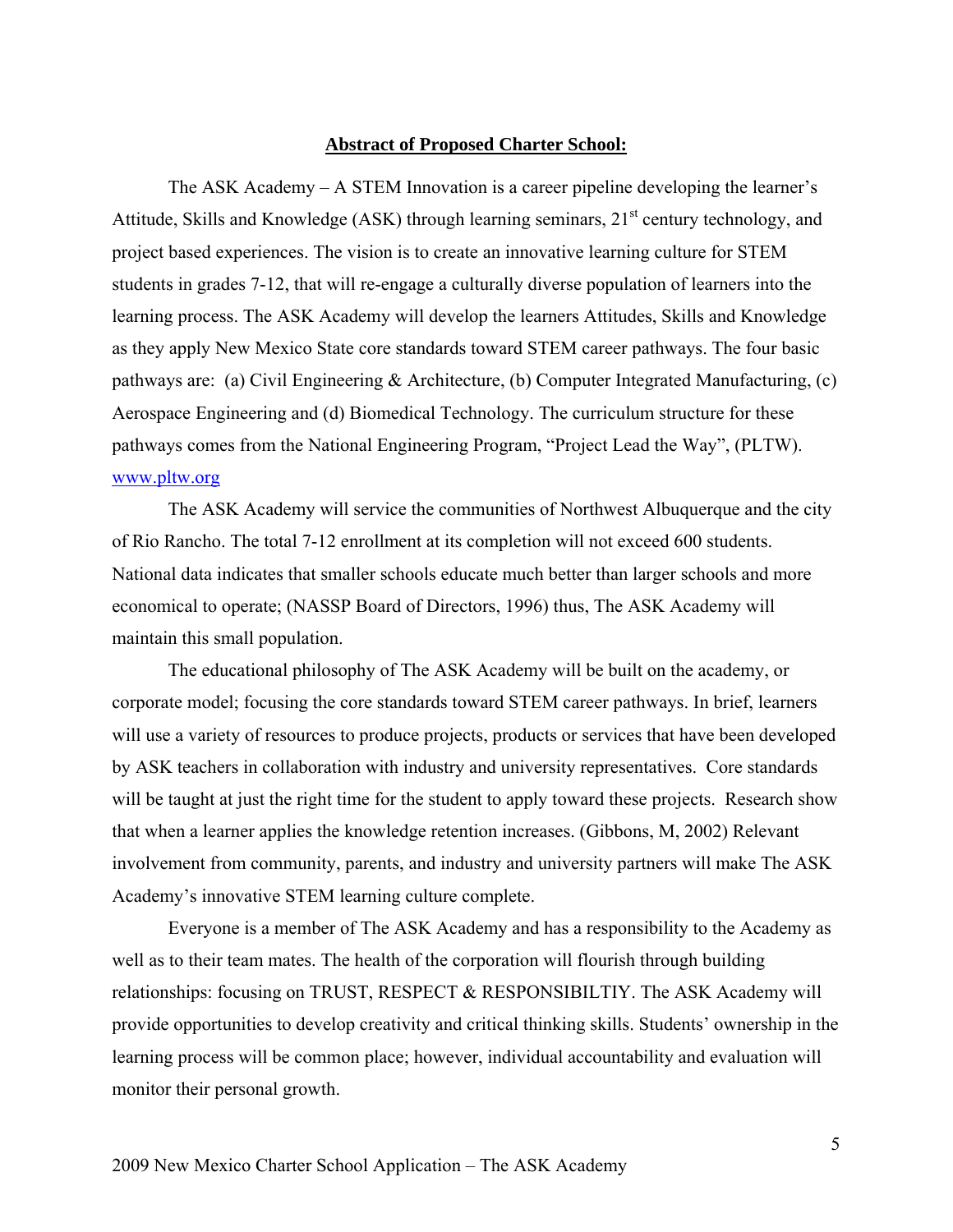## **III. STATEMENTS OF ASSURANCES**

## STATE OF NEW MEXICO

COUNTY(s) OF Sandoval or Bernalillo

I, Paul Stephenson, after being duly sworn, state as follows

- 1. My name is Paul Stephenson and I reside in Rio Rancho, New Mexico.
- 2. I am the authorized representative of the governing body, or applicant group, for The ASK Academy – A STEM Innovation, to be located at the west side of Albuquerque or the City of Rio Rancho , I certify that, if awarded a charter:
	- 1. The CHARTER SCHOOL's admission process shall not discriminate against anyone regarding race, gender, national origin, color, ability level, or age.
	- 2. If more students apply than can be accommodated, The CHARTER SCHOOL shall admit students on the basis of a lottery.
	- 3. The CHARTER SCHOOL's admission processes shall be in compliance with Section 22-8B-4.1 NMSA 1978.
	- 4. The CHARTER SCHOOL shall be a nonsectarian, non-religious, and non-homebased public school.
	- 5. Except as otherwise provided in the Public School Code, the CHARTER SCHOOL shall not charge tuition or have admission requirements.
	- 6. The CHARTER SCHOOL shall comply with all state and federal health and safety requirements applicable to public schools, including those health and safety codes relating to educational building occupancy.
	- 7. The governing body shall not contract with a for-profit entity for the management of the CHARTER SCHOOL.
	- 8. The CHARTER SCHOOL shall comply with all applicable state and federal laws and rules related to providing special education services.
	- 9. The CHARTER SCHOOL shall avoid apparent and actual conflicts of interest when administering grants and entering into contracts for equipment and services.
	- 10. The CHARTER SCHOOL shall comply with conflict of interest provisions identified in the New Mexico Procurement Code, Section 13-1-128 et seq. NMSA 1978 and the Prohibited Sales Act, Section 22-21-1 et seq. NMSA 1978; and the federal regulations at 34 CFR 75.525 and 80.36.
	- 11. The CHARTER SCHOOL shall ensure that criminal background checks are conducted on all employees in accordance with Section 22-10A-5 NMSA 1978.
	- 12. The CHARTER SCHOOL shall develop written procurement procedures and conduct all procurement transactions in a manner that provides open and fair competition.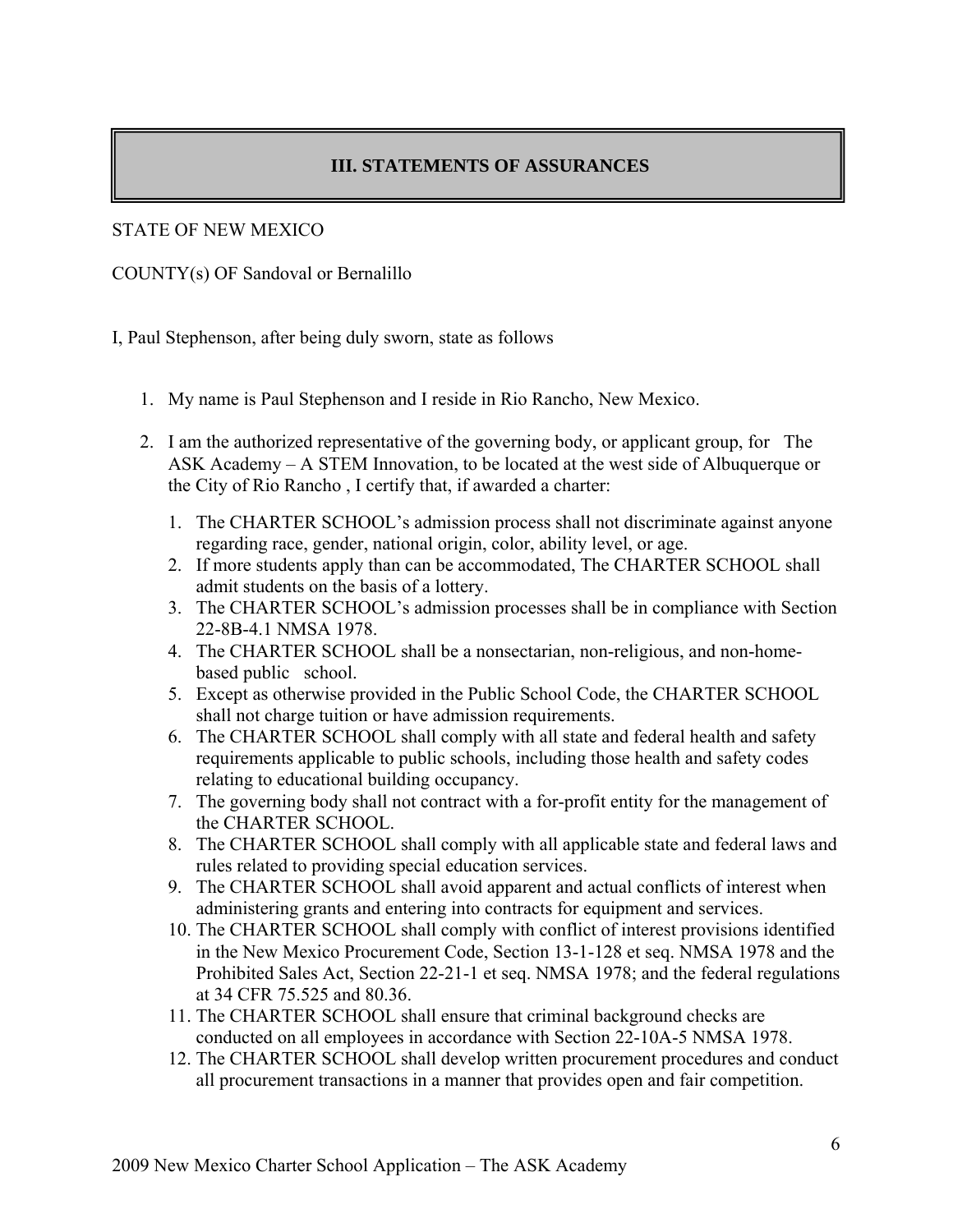#### *(Statements of Assurances page 2 of 3)*

- 13. The CHARTER SCHOOL shall comply with the Age Discrimination Act of 1975, Title VI
- 14. of the Civil Rights Act of 1964, Title IX of the Education Amendments of 1972, Section 504 of the Rehabilitation Act of 1973, and part B of the Individuals with Disabilities Education Act;
- 15. The CHARTER SCHOOL shall provide equitable access to and participation in its federally assisted program for students, teachers, and other program beneficiaries with special needs.
- 16. The CHARTER SCHOOL shall be economically sound and the fiscal management shall comply with all applicable federal and state laws, regulations and rules relative to fiscal procedures.
- 17. The CHARTER SCHOOL shall provide to the Public Education Commission by the sooner of the end of the planning year or within ten (10) days of receipt of any federal or state stimulus funds a detailed plan indicating how the CHARTER SCHOOL will manage its fiscal responsibilities, the plan will include a description of the internal control procedures that the charter school will utilize to safeguard assets, segregate its payroll and other check disbursement duties, provide reliable financial information, promote operational efficiency, and ensure compliance with all applicable federal statutes and regulations and state statutes and rules relative to fiscal procedures.
- 18. Meetings of the CHARTER SCHOOL Governing Body shall comply with the New Mexico Open Meetings Act, Sections 10-15-1 et seq., NMSA 1978.
- 19. The CHARTER SCHOOL shall adopt policies and procedures of the governing body, that address governance, relationship to staff, professional development, the role of the governing body in policy-making, personnel decisions, budgeting, and operation of the school, including how decisions will be made.
- 20. The Governing Body or head administrator of the CHARTER SCHOOL shall recognize and work with employee labor representatives, if any.
- 21. The CHARTER SCHOOL shall produce a certificate of occupancy prior to opening a facility for use as a school; the facility shall meet all applicable federal and state health, safety and code requirements and be suitable for use as a school.
- 22. The CHARTER SCHOOL shall develop and maintain a plan for addressing code, accessibility, health and safety requirements as well as operation, maintenance and repair of any facility it seeks to use as a school.
- 23. The CHARTER SCHOOL shall develop personnel policies that comply with all applicable federal and state labor laws, regulations and rules implementing them and shall submit the policies to the Public Education Department for comment prior to the hiring of any employees.

I hereby certify that the information submitted in this application for a charter is true to the best of my knowledge and belief. I understand that I am the authorized representative of the applicant group, or the governing body, of this charter school.

## *[Signatures required on next page]*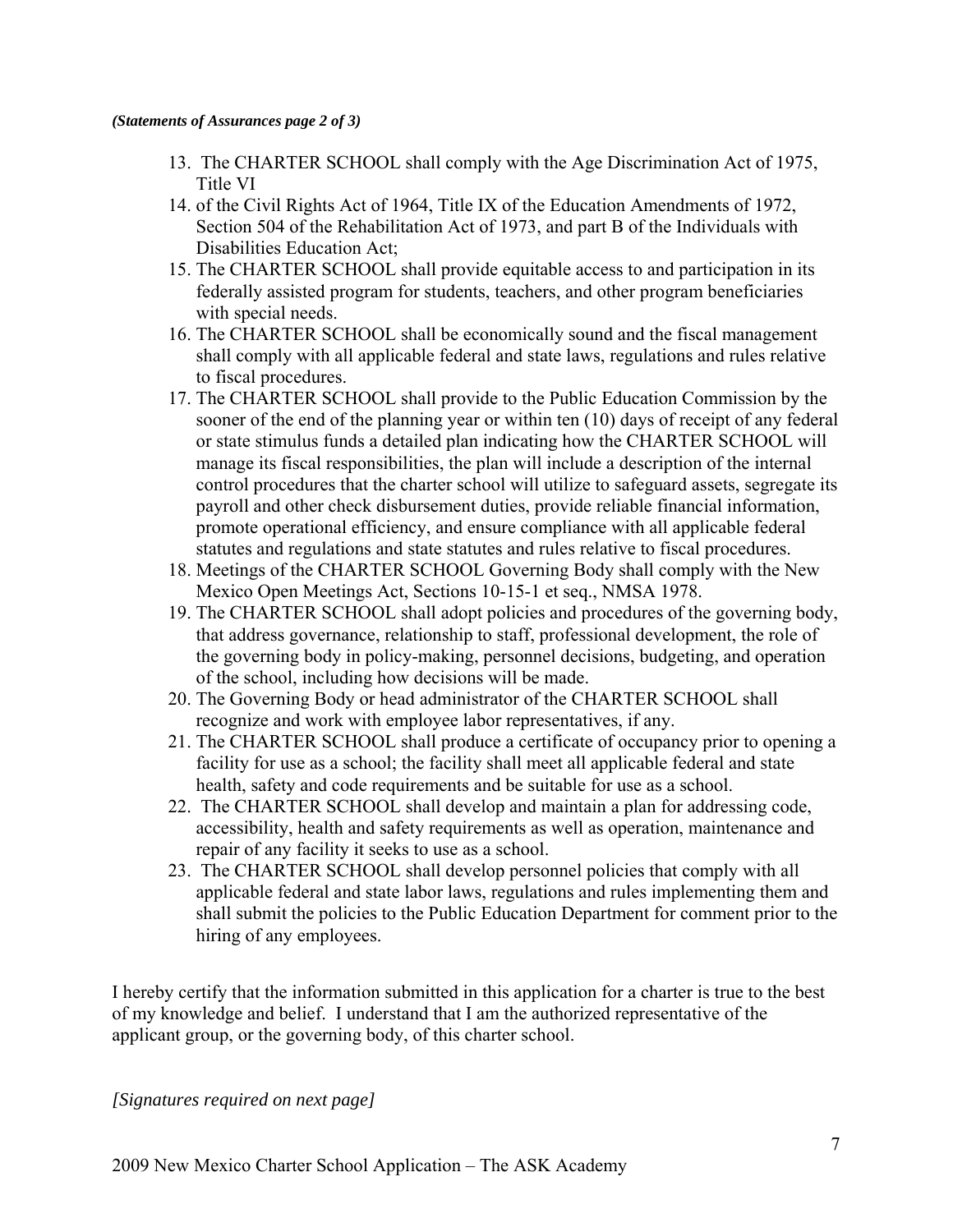| [Signature]                                                                | Date<br>, representative of the applicant group, or governing body |
|----------------------------------------------------------------------------|--------------------------------------------------------------------|
|                                                                            | Charter School.                                                    |
| Subscribed and sworn to before me, this $\_\_\_\_day\$ of $\_\_\_\_\_3\$ . |                                                                    |
| [Notary Seal:]                                                             |                                                                    |
| [signature of Notary]                                                      |                                                                    |
| [typed name of Notary]                                                     |                                                                    |
| <b>NOTARY PUBLIC</b>                                                       |                                                                    |
| My commission expires:                                                     | $\,$ , 20                                                          |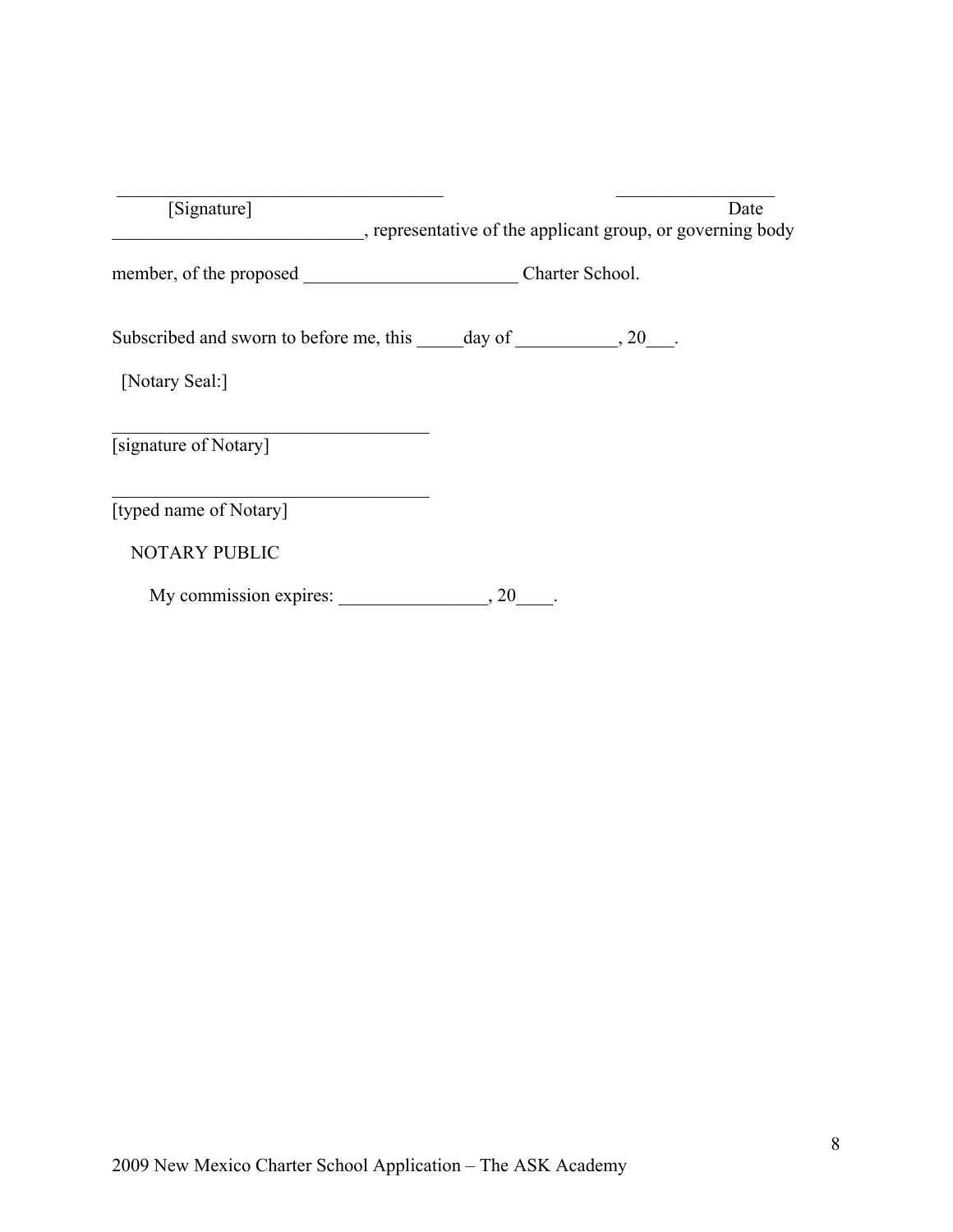## **IV. CHARTER SCHOOL MISSION AND STATEMENT OF NEED**

## **Mission Statements**

**1. The ASK Academy will emphasize Science, Technology, Engineering & Mathematic (STEM) curricula to create a new learning culture through: Project based learning experiences, 21st century technology, research programs, building relationships, and a strong partnership program to engage students in the learning process and develop opportunities to become life long learners.** 

#### **SMART GOALS to accomplish Mission 1.**

- a. Project Based Learning: Institute two school wide STEM projects per grade level that embed core learning standards by the semester prior to deployment.
- b. 21<sup>st</sup> Century Technology: Yearly inventory will demonstrate an increase of 21st century technology at the ASK Academy campus. (i.e. computers, current software, wireless, wind tunnel, 3-D Printer, Biological Safety Cabinets etc)
- c. Research Program: a Student Research EXPO (SRE) program will be built. SY 2010-2011 –  $30\%$  of student involvement SY 2011-2012 – 50% of student involvement  $SY 2012 - 2013 - 60\%$  of student involvement SY 2013-2014 – 70% of student involvement
- d. Relationship building: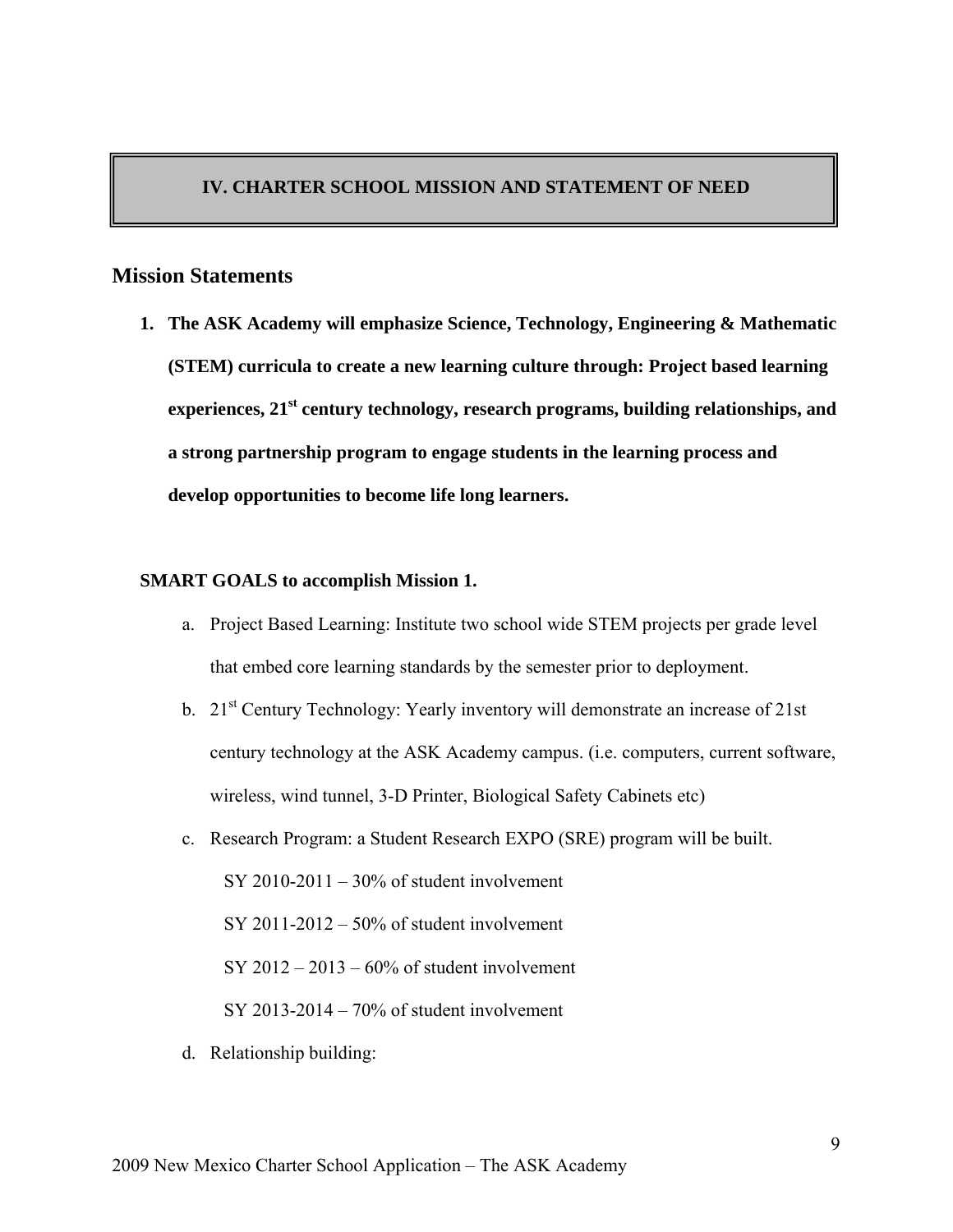- i. End of year surveyed observations will collect data on the impact of relationships between student to student, student to teacher, student to parent, and student to industry. Yearly progress will be measured against baseline data collected during each student's admission process.
- ii. A yearly increase in student participation in programs will reflect an improvement in these relationships. (i.e. student government, community service, celebration of learning events, and student lead parent conferences etc).
- e. Partnership program: Increase the number of Partnerships with STEM industry and universities by 10% each year and establish a parent support/involvement structure by the middle of the second year of the charter.
- **2. The ASK Academy will improve the retention of core New Mexico State standards in learners by providing multiple opportunities for students to demonstrate skills and knowledge through research, STEM projects, product production and/or services.**

## **SMART Goals to accomplish Mission 2:**

a. Short Cycle Assessment (SCA): The proficiency level of our internal short cycle assessments is 70% correct. We will use the current-year New Mexico AMO to target the percentage of students receiving the 70% or better. This SCA data will be reported to the NM PED as per state requirements.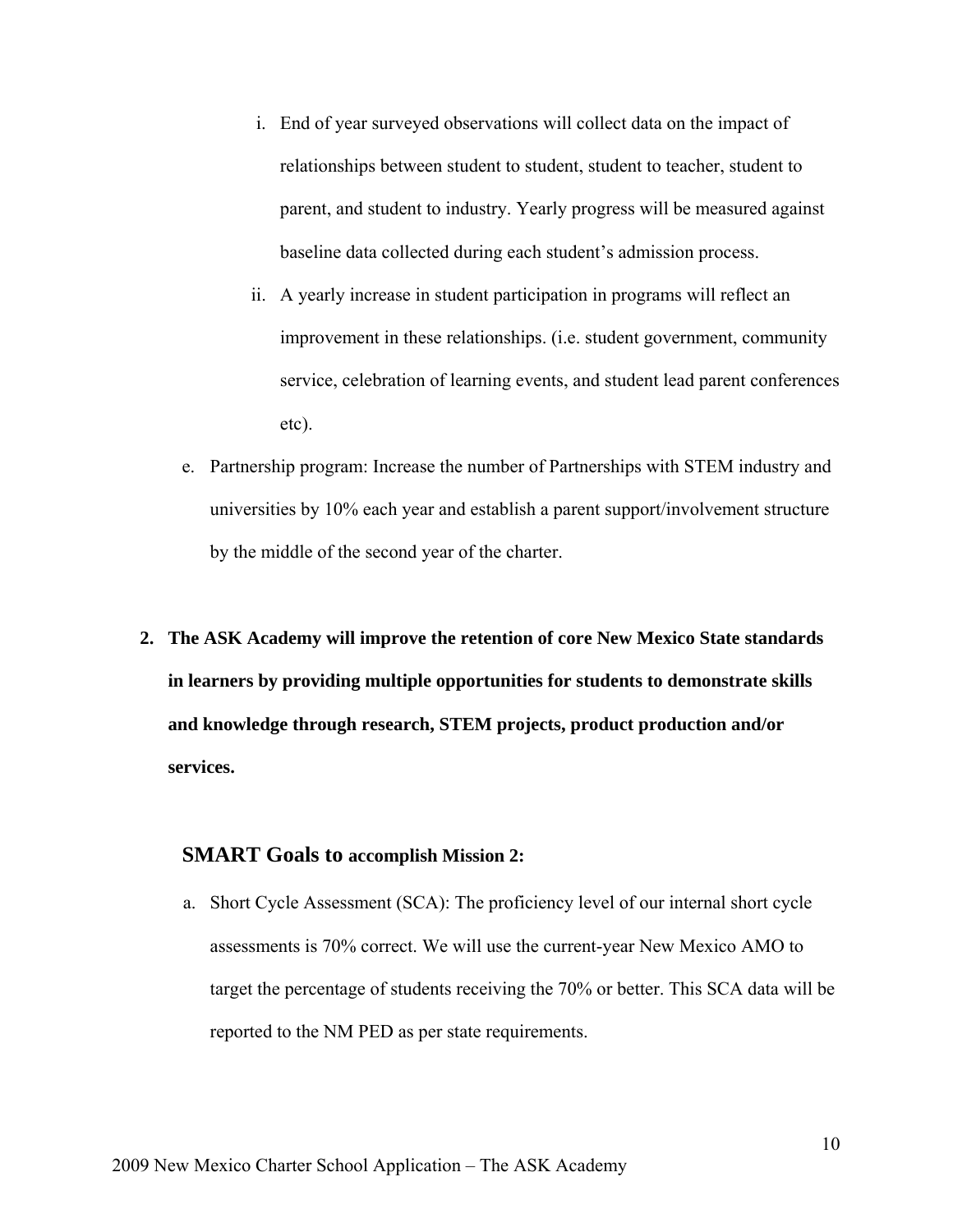b. New Mexico State Public Education Department's Standards Based Assessment (NMSBA): students in grade 7, 8 and 11 will achieve yearly AMO established by the New Mexico State PED.

## **Needs Statement:**

The ASK Academy will provide a pipeline to prepare students to enter future positions available in STEM related careers found in the New Mexico. The culture of The ASK Academy will instill 21<sup>st</sup> century attitudes, skills and knowledge necessary to compete for the jobs of the next generation.

The ASK Academy will serve all students from the diverse population located in Northwest Albuquerque and Rio Rancho. Albuquerque is one of New Mexico's largest cities. The population breakdown is: 44.6%white, 44.4% Latino, 3.1% Black, 4.3% Native American, 2.4% Asian, and 1.1% other. The most recent demographics for Rio Rancho are from 2006 with a population breakdown is: 58% White, 33.9% Latino, 2.1% Black, 1.6% Native American 1.5% Asian, and 1.2% other. The current high school demographics for Rio Rancho High School mirror that of the community: 54.9% White, 35.1% Latino, 4.4% Black, 3.4% Native American, and 2.2% Asian.

Both communities are family oriented comprising 74.3% of Rio Rancho households and 61.5% of the Albuquerque households. These relatively young populations will require access to high paying jobs.

Many technology companies are bringing high-paying jobs to New Mexico. Recent announcements include: Hewlett Packard – 1300 new jobs, Schott Solar – 500 new jobs, Fidelity Investments – 500 new jobs, General Mills Expansion – 100 new jobs, and Reetz Channel and

11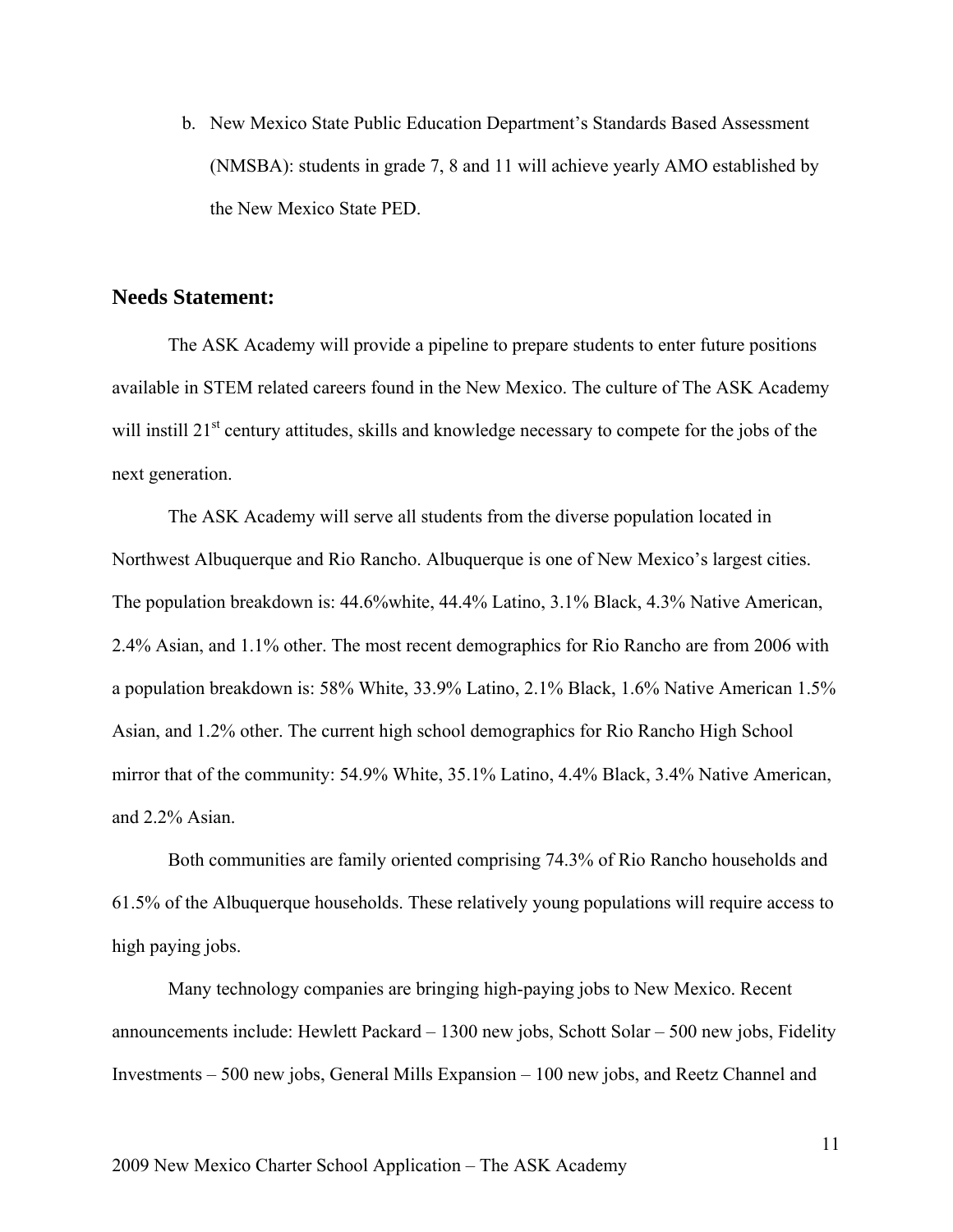Signet solar – 600 new jobs. "From food to microchips, metro New Mexico's manufacturing companies are diverse. The manufacturing industry grew 5.2 percent in 2006 and has seen a one percent growth in 2007. It makes up six percent of the local job market. (www.nmsitesearch.org , 2009)

New Mexico has a long history of science and technology. In 2004, New Mexico ranked 14<sup>th</sup> on Milken' state technology and science index: a measure of technology and science assets that can be leveraged to promote future economic development. (www.nmsitesearch.org , 2009) Healthcare, professional services and government jobs are projected to be the bulk of the job growth sectors in the next 10 years. Projected long term needs for 2006-2016 are environmental science and protection technicians, veterinarian technologist and technician, medical assistants, surgical technologist, ME techs, computer software engineers, application and systems, industrial engineers, computer and network administrators and CE Health care aides.

(www.nmsitesearch.org, 2009)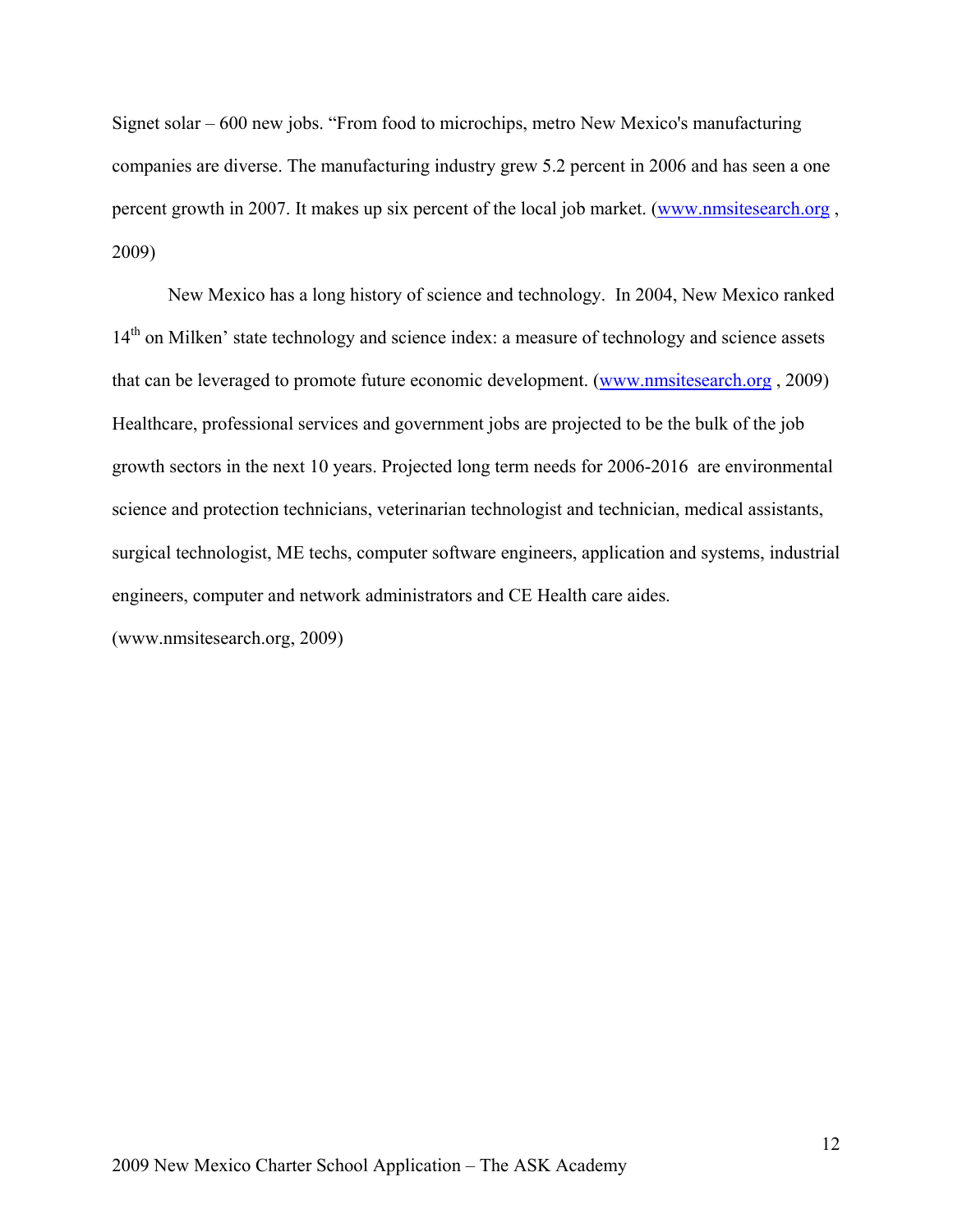## **V. EDUCATIONAL PLAN**

#### **A. CURRICULUM FRAMEWORK**

#### **1. Philosophy and Approach to Instruction**

The ASK Academy will be an educational pipeline for Science, Technology, Engineering and Mathematic (STEM) career pathways. The educational philosophy and curricular approach of The ASK Academy will be a mixture of project driven, Inquiry and lecture methodologies tied to the New Mexico State Standards. The ASK Academy will be built on the small school concept to promote active learning and cross curricular collaboration. (NASSP Board of Directors, 1996) You can find similar succeeding models of cross curricular success at the university level Stanford University's Design Institute (*http://www.stanford.edu/group/dschool/* ) or at the secondary level of education in the New Tech High model

(*http://www.newtechhigh.org/Website2007/index.html* ). Providing these Life Long Learning Experiences through project design, product production or service development, learners will retain core performance standards for a longer period of time. (Gibbons, M, 2002). This philosophy and curricular approach supports our mission of standard retention and the development of a new STEM learning culture.

The philosophy and curricular approach of The ASK Academy takes advantage of student's multiple learning styles; visual, auditory, tactile and kinetic. (Gibbons.M, 2002) The ASK Academy recognizes that each student is unique, has unique interests, skills, abilities and world experiences. To improve student performance, the combination of projects, inquiry and lecture methodologies provide ample opportunities for students to make connections to prior knowledge, use their skills to further their learning and demonstrate mastery of New Mexico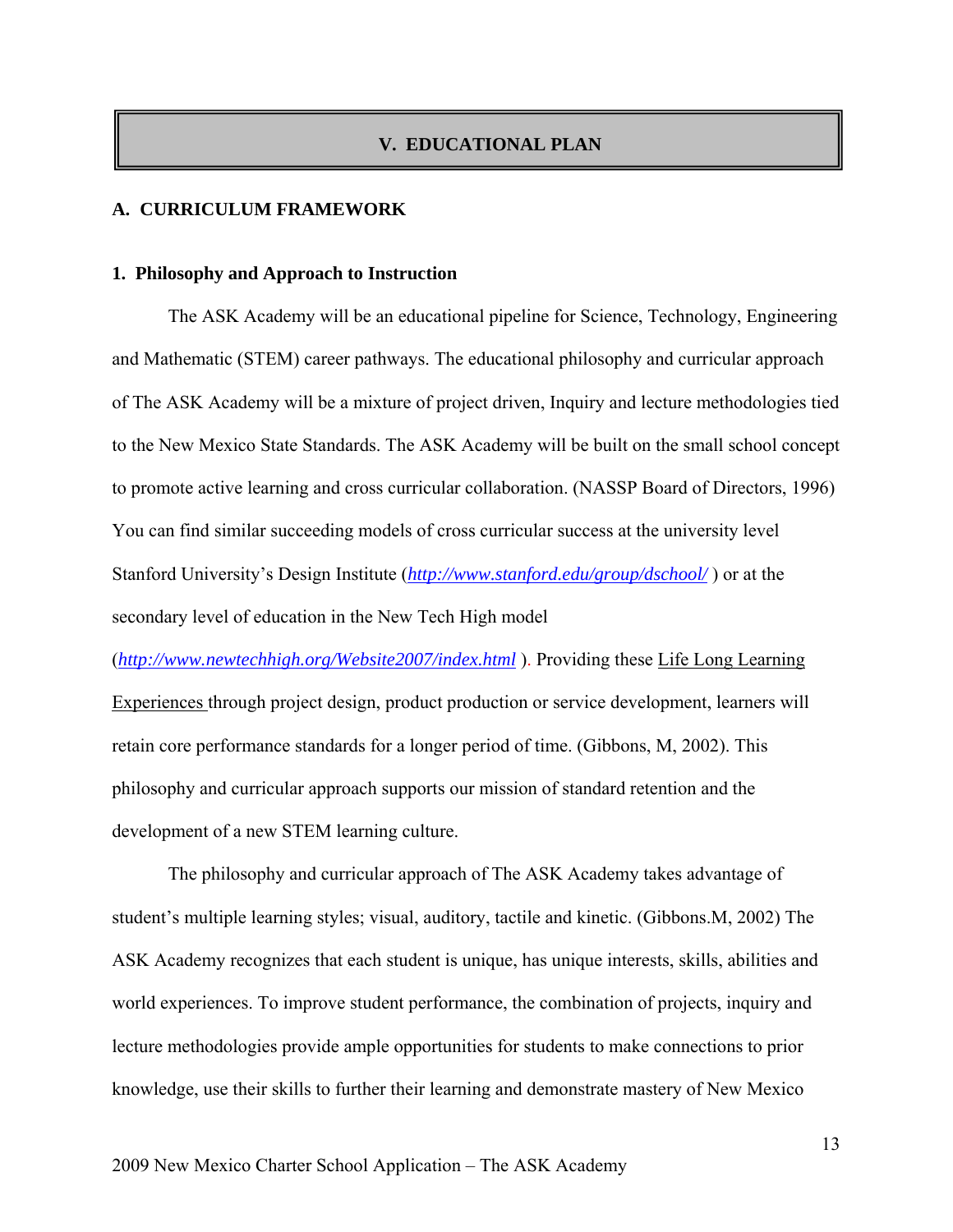State Standards. Students acquire skills to self-regulate their learning through the curriculum of The ASK Academy (Hacker, D., Dunlosky, J., and Graesser, A., 1998)

The curricular approach supports both missions of creating a STEM learning culture and increased retention of standards. The STEM learning culture cultivates student ownership in relationships, student research,  $21<sup>st</sup>$  century technology, project based learning, and partnerships. Collaboration between the members, contextual projects, individual accountability, and pursuit of student interests make the learning of the state standards relevant to the student. Engaged learners will go above and beyond minimum expectations to create knowledge useful for their future careers.

The educational philosophy and curricular approach of The ASK Academy seeks to improve the student's performance by embedding the New Mexico State Standards in projects aligned with STEM career pathways. Through applications, inquiry experiences and lectures, The ASK Academy will meet the multiple learning styles of Academy students. This approach simulates successful existing models of student learning documented by research as previously mentioned. Students learn to think for themselves by developing skills to evaluate relevant information, ask critical questions and develop plans to organize and present conclusions.

#### 2. **Description of the Curriculum**

The ASK Academy will implement over the 5 years of the Charter four STEM career pathways provided by Project Lead The Way (PLTW); namely, Computer Integrated Manufacturing (CIM), Civil Engineering & Architecture (CEA), Aerospace Engineering (AE) and Biomedical Sciences (BMS). More information on the PLTW curricula can be accessed at their web site *www.pltw.org* . The New Mexico State Core Content Standards will be aligned

14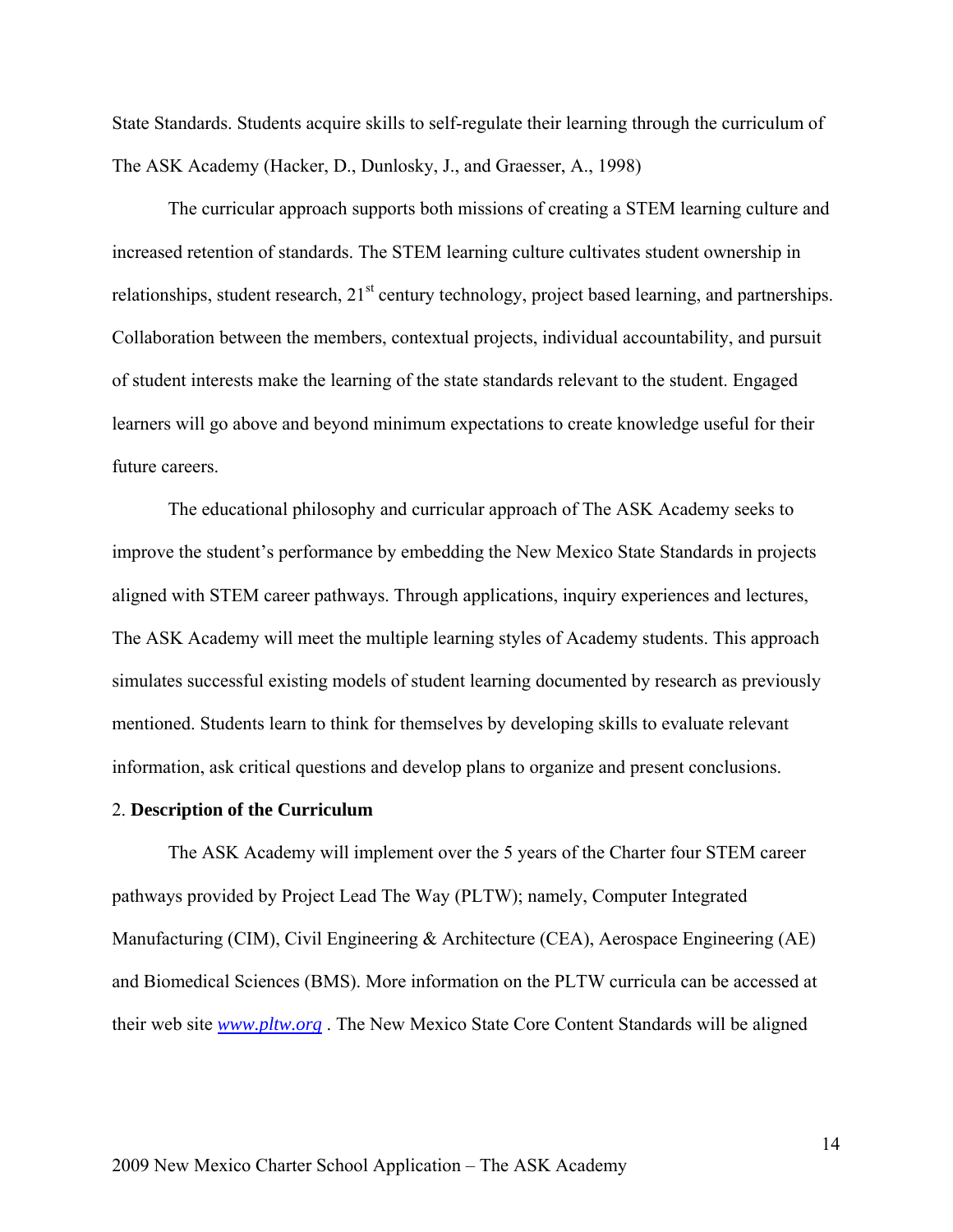with the proposed PLTW curriculum during this time frame. This strategy is detailed in the next section.

The PLTW program is for students,  $8<sup>th</sup>$  grade through 12<sup>th</sup> grade. ( $7<sup>th</sup>$  grade curriculum will be designed prior to implementation the  $5<sup>th</sup>$  year). The curriculum will drive much of the STEM elective course work providing attitude, skill and knowledge development in four major career pathways. The PLTW program provides the distinctive feature of National Certification in only two years, so The ASK Academy can achieve National Certification status through rigorous professional development and adequate program implementation. Upon certification, high school students can take any of the PLTW courses, take their national exit exams and receive University credit from many schools of engineering across the country (i.e. Duke, Purdue, University of Colorado and New Mexico State University)

Each pathway offers students a choice based on their cultivated interests. BMS requires students to commit beginning in the 9<sup>th</sup> grade while CIM, AE, and CEA are the same through the sophomore year. At the end of the sophomore year, students make a specialized choice for the desired pathway. In many schools across the country, math and/or science credits are given for PLTW courses. (*www.rrps.net*) Sample student educational 6-year plans are given in the schedules below.

The recommended sequence for CIM, AE, CEA includes:

- $8<sup>th</sup>$  grade, Gateway to Technology (GTT) where students explore the four pathways
- $\bullet$  9<sup>th</sup> and 10<sup>th</sup>, students choosing CIM, AE or CEA take three foundational courses: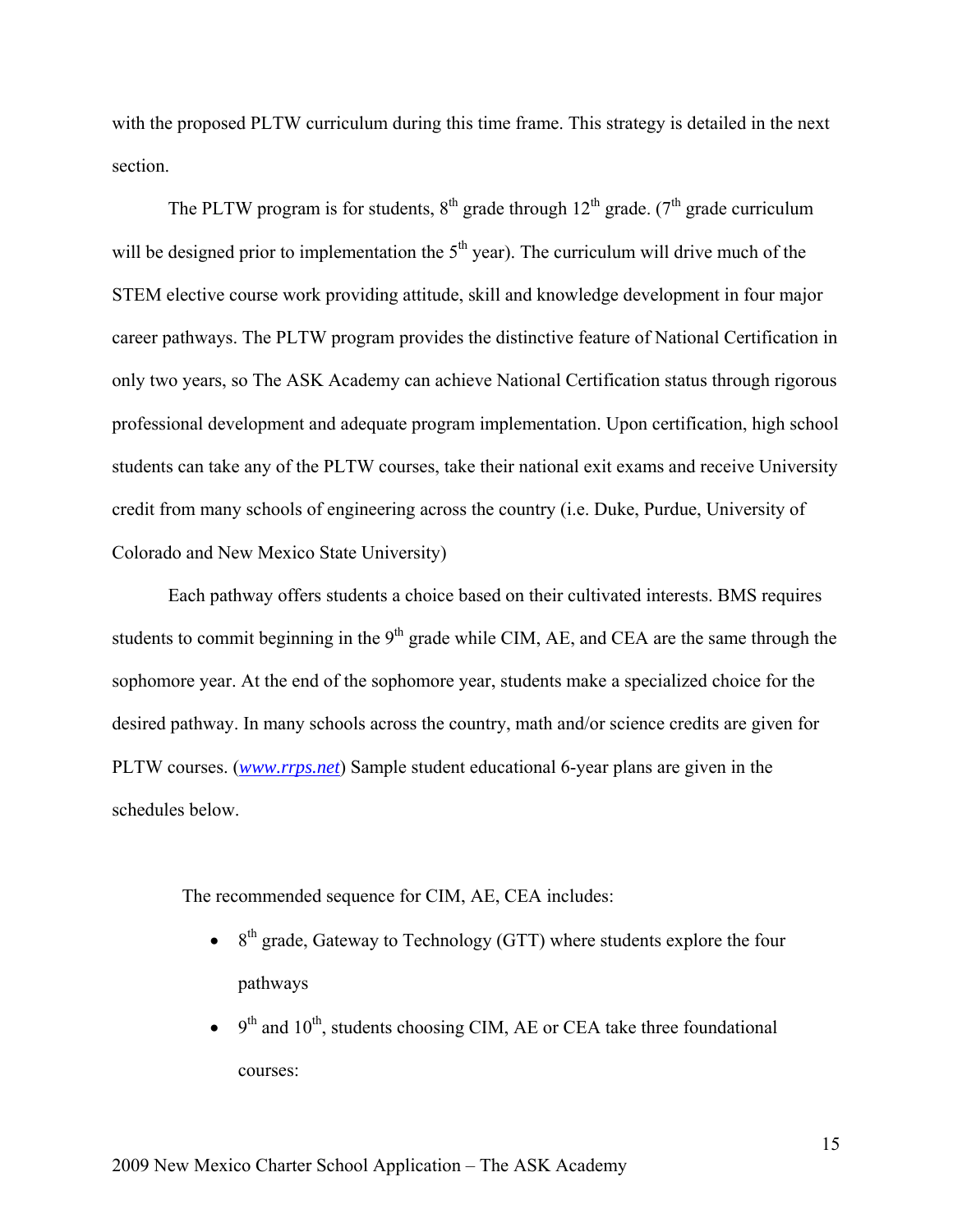- o Introduction to Engineering Design (IED)
- o Principles of Engineering (POE)
- o Digital Electronics (DE).
- 11th grade, students choose a specialized pathway:
	- o (CIM) Computer Integrated Manufacturing
	- o (AE) Aerospace Engineering
	- o (CEA) Civil Engineering & Architecture
	- $\circ$  12<sup>th</sup> grade students take an Engineering Design and Development capstone class that applies previous course content to design, market, test, and develop a unique product of choice, or improve an existing product already on the market.

For students that discover an interest in the medical field during their 8<sup>th</sup> grade GTT course, the student enters the Biomedical Technology career pathway.

- $\bullet$  9<sup>th</sup> grade, Principles of the Biomedical Sciences. (PBS)
- $\bullet$  10<sup>th</sup> grade, Human Body Systems (HBS)
- $11<sup>th</sup>$  grade Medical Interventions (MI)
- 12<sup>th</sup> grade, Biomedical Sciences Capstone Course.(BSCC)

The capstone courses requires a student to apply attitudes, skills, and knowledge to complete a research project.

The PLTW courses and programs have pre-developed supplies, equipment, software and training in place for schools. These items will be purchased as the school grades are phased in.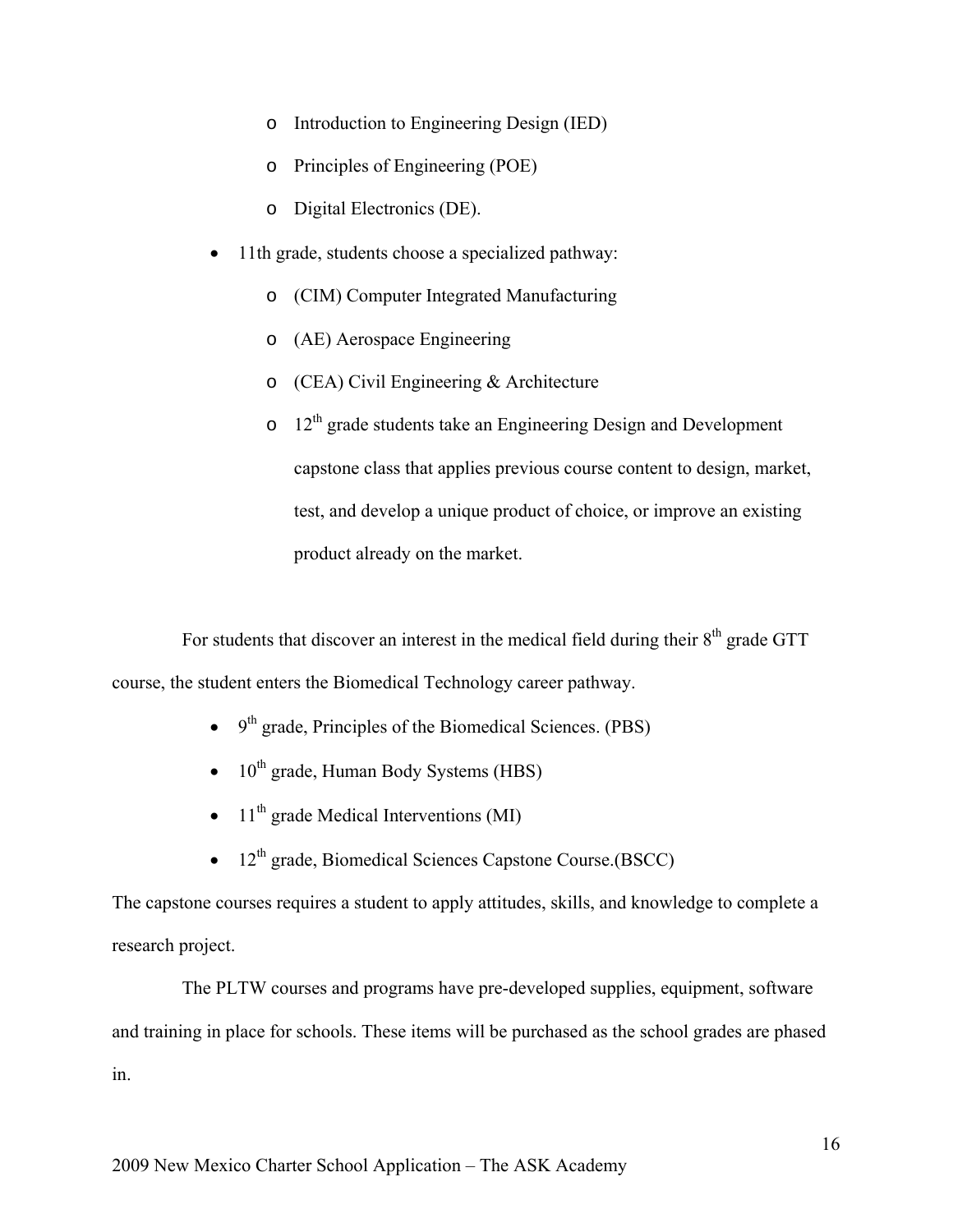Examples of an ASK Academy member's 6 year educational plan is provided on the following pages.

|                                  | 7th grade                        | 8th grade                                | <b>Freshman</b><br>grade      | <b>Sophomore</b><br>grade              | <b>Junior grade</b>                        | <b>Senior year</b>                  |
|----------------------------------|----------------------------------|------------------------------------------|-------------------------------|----------------------------------------|--------------------------------------------|-------------------------------------|
| <b>Math</b>                      | <b>Math</b>                      | Alg $I(m)$                               | Geom(m)                       | Trig $(m)$<br>Alg II<br>(m)            | Pre-<br>Calculus(m)                        | <b>Calculus</b><br>(m)              |
| <b>Science</b>                   | <b>Science</b>                   | <b>Science</b>                           | Science (s)                   | Science (s)                            | Science (s)                                | <b>PE/Health</b><br>(pe)            |
| <b>English</b>                   | <b>English</b>                   | <b>English</b>                           | <b>English 9</b><br>(e)       | <b>English 10</b><br>(e)               | <b>English 11</b><br>(e)                   | <b>English 12</b><br>(e)            |
| <b>Social</b><br><b>Sciences</b> | <b>Social</b><br><b>Science</b>  | <b>Social</b><br><b>Science</b>          | <b>Social</b><br>Science (ss) | <b>World Hist</b><br>(s <sub>s</sub> ) | American<br>$Hist$ (ss)                    | Econ/NM<br><b>Hist/Govt</b><br>(SS) |
| <b>Electives</b>                 | <b>Project</b><br><b>Seminar</b> | <b>PLTW</b><br><b>Gateway</b><br>to Tech | <b>PLTW</b><br>POE(t, s)      | <b>PLTWDE</b><br>(t, s)                | <b>PLTWAE</b><br>(t, s)                    | <b>PLTW</b><br><b>EDD</b><br>(t, s) |
| <b>Electives</b>                 | <b>Robotics</b>                  | <b>Robotics</b><br>П                     | <b>PLTW IED</b><br>(t, s)     | <b>Foreign</b><br>Lang (fl)            | <b>Foreign</b><br>$\text{Lang}(\text{fl})$ | <b>Robotics II</b><br>(t)           |
| <b>Electives</b>                 | <b>Research</b>                  | <b>Elective</b>                          | <b>CADesign</b><br>(t, f)     | <b>Advanced</b><br><b>CADesign</b>     | <b>Robotics I</b><br>$\left( t\right)$     | <b>Dual credit</b><br>course        |

Sample Six Year Plan: **(Aerospace Engineering (AE) Career Pathway)** 

## Sample Six Year Plan: **(Computer Integrated Manufacturing (CIM) Career Pathway)**

|                                  | 7th grade                       | 8th grade                       | <b>Freshman</b><br>grade      | <b>Sophomore</b><br>grade              | <b>Junior</b> grade            | <b>Senior year</b>                  |
|----------------------------------|---------------------------------|---------------------------------|-------------------------------|----------------------------------------|--------------------------------|-------------------------------------|
| <b>Math</b>                      | <b>Math</b>                     | Alg $I(m)$                      | Geom(m)                       | Trig $(m)$<br>Alg II                   | Pre-<br><b>Calculus</b><br>(m) | <b>Calculus</b><br>(m               |
| <b>Science</b>                   | <b>Science</b>                  | <b>Science</b>                  | Science (s)                   | Science (s)                            | Science (s)                    | <b>PE/Health</b><br>(pe))           |
| <b>English</b>                   | <b>English</b>                  | Adv<br><b>English</b>           | English 9<br>(e)              | English 10<br>(e)                      | <b>English 11</b><br>(e)       | <b>English 12</b><br>(e)            |
| <b>Social</b><br><b>Sciences</b> | <b>Social</b><br><b>Science</b> | <b>Social</b><br><b>Science</b> | <b>Social</b><br>Science (ss) | <b>World Hist</b><br>(s <sub>S</sub> ) | American<br>$Hist$ (ss)        | Econ/NM<br><b>Hist/Govt</b><br>(SS) |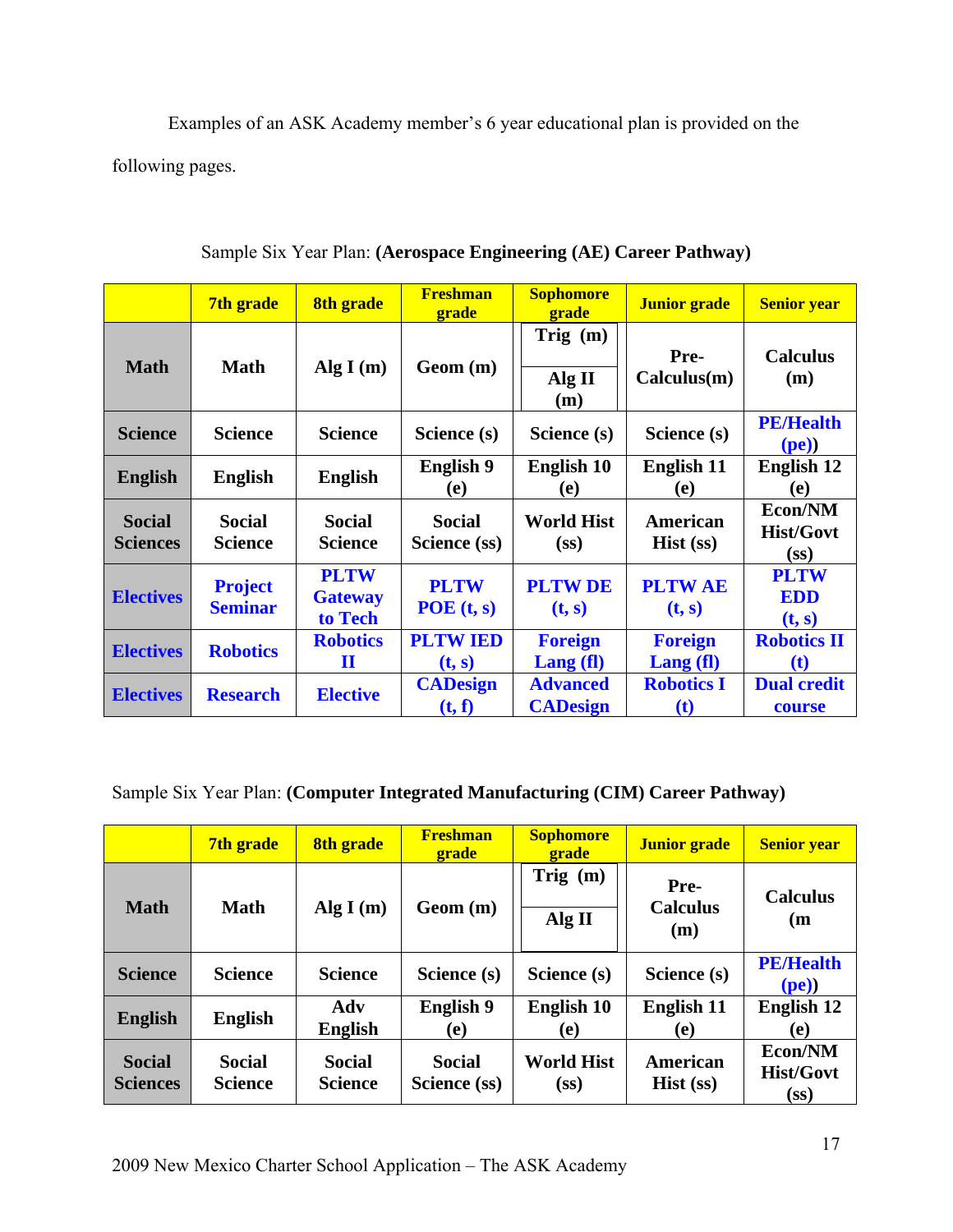| <b>Electives</b> | <b>Project</b><br><b>Seminar</b> | <b>PLTW</b><br><b>Gateway</b><br>to Tech | <b>PLTW</b><br>POE(t, s)  | <b>PLTWDE</b><br>(t, s)                      | <b>PLTW CIM</b><br>(t, s) | <b>PLTW</b><br><b>EDD</b><br>(t, s) |
|------------------|----------------------------------|------------------------------------------|---------------------------|----------------------------------------------|---------------------------|-------------------------------------|
| <b>Electives</b> | <b>Robotics</b>                  | <b>Robotics</b><br>П                     | <b>PLTW IED</b><br>(t, s) | <b>Foreign</b><br>$\text{Lang}(\text{fl})$   | <b>Foreign</b><br>Lang(f) | <b>Robotics II</b><br>(t)           |
| <b>Electives</b> | <b>Research</b>                  | <b>Elective</b>                          | <b>CADesign</b><br>(t, f) | <b>Advanced</b><br><b>CADesign</b><br>(t, f) | <b>Robotics I</b><br>(t)  | <b>Dual credit</b><br>course        |

Sample Six Year Plan: **(Civil Engineering & Architecture (CEA) Career Pathway)** 

|                                  | 7th grade                        | 8th grade                                | <b>Freshman</b><br>grade      | <b>Sophomore</b><br><b>grade</b>               | <b>Junior grade</b>                        | <b>Senior year</b>                                |
|----------------------------------|----------------------------------|------------------------------------------|-------------------------------|------------------------------------------------|--------------------------------------------|---------------------------------------------------|
| <b>Math</b>                      | <b>Math</b>                      | Alg $I(m)$                               | Geom(m)                       | Trig $(m)$<br>Alg II                           | Pre-<br><b>Calculus</b><br>(m)             | <b>Calculus</b><br>(m)                            |
| <b>Science</b>                   | <b>Science</b>                   | <b>Science</b>                           | Science (s)                   | Science (s)                                    | Science (s)                                | <b>PE/Health</b><br>(pe)                          |
| <b>English</b>                   | <b>English</b>                   | <b>English</b>                           | <b>English 9</b><br>(e)       | English 10<br>(e)                              | <b>English 11</b><br>(e)                   | <b>English 12</b><br>(e)                          |
| <b>Social</b><br><b>Sciences</b> | <b>Social</b><br><b>Science</b>  | <b>Social</b><br><b>Science</b>          | <b>Social</b><br>Science (ss) | <b>World Hist</b><br>(s <sub>s</sub> )         | American<br>$Hist$ (ss)                    | Econ/NM<br><b>Hist/Govt</b><br>(SS)               |
| <b>Electives</b>                 | <b>Project</b><br><b>Seminar</b> | <b>PLTW</b><br><b>Gateway</b><br>to Tech | <b>PLTW</b><br>POE(t, s)      | <b>PLTWDE</b><br>(t, s)                        | <b>PLTW CEA</b><br>(t, s)                  | <b>PLTW</b><br><b>EDD</b><br>(t, s)               |
| <b>Electives</b>                 | <b>Robotics</b>                  | <b>Robotics</b><br>$\bf{I}$              | <b>PLTW IED</b><br>(t, s)     | <b>Foreign</b><br>$\text{Lang}(\text{fl})$     | <b>Foreign</b><br>$\text{Lang}(\text{fl})$ | <b>Robotics II</b><br>$\left( \mathbf{t} \right)$ |
| <b>Electives</b>                 | <b>Research</b>                  | <b>Elective</b>                          | CAD (t, f)                    | <b>Advanced</b><br><b>CAD</b><br><b>Design</b> | <b>Robotics I</b><br>(t)                   | <b>Dual credit</b><br>course                      |

Sample Six Year Plan: **(Biomedical Sciences (BMS) Career Pathway)** 

|                | 7th grade      | 8th grade      | <b>Freshman</b><br>grade | <b>Sophomore</b><br>grade | Junior grade                   | <b>Senior year</b>        |
|----------------|----------------|----------------|--------------------------|---------------------------|--------------------------------|---------------------------|
| <b>Math</b>    | <b>Math</b>    | Alg $I(m)$     | Geom (m)                 | Trig $(m)$<br>Alg II      | Pre-<br><b>Calculus</b><br>(m) | <b>Calculus</b><br>(m)    |
| <b>Science</b> | <b>Science</b> | <b>Science</b> | Science (s)              | Science (s)               | Science (s)                    | <b>PE/Health</b><br>(pe)) |
| <b>English</b> | <b>English</b> | <b>English</b> | <b>English 9</b><br>(e)  | English 10<br>(e)         | <b>English 11</b><br>(e)       | <b>English 12</b><br>(e)  |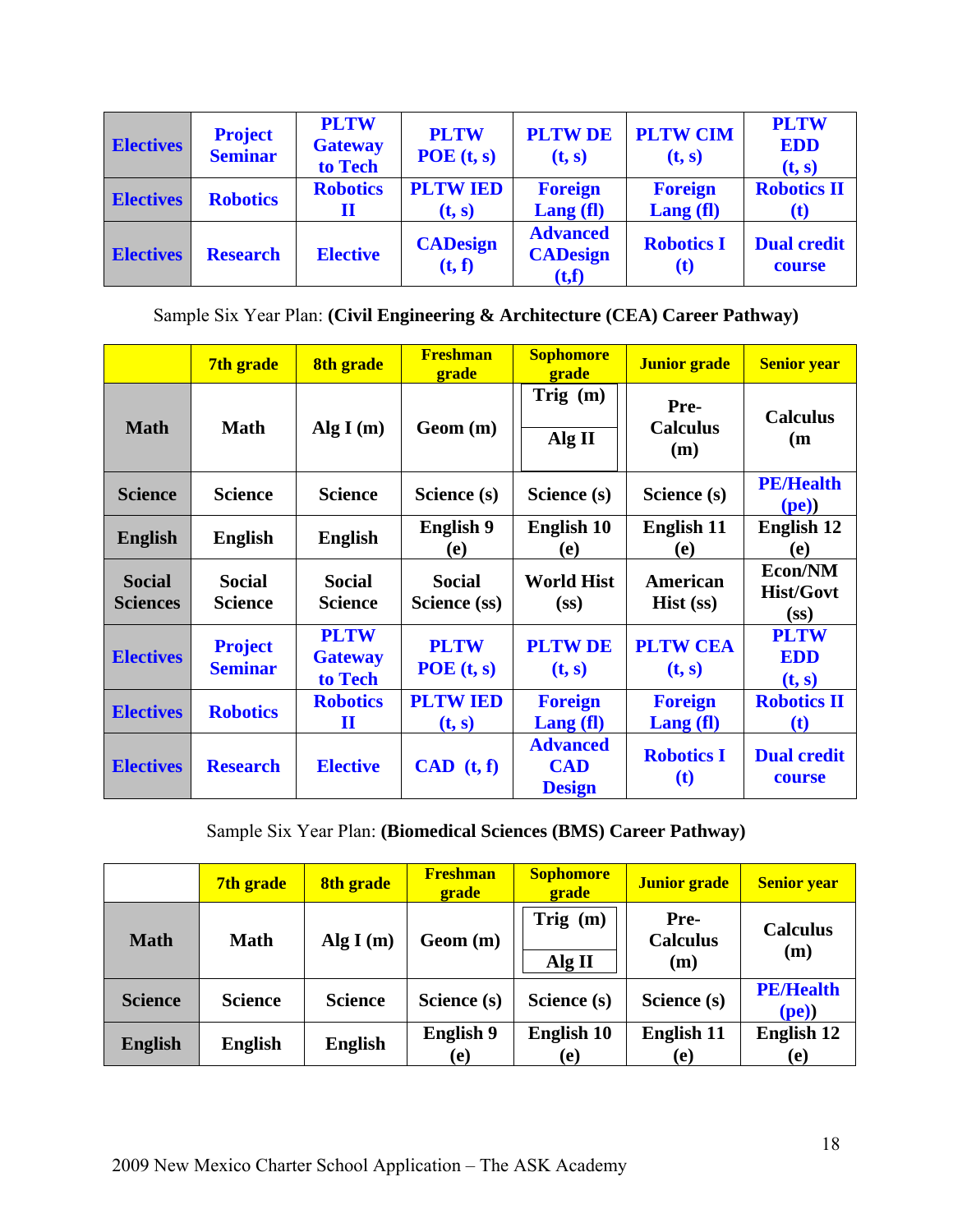| <b>Social</b><br><b>Sciences</b> | <b>Social</b><br><b>Science</b>  | <b>Social</b><br><b>Science</b>          | <b>Social</b><br><b>Science</b><br>(s <sub>s</sub> )  | <b>World Hist</b><br>(s <sub>s</sub> )         | American<br>$Hist$ (ss)                          | Econ/NM<br><b>Hist/Govt</b><br>(s <sub>s</sub> ) |
|----------------------------------|----------------------------------|------------------------------------------|-------------------------------------------------------|------------------------------------------------|--------------------------------------------------|--------------------------------------------------|
| <b>Electives</b>                 | <b>Project</b><br><b>Seminar</b> | <b>PLTW</b><br><b>Gateway</b><br>to Tech | <b>PLTW</b><br>$\overline{PBS}$ (t,s)                 | <b>PLTW</b><br>HBS t, s)                       | <b>PLTW</b><br>MI(t, s)                          | <b>PLTW</b><br><b>BSCC</b><br>(t, s)             |
| <b>Electives</b>                 | <b>Robotics</b>                  | <b>Robotics</b><br>П                     | <b>PLTW</b><br>$\mathbf{IED}(\mathbf{t}, \mathbf{s})$ | <b>Foreign</b><br>$\text{Lang}(\text{fl})$     | <b>Foreign</b><br>$\text{Lang}(\text{fl})$       | <b>Robotics II</b><br>(t)                        |
| <b>Electives</b>                 | <b>Research</b>                  | <b>Elective</b>                          | CAD (t, f)                                            | <b>Advanced</b><br><b>CAD</b><br><b>Design</b> | <b>Robotics I</b><br>$\left( \mathbf{t} \right)$ | <b>Dual credit</b><br>course                     |

Students will be able to access other academic programs that strive toward college credit in addition to the PLTW program. In the core curriculum of math, science, English and history, The ASK Academy will provide programs such as Advanced Placement (AP) or International Baccalaureate (IB).

#### **Additional Unique Innovations in the curriculum:**

The New Mexico State PE and Health standards will be delivered to The ASK Academy students through a unique program where students are required to attend classes and develop a research project that collects data to validate a hypothesis such as: How a regular fitness program can improve my diet and weight, or control my sleep and thinking process, etc. The ASK Academy will use a program and equipment like the Polar Fitness Equipment. *http://education.polarusa.com/education/products/trifit/products.asp*

#### **3. Alignment with NM Standards**

#### **Timeline for alignment of the standards to the projects at each level**

The ASK Academy's focus of professional development, during the formative years, will be to align the New Mexico State Standards through the collaboration of teams. The phase-in process will dictate the priority of courses aligned to New Mexico State Standards. Prior to each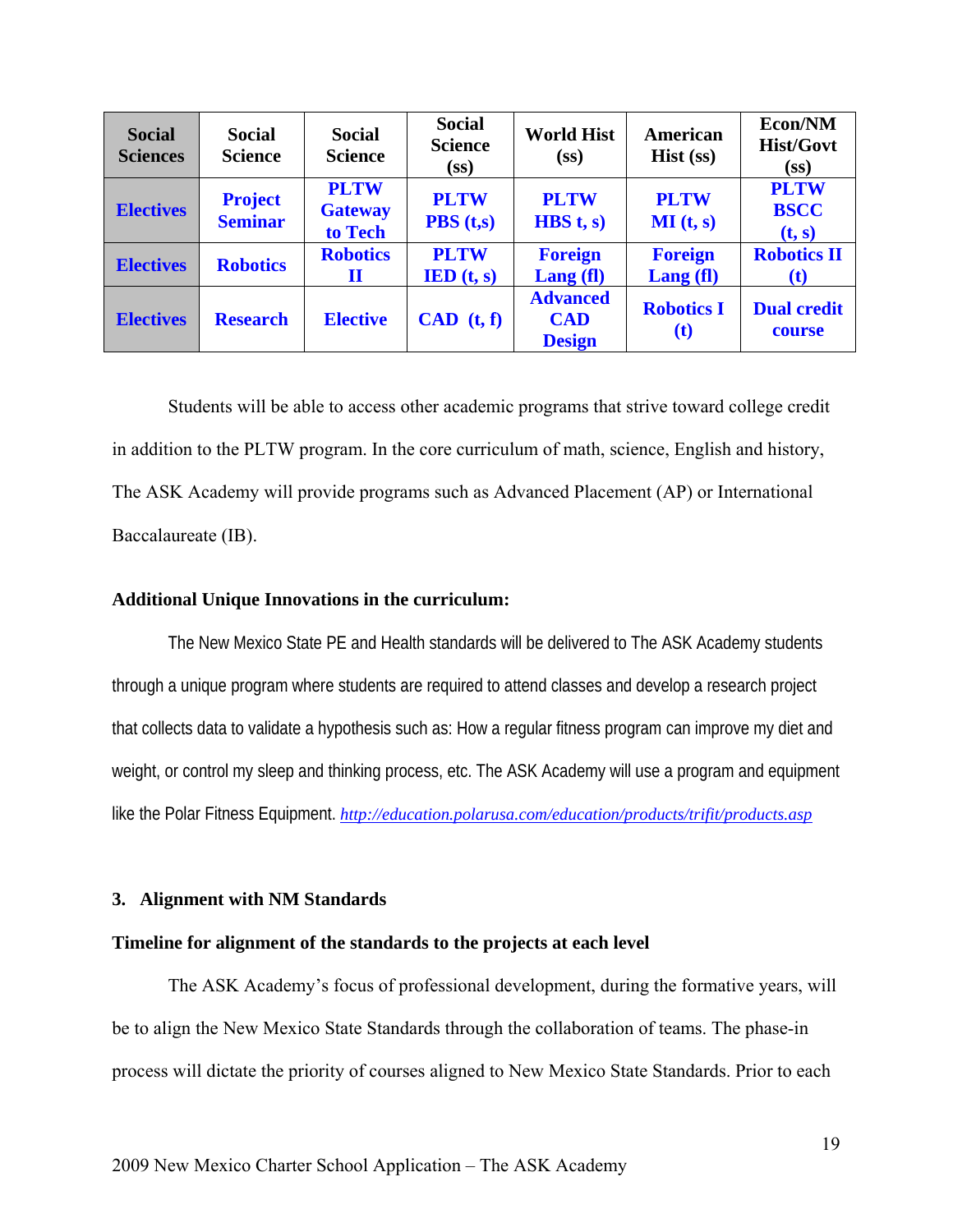school year, the contracted curriculum teams will align the New Mexico State standards with the STEM projects. In that school year, the curriculum will be taught and reviewed for improvement. To prepare for the upcoming school year, the curriculum teams will align the New Mexico State standards to those upcoming STEM projects. Much of the work will occur during in-services, quarterly breaks, weekly planning times and summer sessions. This process will continue throughout the five year charter.

*You can reference the PLTW commitment to State and National standards alignment at http://www.pltw.org/In-the-News/in-the-news.cfm?mode=display&article=51* 

*You can find the references to the 7<sup>th</sup> grade, 8<sup>th</sup> grade and high school New Mexico State Standards by clicking on the provided links.* 

#### **New Mexico 7-12 math standards:**

*http://www.ped.state.nm.us/MathScience/dl08/Standards/G7MathStandards08.doc* *http://www.ped.state.nm.us/MathScience/dl08/Standards/G8MathStandards08.doc* *http://www.ped.state.nm.us/MathScience/dl08/Standards/G9-12MathStandards08v2.doc*

**New Mexico 7-12 science standards:** 

*http://www.ped.state.nm.us/MathScience/dl08/Standards/G7ScienceStandards.doc* *http://www.ped.state.nm.us/MathScience/dl08/Standards/G8ScienceStandards.doc* *http://www.ped.state.nm.us/MathScience/dl08/Standards/G9-12ScienceStandards.doc*

**New Mexico 7-12 humanities standards:** 

*http://www.mystandards.org/*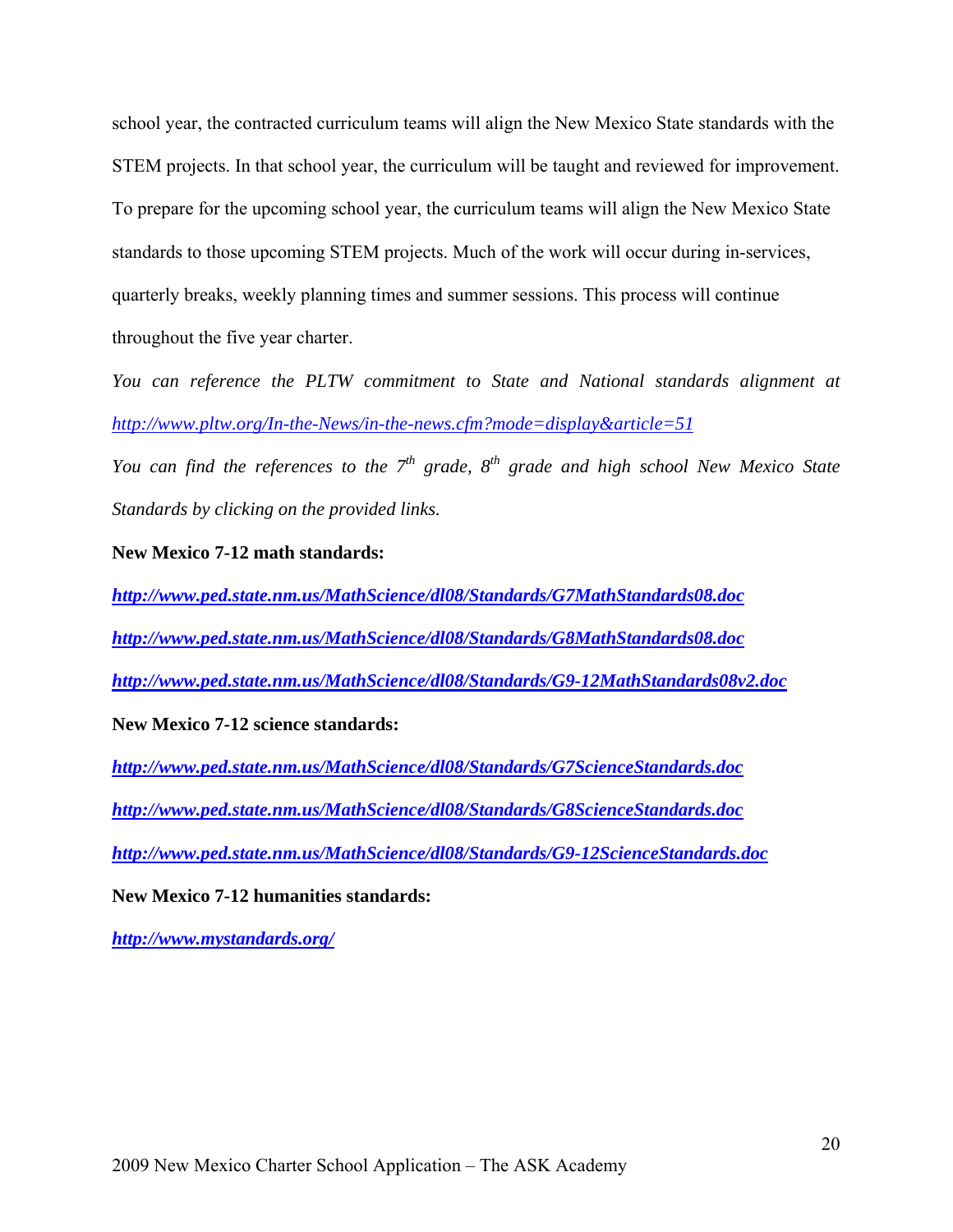#### **4. Strategies and Methods:**

The strategies and methods to be used in delivering the curriculum at The ASK Academy will center on a unifying theme incorporating a mixture of lecture, Inquiry (http://inquiry.illinois.edu/ ) and project driven experiences. This multifaceted learning environment enables students to customize their approach to learning tasks, combines the development of skill with the development of character, and prepares them for learning throughout their lives. Collaboration and individual accountability are cornerstones of The ASK Academy.

Students will be given a project description in a large group setting. This group could be multiage or grade level. Like found in the training book Self Directed Learning, "Multiage classrooms: we have great respect for each child's unique learning style and recognize that children learn at different rates. Once our youngest students master core skills, they enter multiage/level environments that give the opportunity to excel at their own pace. Multiage/level groups accurately reflect the real world, where we interact, work and play with people of all ages." (Gibbons, M., 2002) They will then break out into smaller groups. There they will work in teams of 15-20, along with a teacher, to analyze the aspects of the project in depth. Through an Inquiry approach, their analysis will discover aspects of the project like not knowing how to maximize the area with the fixed perimeter of material, the material to choose with the best properties, how to write the technical paper, or what similar discoveries the Ming Dynasty civilization made in this area. So the students individually go on-line, access the classroom site and register for the series of math, science, history and English courses developed and scheduled to deliver the New Mexico State Standards at "JUST THE RIGHT TIME" that apply to this major project.

21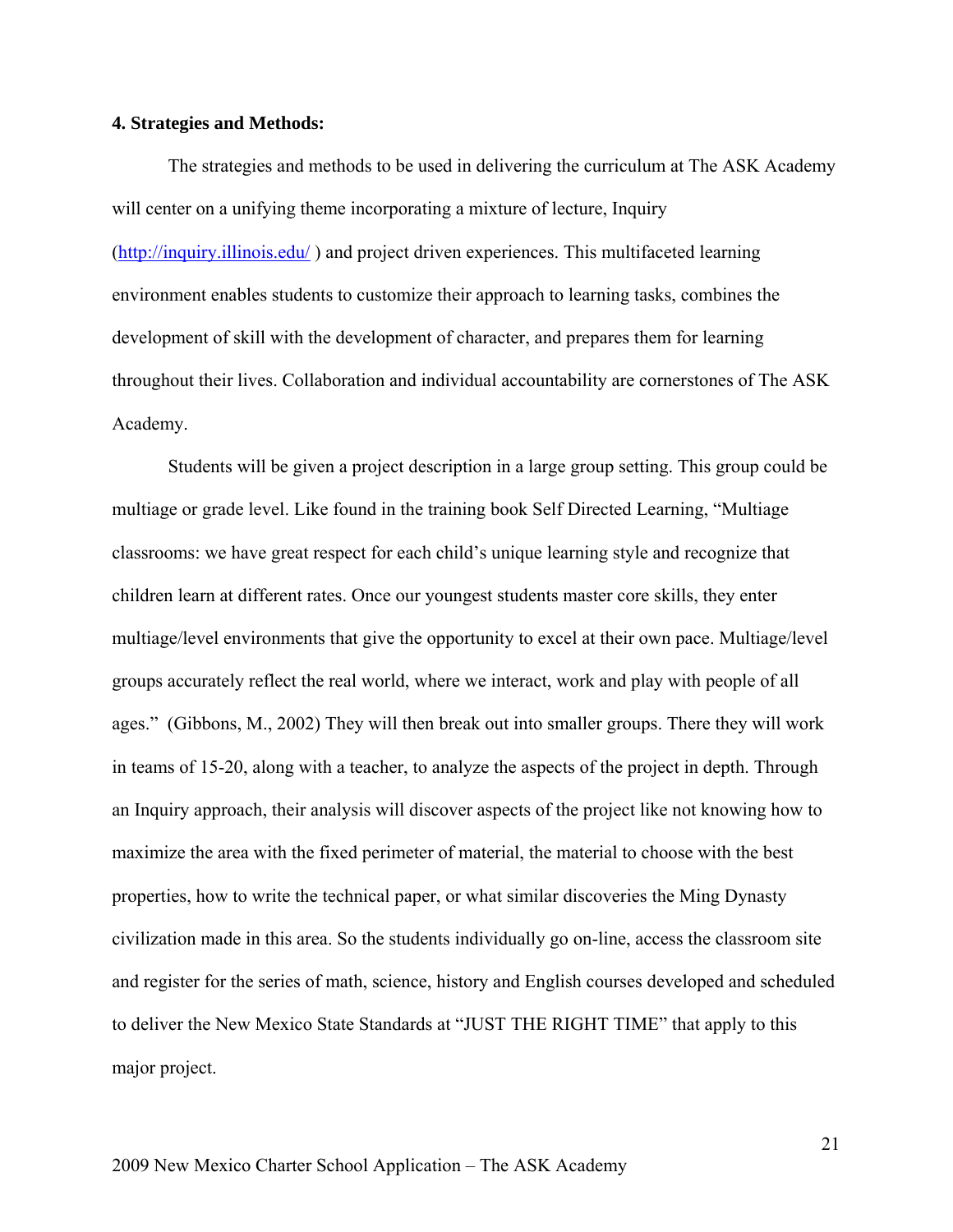The core classes supporting this project will provide the standard learning needed. The teachers will evaluate the mastery of standards for individual students through, quizzes, tests, common assessments, classroom projects, oral presentations, rubrics, visual product production, etc. The team of students will utilize the core standards to complete the group project by the established deadline.

The professional development needed to create this innovative STEM learning environment will be vital. PLTW http://www.pltw.org/professional-development/professionaldevelopment.html provides mandatory summer training sessions for each PLTW course offered at The ASK Academy. This training will provide the professional development to the elective standard teachers to deliver the national engineering and biomedical programs. However, professional development will be necessary to educate all teachers in how to collaborate, develop the design thinking understanding, and how to implement these strategies. The ASK Academy partners of the Design Plus Education,

http://www.designplusabq.com/html/education/playce.htm and The Design Institute of Stanford University http://www.stanford.edu/group/dschool/ have been brought on board to assist in the professional development of The ASK Academy staff. The Academy partner Inquiry Facilitators http://www.gotoif.org/ has committed to professionally develop the teachers to implement inquiry. The planned Academy partner Center for Hands on Learning (http://www.handsonlearning.org/ ) will professionally develop our teachers for the standards based curriculum development and implementation of the 7th grade and 8<sup>th</sup> grade students.

#### **B. EDUCATIONAL PROGRAM**

#### **1. Length of School Day and School Year:**

## **Proposed Length of School Day 8:00 AM – 4:00 PM**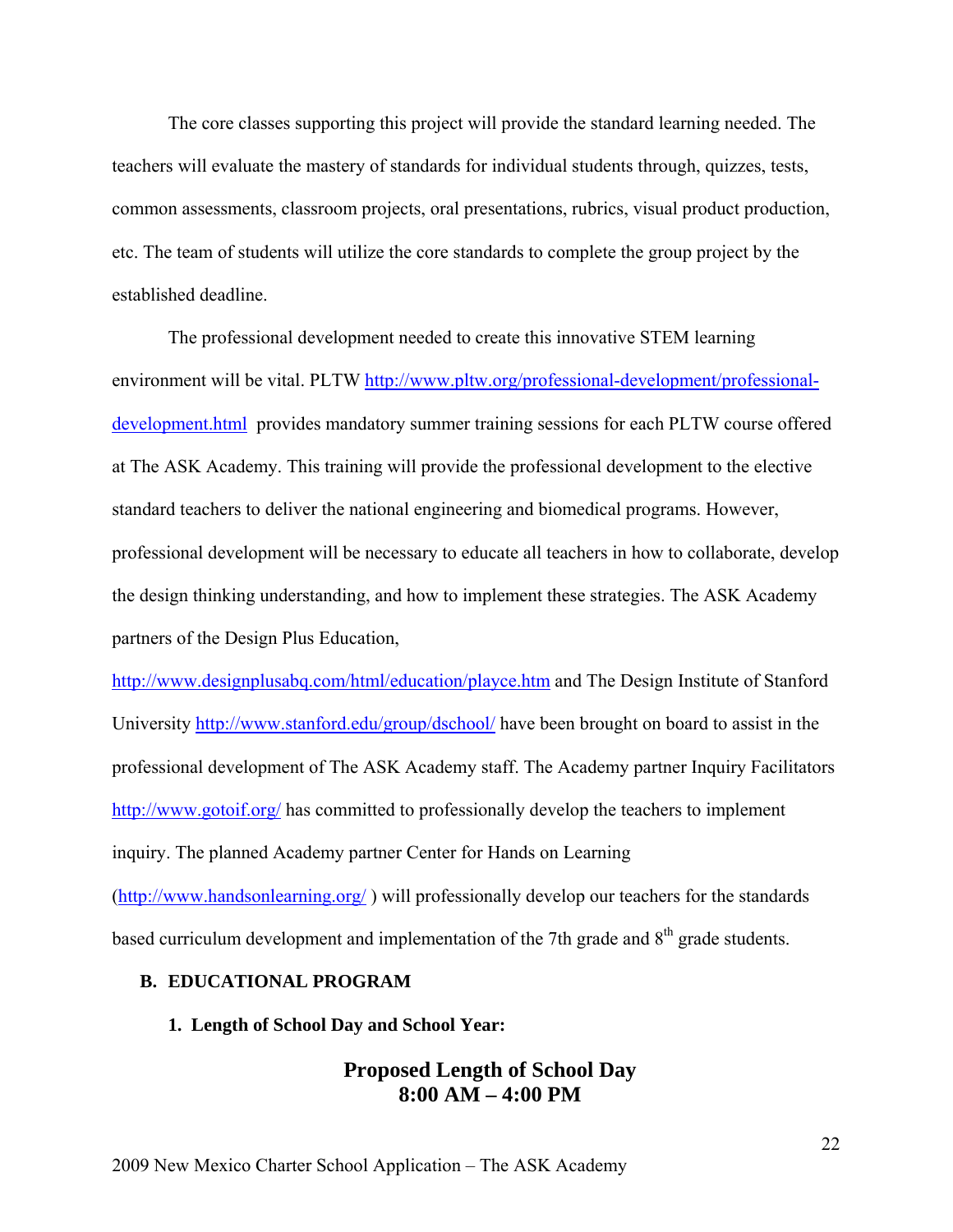| Time               |
|--------------------|
| Hour 1: 7:55-8:55  |
| Hour 2: 9-9:55     |
| Hour 3: 10-10:55   |
| Hour 4: 11-11:55   |
| Lunch: 11:55-12:25 |
| Team 12:30-12:55   |
| Hour 5: 1-1:55     |
| Hour 6: 2-2:55     |
| Hour 7: 3-4:00     |

The ASK Academy will increase the school day to 7 hours of instruction with a 30 minute lunch. The longer school day is supported by President Obama's educational plan (Bass, J., 2009). This change is an attempt to allow deeper learning experiences.

# **Proposed Length of School Year**  *(A Year Round School Model)*

**The School year begins the beginning of August.** 

**First quarter: 10 weeks. (Two weeks off – fall break)** 

**Second quarter: 10 weeks (Three weeks off around Christmas and New Years)** 

**Third quarter: 10 weeks (Two weeks off – spring break)** 

**Fourth quarter: 10 weeks (5 weeks off – summer break)** 

## **Example SY Calendar # of instructional days**

| <b>Months</b>    | <b>School days in the month</b> |
|------------------|---------------------------------|
| <b>Quarter 1</b> |                                 |
| Aug              | າາ                              |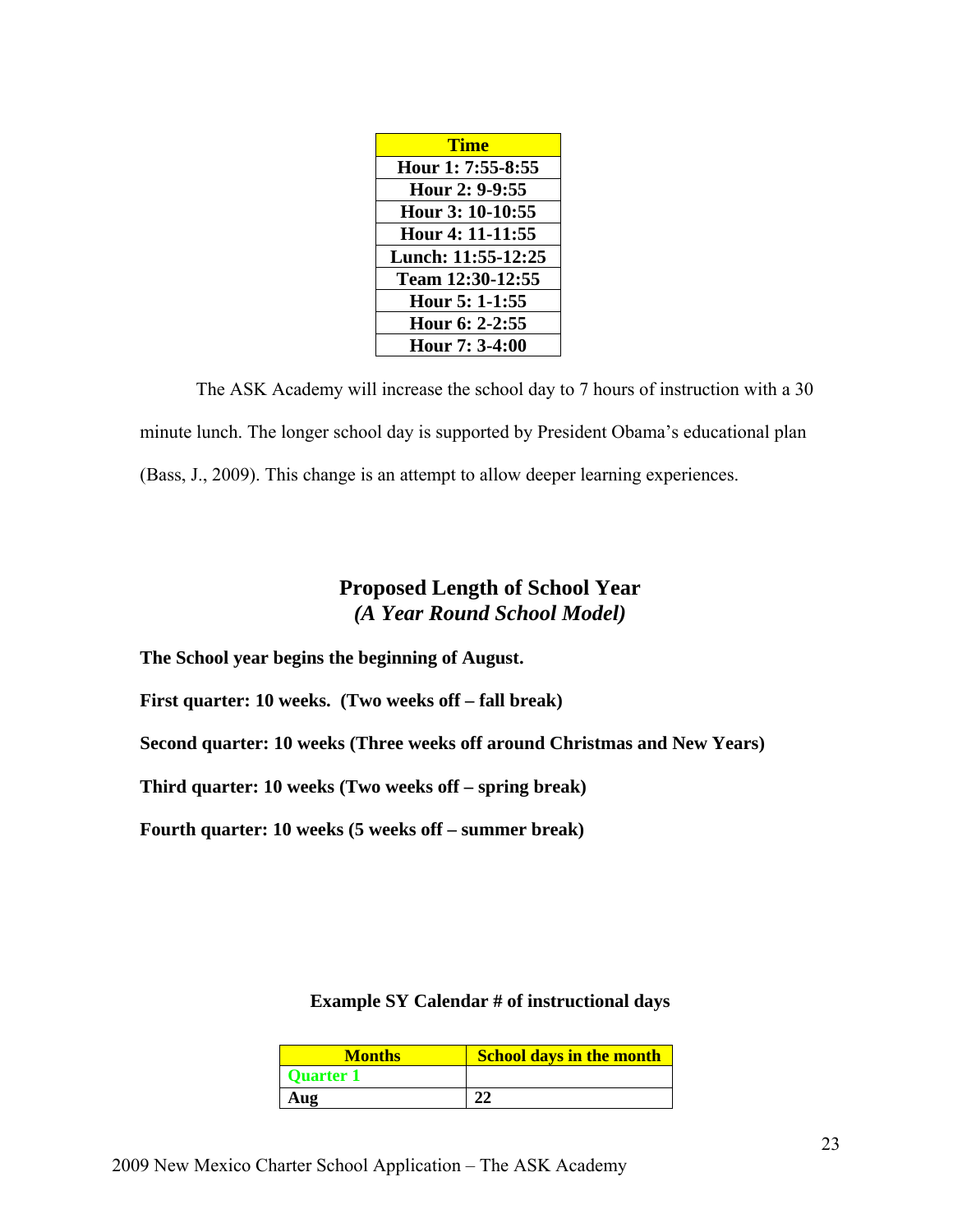| <b>Sept</b>                  | 21              |
|------------------------------|-----------------|
| Oct                          | 6               |
| <b>Subtotal</b>              | 49              |
|                              |                 |
| Two week holiday             |                 |
| <b>SCA</b> state submissions |                 |
| <b>Quarter 2</b>             |                 |
| Oct                          | 5               |
| <b>Nov</b>                   | 20              |
| Dec Mid term exams           | 15              |
| <b>Subtotal</b>              | 37              |
| <b>Three week holiday</b>    |                 |
| <b>SCA</b> state submissions |                 |
| <b>Ouarter 3</b>             |                 |
| Jan                          | 16              |
| Feb                          | 19              |
| <b>March</b>                 | 20              |
| <b>Subtotal</b>              | 55 (Testing)    |
| <b>Two week holiday</b>      |                 |
| <b>SCA</b> state submissions |                 |
| <b>Quarter 4</b>             |                 |
| <b>April</b>                 | 15              |
| <b>May</b>                   | $\overline{22}$ |
| <b>June</b> Final Exams      | $\overline{7}$  |
| <b>Subtotal</b>              | 45              |
| <b>Teacher day</b>           | 5               |
| <b>Six week holiday</b>      |                 |
| <b>SCA</b> state submissions |                 |
| <b>Grand total</b>           | 186 days        |
| instructional days           |                 |
| <b>Staff contract days</b>   | 191 days        |
| <b>Total hours per day</b>   | 7 hours/day     |
| <b>Total hours per year</b>  | 1302 hours/SY   |
| <b>Weekly Content Team</b>   | (40 hours)      |
| <b>Meeting</b>               |                 |
| <b>Total Proposed</b>        | 1262            |
| <b>Instructional Hours</b>   |                 |

The increased daily instructional time and longer school year allows students the opportunity to explore concepts deeper, strengthening the "Life Long Learning Experiences". This proposed calendar provides 186 school days of instruction (including snow days) compared to the state required 180. Teachers will have 5 extra days for In-service activities. A shortened Wednesday will provide content curriculum teams an hour of time to collaborate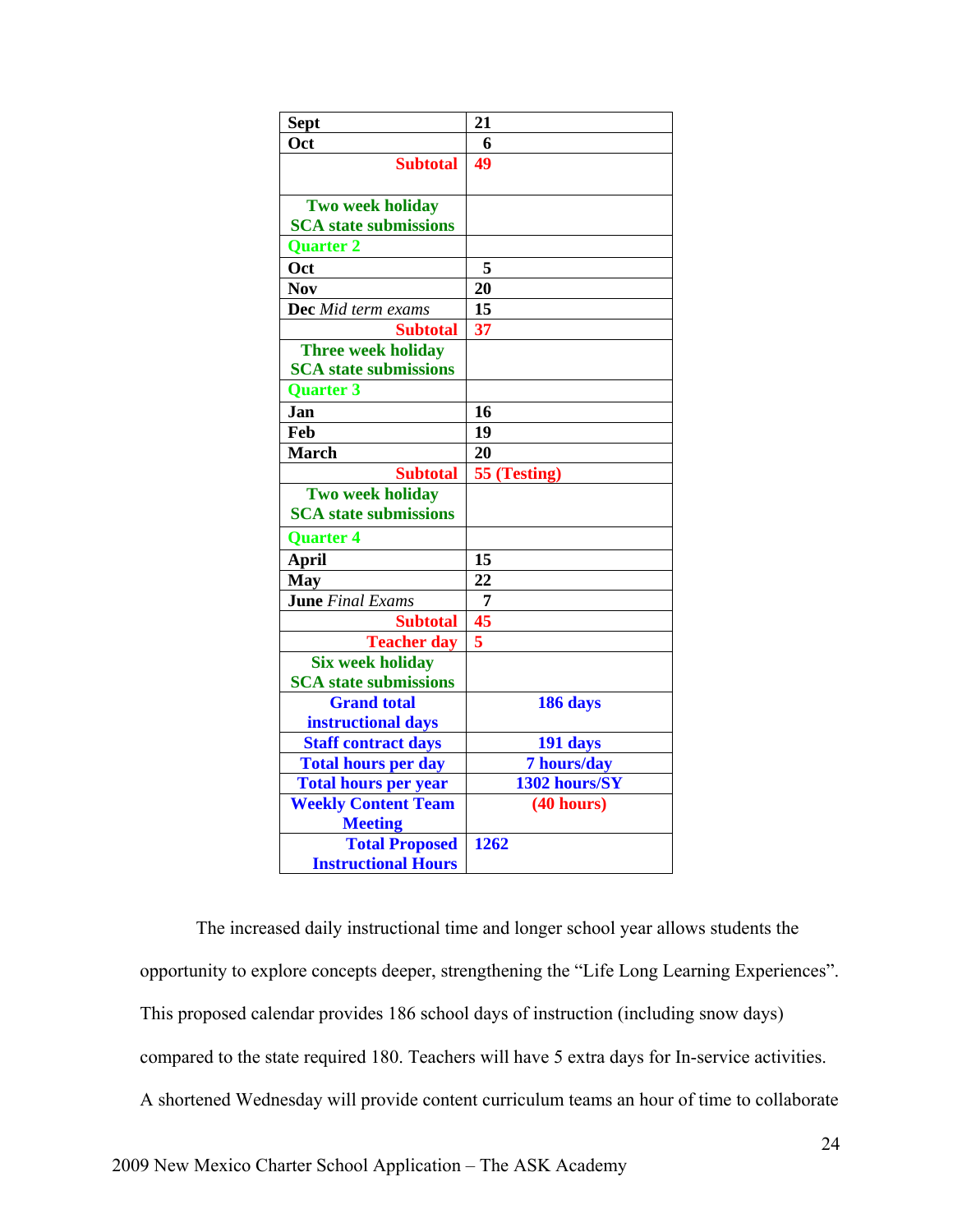on content. The year-round model provides less time for students to forget and provides regular breaks. The ASK Academy envisions offering enrichment activities over the breaks. This aligns with President Obama's educational plan idea of breaking the 18<sup>th</sup> century Agramodel of 3 months off in the summer to allow the children of the family to plant and harvest. This agriculturally based model does not fit the needs of our  $21<sup>st</sup>$  century culture. (Bass, J., 2009). Data shows that such a long time off in the summer creates a loss of knowledge and information (Cooper, Nye, Charlton, Lindsay and Greathouse,1996. The longer times together and less time apart will increase the retention of the lessons and the cyclical building from year to year. Our calendar will still allow families with younger children in k-6 schools or older children in College to still celebrate together during large holiday seasons like Christmas and summer.

| Doors open School     |             | <b>Grade Levels</b>        | <b>Total Projected</b>    |
|-----------------------|-------------|----------------------------|---------------------------|
| Year                  |             |                            | <b>Student Enrollment</b> |
| First year            | 2009-10     | Planning year              | $\theta$                  |
| Second Year 2010-11   |             | $9-10$                     | 150                       |
| Third Year $2011-12$  |             | $9-10-11$                  | 250                       |
| Fourth Year $2012-13$ |             | $9-10-11-12$               | 350                       |
| Fifth Year            | $2013 - 14$ | $7 - 8 - 9 - 10 - 11 - 12$ | 600                       |
|                       |             |                            |                           |
| Projected class sizes |             |                            |                           |
|                       |             | 7th grade                  | 100                       |
|                       |             | 8th grade                  | 100                       |
|                       |             | Freshman grade             | 100                       |
|                       |             | Sophomore grade            | 100                       |
|                       |             | Junior grade               | 100                       |
|                       |             | 12th grade                 | 100                       |

#### **2. Grade Levels, Class Size and Projected Enrollment:**

#### **Grade levels will be phased in for curricular, marketing and economic reasons.**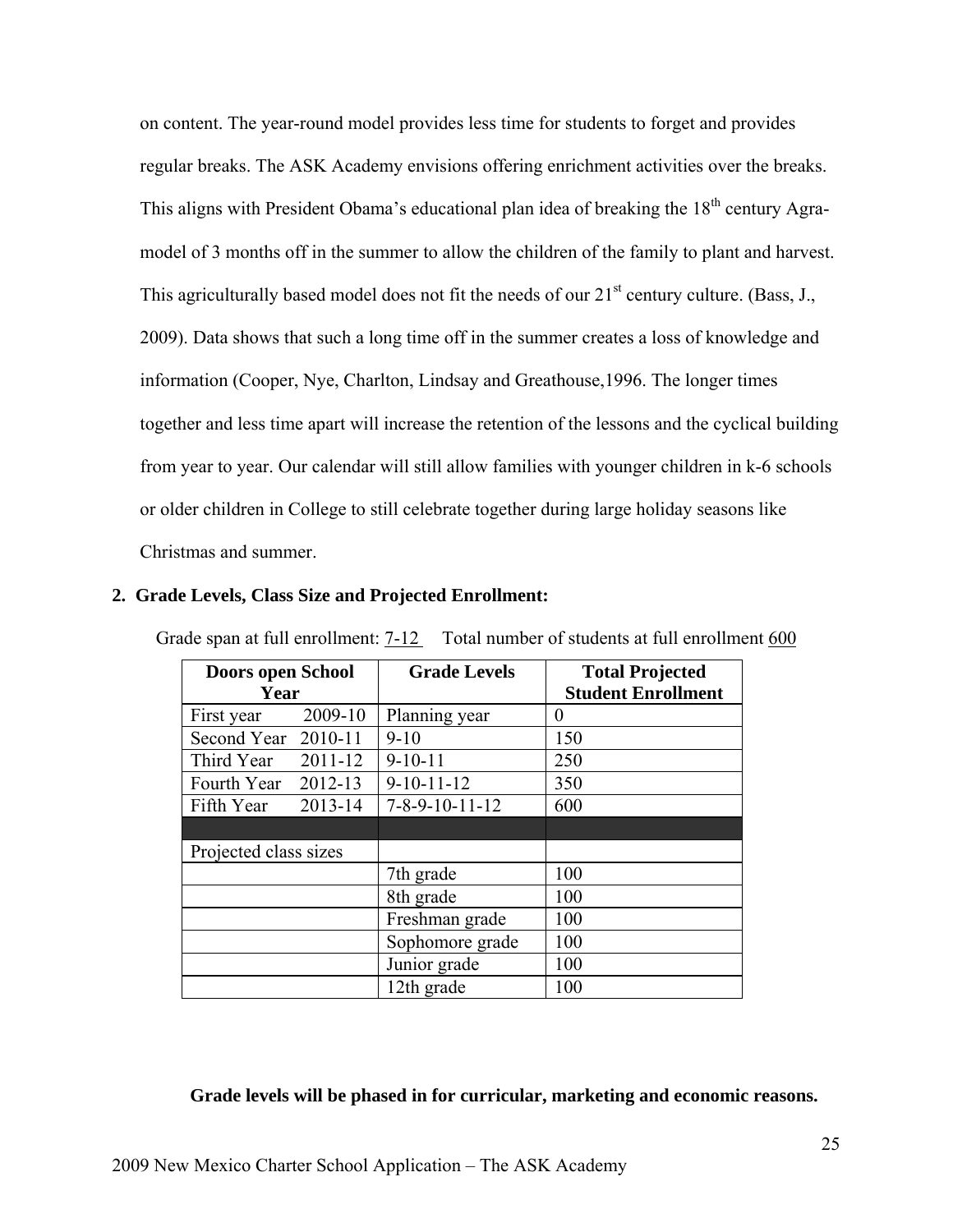Curricular: The STEM curriculum builds on itself much like a college degree plan.  $9<sup>th</sup>$  and  $10<sup>th</sup>$  graders provide the population for the PLTW foundational courses. As each new grade is added in subsequent years the next course in the curricular sequence will be implemented. In the fourth year the 8th grade GTT course will round out the entire PLTW curricular sequence. In that fourth year we will also bring in the  $7<sup>th</sup>$  grade. This will provide the middle school population to begin the culture training prior to entering high school; thus, strengthening the student's high school academic success.

Marketing: There is a budgeted marketing plan to advertise the unique educational opportunities of The ASK Academy to the Albuquerque west side and the greater Rio Rancho area. As the school's reputation is built the marketing campaign along with word of mouth will grow the needed population.

Economic: The phase-in of the curriculum and student body provides the necessary population funding base to phase-in staff, materials, equipment and training for the PLTW program. The cost of the program will be spread over the five years of the charter.

#### **3. Graduation Requirements:**

The ASK Academy learners will graduate with 28 credits. This is 4 more than the current New Mexico Graduation Requirements [22-13-1.1.]. Specifically they will be required to complete the minimum requirements:

| Courses | Minimum number required to<br>graduate from The ASK Academy | New Mexico State graduation<br>requirements for freshman entering<br>2009-2010 SY [22-13-1.1] |
|---------|-------------------------------------------------------------|-----------------------------------------------------------------------------------------------|
|---------|-------------------------------------------------------------|-----------------------------------------------------------------------------------------------|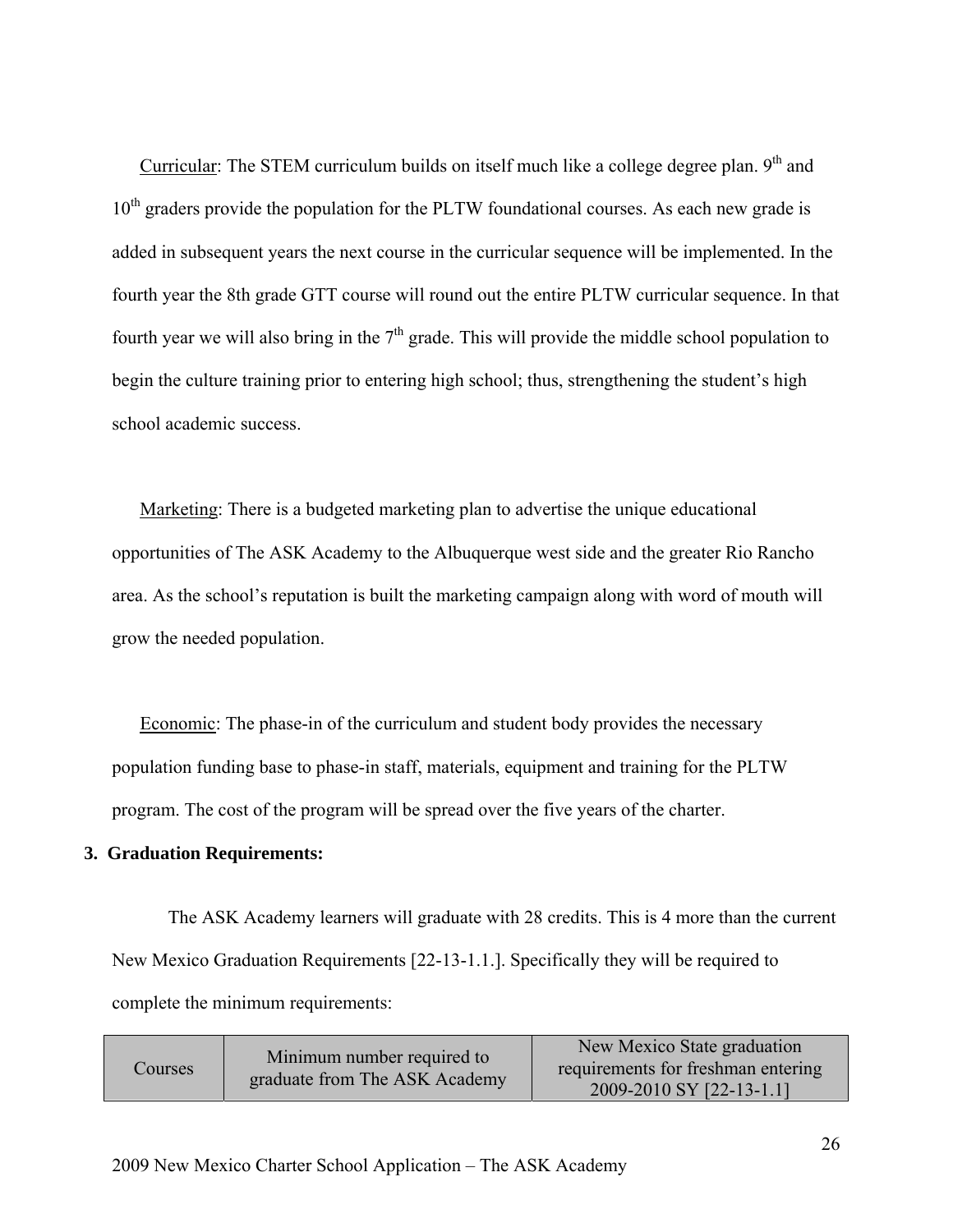|                                                                                            |                                                                                                    | http://www.ped.state.nm.us/HighSchoo<br>IRedesign/dl09/HS%20Grad%20Requir<br>ements%20MARCH%2016%20 2 .pd |
|--------------------------------------------------------------------------------------------|----------------------------------------------------------------------------------------------------|-----------------------------------------------------------------------------------------------------------|
| Mathematics                                                                                | 4<br>(of which 1 unit shall be equivalent to<br>or higher than Algebra II)                         | (of which 1 unit shall be equivalent to<br>or higher than Algebra II)                                     |
| Science                                                                                    | (2 of which are labs)                                                                              | (2 of which are labs)                                                                                     |
| English                                                                                    |                                                                                                    |                                                                                                           |
| Social<br>Science                                                                          | 3.5<br>US and World History, Geography,<br>Government, Economics, 1/2 New<br><b>Mexico History</b> | 3.5<br>US and World History, Geography,<br>Government, Economics, 1/2 New<br><b>Mexico History</b>        |
| PE/Health                                                                                  |                                                                                                    |                                                                                                           |
| Foreign<br>Language                                                                        | $\overline{2}$                                                                                     |                                                                                                           |
| Career<br>Pathway<br>Courses                                                               | $\overline{4}$                                                                                     | $\overline{0}$                                                                                            |
| Honors class,<br>AP or IB<br>class, Dual<br>Credit class,<br>or distance<br>learning class | (1)                                                                                                | (1)                                                                                                       |
| Electives                                                                                  | 5.5                                                                                                | 7.5                                                                                                       |
| Total credits<br>to graduate                                                               | 28                                                                                                 | 24                                                                                                        |

The additional credit requirement for graduation from The ASK Academy raises the bar of expectation for the science and the career/technical pathway courses. The graduation requirements align with minimum entrance requirements for post-secondary education. All students at The ASK Academy will be encouraged and efforts given to equip them to reach the level of Calculus while in high school.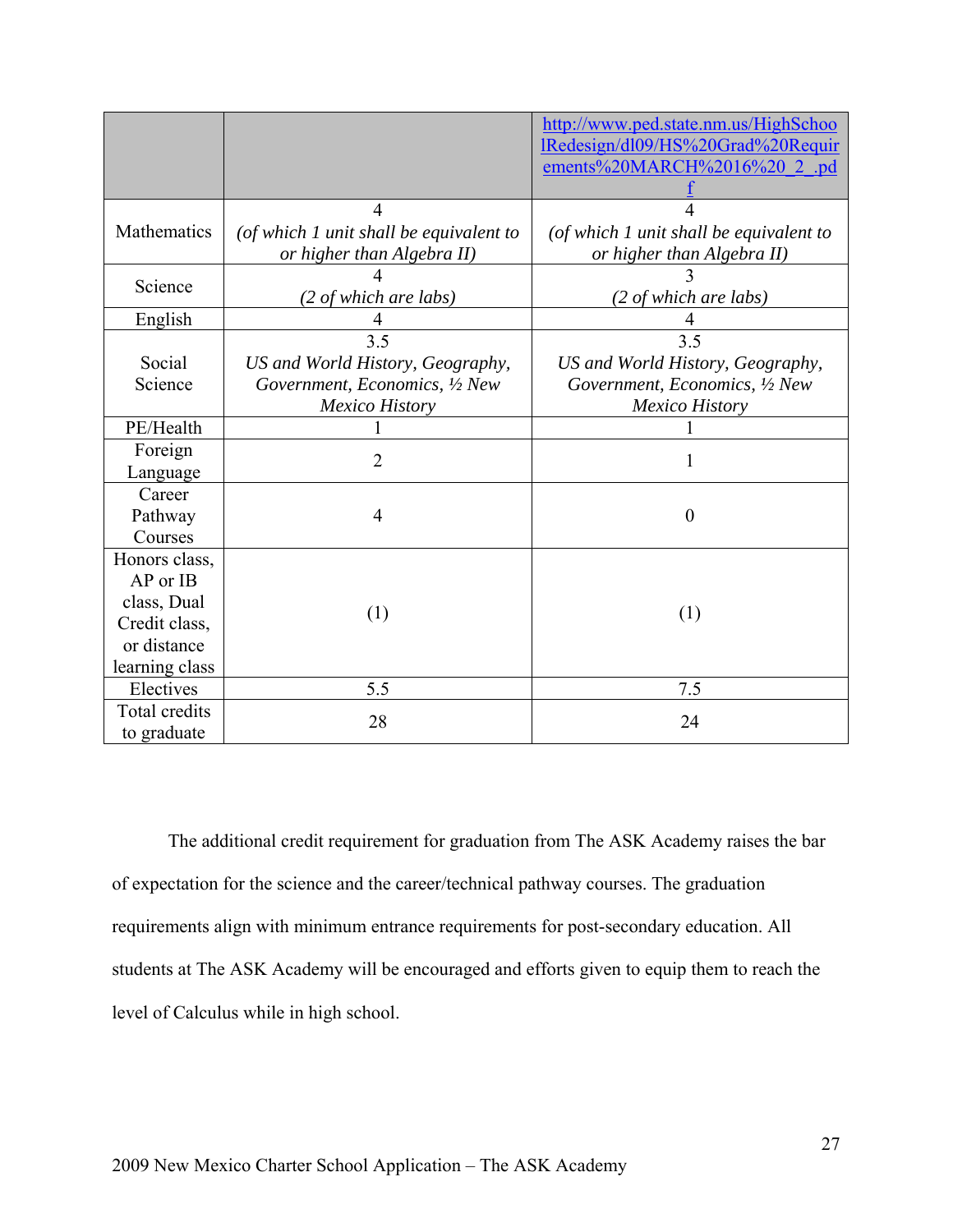This supports the school's educational plan for being a pipeline for STEM career paths and post secondary programs. The four credits in the student's career pathway promote the depth of knowledge to enter STEM programs and careers.

Student support programs will be developed and implemented to promote student success. Programs will emphasize New Mexico State Standards mastery.

#### **C. STUDENT PERFORMANCE EXPECTATIONS**

**3. Students will show an improvement in the retention of core New Mexico State Standards by engaging in multiple opportunities to demonstrate skills and knowledge through research, STEM projects, product production and/or services.** 

# **SMART Goals**

- c. Short Cycle Assessment (SCA): The proficiency level of our internal short cycle assessments is 70% correct. We will use the current-year New Mexico AMO to target the percentage of students receiving the 70% or better. This SCA data will be reported to the NM PED as per state requirements.
- d. New Mexico State Public Education Department's Standards Based Assessment (NMSBA): students in grade 7, 8 and 11 will achieve yearly AMO established by the New Mexico State PED.
- **2. Teamwork strengths and understanding: Students will flourish in this innovative learning culture by developing relationships centered on TRUST,**

## **RESPONSIBILITY AND RESPECT.**

## **SMART Goals:**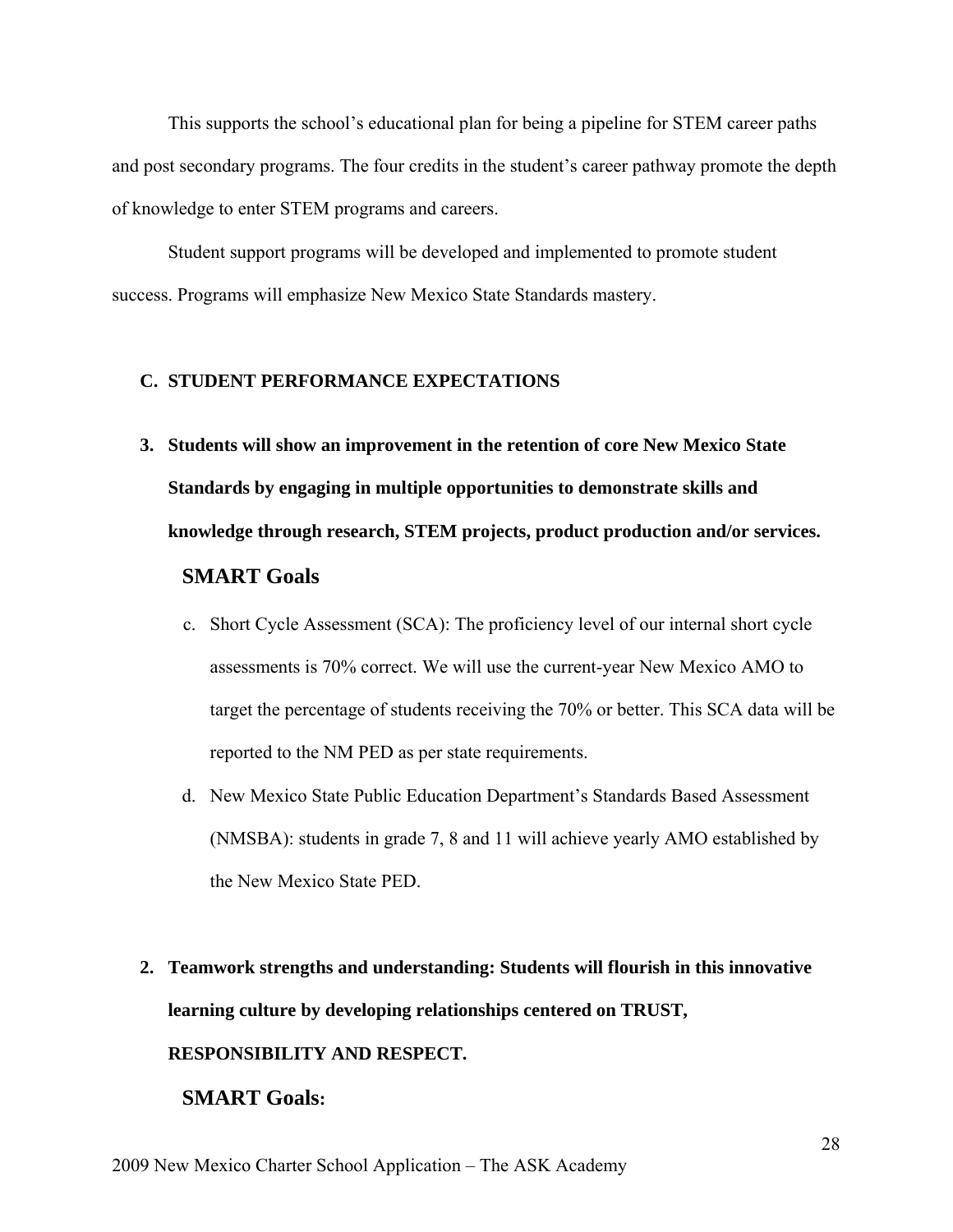- a. End of year surveyed observations will collect data on the impact of relationships between student to student, student to teacher, student to parent, and student to industry. Yearly progress will be measured against baseline data collected during each student's admission process.
- b. Also, a yearly increase in student participation in programs will reflect an improvement in these relationships. (i.e. student government, community service, celebration of learning events, and student lead parent conferences etc).

#### **D. PLAN FOR EVALUATING STUDENT PERFORMANCE**

*All standardized instruments mentioned are normed and reliable with regard to their validity and the scale of measurement. The ASK Academy will incorporate the following into the required Educational Plan for Student Success (EPSS).* 

1. The ASK Academy will administer the New Mexico State Standards Based Assessment (SBA) Exam to all  $7<sup>th</sup>$ , 8th and 11th grade learners. These state wide high stakes assessments are provided to each school during the months of February, March and April. This assessment will help the school determine the quality of the learning of the state standards for all learners. Students identified with insufficient attitudes, skills and knowledge of the New Mexico State standards in the  $7<sup>th</sup>$ ,  $8<sup>th</sup>$  and 11th grade will be placed in a HELP program to strengthen the identified weak areas. Students will be placed in the developmental program the subsequent fall term.

The documentation and summary reporting of the New Mexico SBA will be posted on The ASK Academy web site www.theASKacademy.org and in the regular parent newsletter.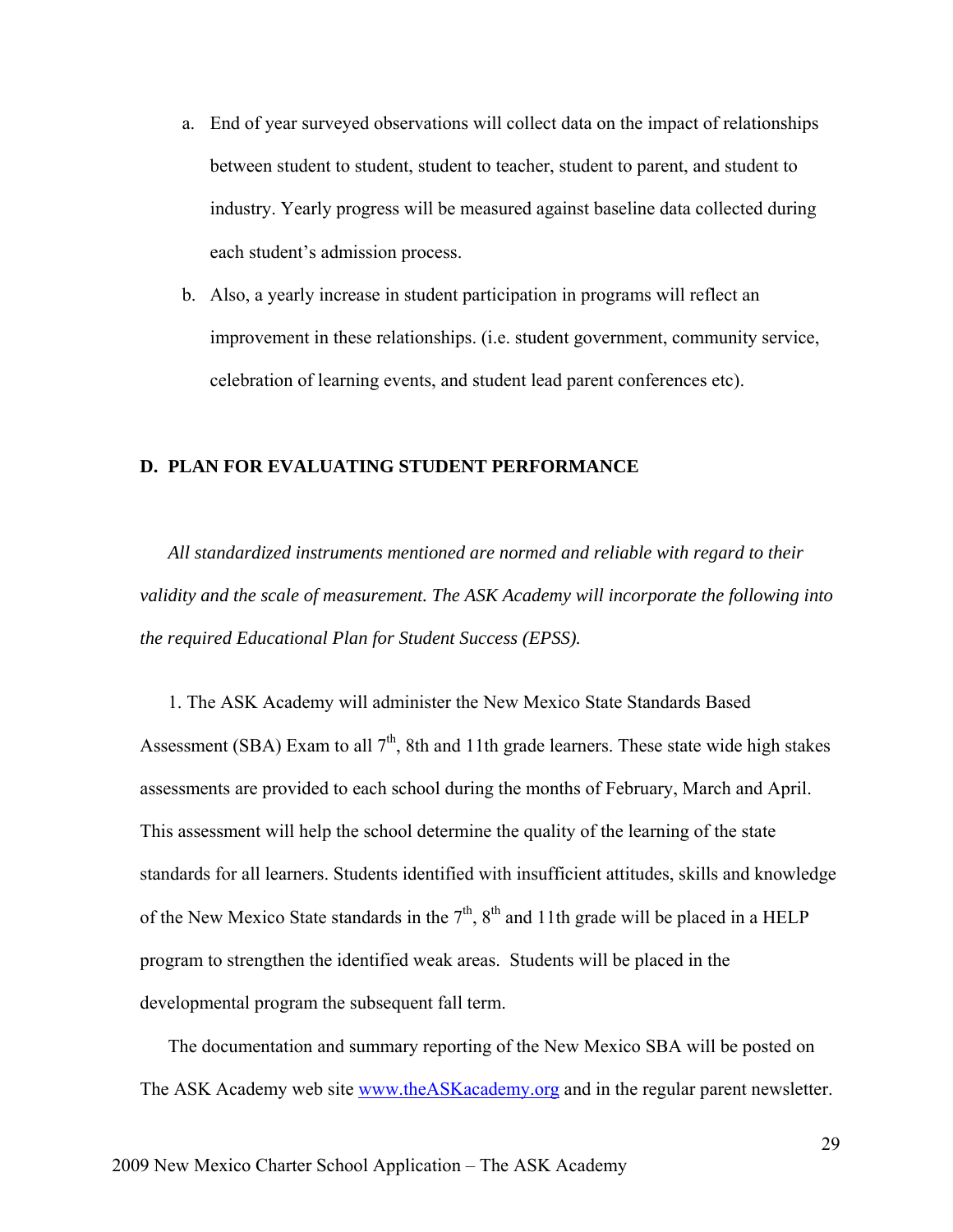Parents will be directed to The ASK Academy website and PED website for summary results. When available from the state, individual results will be discussed during parent conferences. (all individual scoring will be kept confidential)

2. The ASK Academy will participate in all other mandated statewide assessments such as the NM English Language Placement Test, Work Keys, and College Readiness, etc. The results will be shared with The ASK Academy members as well as comply with state reporting requirements.

3. The ASK Academy's Professional Learning Community (PLC) will develop and implement a Short Cycle Assessment (SCA) program. This SCA program will be composed of the following tools in each of the Curriculum Teams (CT): mapping tools, Short Cycle Assessments (SCA), Common Assessments (CA), and Power Standards (PS).  $21<sup>st</sup>$  century Data Management tools will make the implementation of this SCA program campus wide. The SCA data will be gathered in data base management software that will allow students, teachers, and parents to monitor progress towards standards mastery. (individual student data will be kept confidential) The ASK Academy will use the New Mexico State Public Education Departments defined targets for proficiency and nearing proficiency for SBA standards.

- Mapping tools: a scope and sequence of the content's Power Standards for each course. This tool provides the pacing guide for delivery.
- SCA: This is a formative quarterly assessment that each student will take to determine the percentage of the entire student body's mastery of that set of

30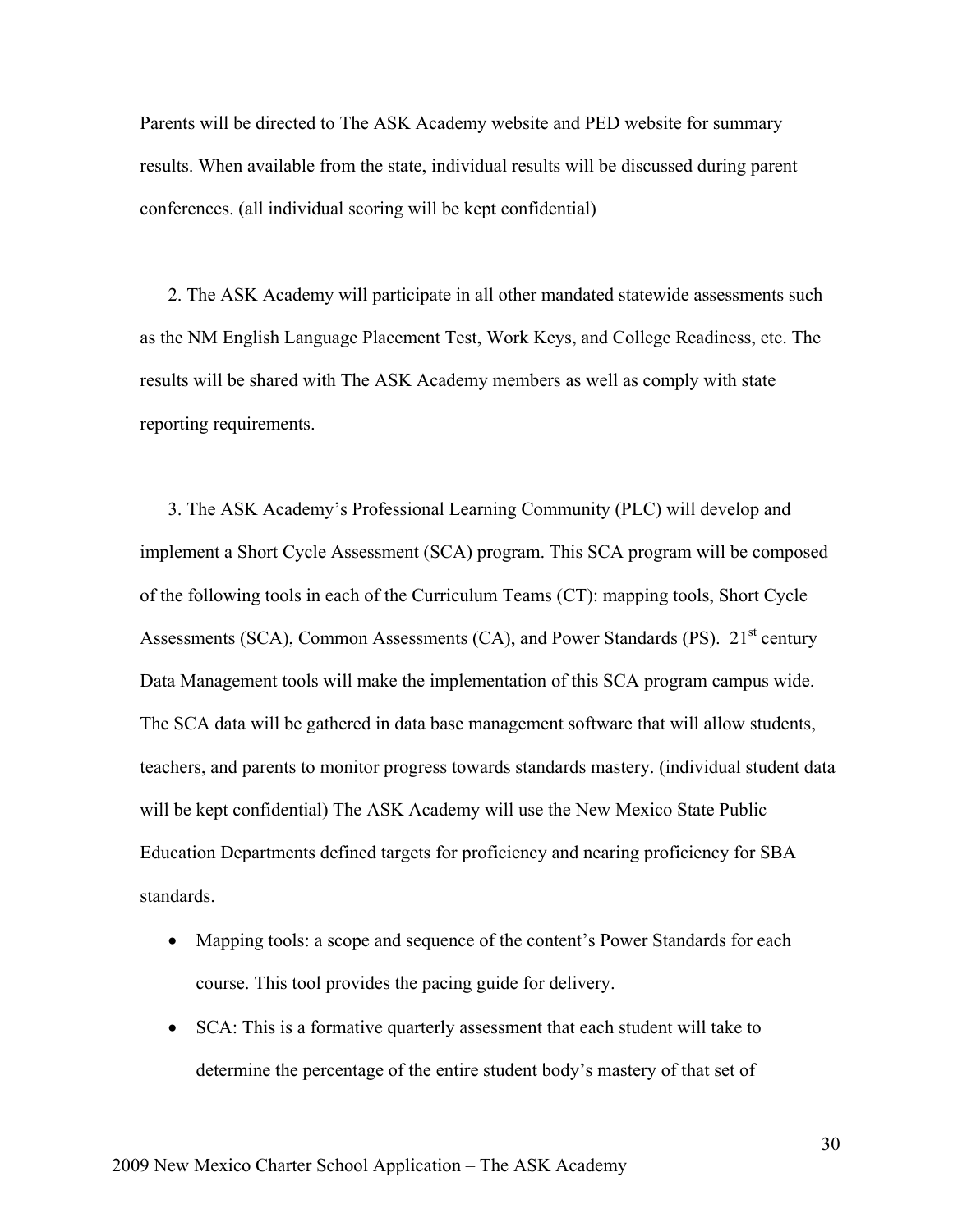performance standards. Strategies to provide re-learning opportunities for the learners identified as 'Nearing Proficiency' will be implemented. This data will be reported quarterly, as required, to the New Mexico State Public Education Department.

- CA: This is a weekly or bi-weekly formative assessment that is common to all students in a course. The CA evaluates the mastery of the entire grade level on a shorter number of specific New Mexico performance standards and provides the staff with real time data on the progress of the students. This assessment drives discussions and continuous improvement of instructional delivery of the New Mexico State Standards. The staff will develop timely strategies at the class level for the re-learning of the New Mexico State performance standards as indicated by the CA.
- PS: Curriculum Teams will work together to create the vertical alignment of New Mexico State Standards in each content area throughout the 7-12 grades. All The New Mexico State Standards will be taught, however, those that need to be emphasized throughout the course are identified as Power Standards.

The documentation and reporting of The ASK Academy's school wide SCA program results will be posted on The ASK Academy web site www.theASKacademy.org and in regular newsletters in a timely manner. (all individual scoring will be kept confidential)

4. The PLTW career pathway courses have national exit exams. The first level is a standardized final exam. Upon national certification, the second level exam provides the opportunity to earn college credit at engineering universities across the nation. These national exit exams are much like the Advanced Placement (AP) structure where high school learners can

31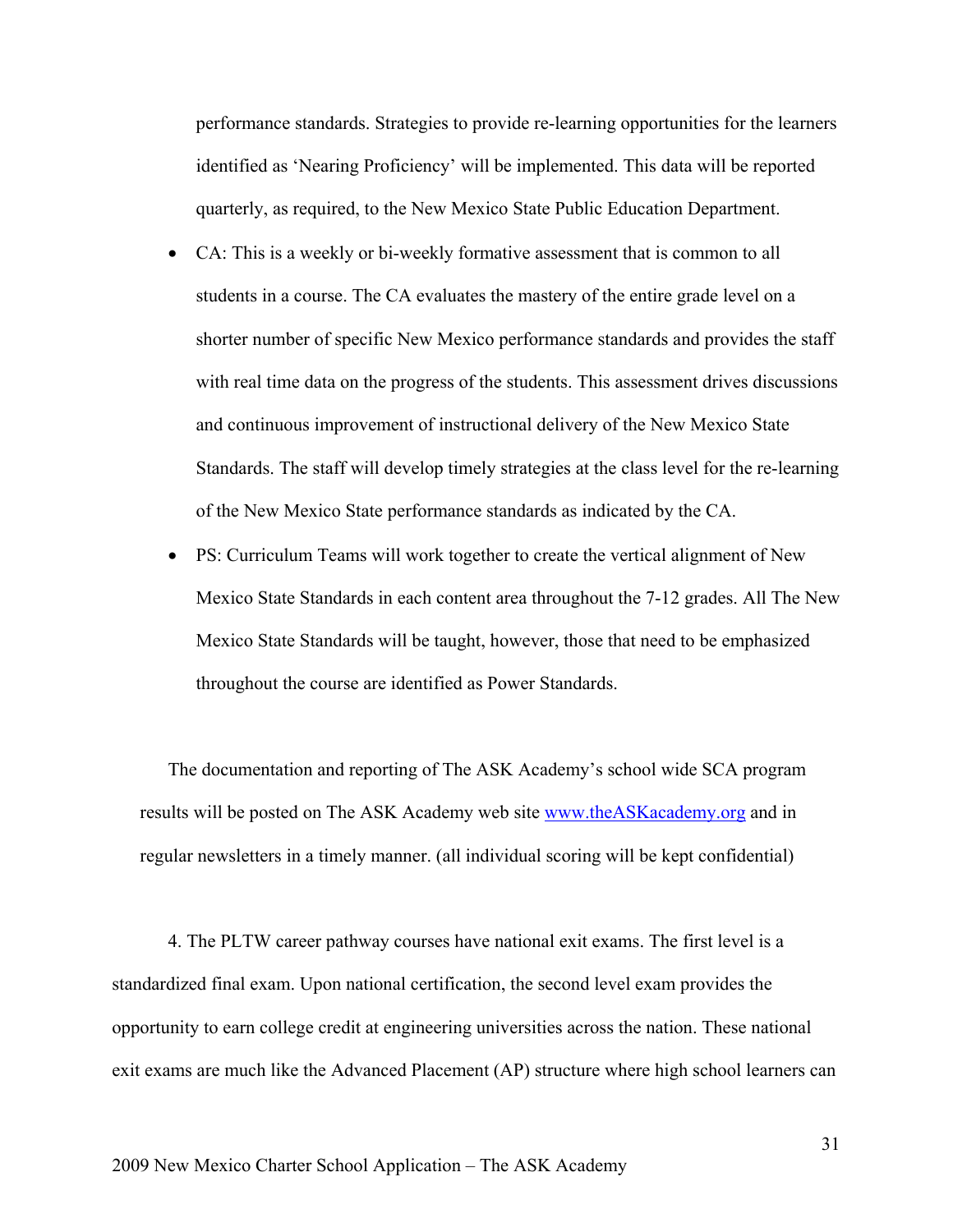receive college credit from courses taught by properly trained high school teachers. The documentation and reporting of the school wide PLTW exit exam data will be posted on The ASK Academy web site www.theASKacademy.org and in regular newsletters in a timely manner. (all individual scoring will be kept confidential)

The procedures for taking corrective action in the event that student performance falls below the New Mexico State Standards and/or the school's student performance expectations are:

- Self analysis of inquiry methodologies and implementation of said methodologies
- Analysis of schedule to determine if there is a better one to meet our mission
- Analysis of alignment of tools and curriculum with New Mexico State Standards
- Analysis of the implementation of the SCA program
- Analysis of professional development plan and its effectiveness to meet the Academy's missions

Students identified as 'Nearing Proficiency' through any of the instruments will have multiple options for remediation.

- Student mentoring program where higher grade level students are required to tutor lower grade level students during the team lunch time.
- Classroom teacher
- Study Buddy, outside the school day study groups
- Tutoring services
- Academic volunteer program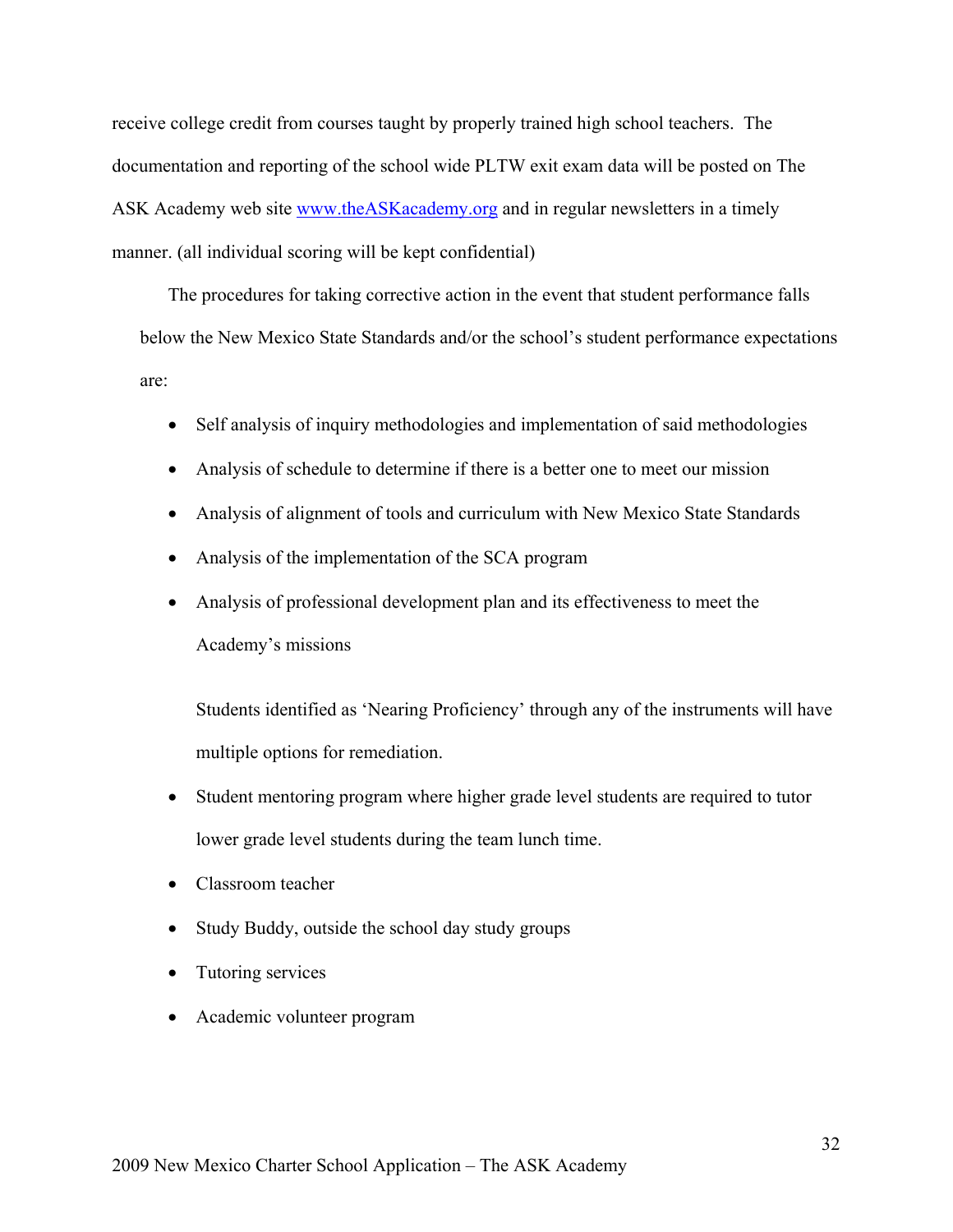#### **E. SPECIAL POPULATIONS**

#### **Special Education**

The ASK Academy will continue to comply with the laws under IDEA for students holding an Individual Educational Plan (IEP) and follow all special education procedures as required for students in the initial stage of receiving possible Special Education services. The ASK Academy will continue to provide services through an organization such as Cooperative Educational Services (CES) ancillary staff including licensed personnel employed by The ASK Academy. All licensed personnel shall continue to carry out the hours needed to meet their levels of services as indicated in student (IEP).

The ASK Academy will utilize an organization such as CES for testing and screening of students in the area of Speech and Language. Should scores indicate a need for Speech services, a CES therapist will be utilized to provide services to students who hold an IEP.

The ASK Academy will hold a contract with an organization such as CES for ancillary services; therefore, students with an IEP will be provided services for Social Work and Clinical Psychology if a child's IEP requires these services.

When The ASK Academy has a student that qualifies as an English Language Learner (ELL) the following strategies will be implemented. All instruction at The ASK Academy is delivered in English and uses a sheltered instruction model for students who speak two languages. When the need arises, teachers will be hired that are either bilingual or TESOL endorsed in order to facilitate development of methods and curriculum appropriate to the bilingual and Limited English Proficient students. Instruction will be delivered in students' native languages when possible and appropriate, as they work to develop English proficiency. The cultures of all students will be incorporated into instruction as possible.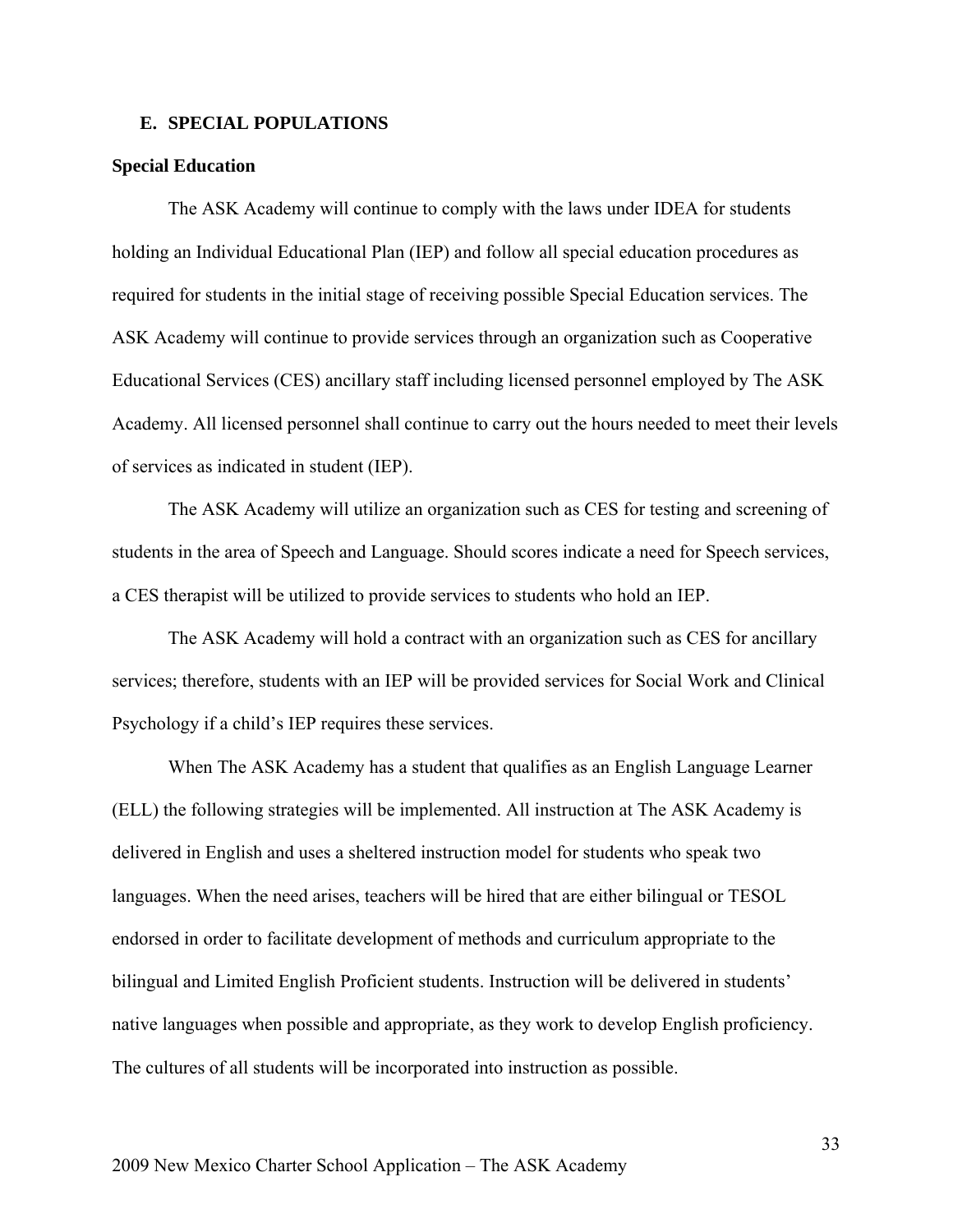The ASK Academy will be a full-inclusion school, with all special education students attending regular education classes with support. Where the student's needs require instruction is a separate classroom, appropriate staff, materials and equipment will be provided.

#### **ELL Students**

Testing accommodations will be made according to individual students needs, and will include but not be limited to: Un-limited testing, testing in student's native language, reading of test to student in student's native language, student dictation of answers, and shortening of tests.

All teachers will team in planning lessons based on state standards. Inquiry-, problem-, and discovery-based lessons will be layered or tiered to provide instruction at each student's level while challenging and providing complex, authentic instruction.

The ELL teacher will identify modifications necessary to address individual student needs and skill levels. Modification to meet individual student needs include: working in a smaller groups, using multi-sensory approaches, differentiating instruction, using a variety of assessment techniques, using project-based learning, checking for student understanding, offering technology support, and using visually based examples and demonstration and other strategies compatible with best teaching practice for at-risk, gifted, special education, bilingual, and ELL students. Students with exceptionalities will also have modifications bases on their IEP.

#### **Counseling and Nursing Needs**

For the first year of students academic advising will be administered through staff. Emotional counseling and nursing needs will be contracted through an organization such as CES. As the student body increases, a fulltime counselor, who will also teach, will be hired in the

34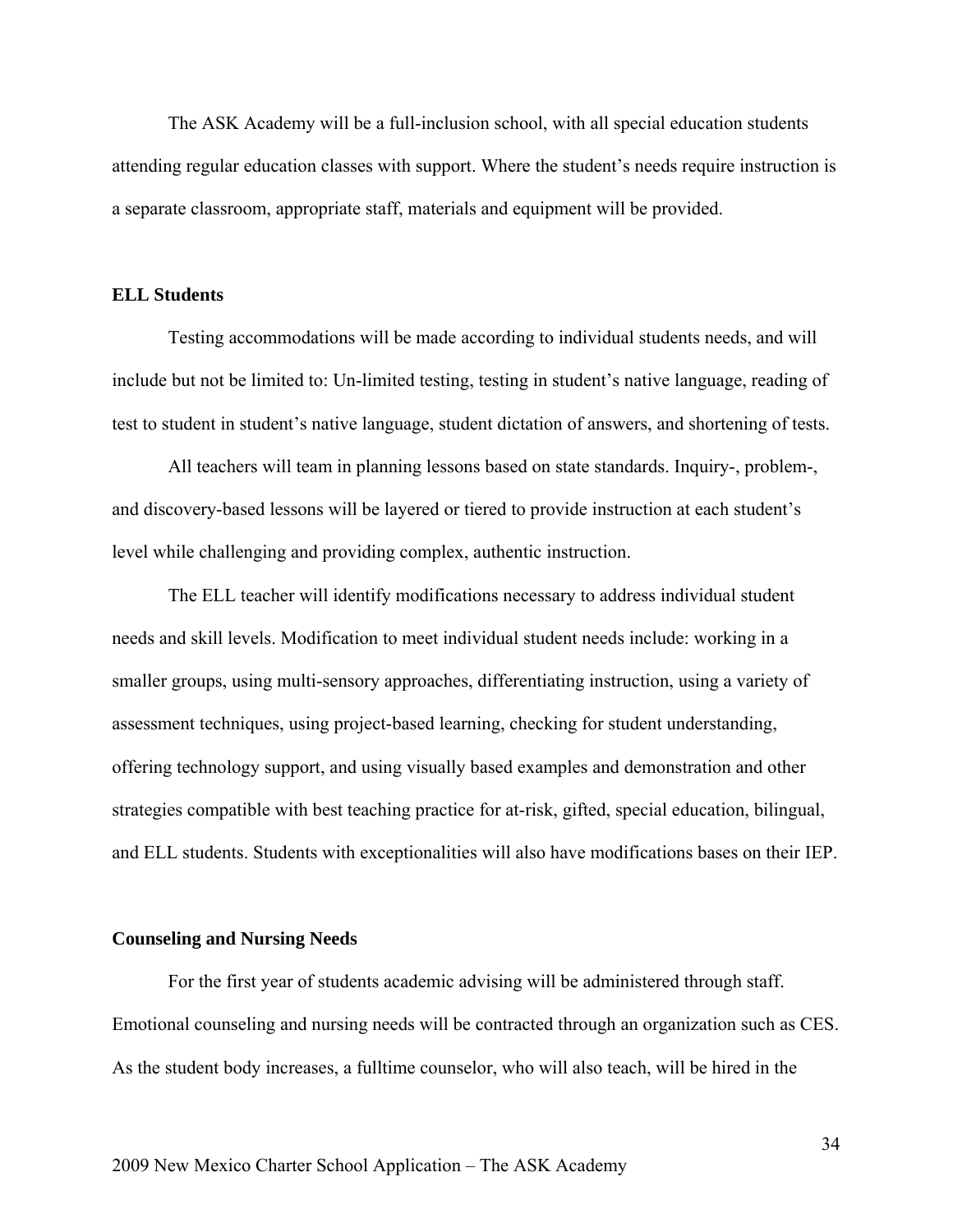second year to deliver full-time services. The ASK Academy plans to continue contracting for nursing services. This person will also complete vision/hearing screenings and will identify student health and other health screenings as well as health histories as required for special education evaluations and re-evaluations. The ASK Academy contracts ancillary services through an organization such as CES. Ancillary services include but are not limited to SLP, OT, PT, Diagnostician and Psychology Services.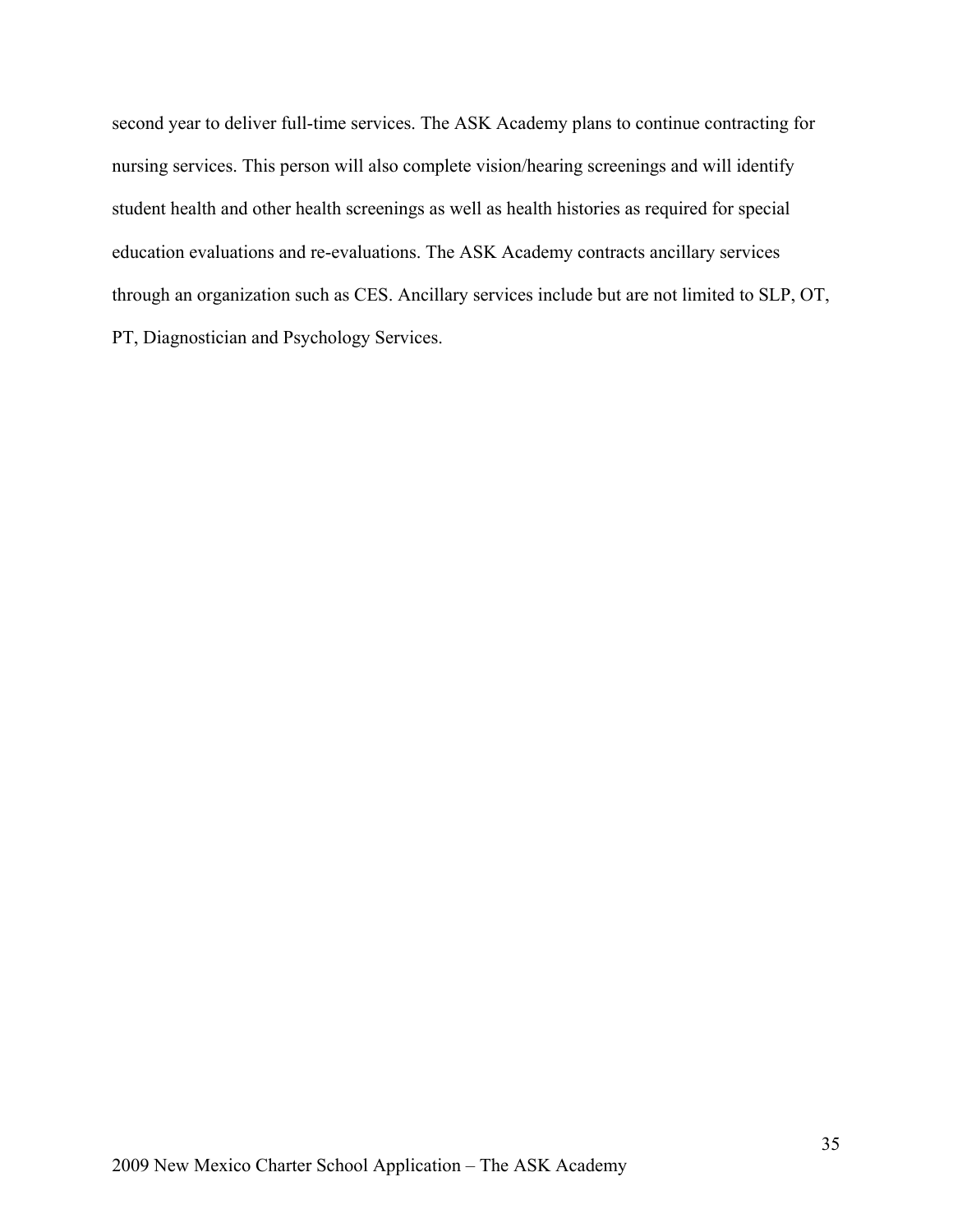## **VI. FINANCIAL PLAN**

## **A. BUDGET**

The operating budget covering each year of the charter term is based on current unit value in a form specified by the New Mexico Public Education department:

Assumptions:

**Revenue –** The ASK Academy revenues are generated from four main revenue streams: 1. State Equalization Guarantee (SEG) 2. Federal program money; 3. Individual grants. 4. Federal/State Stimulus bills

1. SEG – Sate money provided to public schools through the funding formula for general operation. It is based on unit value determined by many factors such as school size and student demographics.

2. Federal programs – Money from the federal government Title programs, IDEA, and Special Education Program.

3. Individual grants – The school will apply for several grants that help with equipment procurement and classroom instruction. Examples include: PNM educational grants, Carl Perkins tech prep and basic grants, Hewlett Packard educational grants, Microsoft, partnering with NSF grants, etc.

4. Federal/State Stimulus – Money provided in the formative years to offset startup expenses associated with opening a charter school. Depending on the grant cycle, this would be spent over 3 years or less.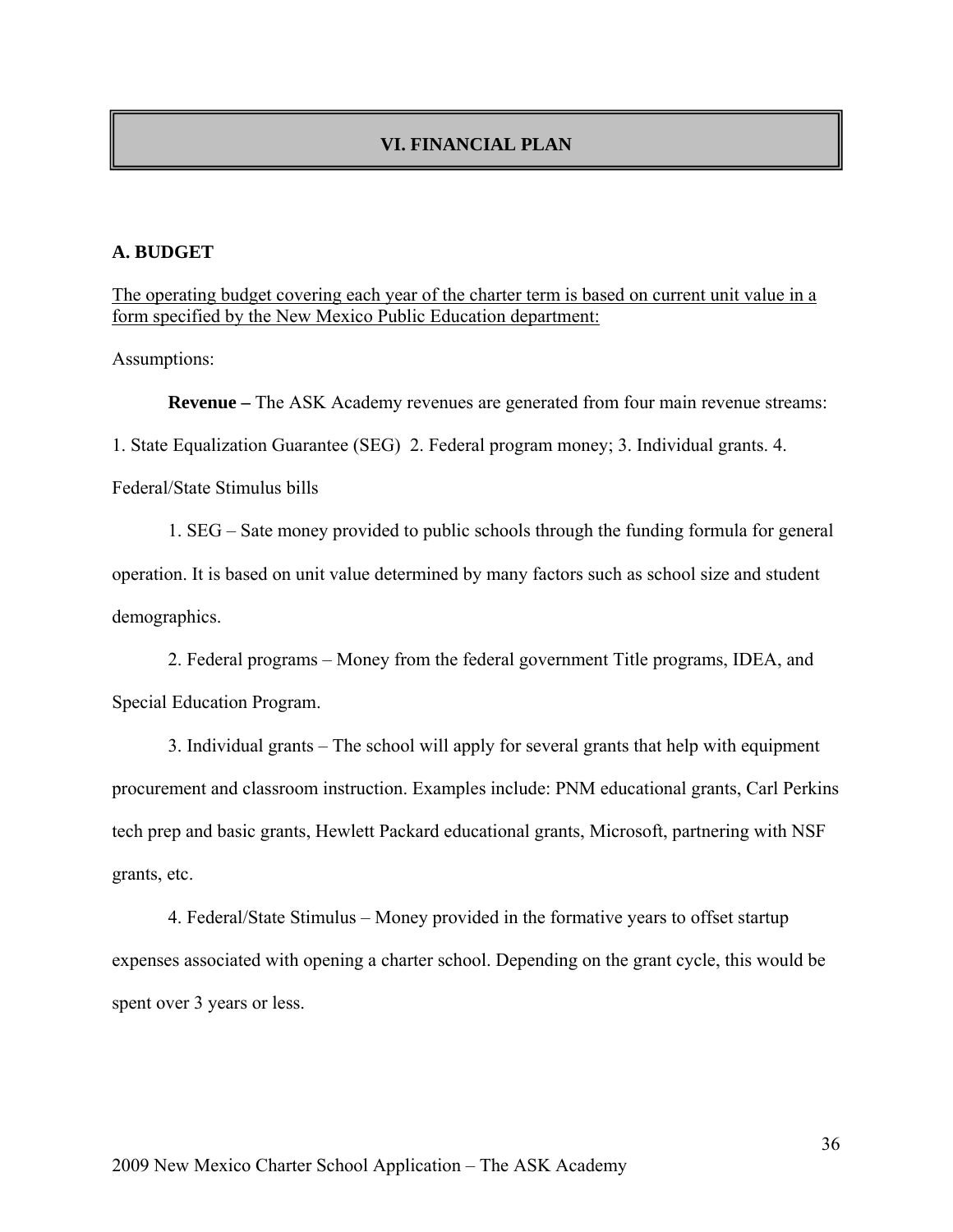## **Planning Year 1:**

The planning year will be funded by a stimulus startup grant that will be used to cover school expenses such as: major start-up expenses, including staffing and benefits; special education services; facility costs; materials and services; and contracted services; and spending priorities that align with the school's mission, educational program, management structure, professional development needs, and growth plan.

The ASK Academy utilizes a technology based curriculum to promote the STEM career pathways. The following table categorizes anticipated expenses required to open the doors August 2010. It covers necessary facility and infrastructure required to grow throughout the charter as well as initial costs to bring foundational curriculum online. Initial marketing expenses to recruit students are included. Expenses for core curricular alignment are included to ensure curriculum is in place. Administrative, business operations and data reporting requirements have been considered. Textbooks are covered through a separate funding mechanism (14000).

| <b>EXPENSE</b> | <b>DESCRIPTION</b>                                                                    |  |
|----------------|---------------------------------------------------------------------------------------|--|
| \$105,000      | Furniture for 14 staff and 150 students: Desks, chairs, tables, computer lab          |  |
|                | furniture, filing cabinets, bookcases, whiteboards, trashcans, lockable storage, etc. |  |
| \$250,000      | General Technology: Student laptops, Desktops, copier, printers, projectors,          |  |
|                | document cameras, digital cameras, graphing calculators, etc.                         |  |
| \$95,000       | Network Technology: Servers, hubs, switches, cabling, installation etc.               |  |
| \$80,000       | Student information system, grading program, data management, student software,       |  |
|                | accounting software, PLTW software, etc.                                              |  |
| \$40,000       | BMO contracted services to set up business side of school                             |  |
| \$45,000       | Principal Administrator (benefits included) hired 3 months prior to opening           |  |
| \$40,000       | General administrative supplies, student handbook, janitorial supplies and            |  |
|                | equipment, etc                                                                        |  |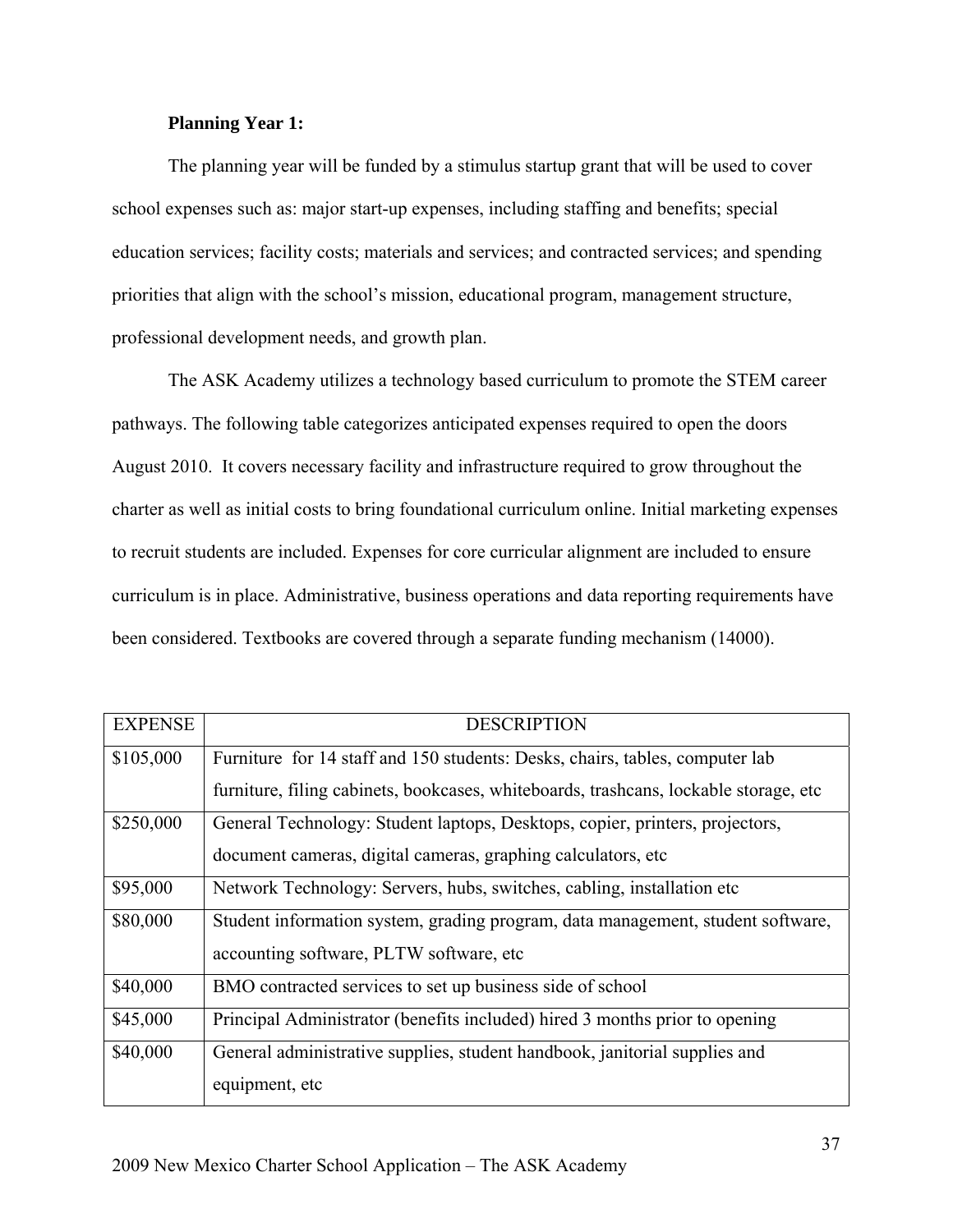| \$90,000    | Contracted services for initial buildup of school, project development, standards    |
|-------------|--------------------------------------------------------------------------------------|
|             | alignment, professional development, etc.                                            |
| \$170,000   | CADesign, PLTW Principals of Engineering, Digital Electronics, Introduction to       |
|             | Engineering Design, Bio-Technology Human Body, Polar Tri-fit                         |
| \$70,000    | General curricular equipment and supplies, math, science, English, social studies    |
| \$150,000   | Lease of facility, partitions, utilization readiness, occupancy assurance compliance |
| \$20,000    | Marketing and Advertisement                                                          |
| \$10,000    | Professional Development and travel                                                  |
| \$1,165,000 | <b>Total</b>                                                                         |

# **School Years (SY) 1 – 5**

The proposed budget description and worksheets assumes SEG funding is the only source available to The ASK Academy (Appendix A). SEG covers the bare minimum required to start the program. As our experience and reputation grows, The ASK Academy will supplement its needs through alternate revenues. It assumes a level unit value funding over the course of the charter. Special Education students are conservatively projected at  $10 - 15\%$  in SY(2) through SY(5). The ASK Academy anticipates other revenue sources as described in the revenues worksheet: Carl Perkins, IDEA, Hewlett Packard, Intel, National Science Foundation partnerships, etc.

Staffing is a large part of any school. Teacher FTE is calculated at 20:1 PTR. A Special Education certified staff member will be hired to ensure The ASK Academy complies with all relevant laws and regulations. A second Special Education teacher is budgeted based on the projected Special education population increase. There will be one principal focused on the administration of the school. Two subject matter specialists will teach part-time and focus their remaining time on the development and implementation of curriculum, mission sustainability, and career pathways. This team of three will be the collaborative body of the school as it grows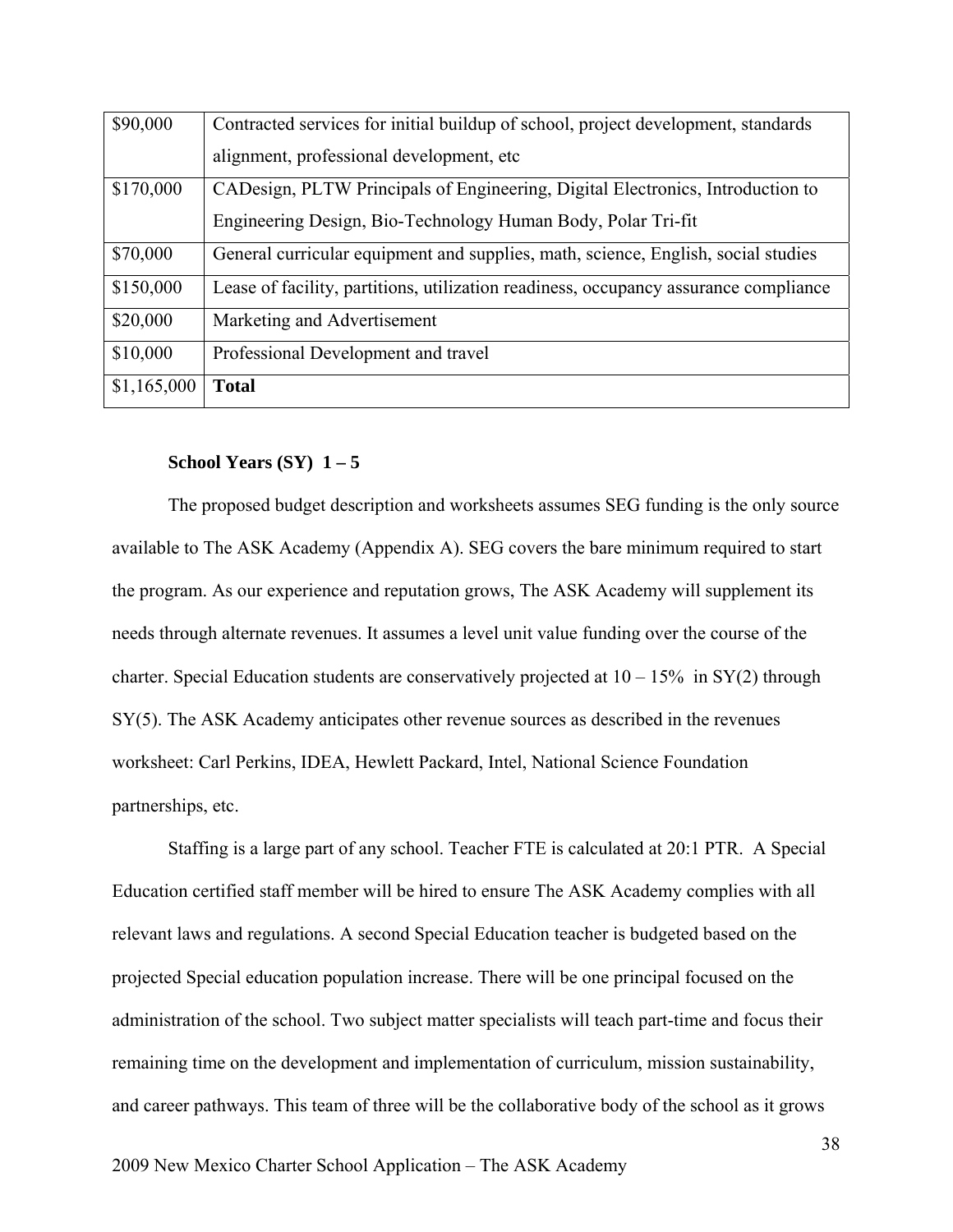from its initial size to full build out. Ultimate decision authority rest with the principal. This team will be responsible for appointing the governing body members. The school will initially have one secretary/receptionist in  $SY(1)$ , then add a second secretary in  $SY(2)$  as the staff and student body grow.

Incentive bonuses have been built into the salary structure to recognize returning staff members that have achieved annual SMART goals. Every staff member is eligible.

SY(1) professional development will be handled through stimulus money. All subsequent years are accounted for in the budget commensurate with the increase in staff. Flexibility is built in to send our teachers to trainings as well as contract with our partners to train the entire staff as previously outlined in the educational plan.

Most student supplies and software for  $SY(1)$  are funded through the stimulus grant. A small amount is budgeted for unanticipated needs. Larger amounts are budgeted in subsequent years as new classes come online and consumable items need to be replaced. The ASK Academy expects grant money to help supplement. (addressed later)

Emotional counseling and ancillary services will be contracted during SY(1). Academic counseling will be provided by The ASK Academy staff in a collaborative fashion. While ancillary services will continue to be contracted through the course of the charter, a full time counselor will be hired in  $SY(2)$  coinciding with the phase-in of the 11<sup>th</sup> grade. The counselor will be responsible for supporting The ASK Academy students as they finish high school, ensure graduation requirements and assisting them with their long range career plans. As the school grows, a second counselor is budgeted to keep the recommended American School Counselor Association (ASCA) ratio of 350:1.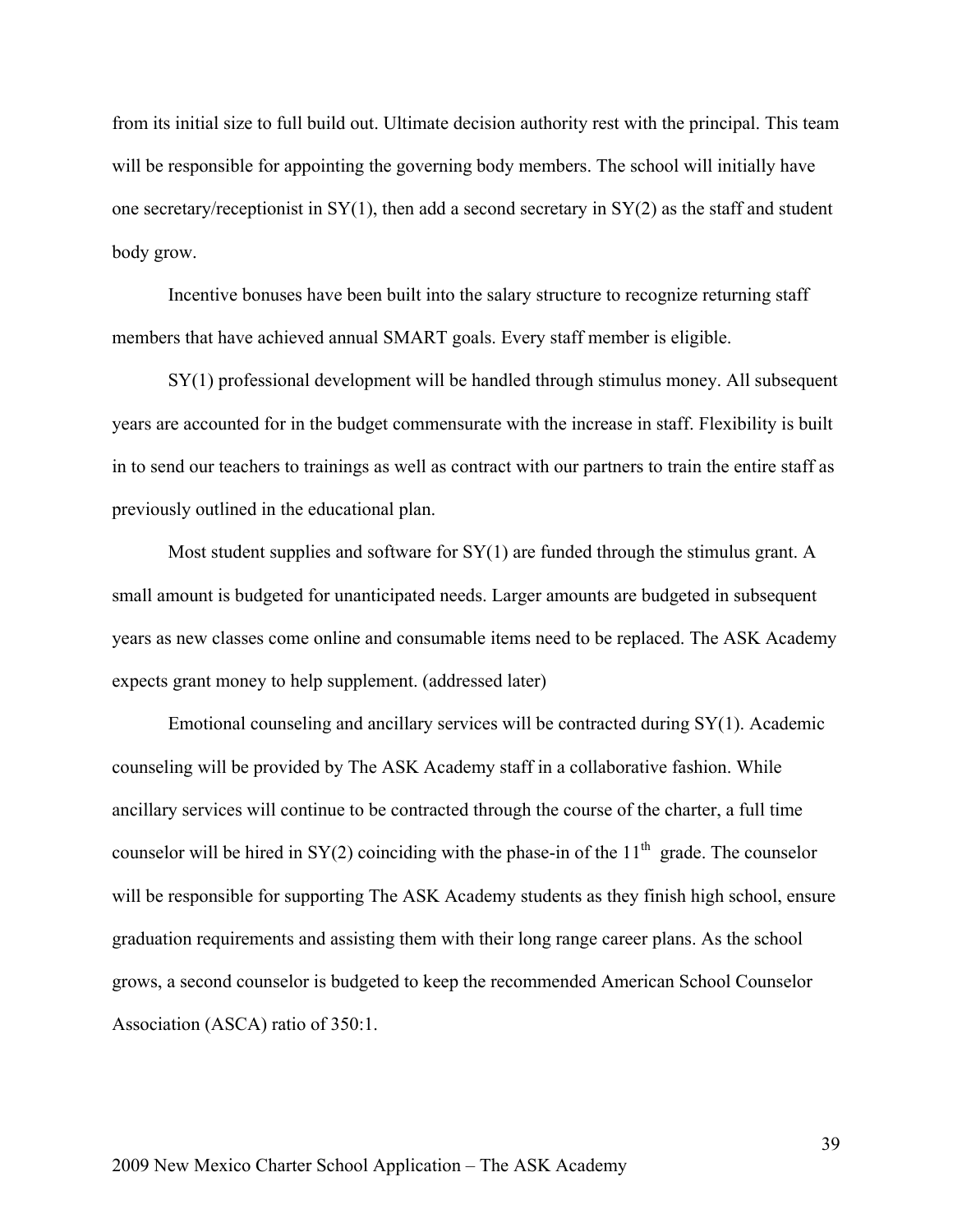The ASK Academy anticipates the need for Audio/Visual, database subscriptions and a contractor to help design an electronic database capable of storing student portfolios. The initial development in SY(1) and SY(2) along with yearly maintenance are budgeted through a combination of stimulus grants and SEG.

The ASK Academy will contract out the Business Management Officer. Related expenses for accounting software and independent auditing are considered. Legal services, liability insurance, and compliance related governance expenses are incrementally increased as the school grows.

SY(4) is the is the largest increase in student population. Fixed assets and supplies are heavily weighted to accommodate the influx of students as well as increase our capacity to deliver the specialized engineering courses.

Custodial services will be minimal. Staff and students will be expected to pick up after each other. A cleaning service will be contracted to come in regularly to keep the facility clean. A custodial position will be added during SY(3) and another during SY(4) to keep up with our expanding population.

The facilities budget is necessary to make up the shortfall from the lease reimbursement program. Insurance, utilities, maintenance and repair expenses are anticipated over the years.

#### **Other Revenue Sources and Expenditures:**

These sources are not yet secure. STEM is a field that is constantly evolving. Grant opportunities in various amounts arise regularly for staff and students. New projects come along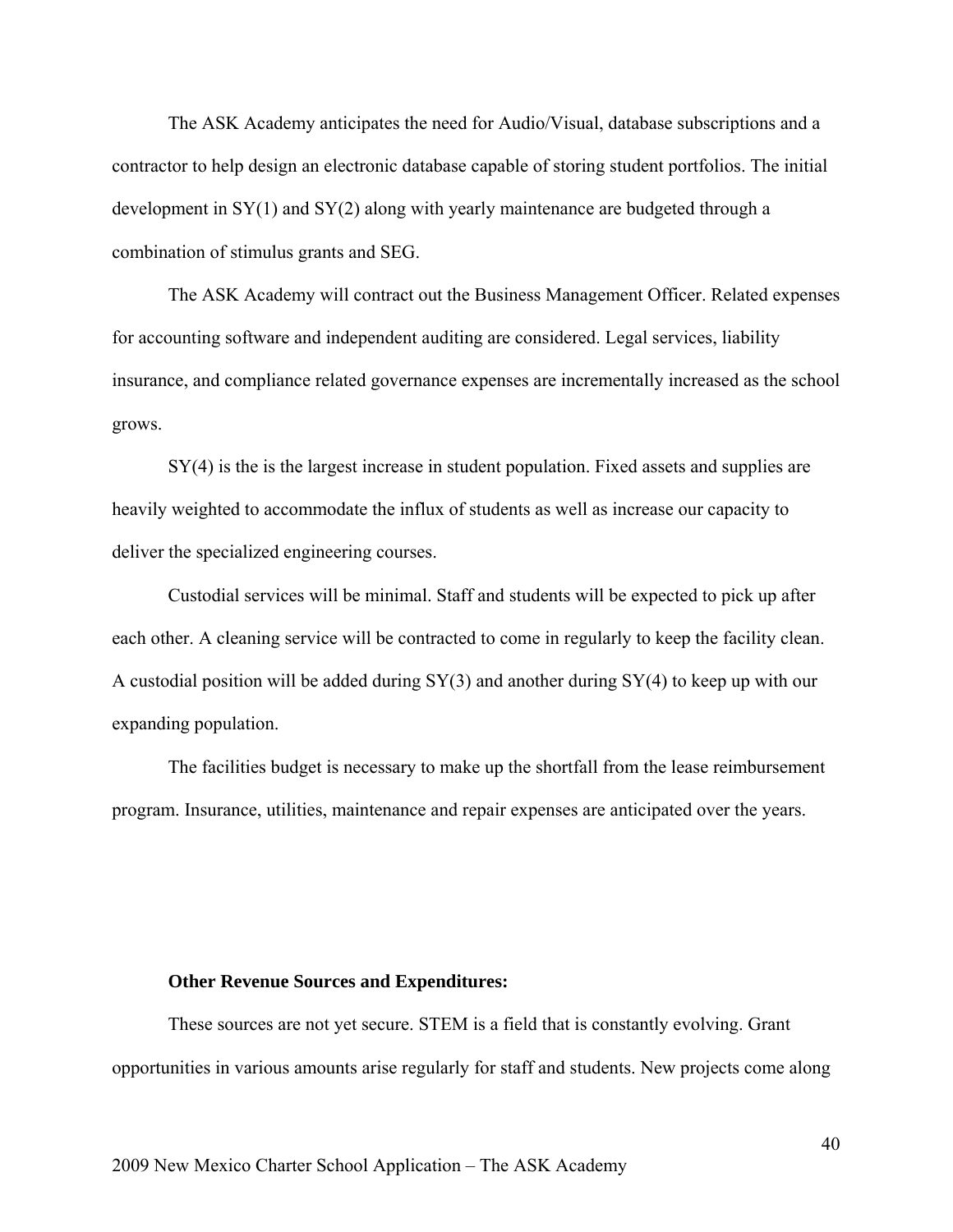regularly that support the schools mission. While every member of The ASK Academy will be seeking grant opportunities, it will be a responsibility of the principal, subject matter specialists, and Governance Board of Directors to develop alternate revenue sources.

#### **B. FISCAL MANAGEMENT**

The ASK Academy will employ or contract a licensed business manager who is responsible for budget management, accounts payable, budget adjustments, reporting payroll, benefits and taxes, and purchasing.

All checks require at least two authorized signatures; all expenditures are approved by the principal and a subject matter specialist before the payment by the business manager. All bank statements are reconciled by the business manager, submitted to the principal for review prior to submission to the Governance Board of Directors.

The ASK Academy's business manager attends all meetings and trainings that are required.

The ASK Academy will comply with all federal and state laws and regulations. All Rules/regulation /fiscal policies and financial procedures are subject to and/or subordinate to the laws of the State of New Mexico and the federal government as a matter of policy as performed by the administration of The ASK Academy on behalf of its Board of Directors.

The ASK Academy is held accountable to the New Mexico Public Education Department, while at the same time meeting all of its own administrative/fiscal needs.

The ASK Academy will contract auditing and financial consultation to meet the needs of the annual audit of the financial operations.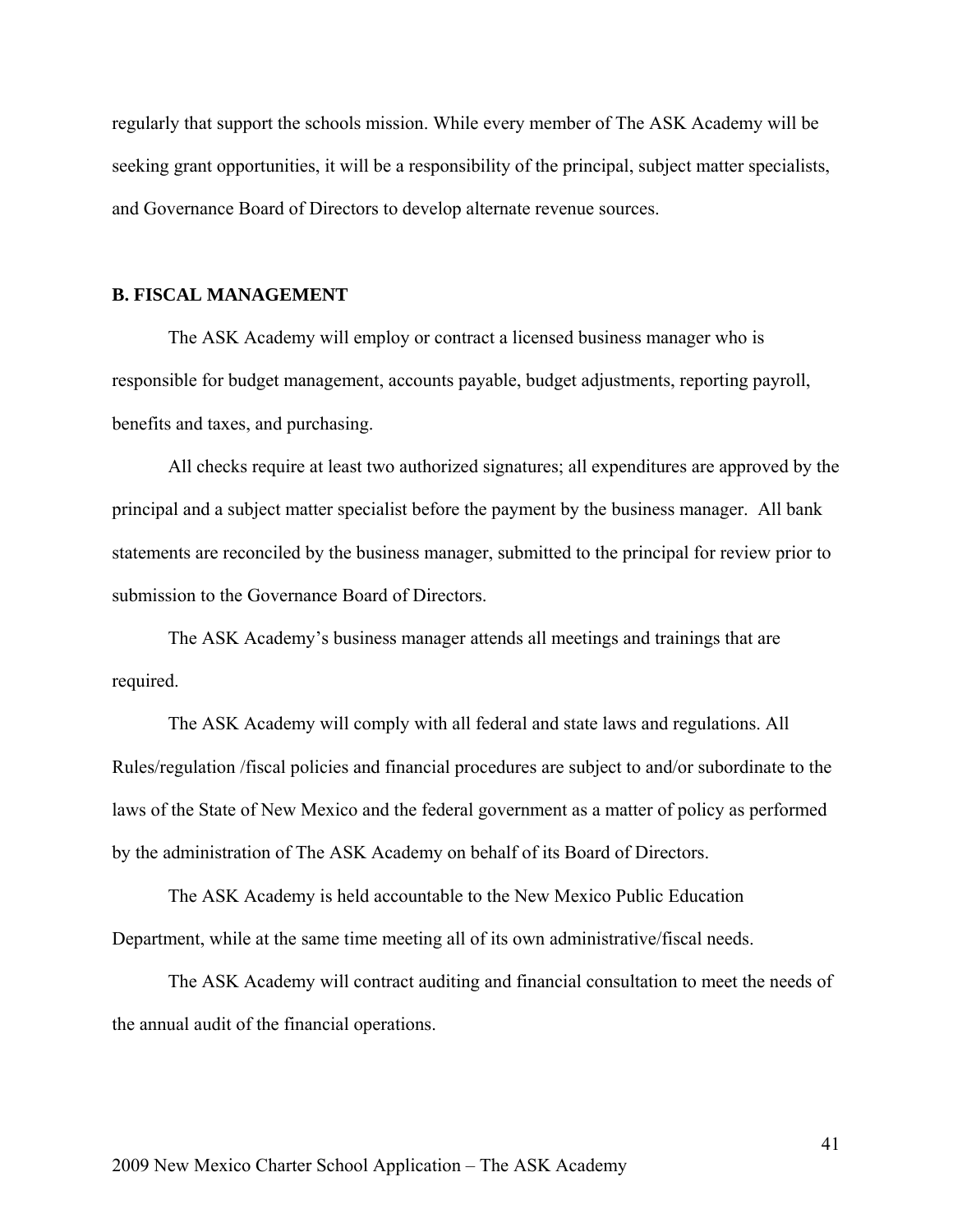The principal and subject matter specialists will share the budgetary responsibilities. They will communicate fully with the Board of Directors. The principal will be responsible for the Administrative budget. The subject matter specialists will be responsible for the curricular budgets.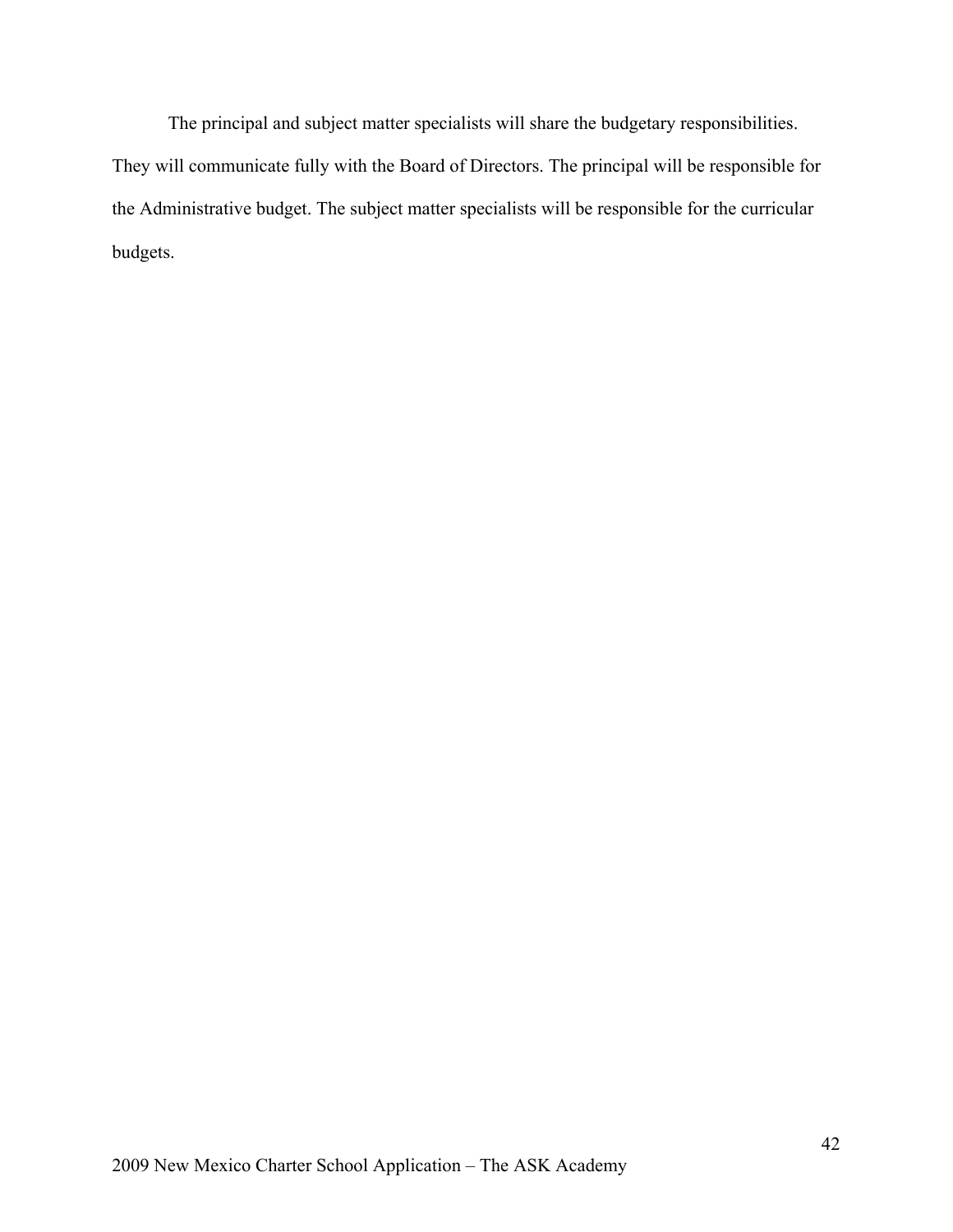#### **VII. GOVERNANCE/MANAGEMENT PLAN**

### **A. GOVERNANCE STRUCTURE**

The ASK Academy will be governed by the Academy's Board of Directors. The Board of Directors will approve policy. The Principal and subject matter specialists will make decisions of the day to day running of the Academy and propose policy with input from the Academy's leadership council.

There will be a governance body referred to as the Board of Directors (BOD). They will be the body that assisted The ASK Academy in keeping to the vision and the missions supporting that vision. There will be a Principal and two subject matter specialists. They will be the ultimate school site decision making body.

The Board of Directors will hire the Principal and two subject matter specialists and approve all policy. The Principal and subject matter specialists will hire all other employees and oversee the operation of the school, and all other leaders will be responsible for areas as described in their individual job descriptions.

#### **Legal Status and Authority of the Board of Directors**

The authority of The ASK Academy's Board of Directors is derived from its own charter, the laws governing public schools, and the Public Education Department of New Mexico as found in article 5 sections 22-5-1 through 22-5-16 of state statutes. It is subject to all pertinent federal statutes as well as its rules and regulations, after appropriate approvals, both locally and on a state-wide basis.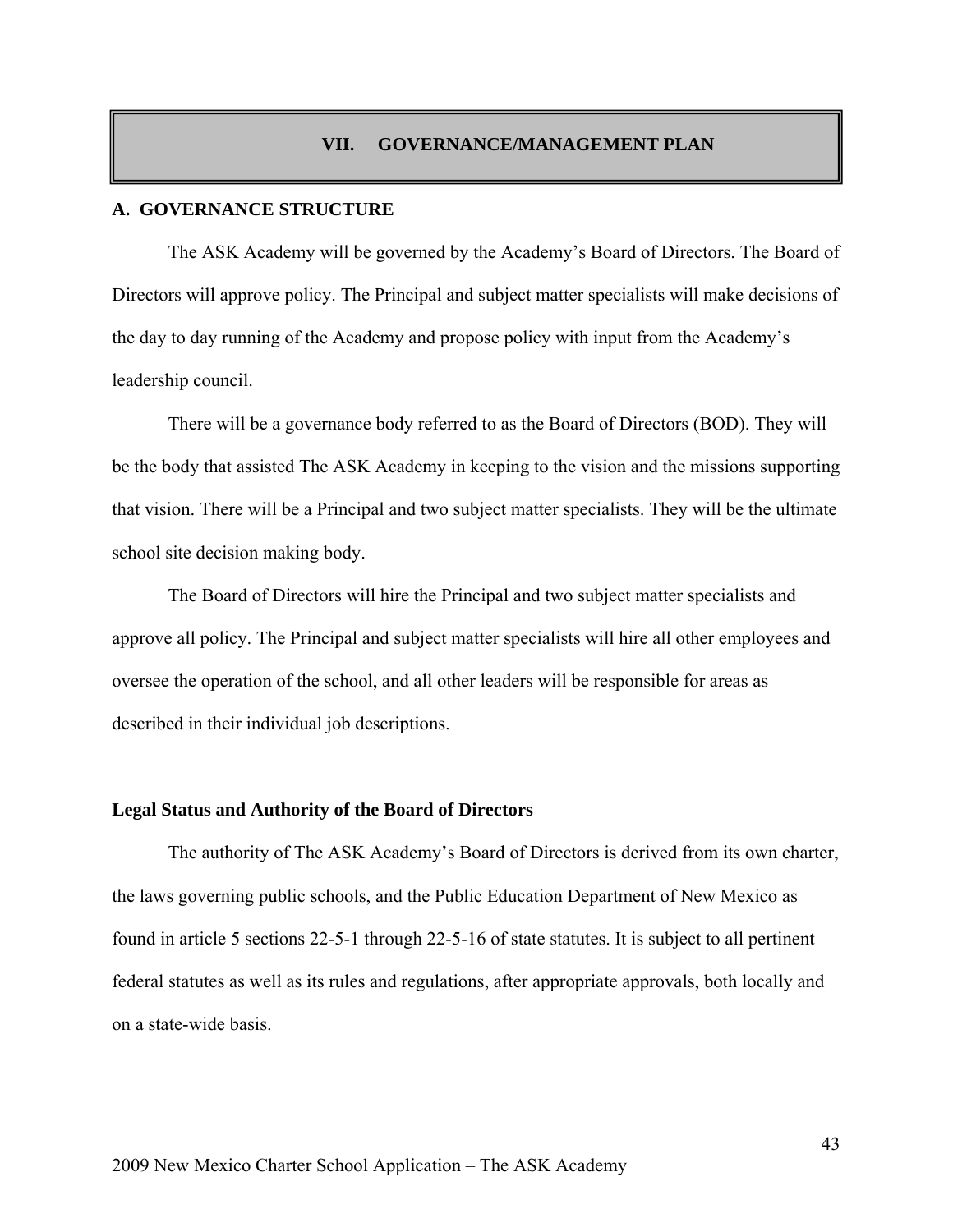#### **Role and Purpose of the Governing Board**

The Board of Directors is responsible for the fair uniform application of all federal, state, and local laws as well as rules, regulations, and policies of The ASK Academy in the operation of the school in conformance with its charter. The Board of Directors serves as a policy-making body for The ASK Academy and adopts the philosophy, vision and missions of its charter by annually setting objectives that respond to said vision and missions of the academy itself. The Board of Directors is responsible to oversee fiscal operations of The ASK Academy. It exercises leadership through the formulation and adoption of policy as well as hiring, establishing the duties, evaluating, the Principal and subject matter specialists. The Board of Directors also approves the budget as submitted by the Principal and subject matter specialists, salaries, position descriptions, school policies, and governing procedures as it relates to the institution identified in the charter.

#### **Policy Adoption:**

The Board of Directors shall maintain a written statement of policies for the information and guidance of all employees, students and member of its constituency.

The statement of policies shall be subject to revision and review from time to time and approved annually as a matter of procedure by the Board of Directors of The ASK Academy at a regularly scheduled meeting. Amendments to policies may be placed on the board agenda when two or more board members are in agreement. Procedure for policy approval shall be determined by the founding board.

#### **Amendments to Policies/Procedures/Regulations Established by the Board of Directors**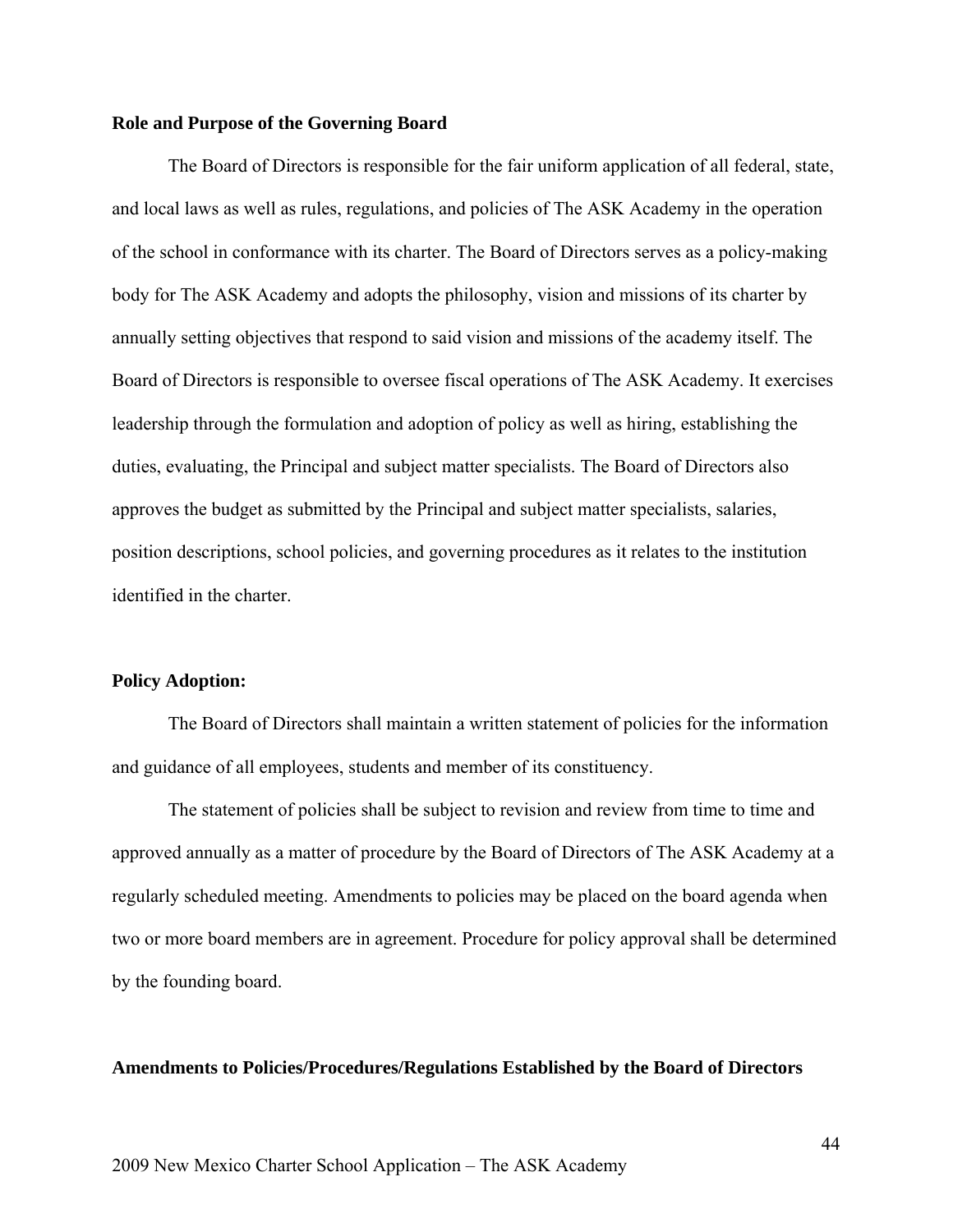#### **Proposal**

Amendments to the Regulations/Procedures policies established by the Board of Directors must be proposed in writing at least ten calendar days prior to inclusion at the regularly scheduled meeting of the Board of Directors, except the Board of Directors may act or authorize on an emergency basis anytime throughout the year changes/adjustments to policies for the specific period. A majority vote of the Board of Directors to enact the emergency provision is required in advance.

### **Voting**

Members of the Board shall vote "yes" affirming the action requested, or 'no" rejecting the action requested, or "abstain" taking no position in regard to the final outcome of that particular issue.

#### **Board of Directors per diem in mileage**

Board of Directors members shall be entitled to receive \$75.00 per day pursuant policy to the per diem and of \$0.35 per mile or the going rate consistent with the mileage policy. The per diem and mileage paid for attendance at meetings or for other activities in which per diem and mileage are allowed shall be the maximum allowed set forth by applicable state regulations unless the Board of Directors shall by resolution provide for a lower amount. The Board of Directors may also by resolution specify the types of activities for which per diem may be received provided that such specification may include any activities in which per diem and mileage would not be permitted by the per diem and mileage act or applicable state regulations interpreting or implementing that act.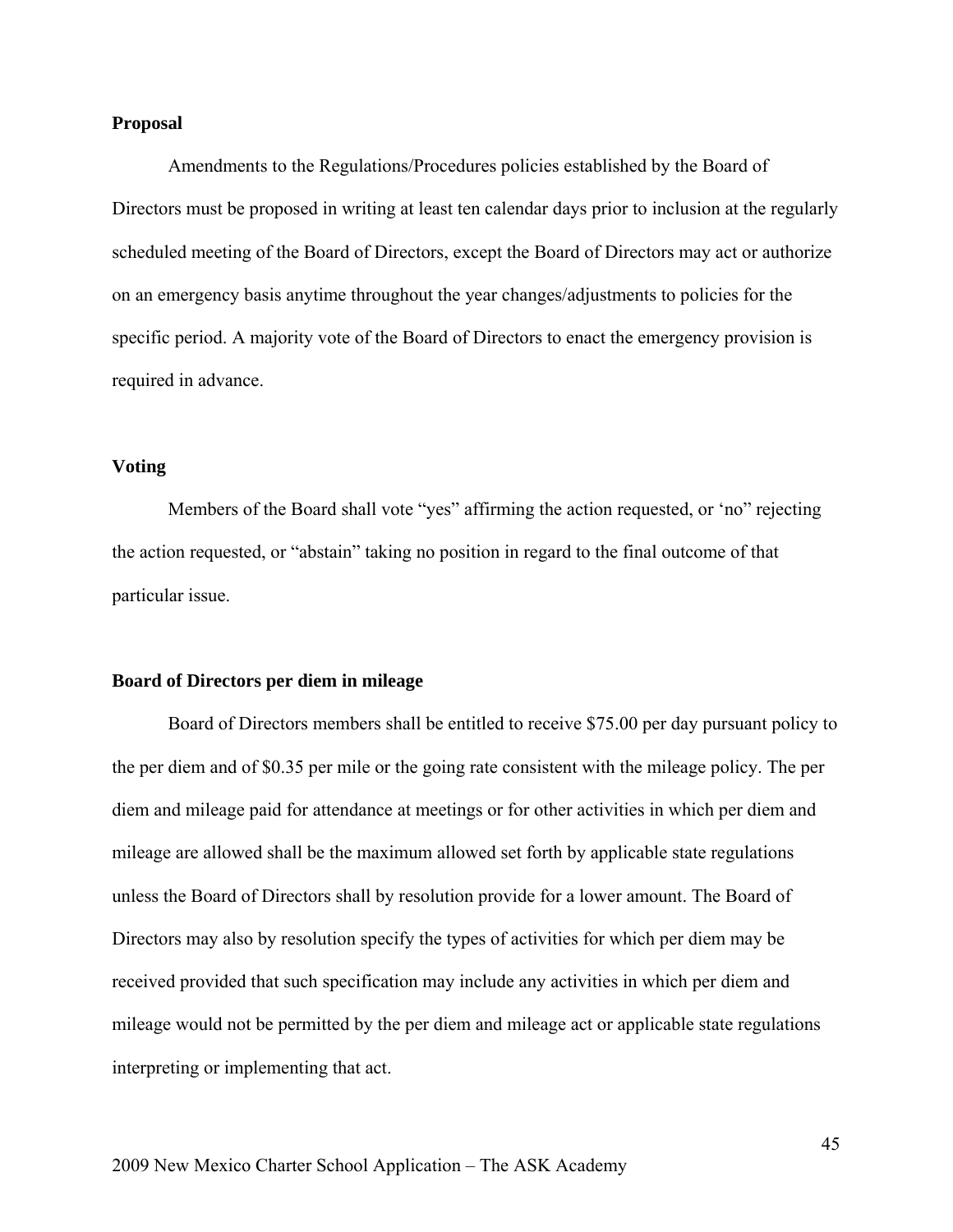Per diem may be paid for pre-approved training sessions other than regularly scheduled Board of Director meetings or standing committee or overnight travel regarding Board of Directors/Academy business as needed and provided such request if approved by the Board of **Directors** 

#### **The Budget**

The adoption of the annual operating budget is the responsibility of The Board of Directors. The Administration team of the principal and subject matter specialists will prepare and present the upcoming school year budget to the Board of Directors for approval. The process will include specific budget information along with the Board of Directors input as a matter of procedure with recommendations from the principal, subject matter specialists as well as other population being served through the school and establishing priorities as to what the charter expects as a major focus of The ASK Academy.

The principal and subject matter specialists will also be expected to speak to various programs, contacts, New Mexico laws and Public Education Department regulations which govern the issuance of contracts as well as policies, requirement and regulations established. The principal and subject matter specialists will submit the budget for approval by the Board of Directors in March of each school year, for the next fiscal year. The BMO shall be responsible for securing all appropriate state, federal, and corporate/individual fundraising monies to satisfy the budget as presented and subsequently approved.

All rules/regulations/fiscal policies and financial procedures are subject to and/or subordinate to the laws of the State of New Mexico and the federal government as a matter of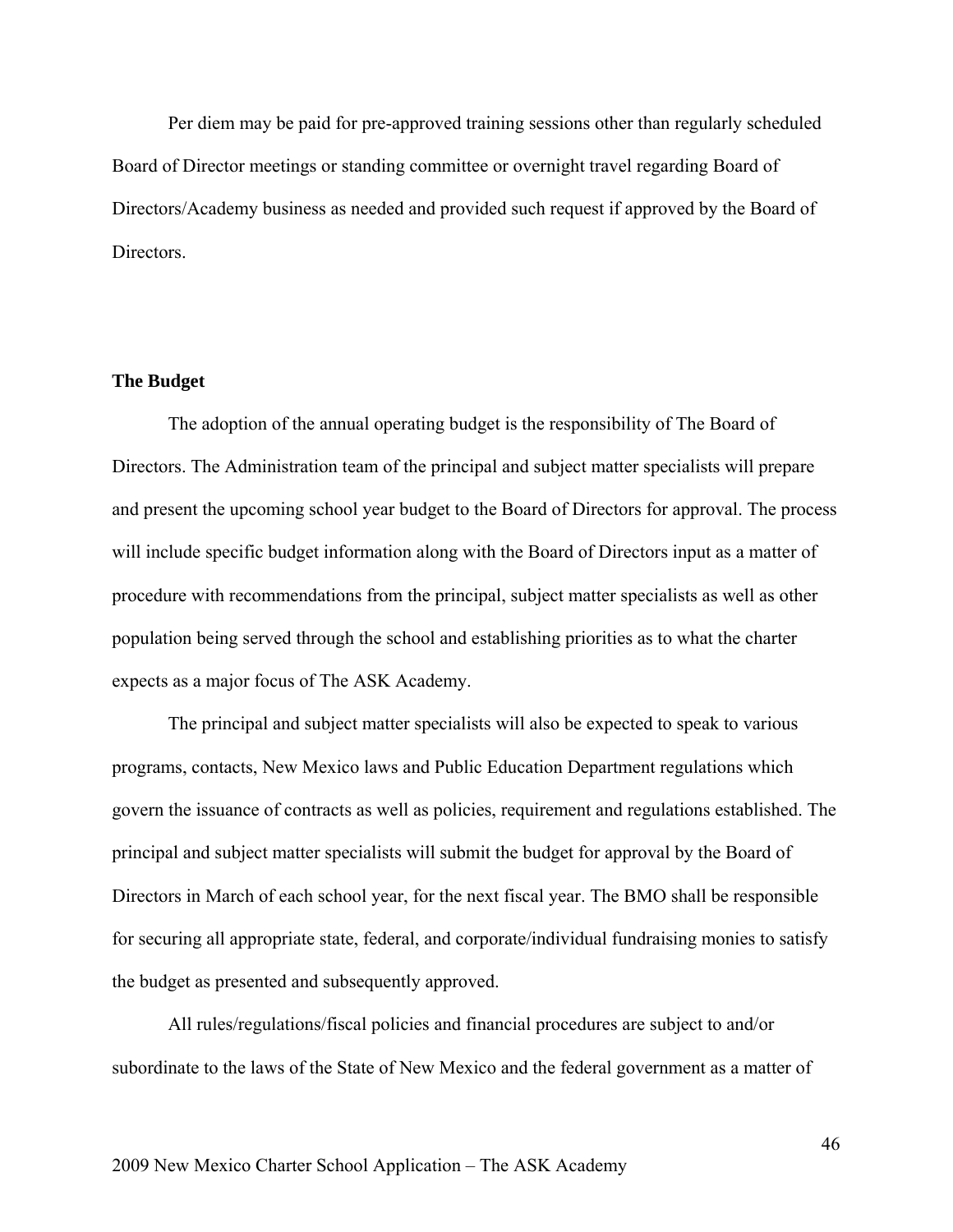policy as performed by the administration of The ASK Academy on behalf of its Board of Directors.

#### **Purchasing**

The Board of Directors through the principal, subject matter specialists pursuant to sections 22-5-4 and 13-1-97 (NMSA 1978) will establish a central purchasing process in accordance with the state law, rules and the procurement act.

The principal and subject matter specialists (after appropriate approval) will purchase, rent, lease, or otherwise acquire on behalf of The ASK Academy all items of tangible personal property, services or construction as may be applicable. All purchases will be strictly in accordance with the laws in the State of New Mexico and Federal law in addition to applicable policies and procedures of The ASK Academy and the Public Education Department.

As a matter of procedure there shall be two signatures on all checks/warrants written by the school over \$5,000.00. One of the signatures shall be the principal and the second signature shall be the Chairman of the Board or the Vice-Chair of the Board in the Chair's absence. If the vice-chair is not available, the procedure below is to be followed.

All purchases, regardless of prior budget approval, in the amounts of \$5,000.00 or more on an individual basis require advance approval by the Board of Directors by policy. Amounts up to and including \$5,000.00 may be taken, through purchase requisition, from the Activities Account only and do not require any signatures other than the principal and a subject matter specialists. Any amount above the \$5000.00 requires two signature (one administrator and one Board of Director member, and the board member is determined using the following procedure: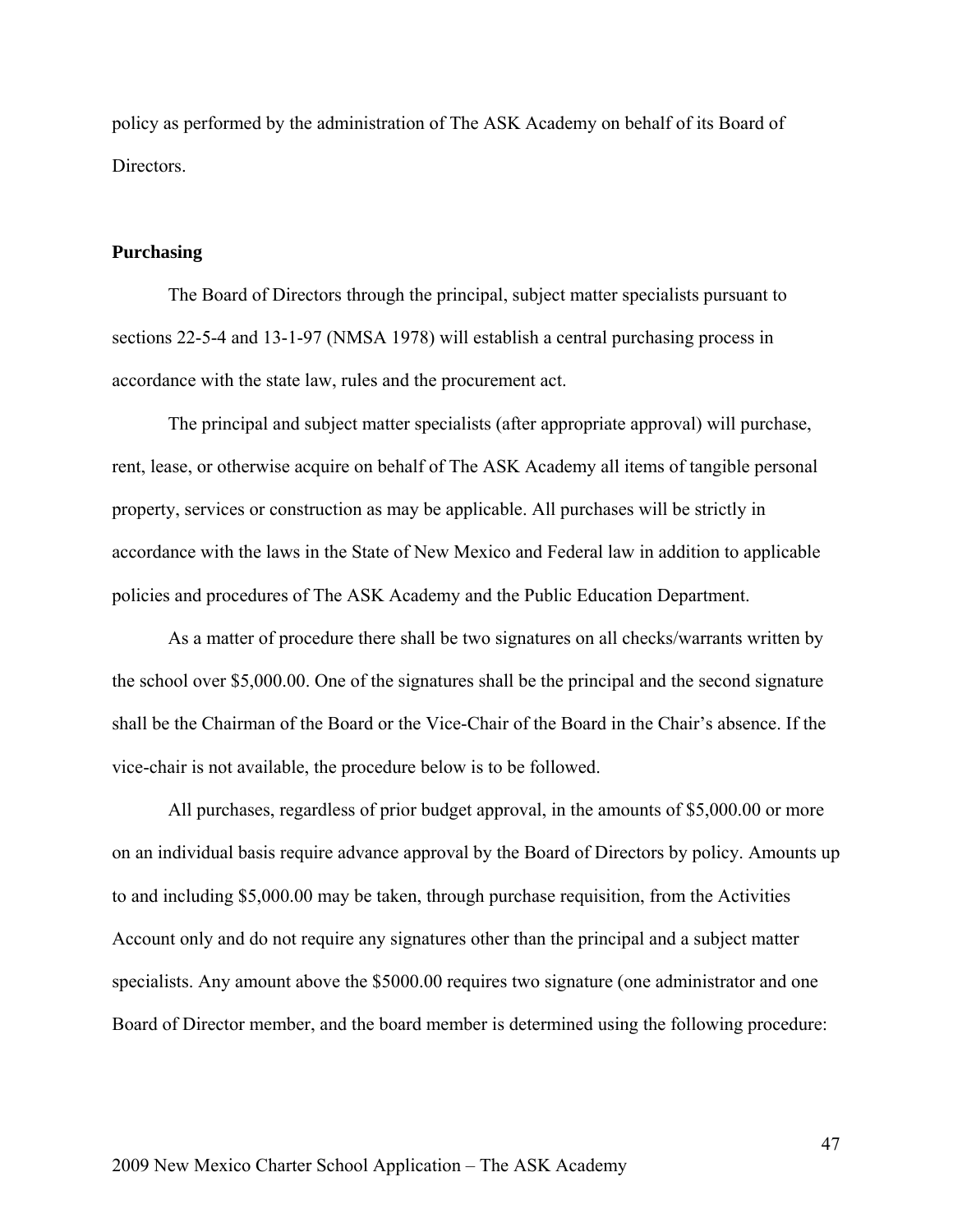- 1. Chairperson of the Board of Director shall sign all checks in concert with the procedure identified above
- 2. If the Chair is unavailable or unable to perform that task of signing checks/warrants, the vice-chair may do so in his/her absence.
- 3. If the Chair and the Vice-chair are unavailable or cannot perform that task, the secretary shall then be responsible for performing said task of signing the checks/warrants that may be applicable.
- 4. If none of the other three identified officers are available or the chair shall assign another board member the task of signing checks/warrants that may be applicable and approved in advance in accordance with the aforementioned procedures.

The Business office through the principal shall establish and maintain a manual for purchasing policies and procedures which shall be open to the general public upon request and to other various individuals within the school community. The Manual of Procedures shall be submitted annually for approval to The ASK Academy's Board of Directors (at its January meeting).

#### **Responsibility of the Principal/Business Manager to Report**

As a matter of policy at each Board of Directors meeting (inclusive of special meetings upon request by the Governing Board) the principal and Business Manager is required to submit a register of expenses which by policy require advanced approval and a second expense report which shows by line item and date those expenditures made during the past month. The latter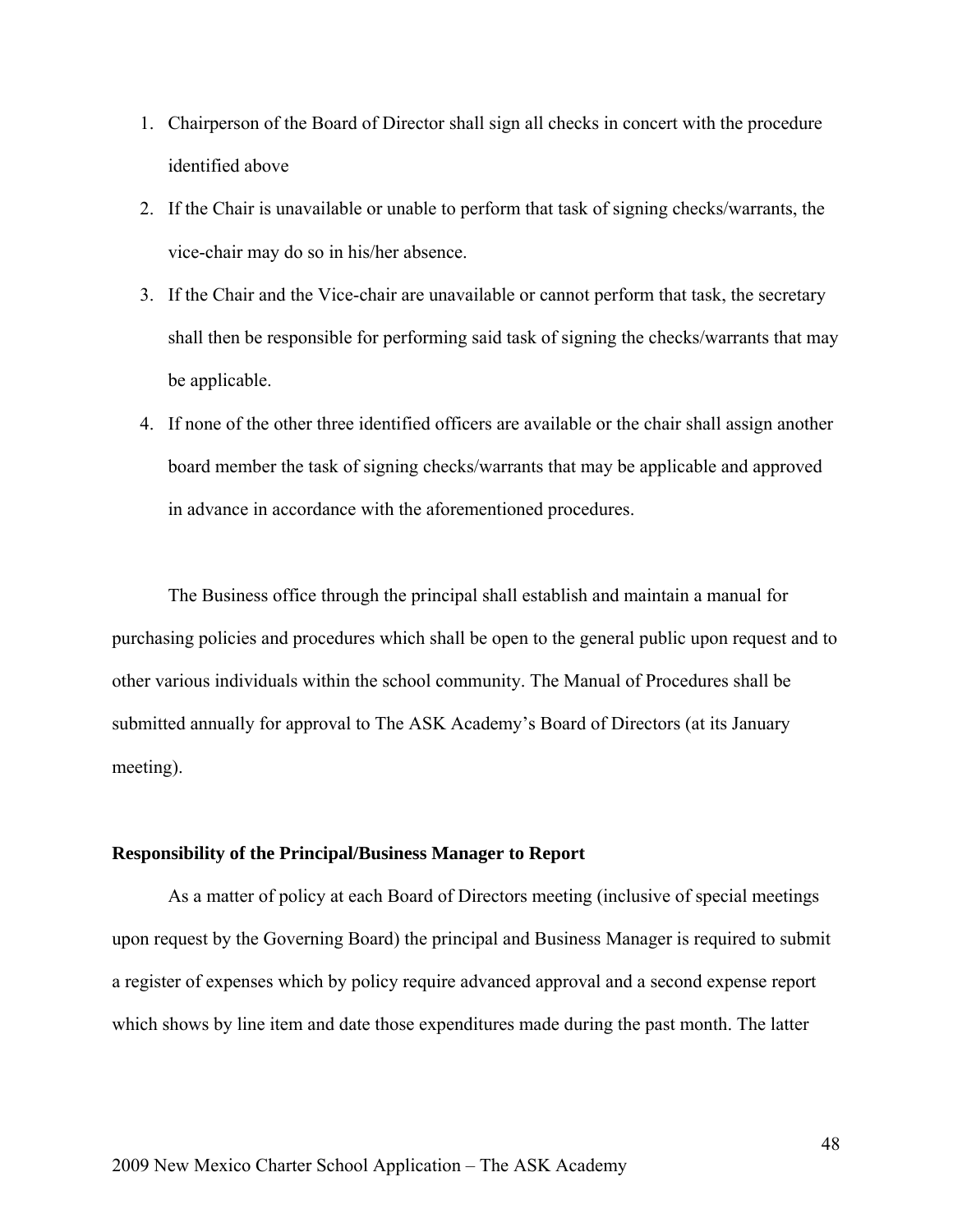includes a separate breakout of those expenses under \$5,000.00 which expense, the line item and description, amount, and balance in that particular line remaining in the budget each month.

# **The criteria and process that will be used to select the school's leader(s) and the process by which the school leader will be evaluated**

The Board of Directors will evaluate the principal annually in compliance with its own procedures and generally accepted protocol as it relates to New Mexico State Statutes and Public Education Department Standards. The process and criteria that are mutually agreeable to the principal and the Board of Directors will evaluate the effectiveness as it relates to the policies/procedures and regulations promulgated through the Board of Directors as well as all pertinent state statutes.

# **The manner in which the annual audit of the administrative operations of the ASK Academy is to be conducted**

An independent auditor will review, evaluate and report to the Board of Directors regarding the fiscal management and financial status of all departments and programs, finances, etc. in compliance with applicable laws, policies, practices, and guidelines and procedures as well as effectiveness of economy of the operation.

# **Bulleted highlights of duties of the governance body :**

# **Board of Directors (BOD):** *5-9 membership size*

- Maintaining the Academy's direction holding to the vision and missions
- Working with the principal and subject matter specialists on STEM opportunities, grants, vision, curriculum enhancement, etc
- Building relationships with the students of The ASK Academy
- Offering expertise to the Academy leadership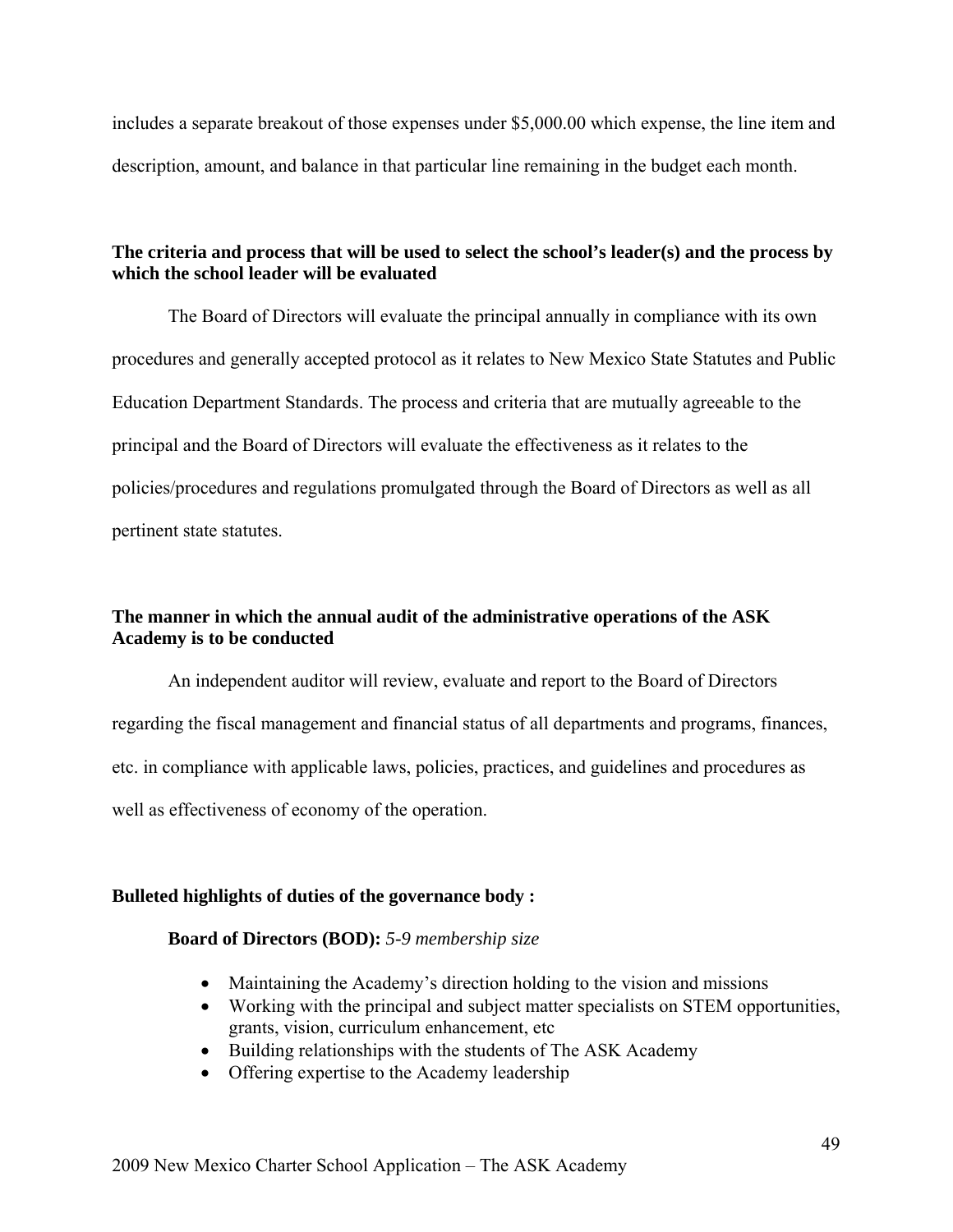- Offering consultation to ASK Academy students on research topics, research procedures, connections to Industry and University programs and individuals etc.
- Marketing of school to the public, industry, university, and local, state and federal government representatives
- Assurance that the tax money received from the NM PED will be properly used as intended

# **Principal**

- Administratively licensed individual on campus
- Discipline (shared with subject matter specialists)
- Being a working member of one grade level Career Path Team
- Staff development learning of the daily knowledge of staff that make the working of the school day efficient and effective; i.e. grade reporting and attendance.
- Official staff evaluation reporting to outside sources (shared with Subject matter specialists )
- Academy's administrative budget
- Collaboration on curriculum and program vision and planning
- Board of Director reporting of mission(s) data analysis and accomplishments
- SBA reporting to Board of Directors and State Public Education Department
- Development of parent groups

# **Subject Matter Specialists**

- Discipline (shared with principal)
- Managing at least 2 classes each school year.
- Professional development planning, budgeting, provision, etc.
- Academy's Engineering curriculum and core content budget
- Grant writing
- University and industry partnership development and collaborations
- Marketing of school to the public, industry, university, and local, state and federal government representatives.

# **Curriculum Team Leaders (CTL):**

- Development of team curriculum tools. i.e. Power Standards, mapping tools, etc
- Team vision, SMART goals, supply needs, reports, data collections, management of files of tools and charts.
- The voice of the curriculum team at monthly Academy leadership meetings

# **Teachers:**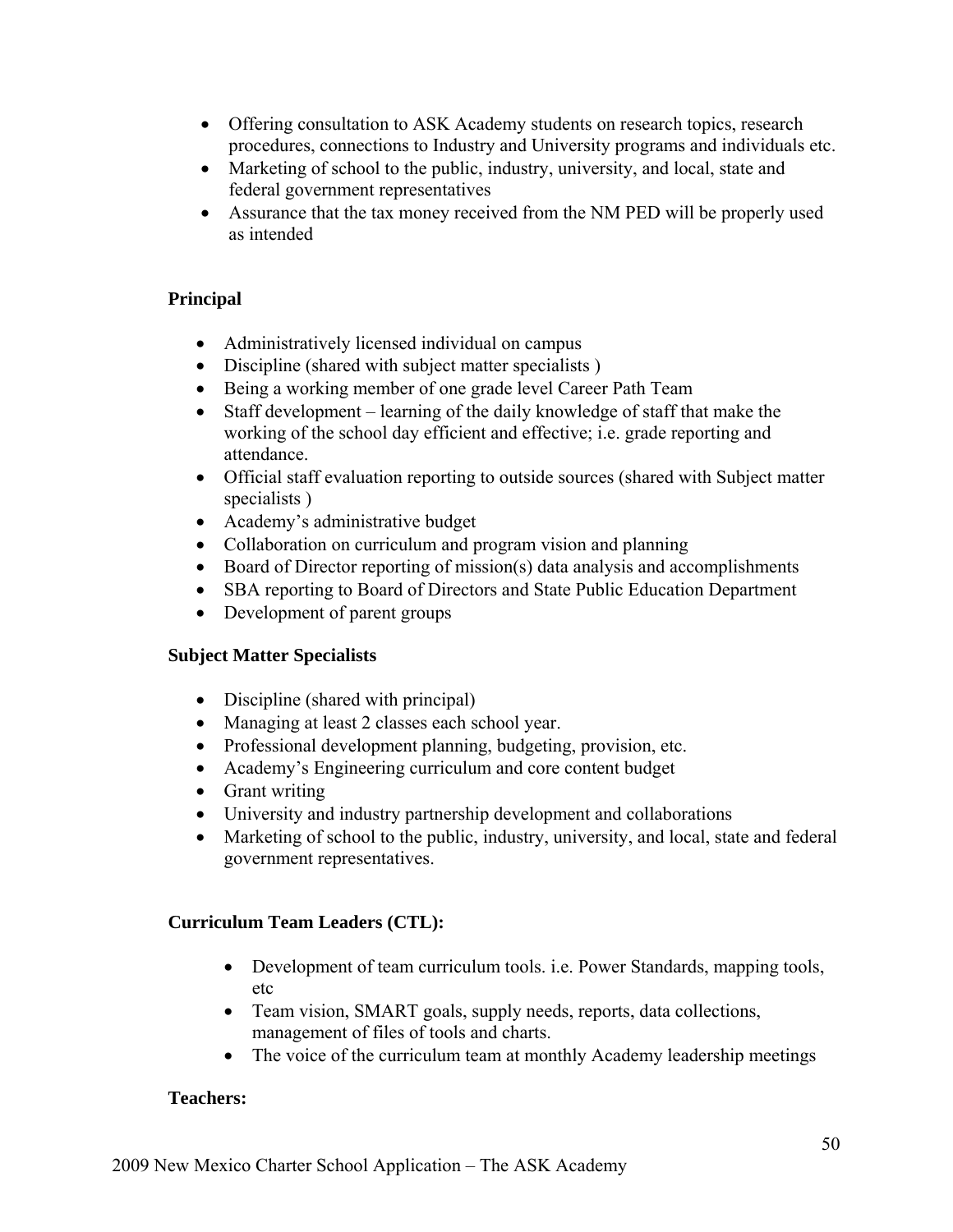- Make up the Career Pathway Teams (CPT)
- Content standards expert
- Working together with fellow CPT members to develop group projects, SCA programs and the content standards embedded and evaluated in each.

# **Students:**

- Student body that have as important voice in the shaping of the team projects as any other member of the Academy
- The producer of the quality project, products and/or service developments in the Academy
- Quality control agents of projects, attitudes and school pride
- Evaluations of ultimate learning culture, climate, teachers, PRINCIPAL, Subject matter specialists

# **Parent volunteers**

- Organizations of Celebration of Success events
- Additional financial support of career pathways
- Curriculum enhancements
- Project, product and service evaluations
- School improvements
- School spirit and pride developmental programs

# **Industry/University Partners:**

- Collaborators with Teachers for project development
- Student consultations and expertise
- Evaluations of AA projects, products and service developments
- Funding
- Site visits
- Intern opportunities for AA
- *(see partnership letters for additional partnership roles)*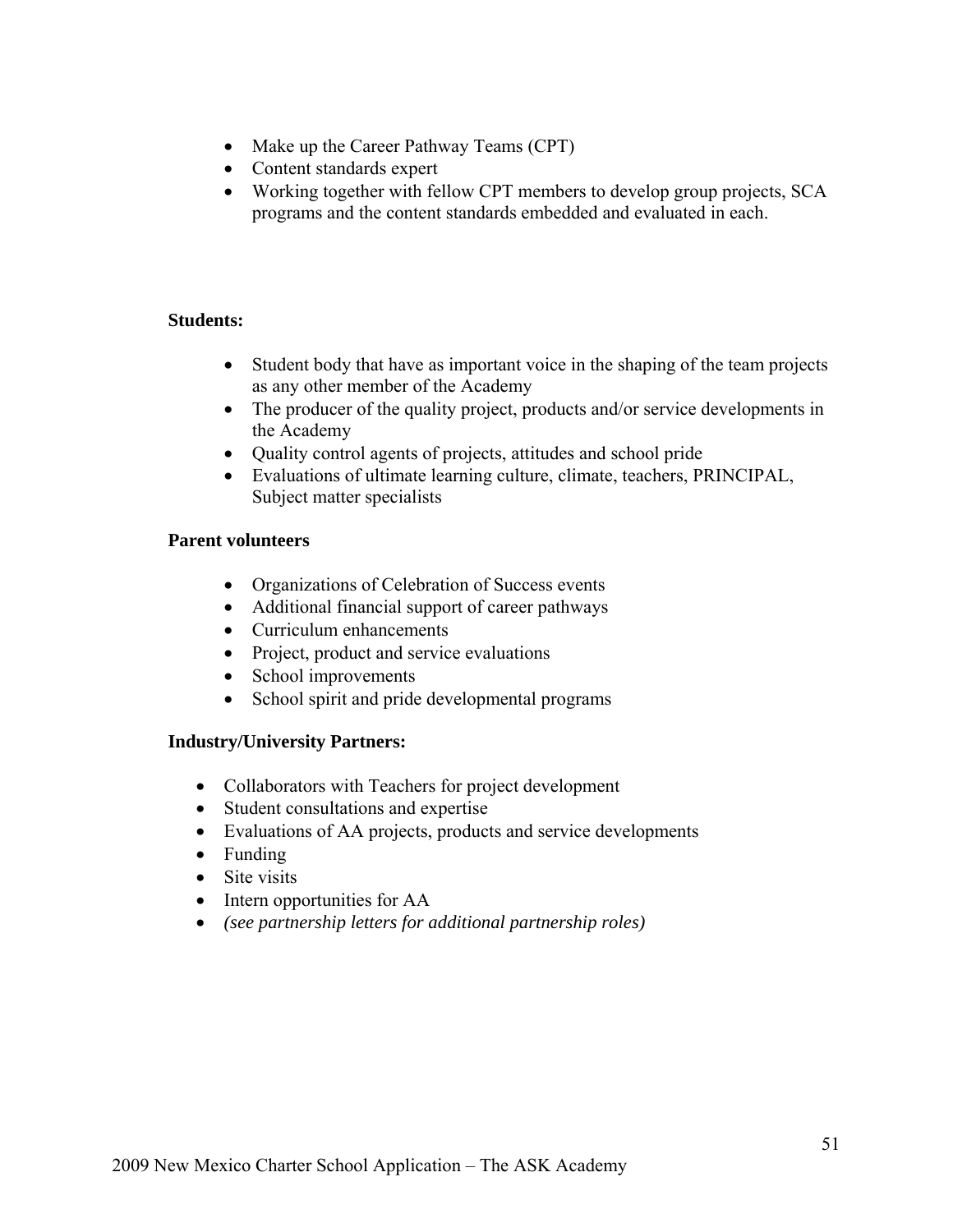Organizational Chart Support *From top to bottom most important in the ultimate focus of The ASK Academy*  Students Partners Parents Teachers Curriculum Team Leaders Secretary/Registrar ↨ Business Manager Principal Subject Matter Subject Matter Specialist Specialists Board of Directors

Transparency must be a focus for public decisions. This will be accomplished by an open door policy to all, disclosing financial reports, decision processes, etc.

Public Education Department

The entire organization will be the team of creators. The spirit of each voice has equal value to be heard will be developed and continually improved. Relationships will be established on trust, respect and responsibility allowing all the freedom to imagine, build and authority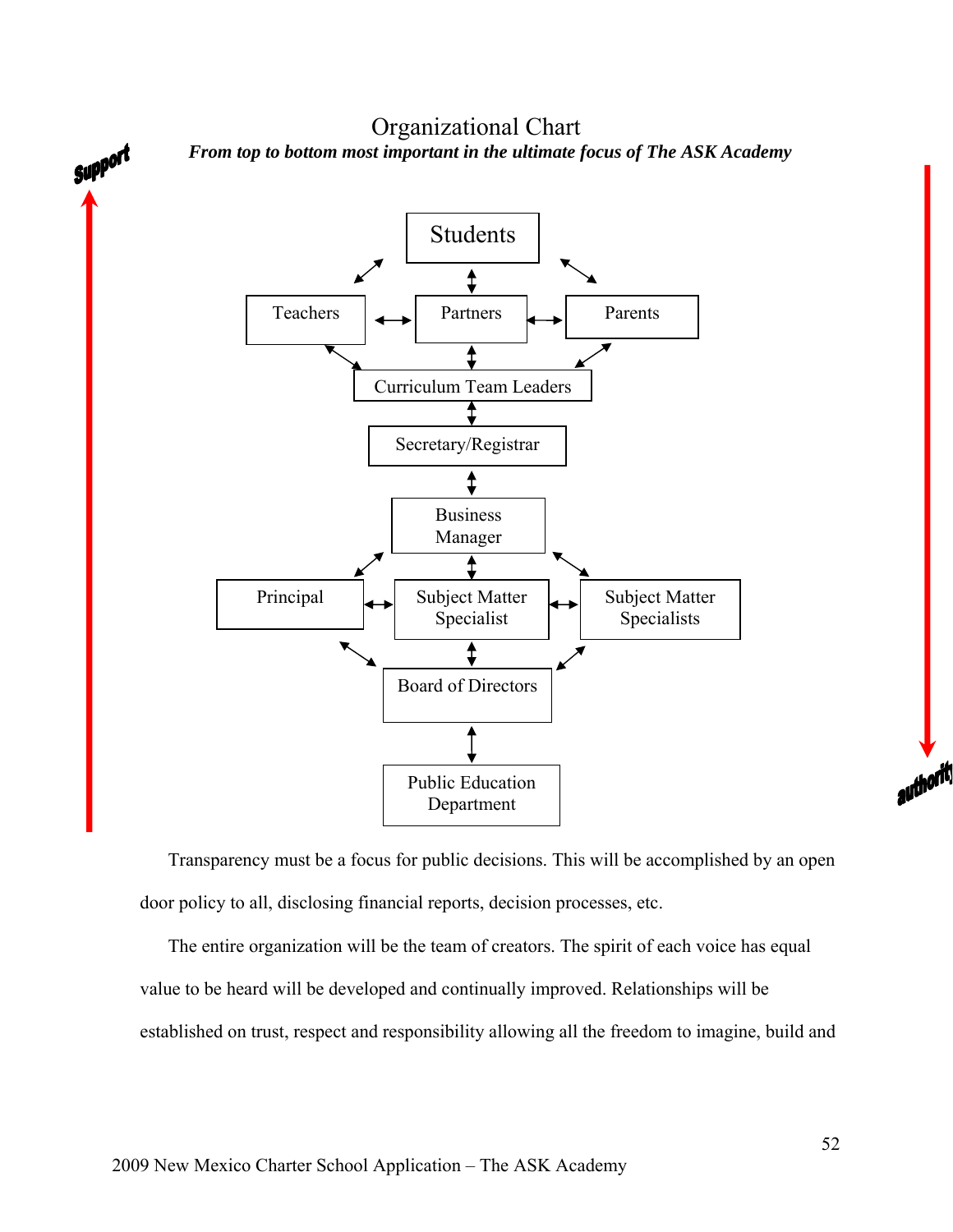innovate the learning environment. Communication is required for understanding, collaboration, vision alignment, budgeting and recognition.

There will be regular monthly open Board meetings to communicate the accomplishments of missions, the status of policy making, future plans, annual building out of STEM curriculum, etc. Open forums will be provided to hear public voice. Local media will be invited every meeting. This monthly meeting could become a bi-monthly meeting if warranted.

The professional development of all new Board of Directors will provided by attending the New Mexico State Public Education Department's training session(s).

The principal will be the first staff member hired, three months prior to the first day of school. This individual needs to have a STEM background.

The parent volunteer groups will be an active contributor to the working and building of the STEM learning environment of The ASK Academy. Officers will be elected for this organization: President, Vice-President, Secretary, and Treasure. Plans will be made to develop the purpose and support for The ASK Academy. The intent to provide this parent volunteer organization is to create meaningful involvement that will positively contribute to the STEM learning involvement.

#### **B. DESCRIPTION OF THE GOVERNING BODY**

#### **Board of Directors**

The Board of Directors of The ASK Academy shall consist of no more than nine and no less than five voting members (a quorum must be in attendance for board action to be taken at any regular or special meeting) with the possibility upon board action of adding a maximum of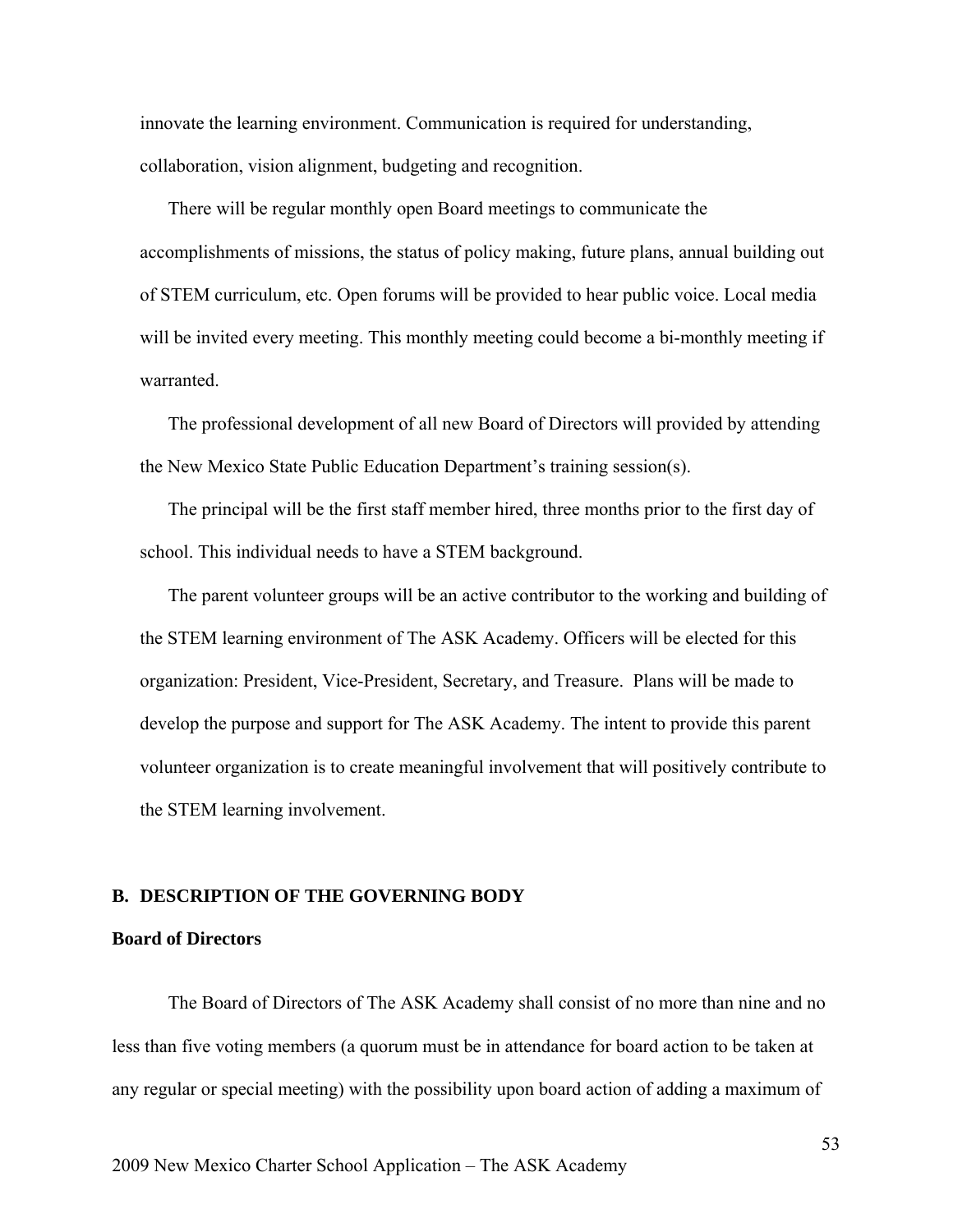additional resource non-voting members (to be approved by the governing board). The members of the Board of Directors shall be appointed and represent the general community, parents involved with their children with said school, the broader interests of the school/educational community and the STEM programmatic substance as it relates to the charter.

The Board of Directors as a whole will be comprised of STEM focused individuals with The ASK Academy's attitudes, skills and knowledge necessary to manage a 7-12 STEM Charter school. The responsibilities will be to support the ASK Academy's vision and mission statements, to act as the conduit for the state and federal funding to the Academy, to maintain the focus on the Charter's Vision and Mission statements that support that vision. These individuals will have individual skills to make the whole body capable to manage the charter.

They will also be actively engaged in the learning on campus. They are seen in the classrooms, labs and conference rooms. They are seen on campus working with the students. Their expertise in the STEM fields is going to improve the learning experiences. They will need to use their influence to cultivate partnerships with industry and university STEM programs. They can bring grants that they may personally manage at their institutions to The ASK Academy. In short, they will not have to depend on Board of Director reports to know what is being built at the ASK Academy.

Individually the group will elect a president, a vice-president, and a secretary. These officers will be responsible for the typical duties of each office.

The group will request that individual school policies be developed in the first year by contracted services; such as to complete the governance policies, codes of conduct, transportation, etc. They will be responsible for approval of all policies and documents.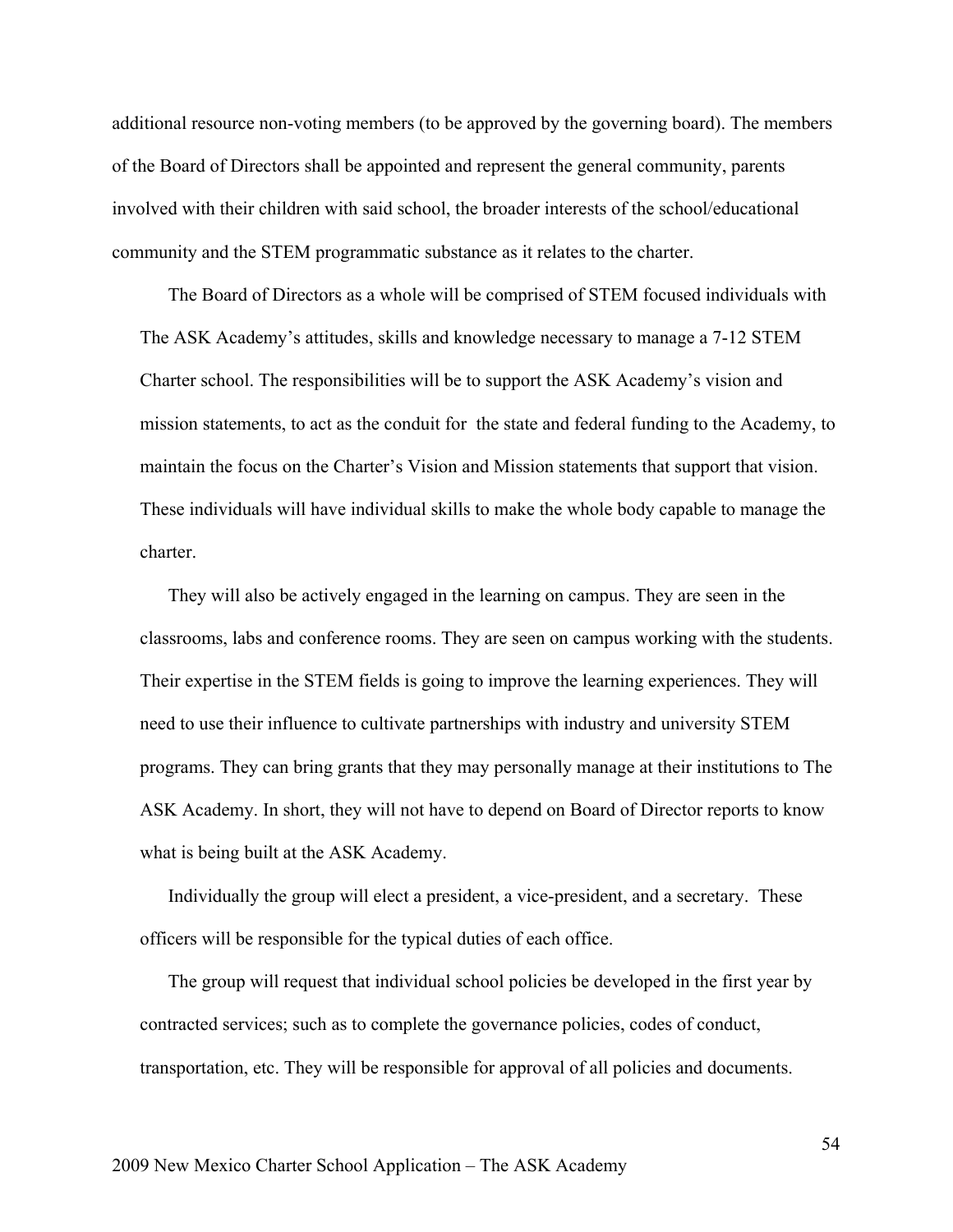The staff, families and the community will be recruited to serve on various committees necessary to address governing issues. All board agendas will be published prior to board meetings for the community to review. The Board welcomes public comment at each board meeting.

Transparency will be maintained by public postings of financial reports, policies, documents, agreements, etc. (Confidentiality will be maintained)

The board of directors will be diverse. The skills will be complimentary to the mission of The ASK Academy. The skills needed for the body as a whole are STEM and may be focused on an understanding of School Law, funding connections from grants, state and federal agencies, the workings of the New Mexico state fiscal policies and procedures, and a working knowledge of budget management.

#### **Terms of Office**

The term of office for all appointees shall be four years. Their terms, in any case, require that the individual is in good standing in the community organization or group (individually or otherwise) they represent regardless of their position. The anniversary date for all terms shall be June 30. Members are permitted to succeed themselves for a maximum of three terms. Partial terms, regardless of the time frame, count as one full term.

### **Insurance**

Voting members of the Board of Directors shall be covered with liability insurance as per local and state law and requirements.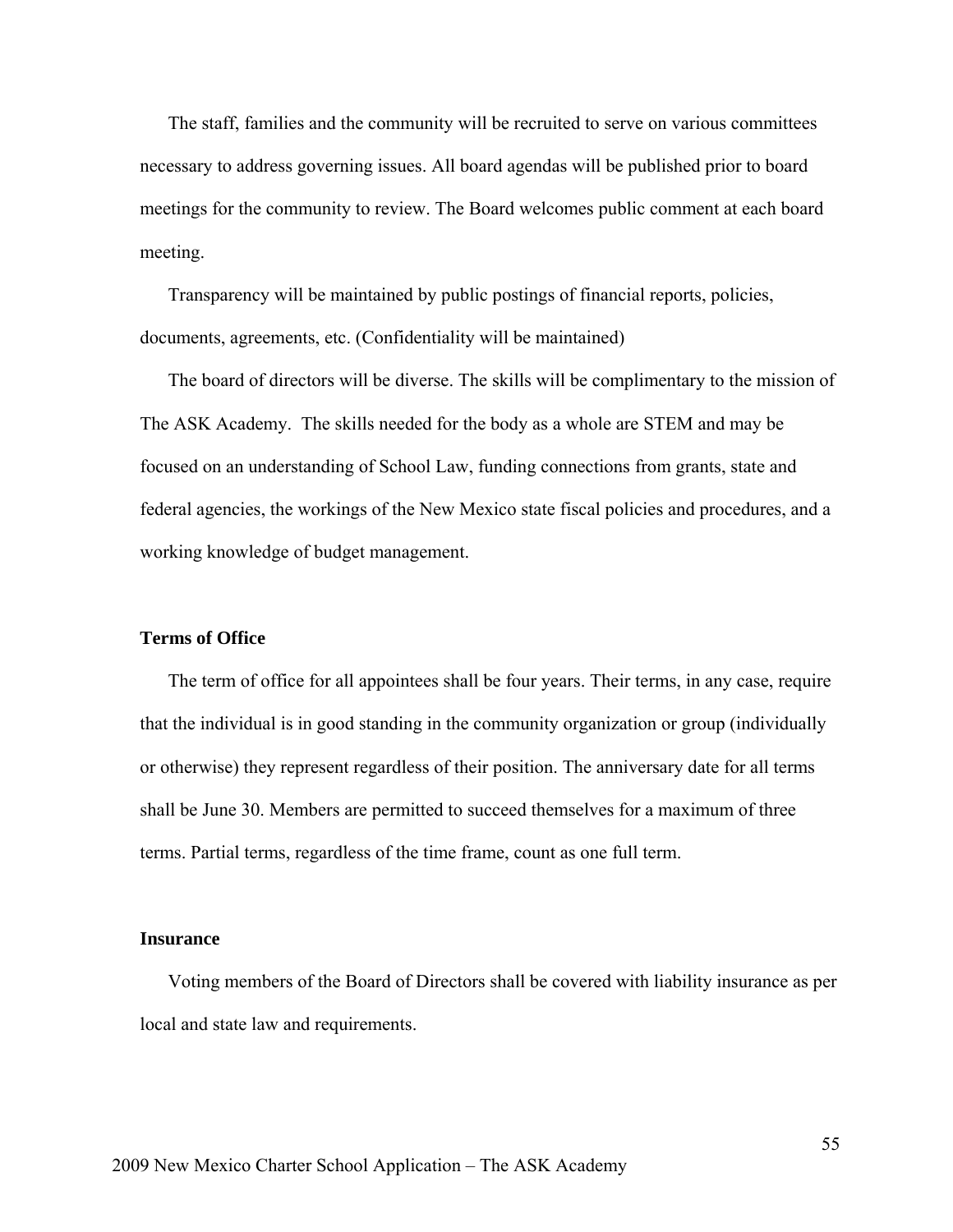### **Officers of the Board of Director**

The governing Board shall elect every other year (even years on the calendar – 2010, 2012, 2114, etc. in June) a chairperson, vice-chairperson, and secretary from within the board's voting members. In any case, no more than two of the three elected positions of the Board of Directors may come from a single population grouping, i.e. general community members and parents. Partial terms of officers shall be dealt with procedurally once that officer is removed or resigns at the next regularly scheduled meeting of the governing board of the ASK Academy.

Those members up for election to any one of the positions identified shall be selected based upon the following criteria:

- Candidates must complete a statement/application of interest to serve in an appointed role prior to June  $1<sup>st</sup>$  of the cycle
- The individual must be a willing participant in the understanding, awareness and involvement of student learning on the ASK Academy
- He/she must demonstrate a sense of loyalty and possess a strong character to be considered for any position. This means that violation of any law, regulation, rule, that any staff member or the general populace is subject to would serve as cause for that person's expulsion or termination of consideration for that role
- Each individual must be willing to serve as a contributing member and is expected to subscribe to and honor the Charter of The ASK Academy as well as its established rules and regulations
- Members are required to participate in governing board/school board training sessions sponsored by various organizations including the New Mexico School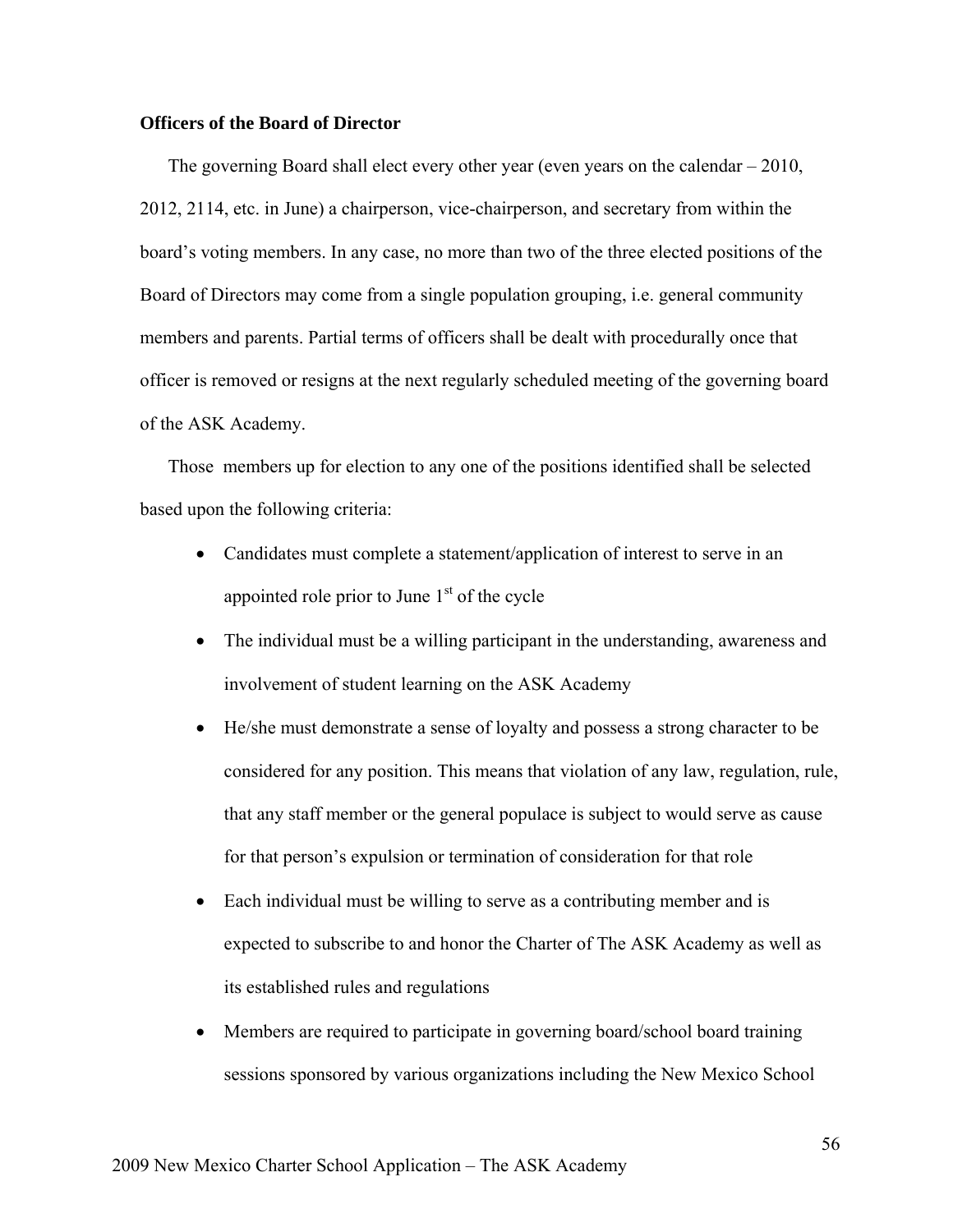Board Association, the National School Board Association, New Mexico Public Education Department, and other such organizations/institutions where appropriate

- An orientation session is also required in advance of the first regular meeting prior to being allowed to vote as a matter of board policy
- Members may not miss more than two regular meetings without being properly excused by the full board as a matter of procedure

# **Founding Board of Directors Names (Bios included)**

Chaouki Abdallah, Ph.D.

Gregory Heileman, Ph.D.

James Poorbaugh, P.E., M.S.C.E.

Laura Burton

Manny Juarez

Matthias Pleil, Ph.D.

John Kolessar, P.E.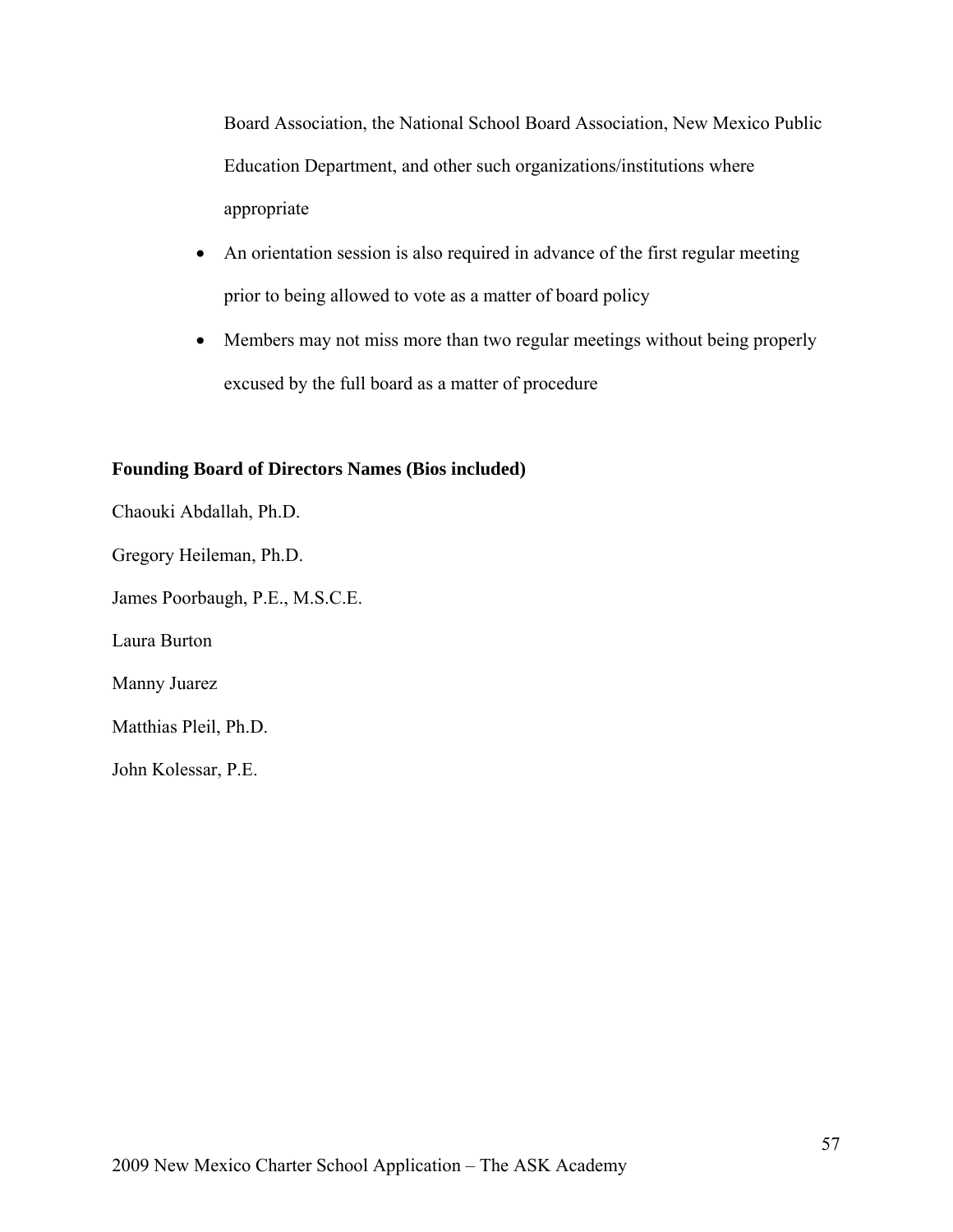## **Biographies and Qualification:**

### **Board Member Biographies**

Chaouki T. Abdallah obtained his MS and Ph.D. in Electrical Engineering from the Georgia Institute of Technology in 1982, and 1988 respectively. He joined the Electrical and Computer Engineering department at the University of New Mexico where he is currently professor, and department chair. Professor Abdallah conducts research and teaches courses in the general area of systems theory with focus on control, communications, and computing systems. His research has been funded by NSF, AFOSR, NRL, national laboratories, and by various companies. He has also been active in designing and implementing various international graduate programs with Latin American and European countries. He was a co-founder in 1990 of the ISTEC consortium, which currently includes more than 150 universities in the US, Spain, and Latin America. He has co-authored 4 books, and more than 250 peer-reviewed papers. He served as the general chair of the 2008 CDC, which was held in Cancun, Mexico. Professor Abdallah is a senior member of IEEE and a recipient of the IEEE Millennium medal. For more information, please see his full biography at: http://www.ece.unm.edu/faculty/chaouki/COMPLETE2.pdf

**Gregory Heileman** has been with the Department of Electrical & Computer Engineering at the University of New Mexico since August, 1990. He teaches courses in algorithms and data structures, software design, theory of computing, and information security and information theory. He received the School of Engineering's Teaching Excellence award in 1995, the ECE Department Distinguished Teacher Award in 2000, the ECE Department Lawton-Ellis Award in recognition of exemplary teaching and service in 2001 and in 2009, and held the ECE Department Gardner-Zemke Professorship in Teaching from 2005-2008. His research interests are in information security, digital rights management, the theory of computing and information, machine learning, and data structures and algorithmic analysis. He is the author of the text Data Structures, Algorithms and Object-Oriented Programming, published by McGraw-Hill in 1996. During 1998 he held a research fellowship at the Universidad Carlos III de Madrid, and in 2005 he held a similar position at the Universidad Politénica de Madrid. Dr. Heileman is a senior member of the IEEE.

# **Biographical notes for James Poorbaugh, P.E., M.S.C.E.**

**Registration:** *Professional Engineer, NM #16586, 2004*

**Education:** *Masters Certificate, Project Manager, University of New Mexico, 2007* 

M.S., Civil Engineering, Arizona State University*, 2002* 

B.S., Civil Engineering, Arizona State University*, 1998*

Jim Poorbaugh, a project manager in BHI's Traffic & Transportation group, has more than fifteen years experience in civil engineering in Arizona and New Mexico. Mr. Poorbaugh has worked on numerous large-scale infrastructure design projects, such as urban and rural highway systems, that have required system analysis for the entire system and then design of individual components. Mr. Poorbaugh has demonstrated alacrity for developing, assessing, and designing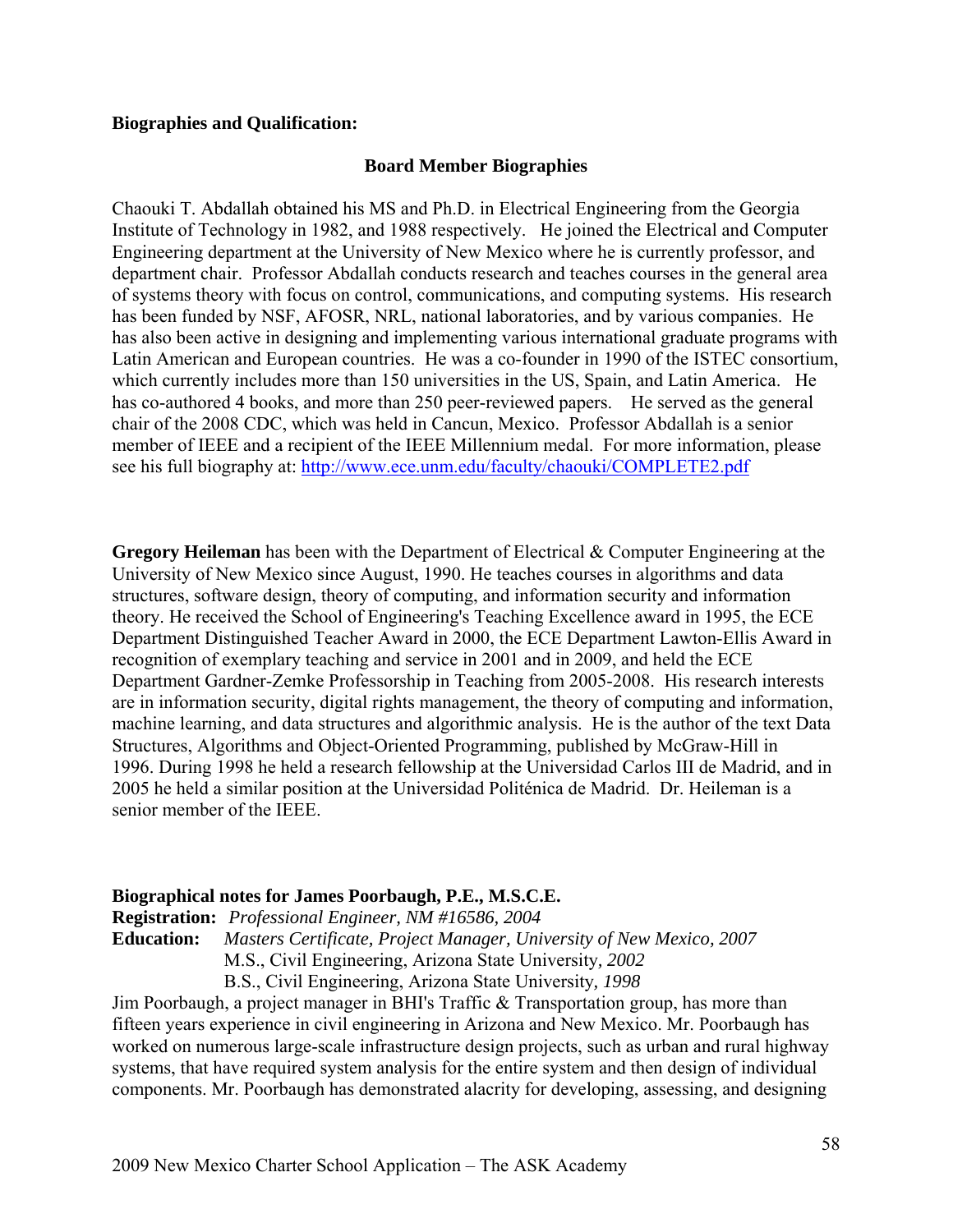unique solutions for New Mexico interchanges, such as the I-40/San Mateo Interchange, and the I-40/Rio Puerco Interchange Modifications, for which he designed a unique roundabout to keep traffic flowing efficiently based on the specific site conditions. Mr. Poorbaugh was also involved in the preliminary design of the I-40/Coors interchange and has an excellent understanding and interest in unique intersection design concepts.

Jim is Proficient in Microsoft Word, Microsoft Excel, Microsoft Project, Microstation, InRoads, and AutoCad. He has a demonstrated alacrity using InRoads to design civil engineering projects. Additionally he is experienced in establishing, implementing, and optimizing research protocols and methodologies for experimental product under development. He is very passionate about project management and was instrumental in development of Bohannan Huston's corporate project management methodology.

Jim has 16 years of combined active and reserve military service in both the Marine Corps and Navy. Rising from the rank of Marine Corps private to Navy Lieutenant he has developed excellent verbal and written communication skills, strong leadership and teamwork abilities, analytical ability solving problems, reasoning solutions, and implementing decisions based on input, and discussions within an organizational team environment.

Born in Albuquerque, spent his formative years in both Phoenix, Arizona and Albuquerque, New Mexico. After graduating from Arizona State University in 2002 with a Master of Science in Civil Engineering, Jim returned to New Mexico. Jim currently now lives in Albuquerque with his wife of 16-years and three children.

# Manny Juarez - Biography

Manny is a Partner and lead Project Manager for Design Plus Architects and oversees design, production, and community activities for the firm. Their work is primarily in the field of education (approx. 80% of their projects are for institutions of education and higher learning). In 2004 Design Plus Education was established as a design education outreach component. As a co-founder and instructor he is involved with many public and private institutions in Albuquerque developing design education curricula and programs. He has lectured and taught at the University of New Mexico School of Architecture, the Cooper-Hewitt National Design Museum, Smithsonian Institution in New York, and internationally in Sendai, Japan. Manny has also participated in workshops sponsored by the Alvar Aalto Academy in Jyväskylä, Finland. He is a founding member of the international group 'PLAYCE' (www.playce.org) which promotes design education and environmental awareness for children around the world. Design Plus Education is also a member of A+DEN, a national collaborative of institutions focused on promoting architecture and design education for students K-12. He is a graduate of the Architecture program at the University of New Mexico with a Bachelor of Arts in Architecture, and a Master of Architecture degree with distinction.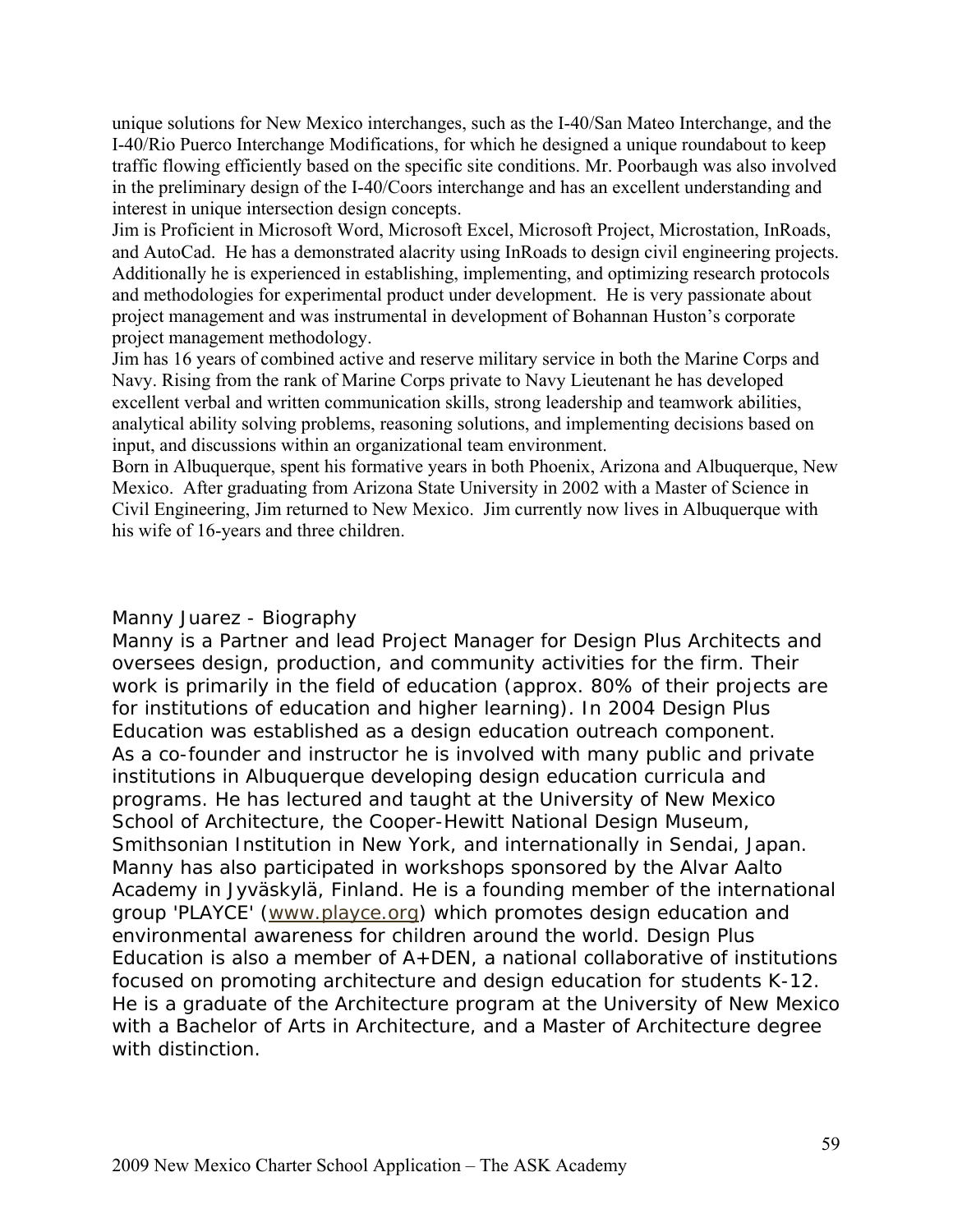## **MATTHIAS W. PLEIL, Ph.D.**

4717 Mesa Encantada Court NW Albuquerque, New Mexico 87120 Mobile: 505-363-3428 Home: 505-899-0039 Email: pleil@msn.com; mpleil@cnm.edu; mpleil@unm.edu United States Citizen

## **EDUCATION**

 Ph.D. - Applied Physics, 1993, Texas Tech University. Dissertation Title: "Time Correlated Single Photon Studies of Hydrogenated Amorphous Silicon Carbon," GPA: 3.8/4.0

 M.S. – Physics, 1987, Texas Tech University. Thesis Title: "Time-resolved Fluorescence Spectroscopy with a Fast Analog Technique: Application to Microscopic Specimens," GPA 3.7/4.0

B.S. - Physics, 1984, Southern Illinois University. GPA 3.7/4.0.

**CURRENT OBJECTIVES AND INTERESTS** Through collaborative efforts with the University of New Mexico (UNM), the National Science Foundation (NSF), Central New Mexico Community College (CNM), Sandia National Laboratories (SNL), Southwestern Indian Polytechnic Institute and Small Tech industries, continuously improve the regions ability to maintain their premier position in Microsystems Manufacturing, Research, Technician and Engineering Education, and Training.

 Actively seek and obtain funding to support research and undergraduate education of engineers and technicians for the emerging technology fields that drive our nation's economy

 Contribute to the understanding of how to create a pipeline of U.S. students entering the emerging technology fields through the collection and analysis of demographic data, surveys, business trend information and through the enhancement of K-12 outreach activities including recruitment

 Discover and apply new technologies to educating students through research, conferences and networking including emerging technologies utilized in the southwest region

 Research and apply best practices for educating students in engineering including Micro and Nano technologies

 Mentor and Educate to produce highly prized SmallTech engineers and technicians Create engaging hands on, project based curriculum leveraging UNM high tech facilities

 Create workshops and short courses supporting emerging SmallTech topics for pre and post secondary educators and industry personnel

 Collaborate with 2yr colleges to support micro-nano technology programs and encourage establishment of 2+3 pathways between the Community College and University

 Support the National Science Foundation Advanced Technological Department of Undergraduate Education Program by continuing to serve on review and advisory panels for current and proposed Advanced Technological Education (ATE) projects

 Collaborate and support regional MEMS and Micro/Nano focused industry needs through steering committees, advisory panels, surveys and one to one interaction

 Establish learning communities which begin before and continue on after short courses and workshops are completed. This will support continuous student impact and collection of data.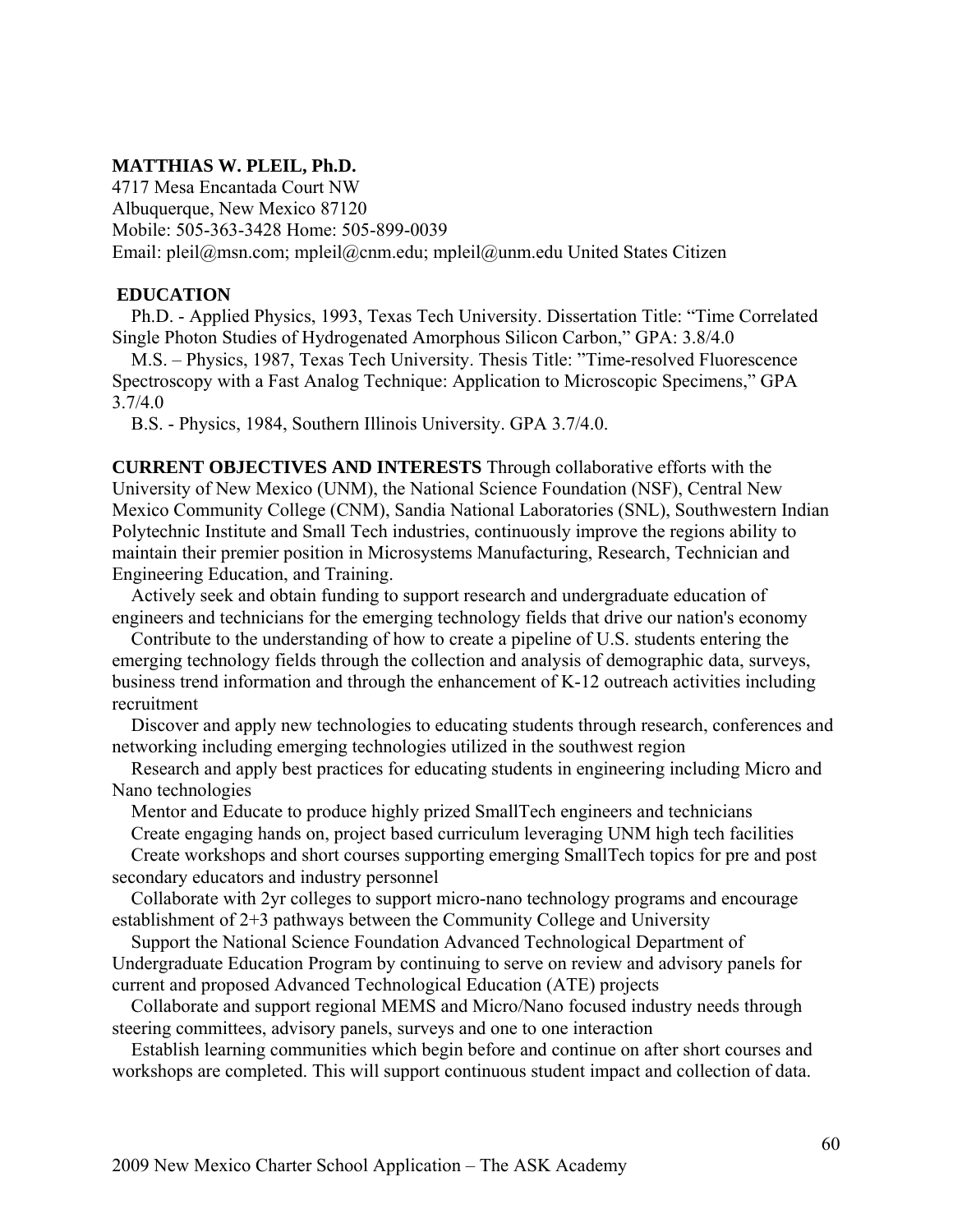Continue researching, developing and teaching courses including but not limited to these topics:

o Manufacturing Technology Semiconductor Fabrication Design of Experiments Statistical Process Control Yield improvement and Defect reduction o Micro/Nano systems Fabrication, Characterization and Design MEMS Characterization Micro/Nano emerging fabrication techniques Metrology – measurement techniques used in emerging small tech industry

Presently P.I. on a four year, \$2.8M NSF ATE regional center of excellence: the Southwest Center for Microsystems Education in collaboration with the University of New Mexico, Maricopa ATE and BioLINK ATE national centers of excellence. Over twenty years of progressively responsible experience as an engineer, applied physicist researcher and faculty in semiconductor/microsystems manufacturing, national laboratory research environments and college/university arenas including:

 Proven abilities in meeting complex technical challenges in highly interactive high-tech environments.

 Demonstrated strengths in leading small groups in continuous process improvement resulting in better quality, cost and cycle time reductions.

 Extensive achievements based on strong analytical, problem-solving and organizational skills. Successful instruction and material creation in the emerging field of Microsystems Education.

# **John H. Kolessar, PE**

1611 Camino Pyrenees SE Rio Rancho, New Mexico 87124 (H) 505-922-9694; (C) 505-250-2587

Education

BS-Civil Engineering, Rutgers University MBA-Executive Curriculum, University of Wisconsin-Milwaukee Advanced Management Program, Texas A & M University Executive Program, University of Southern California License and Certification Licensed Professional Engineer (PE) in New Mexico, New Jersey, Michigan, Texas, Ohio and Wisconsin Project Management Institute, Internationally Certified Project Manager (PMP).

Associations:

Board of Directors, Commonwealth Utilities (current) Instructor for the Project Management Institute in Project Management (current) Former President, Michigan Chapter of the American Public Works Association Former Board of Directors, Center Avenue Heritage Route Trust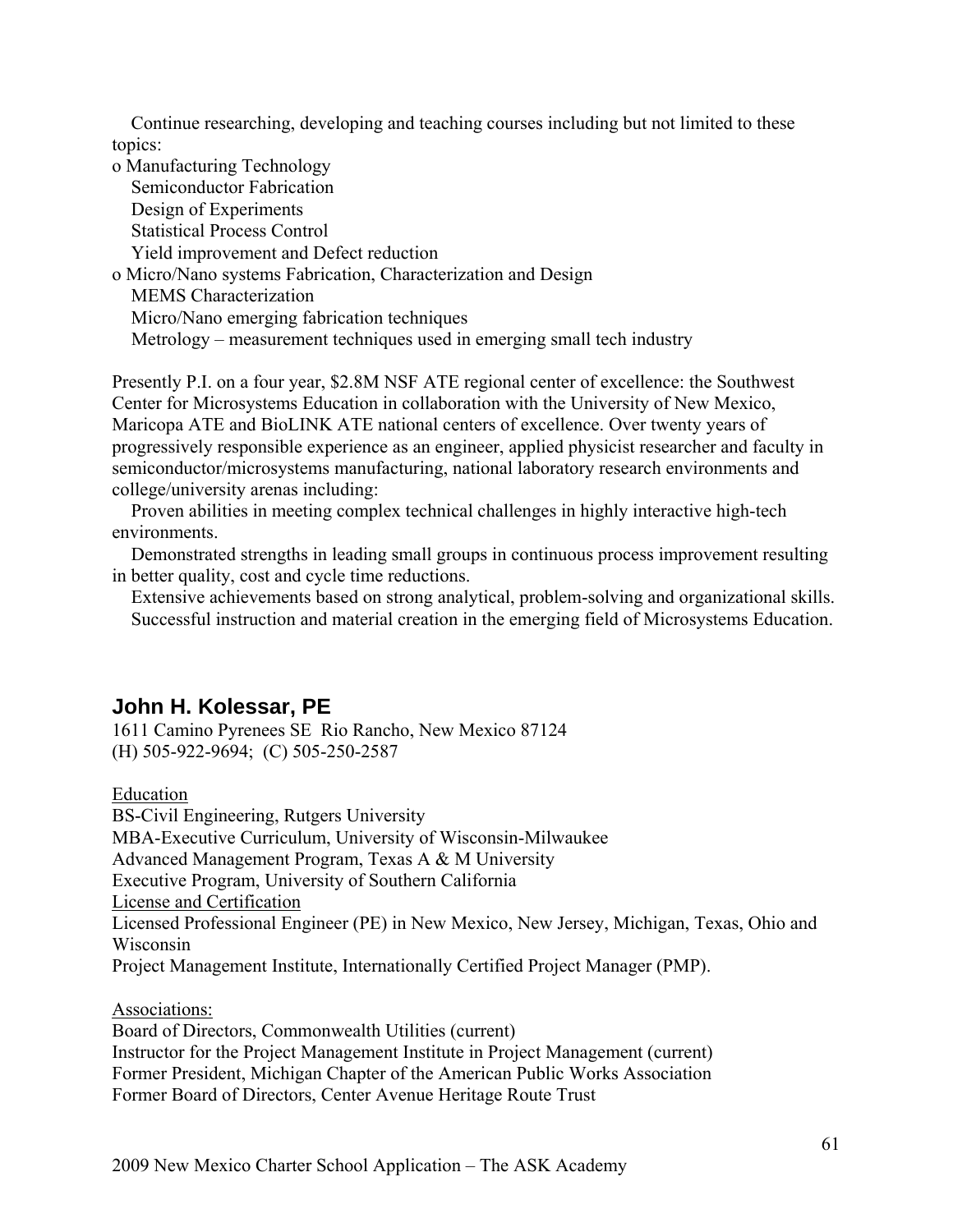Former member of a national task force on "Partnering" by the CII Appointed to the Michigan Governor's '03 & '04 Transportation Asset Management Council Former Board of Directors, Bay City Tall Ships Experience: 2008-Present, Deputy Director over planning, engineering, construction, street and storm water operations, and traffic engineering, City of Albuquerque, NM 2004-2008, Director of Public Infrastructure, City of Rio Rancho, NM 1996-2004, City Engineer and Director of Public Infrastructure, City of Bay City, MI. 1996-1996, Senior Project Manager, Wade Trim Inc. 1991-1996, Self-employed, Engineering/Management Consultant. 1982-1991, Manager and General Manager, Houston Lighting & Power. 1978-1982, Director of Construction Services, Milwaukee Metro SD 1969-1978, Cadet Engineer, District Engineer, Lead Civil Engineer, PSE&G Personal: Married 40 years to an educator with a Masters in Ed Psych, with four grown children, 2 with

masters, and one with a masters and a PHD (one a HS science teacher and one an engineer). The  $4<sup>th</sup>$  graduates this December with a BA from UNM.

# **Laura L. Burton**

Laura L. Burton is in the final stages of completing her research thesis for a master of arts in communication at the University of New Mexico. She taught as the instructor-of-record in 11 undergraduate semester courses at UNM and as a long-term substitute teacher in K-12. As a graduate student, she presented several research and theory papers at regional and national academic conferences. In addition, she worked both as a team member and lead researcher on a funded research projects evaluating a risky-driving program targeting high school students. Prior to graduate school, she was the director of academics of a tutoring facility. Laura contributes many hours of volunteer time and work supporting math and science for all grade levels in the Rio Rancho school system including serving on the SRC/IRB science fair committees, helping students with science projects, volunteering in classrooms, and judging at science fairs. In particular, Laura developed and implemented a unique after-school elementary school program encouraging girls to develop math and 3-D mental rotation skills utilizing Legos and math activities. She also developed and implemented a remedial math program for nearing-proficiency special education high school students. Laura has served in the capacities of member, secretary, and president of volunteer boards of directors.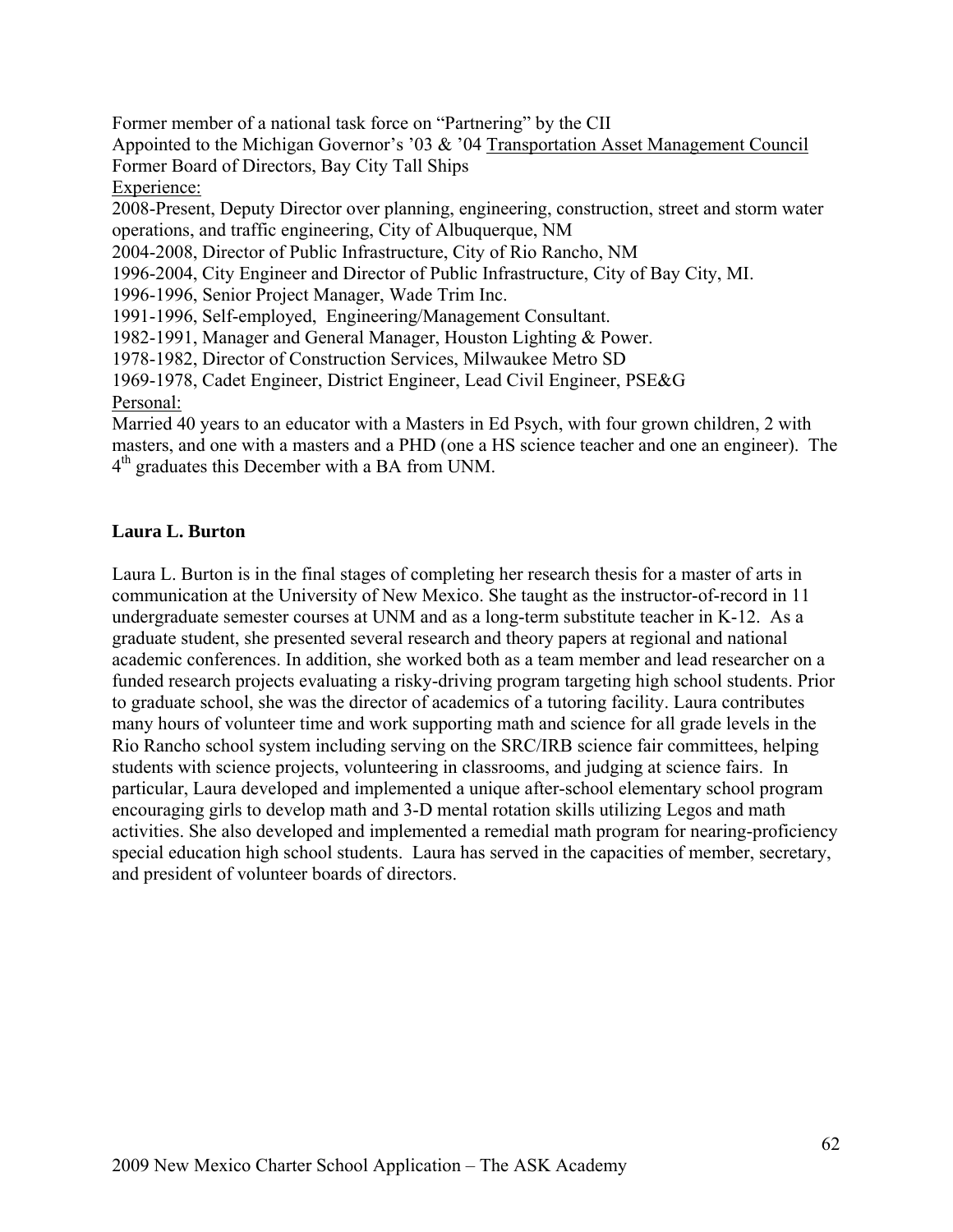### **Board Member Recruitment and selection**

The founding board members will determine length and cycle of terms during PY (1). Board members will be appointed by a committee comprised of the principal, subject matter specialists, parent and teacher. Potential openings will be published to The ASK Academy no later than one month prior to June 30.

## **Unfilled Terms**

Unfilled terms shall be filled by the approval of the Board of Directors upon recommendation of the board chair, principal or subject matter specialists, and then affirmed by a majority of the remaining members of the Board of Directors. Appointed members under these circumstances shall serve out the unfilled term only, and then be subject to the reappointment process as a matter of procedure.

#### **New Governing Board Member Orientation**

Each new Board of Directors member shall be provided an orientation per NMSBA requirements. Each new board member will receive a briefing on the operation of the school to include an updated copy of all policy, procedures, the current budget and such other documents as the principal and subject matter specialists deems essential to the operation of The ASK Academy and as it relates to the Board's responsibilities. The principal shall set aside such time as necessary to answer any questions.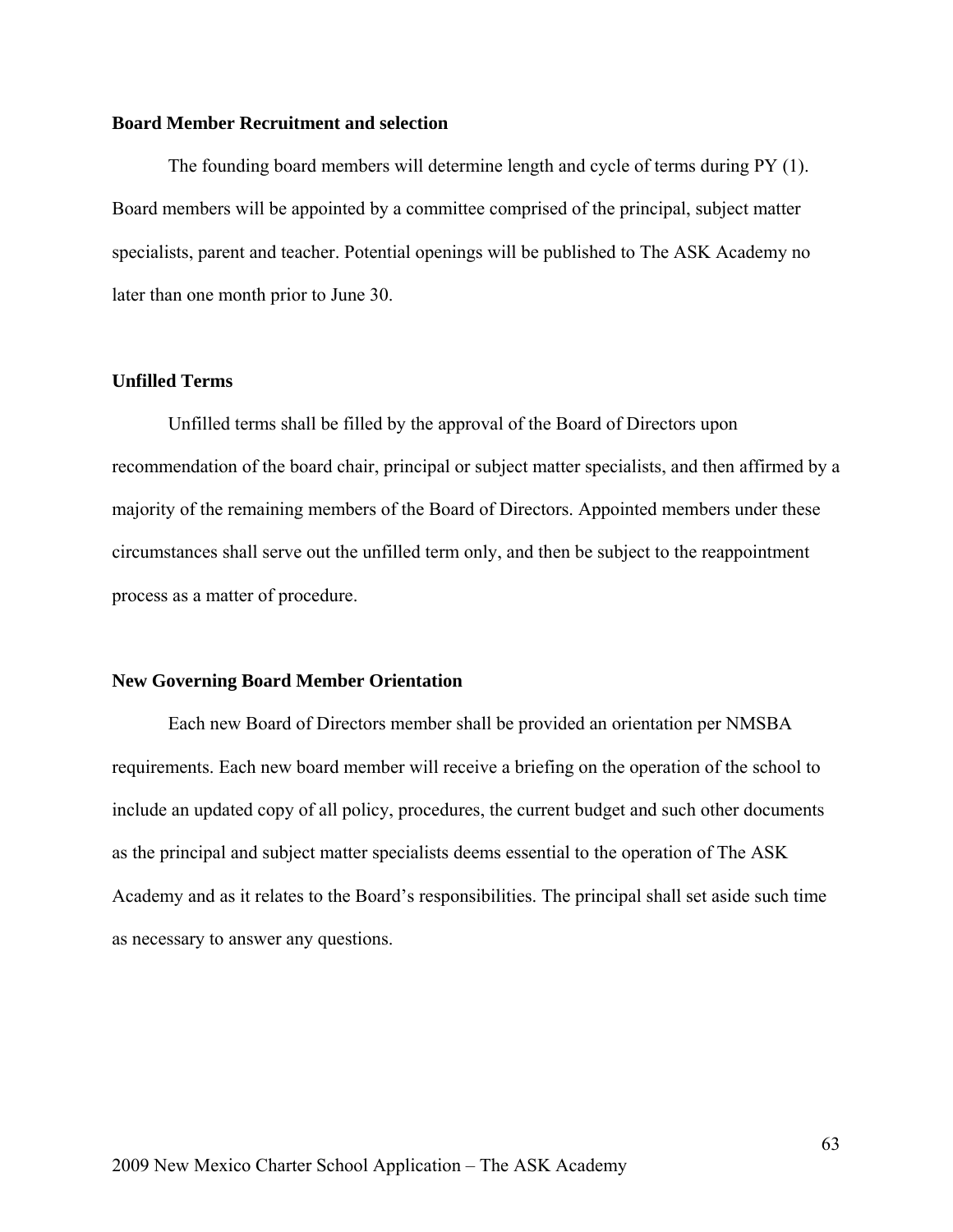## **Open Meetings:**

The Board of Directors submits to the "Open Meetings Act" and a schedule of its meetings shall be published on a monthly as well as an annual basis determined by the Board in its January meeting of each year.

Note: When determining a quorum members shall be present in the same room except when prior arrangements are made to permit individual voting members to be connected to the meeting (regular, special, emergency or executive session meetings) by electronic means and still be viewed as part of the quorum.

## **Regular Meetings:**

Regular meetings of the Board of Directors shall be scheduled in January when the formal calendar is approved for the following school year and published in its master calendar of events. The Board shall meet on a regular basis one time per month.

### **Special Meetings:**

The Board of Directors may also meet at such other times as deemed necessary or appropriate to transact business that may come before the next scheduled regular meeting. Notice of special meetings shall be provide to the news media and posted on the building at least five days before the scheduled meeting date.

#### **Emergency Meetings:**

The Board of Directors may also hold emergency meetings. Notice of an emergency meeting will be given to the news media at least 24 hours prior to the meeting date/time.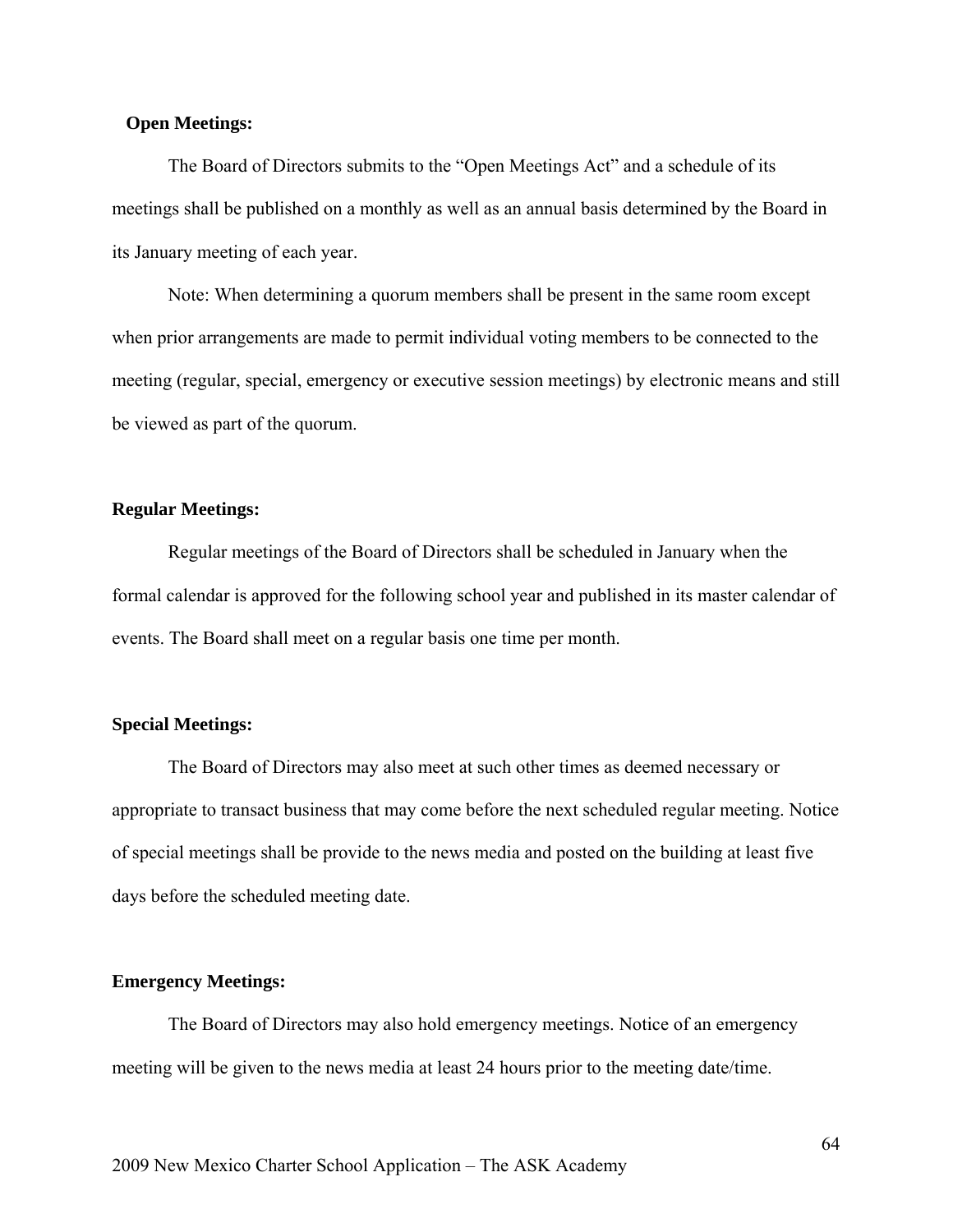### **Executive Session/Closed Meeting:**

If any meeting is closed pursuant to the exclusions containing in the Open Meeting Act the closure:

- If made in an open meeting, shall be approved by a majority vote of a quorum of the Board of Directors, the authority for the closure and the subject discussed shall be stated with reasonable specificity in the motion calling for a vote on the closed meeting; the votes shall be taken in an open meeting, and the vote of each individual member for or against closure shall be recorded in the minutes. Only those subjects announced or voted on prior to closure by the Board may be discussed in the closed meeting
- If called for when the Board of Directors is not in an open meeting, shall not be held until public notice, appropriate under the circumstances, stating the specific provisions in the law authorizing the Closed/Executive meeting and stating with reasonable specificity the subject to the discussed, is given to the members of the media and general public by posting such meeting at The ASK Academy

## **Agenda of meetings**

The Chairperson and principal are responsible for preparing and distributing the agenda. A report containing supporting information should accompany the agenda as a matter of procedure.

The agenda shall be mailed, emailed or delivered to members of the Board of Directors no later than ten days prior to the meeting exclusive of the addendum agenda. Regular meetings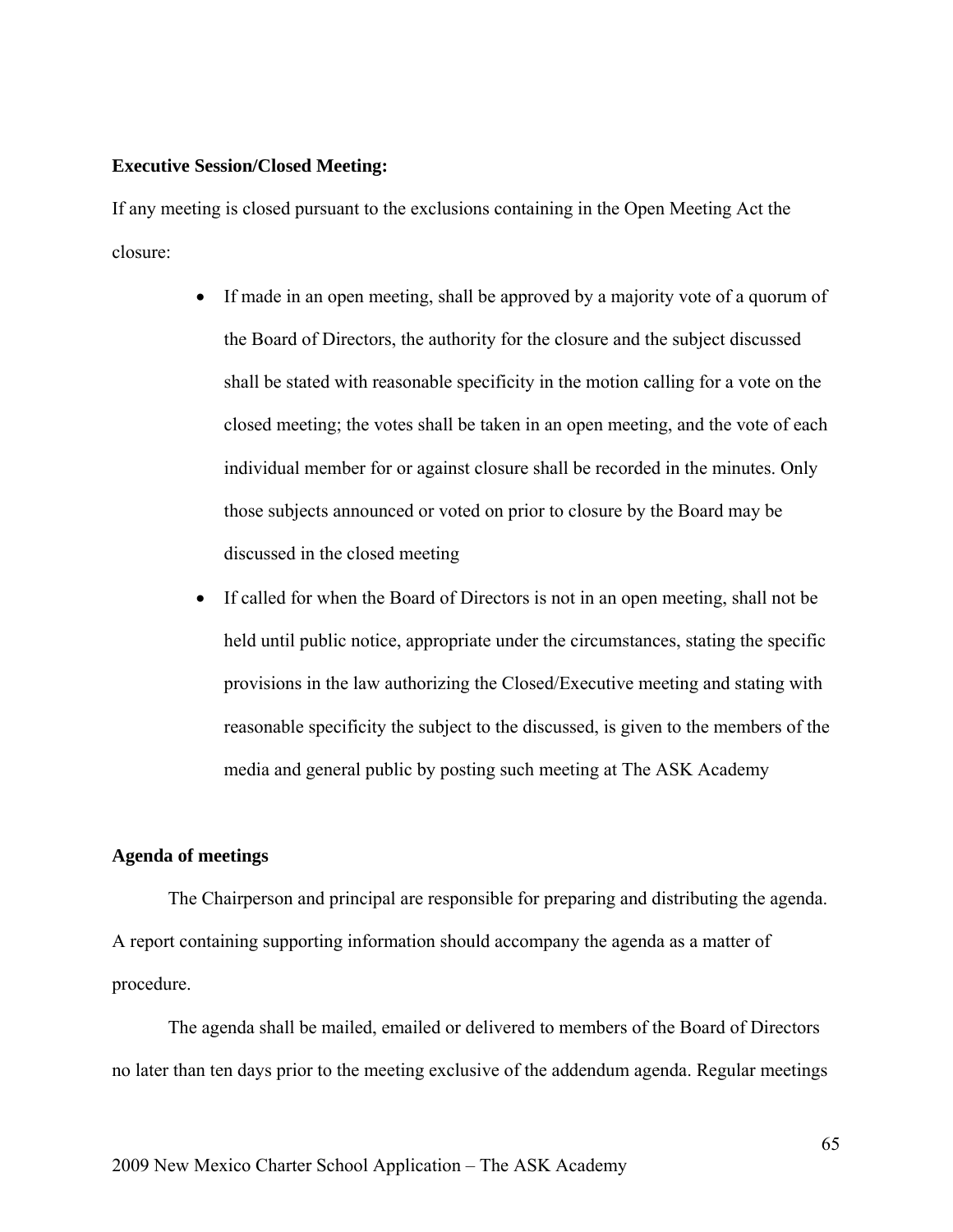shall be announced a minimum of one week in advance to all concerned populations through school calendars/announcements, etc. and distributed equitably to students through their classrooms (such as but not limited to the Thursday folders).

Items may not be added to the agenda by the principal, subject matter specialists or by a board member less than five days (addendum agenda exception), prior to the meeting except in the case of an emergency. An emergency is defined as unforeseen circumstances, if not addressed immediately by the Board of Directors will likely result in an injury or damage "personally or professionally" to a person or property or substantial financial loss to The ASK Academy or it Board of Directors.

Individuals wishing to appear before the Board of Directors at a regular meeting may do so by signing the appropriate form at the entrance of the location of the meeting at The ASK Academy as published prior to the starting time of the meeting. Only Board of Directors members, the principal or subject matter specialists as a matter of procedure may submit an item on the agenda for consideration. Such items shall be submitted in writing (and must be received) to the Chairperson a minimum of five working days in advance of that regular meeting, stating the request. The final agenda will be available to the Board, general pubic and school's constituency as well as the media upon request minimally 72 hours in advance of the regularly scheduled starting time of the meeting as well as at the meeting site.

The official records of the Board of Directors shall be kept in the office of the principal at the school itself and are subject to public view upon reasonable request. Copies will be furnished within 72 hours of written request being submitted to the principal as a part of the procedure for a nominal fee.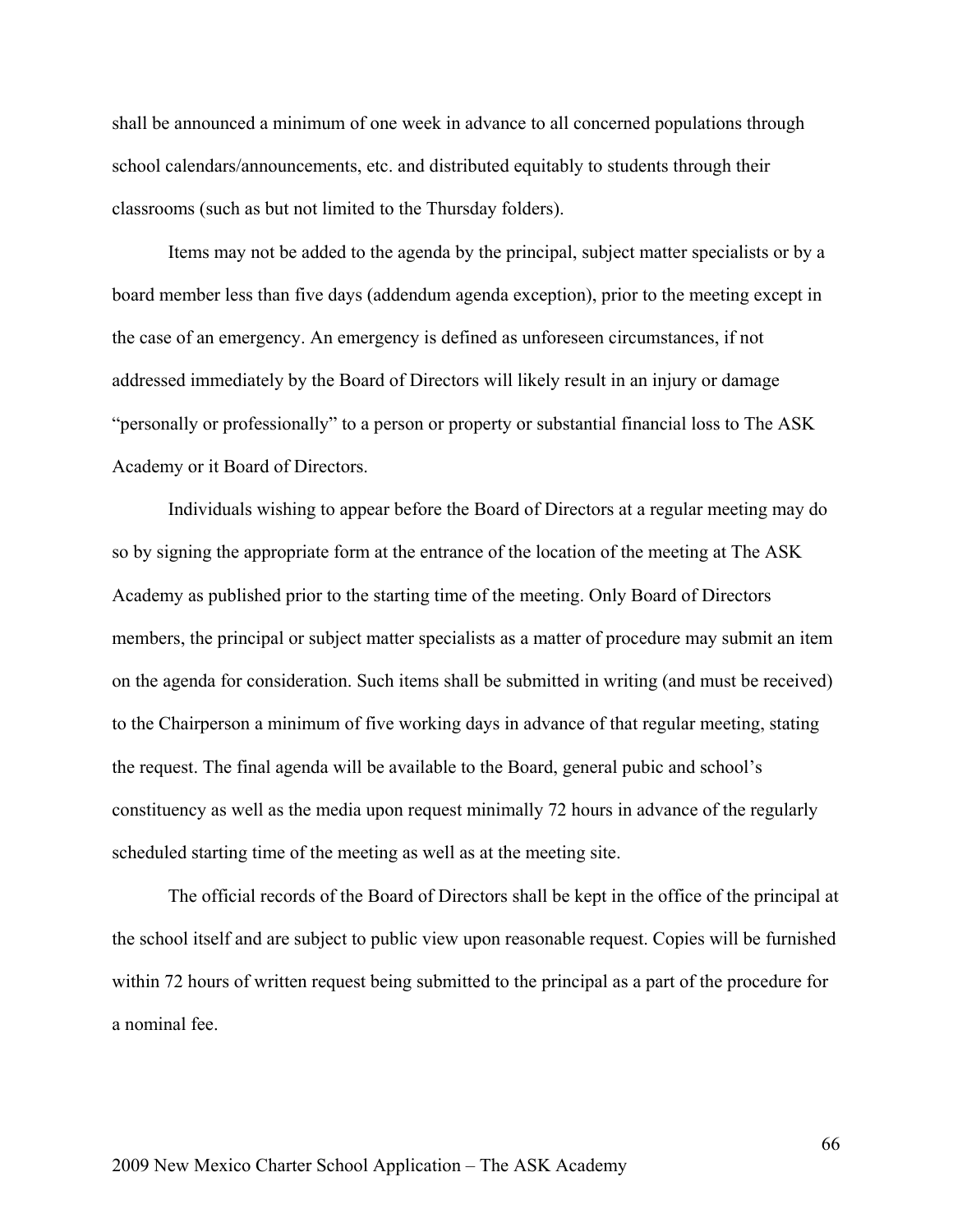All meetings are conducted in accordance with the New Mexico Statues and the Open Meetings Act.

### **Conduct of Meetings:**

Agenda for Meetings: There shall be three types of items that may appear on the agenda indentifying the appropriate event or activity with each.

- 1. Information/Report Item This shall be an item which will report results of a committee hearing, a positive or negative incident which is deemed necessary for the Board of Directors to be aware of as a matter of procedure
- 2. Discussion Item: A discussion item may be transformed into an action item or simply discussed as a particular item on the agenda. First readings are discussion items and are not action items by definition
- 3. Action Item: All items that have action attached to it and require a vote of he Board of Directors one way or the other are action items. The Board may approve or reject such item or may table as may be applicable, but in any and all cases a vote must be taken by the Board of Directors

#### **The Chairperson shall announce each item.**

Members requesting comment address, or question of any aspect of a particular item on the agenda must ask the Chairperson for an opportunity to speak. Members of the Board of Directors shall request such by addressing the Chair as Mister or Madam Chair. Upon acknowledgement, comments and/or questions may be addressed for that item only.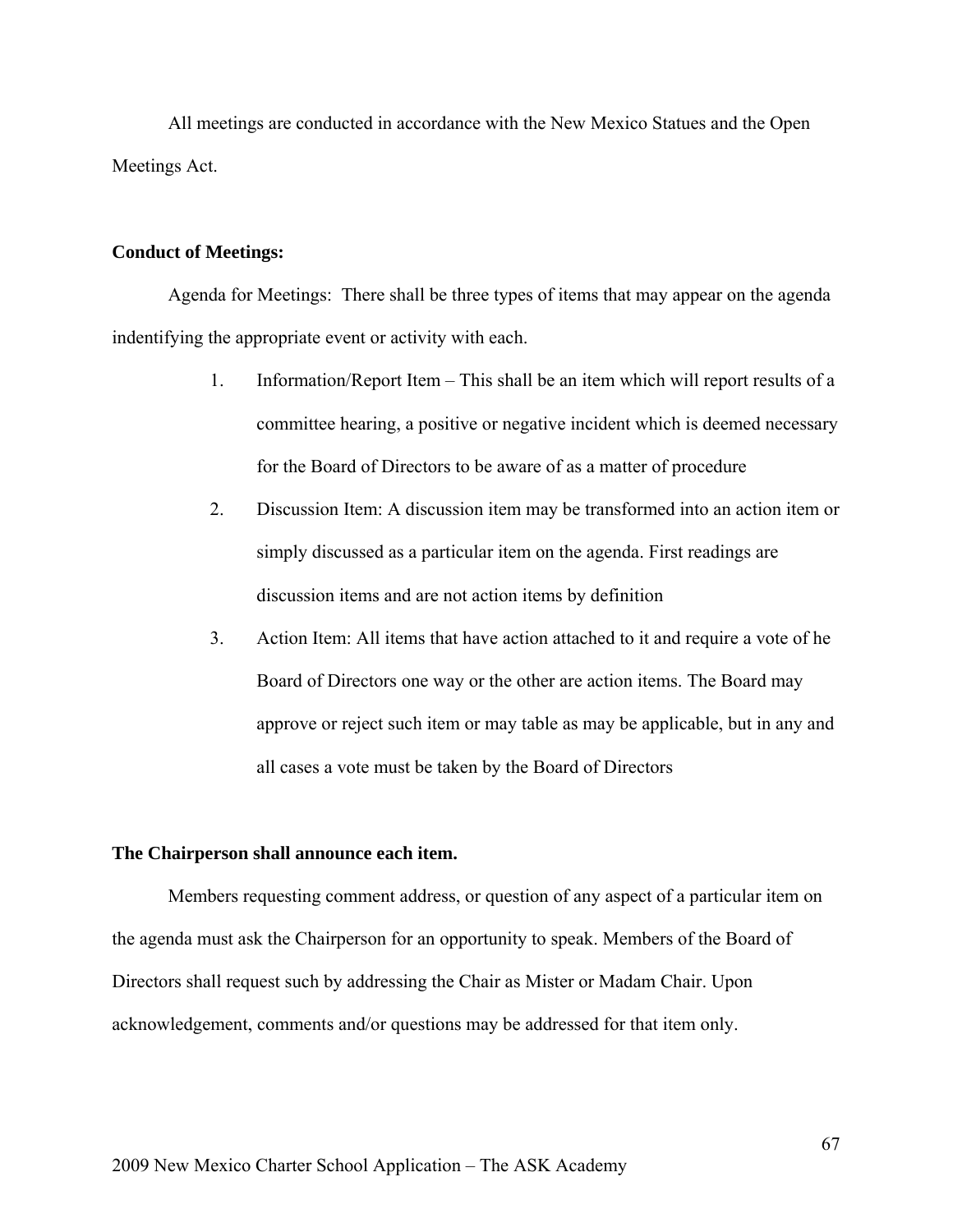The Chairperson shall determine when discussion has been satisfied or fully completed including public comment input and may rule in concert with Robert's Rules as to when the question will be addressed.

Motions – When appropriate a motion and second is required prior to discussion, completion of discussion, or a call for the question. The chair shall then conduct a vote on the motion or amended motion.

#### **Addressing the Board of Directors:**

An individual may speak on any item that appears on the adopted agenda or other ASK Academy matters other than personnel by signing on the request sheet that is provided at the Board of Directors meetings, subsequently after being recognized by the Chairperson of the Board the guest may speak. Complaints about an individual and/or employees or any personnel matter will not be heard as a matter of procedure. Board of Directors members may not respond other than the chair to the individual or individuals making comments at this pint, one way or the other.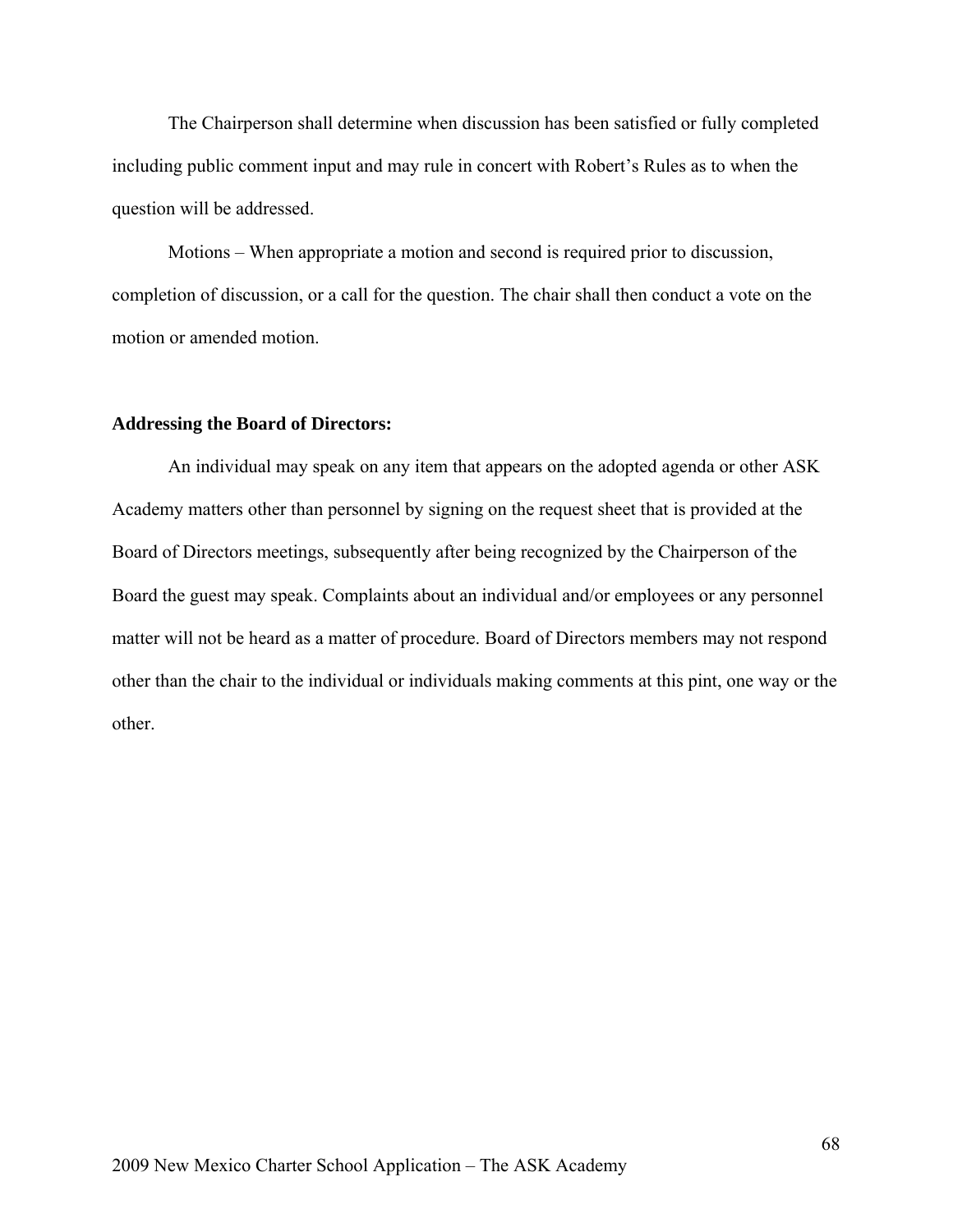# **C. PARTNERSHIPS**

The ASK Academy will develop a strong partnership group called the ASK Alliance

(ASKA). The Partnership letters are found in appendix B.

Partner Institution: UNM Electrical & Computer Engineering Department Address: MSC01 1100, 1 University of New Mexico, Albuquerque, NM 87131-0001 Contact: Chaouki Abdallah, Professor and Department Chair Date: June 1, 2009 Title: Professor and department Chair Office: 505-277-0298 Email: chaouki@ece.unm.edu

Partner Institution: (COSMIAC) Configurable Space Microsystems Innovations and Application **Center** Address: 2350 Alamo Ave SE Suite 100, Albuquerque, NM 87106 Contact: Craig Kief Date:  $6/10/09$ Title: Deputy Director Office#: 505-242-0339 Cell #: 505-934-1861 Email: craig.kief@cosmiac.org

| Partner Institution: | Premier Data Services, Land Links Division |
|----------------------|--------------------------------------------|
| Address:             | 7820 Pan American Fwy. NE Ste #4           |
| Contact:             | Glen W. Thurow                             |
| Date:                | June 01, 2009                              |
|                      | Title: V.P. GCDB Development               |
|                      | office #: $505.856.9899$                   |
|                      | Cell #: $505.250.4628$                     |
| e-mail:              | glen@landlinks.net                         |

Partner Institution: Project Lead The Way, Inc

Member Name: Judith D'Amico Title: Director Federal, State & Corporate Relations office 916-852-1634 Cell 916-715-0956 e-mail: judithdamico@comcast.net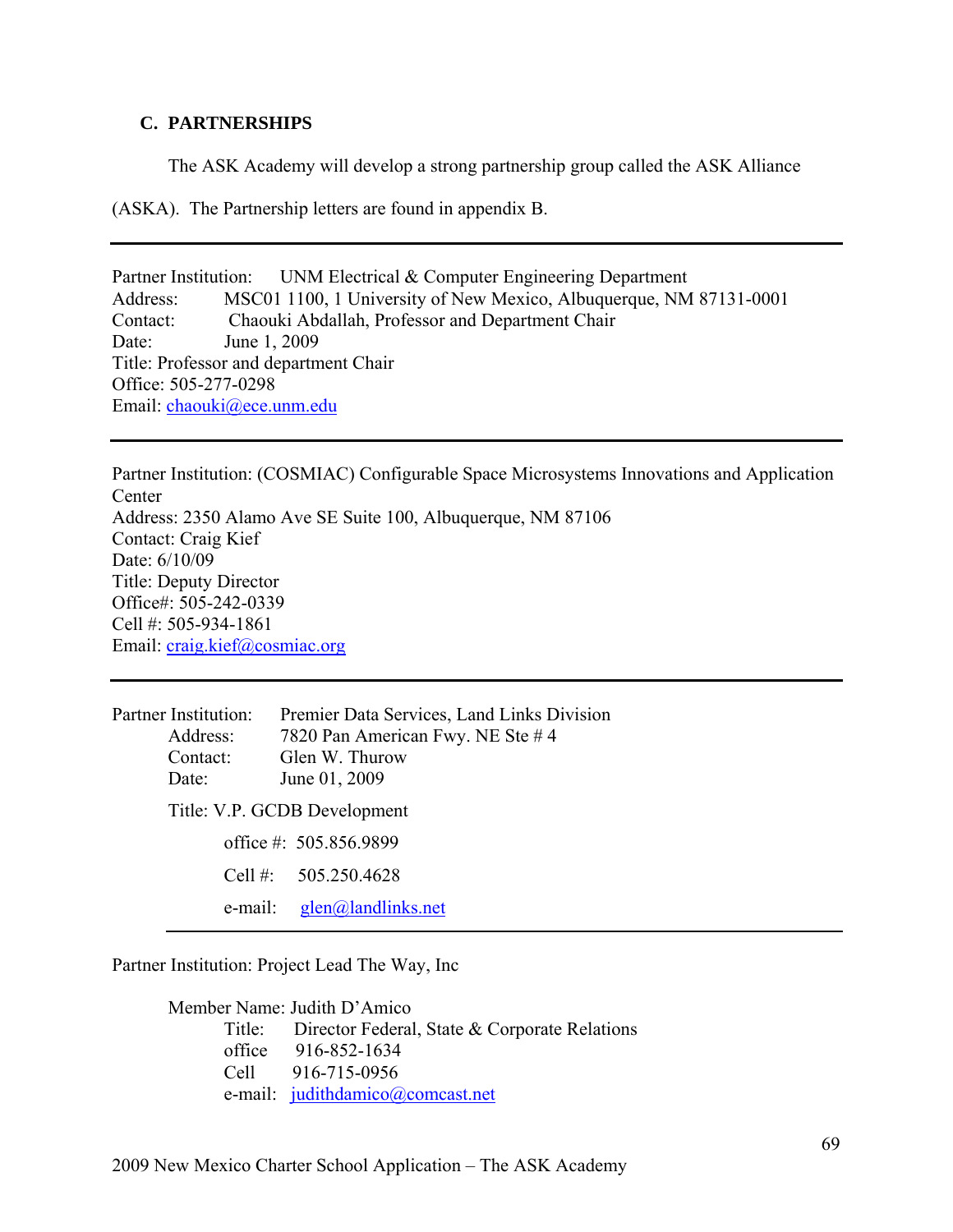Partner Institution: Ideas Inc. Address: 3210 La Paz Lane Contact: Peter Baston Date: June  $1<sup>st</sup> 2009$ Title: CEO office #: 505-890-9649 Cell #: 505-690-3627 e-mail: pete@ideapete.com

| Partner Institution: | Southwestern Indian Polytechnic Institute (SIPI)                         |
|----------------------|--------------------------------------------------------------------------|
| Address:             | 9169 Coors Rd., Albuquerque, NM 87120                                    |
| Contact:             | Dr. Nader Vadiee                                                         |
| Date:                | 06/01/2009                                                               |
|                      |                                                                          |
| Title:               | Coordinator/Faculty, Engineering Programs,                               |
|                      | Department of Advanced Technical Education (ATE),                        |
|                      | office #: 505-792-4618, Message: 505-346-7733                            |
|                      | Cell #: $505-280-3664$                                                   |
| e-mail:              | $n$ vadiee $\omega$ sipi.bia.edu, $\frac{1}{m}$ manimar $\omega$ unm.edu |
|                      | URL: http://www.sipi.bia.edu/acadprog/progstudy/divinstr/ate/            |
|                      | http://www.ece.unm.edu/idmars/                                           |

Partner Institution: Inquiry Facilitators, Inc. Address: 724 South Camino Del Pueblo Bernalillo, NM 87004 Contact: Russ Fisher-Ives Date: June 3, 2009 Title: President office #: 505.867.2007 Cell #: 505.385.7109 e-mail: russ@gotoif.org

Partner Institution: Holman's, Inc. Address: 6201 Jefferson St. NE Contact: Tony Trujillo Date: June 2, 2009

> Title: President & General Manager office #: 505-343-3575 e-mail: ttrujillo@holmans.com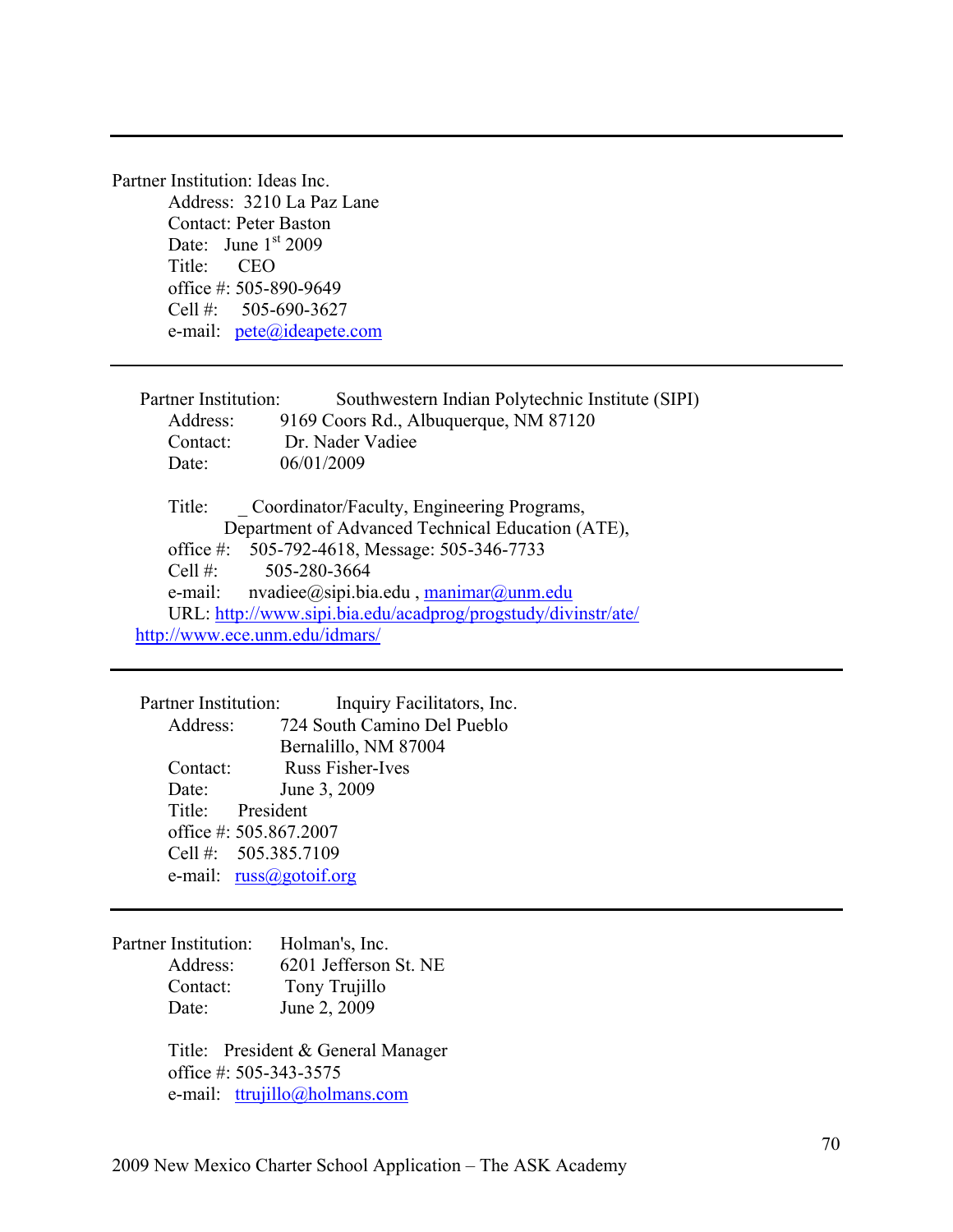Partner Institution: K-12 Lab at the Stanford University Institute of Design Address: 251 Panama Mall, Stanford, CA 94305 Contact: Dr. Rich Crandall Date: 6/03/09 Title: Director of the k-12 Lab Email: richc1@stanford.edu

Partner Institution: School Zone Institute and School of Architecture @ UNM Address: 9 Tumbleweek NW Albuquerque, NM Contact: Dr. Anne Taylor Date: 6/3/09 Title: President School Zone Inst. and Regents Professor @ UNM Office: 505-899-1731 Cell: 505-350-8035 Email: aetaylor@unm.edu

Partner Institution: STEM Educational Outreach Programs Address: MSC 02 1560; 1 University of UNM Contact: Karen Kinsman Date:  $6/1/09$  Title: Director/Sr. Program Manager Office: 505-277-4916 Cell: 505-238-2257 Email: kkinsman@unm.edu

Partner Institution: Design Plus LLC Address: 2515 Princeton Dr NE, Abq., NM 87107 Contact: Manny Juarez Date: 6/01/09 Title: Partner Office: 505-843-7587 Cell: 505-270-5815 Email: manny@designplusabq.com

Partner Institution: Innovate –Educate NM Address: P.O Box 9919, Santa Fe, NM 87504 Contact: Jamai Blivin, Executive Director Date: 6-10-09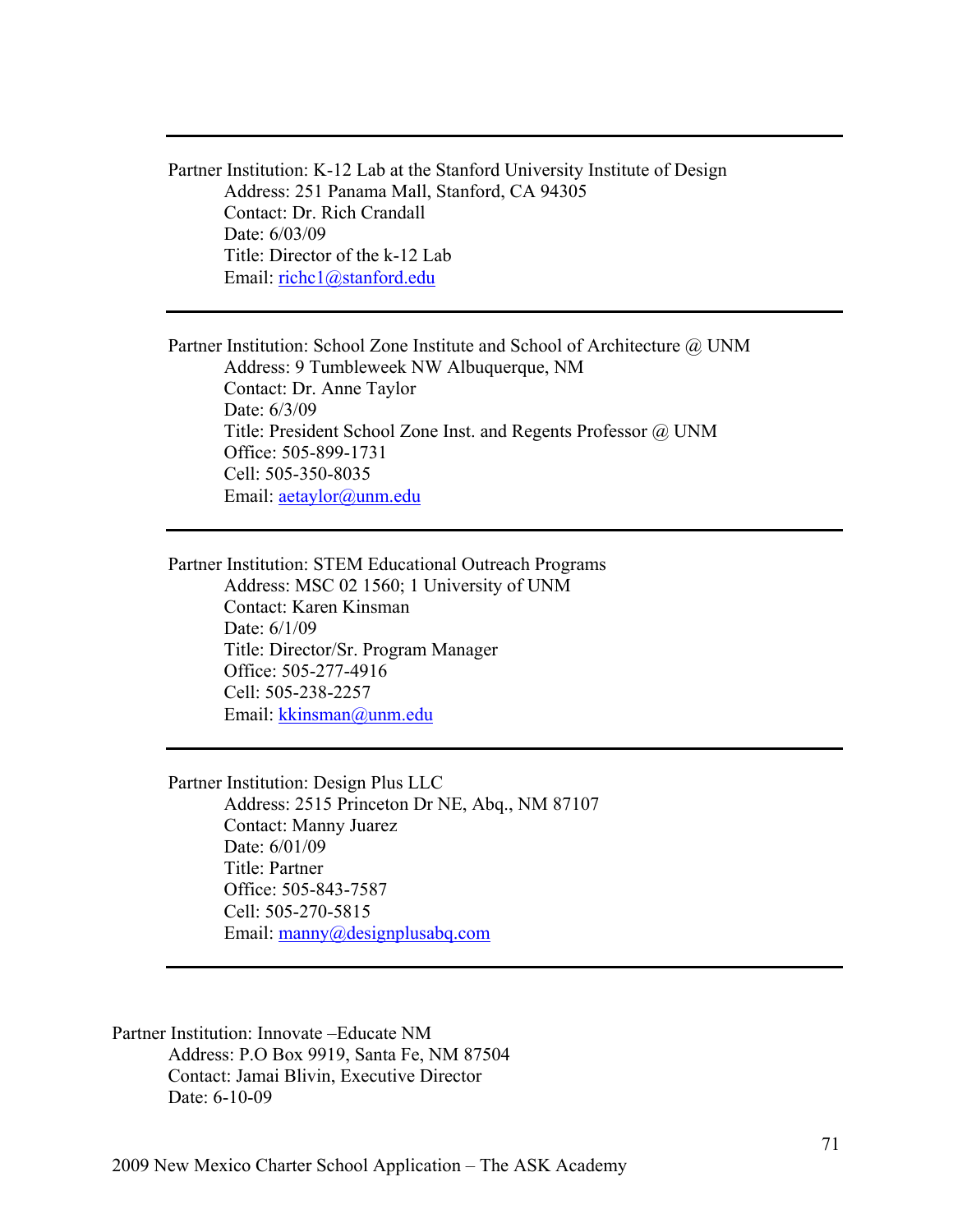Member Name: Jamai Blivin Title: Executive Director Cell #: 505-629-7071 e-mail:  $jamai@innovate-educatemm.org$ Member Name: Kim Adams, Lockheed Martin, Bethesda, MD Title: STEM Committee, Innovate-Educate NM office #: 301-897-6448 Cell #: 240-281-8629 e-mail: kim.s.adams@lmco.com Partner Institution: Southwest Center for Microsystems Education Address: 800 Bradbury SE, STE 235 Contact: mpleil@unm.edu Date: 6/9/2009 Member Name: Matthias W. Pleil Title: Principal Investigator / Research Associate Professor office #: 505 272 7157 Cell #: 505 363 3428 e-mail: mpleil@unm.edu

Partner Institution: UCLA

 Address: 420 Westwood Plaza, Los Angeles, CA 90095 Contact: Diana Huffaker Date: 6/24/09 Member Name: Diana Huffaker Title: Professor of Electrical Engineering Cell #: 310-302-7841 e-mail: huffaker@ee.ucla.edu

*There are also verbal commitments of partnership with the Ask Academy from organizations such as Lockheed Martin, Sandia National Laboratories, Intel, Innovate Educate New Mexico, Bohannan Huston Engineering Firm, and more. There official partnership letters didn't arrive in time to submit in this application.*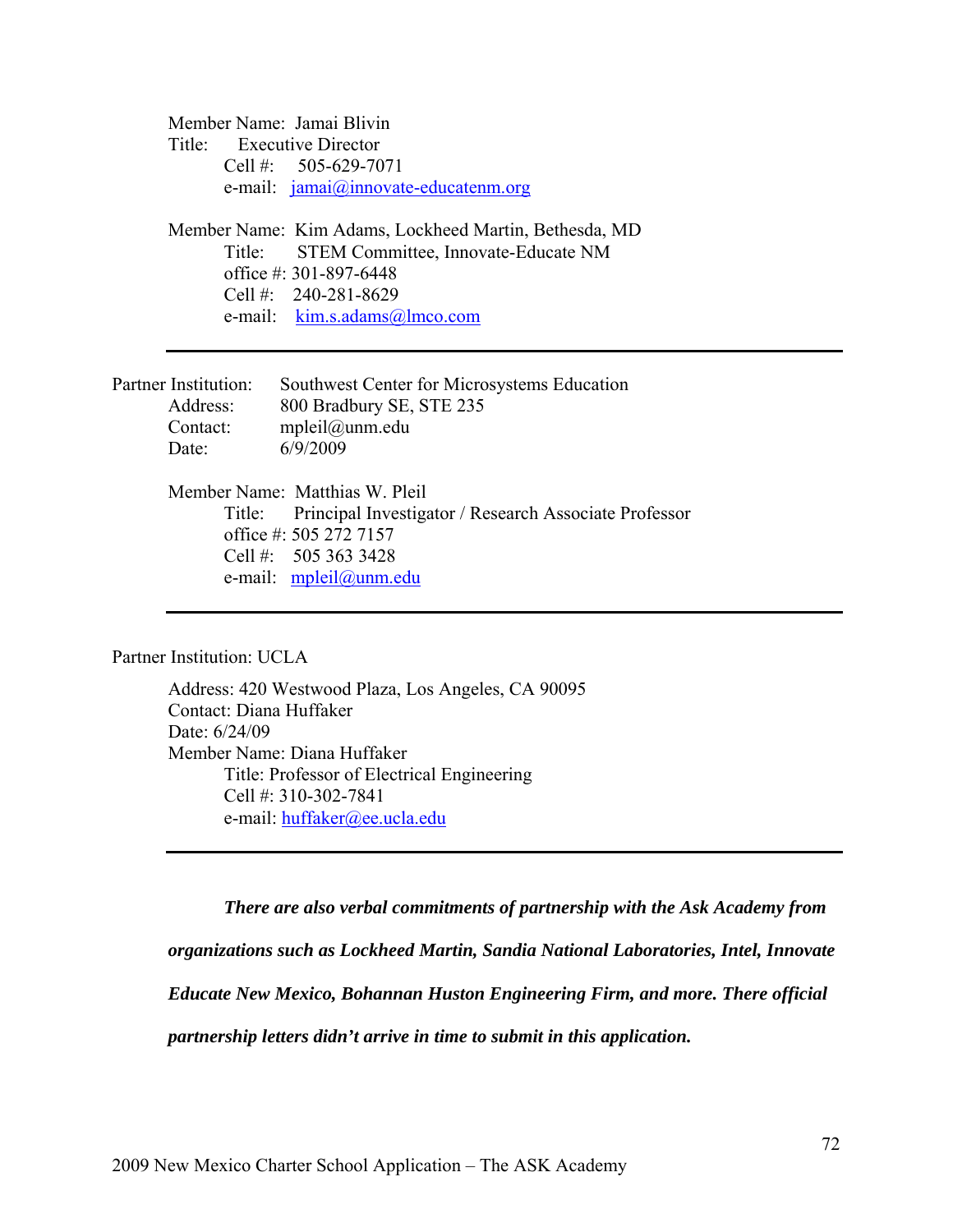The purpose of the ASK Alliance is to link the community STEM institutions that will complete the mission of building an integration between The ASK Academy, industry, community colleges and universities. This integration will provide real, relevant application and pertinence to the learning experiences for the learner. Industry and Universities will come into the classrooms to share the wisdom of the importance of the lessons that the students are learning in school. They will share what they do in their institutions and how they use the student's lessons in their own professional lives. These experiences are an integral part of making education relevant.

Through The ASK Academy mission, high school students will have the necessary attitudes, skills, and knowledge to be productive in the STEM environment previously reserved for college students. There are two major innovative roles for ASK Alliance members to consider. First, they can hire 11th grade and/or 12th grade students as interns to work in their professional environment. The internships will be organized to take advantage of the student's engineering or biomedical knowledge developed through the career pathways. The ASK Academy will give the learners high school credit for their efforts as they gain valuable knowledge in the workplace setting. Second, ASK Alliance partners can bring actual jobs for the students to address in the engineering/biomedical labs to realize a return on investment in the school. (i.e. Computer Aided Designed, architectural designs, and robotic innovations to the manufacturing process)

Members of ASKA will have an equally valued voice in the shaping of the curriculum, the group projects, and the learning environment. They can freely voice ideas and innovations to the executive council of the ASK Academy and its Board of Directors. In these ways they will be involved in the governance of the school.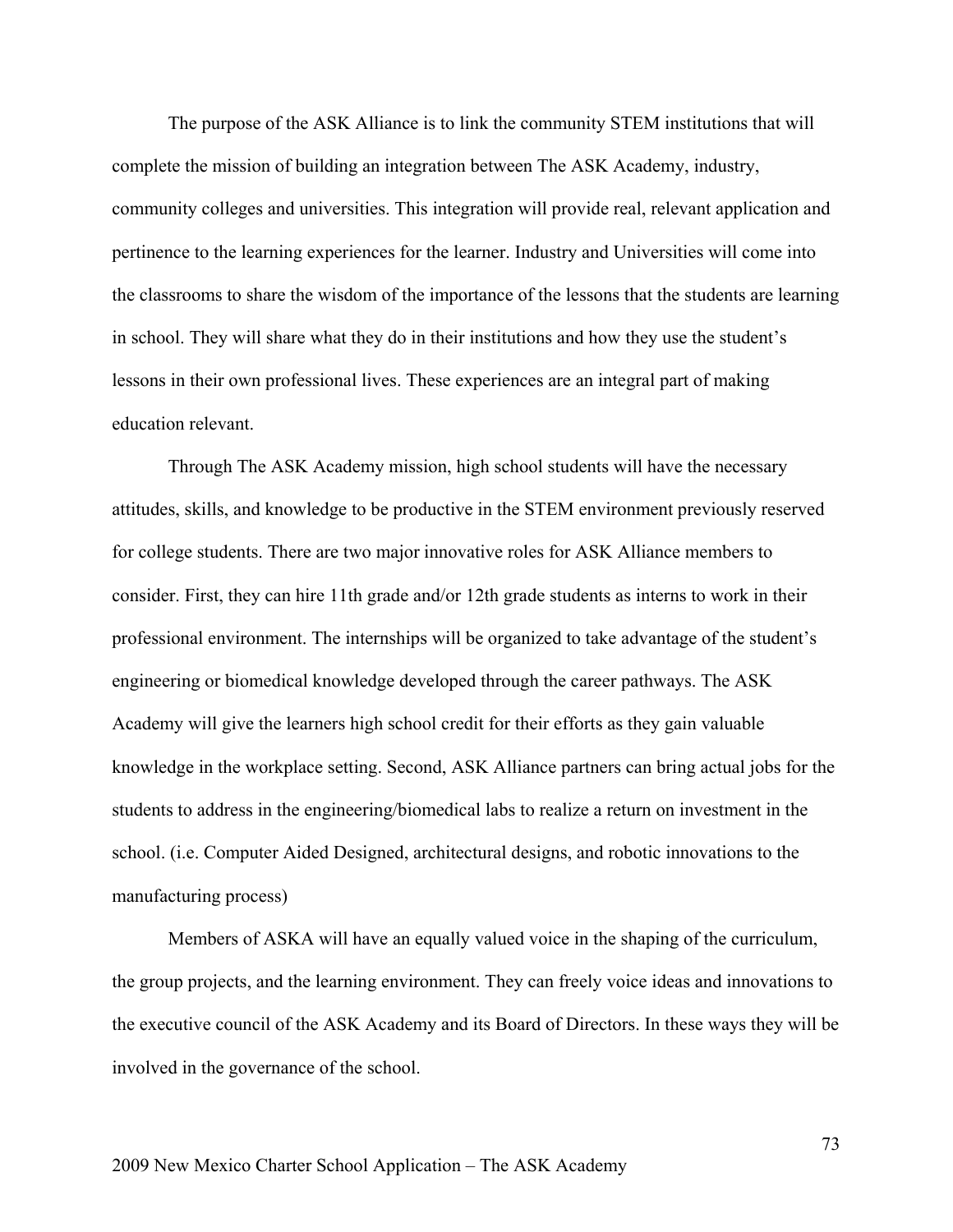#### **D. SCHOOL ORGANIZATIONAL STRUCTURE**

Transparency and building relationships are guiding principles. The site-based management structure at the ASK Academy will be team oriented. The governance structure will be built on the collaborative Design Thinking model. All members' views, perspectives and opinions are equally important to the organization as a whole.

Teachers, students, ASK Alliance members, parent volunteer club members, subject matter specialist, principal, and Board of Directors will collaborate together to create innovation, project enhancement, etc. New projects, ideas, opportunities can come from any of these avenues.

The committee of the principal and subject matter specialists have the decision making power at the ASK Academy. They have the knowledge of: legal requirements, compliance issues, budgets, and curricular direction. Their ultimate responsibility is to the students as it relates to the missions of the school. Their decisions will be shared with the Board of Directors as adjustments, amendments and agreements are made during the implementation of programs.

The board will contract with the BMO and secretary/receptionist as soon as allowed. The first The ASK Academy staff member hired will be the principal. This hiring will occur 3 months prior to the Academy doors opening. From their, the subject matter specialists will be hired. Staffing expertise will be determined and hired by this team to achieve a PTR of 20:1. Refer to the budget spreadsheet, appendix D for the expected number of staff to be incrementally hired over the course of the charter.

During PY(1), as determined by the Board of Directors, individuals will be contracted to develop necessary policies, procedures, curriculum, facility needs, procurement needs, etc to open the doors in August 2010.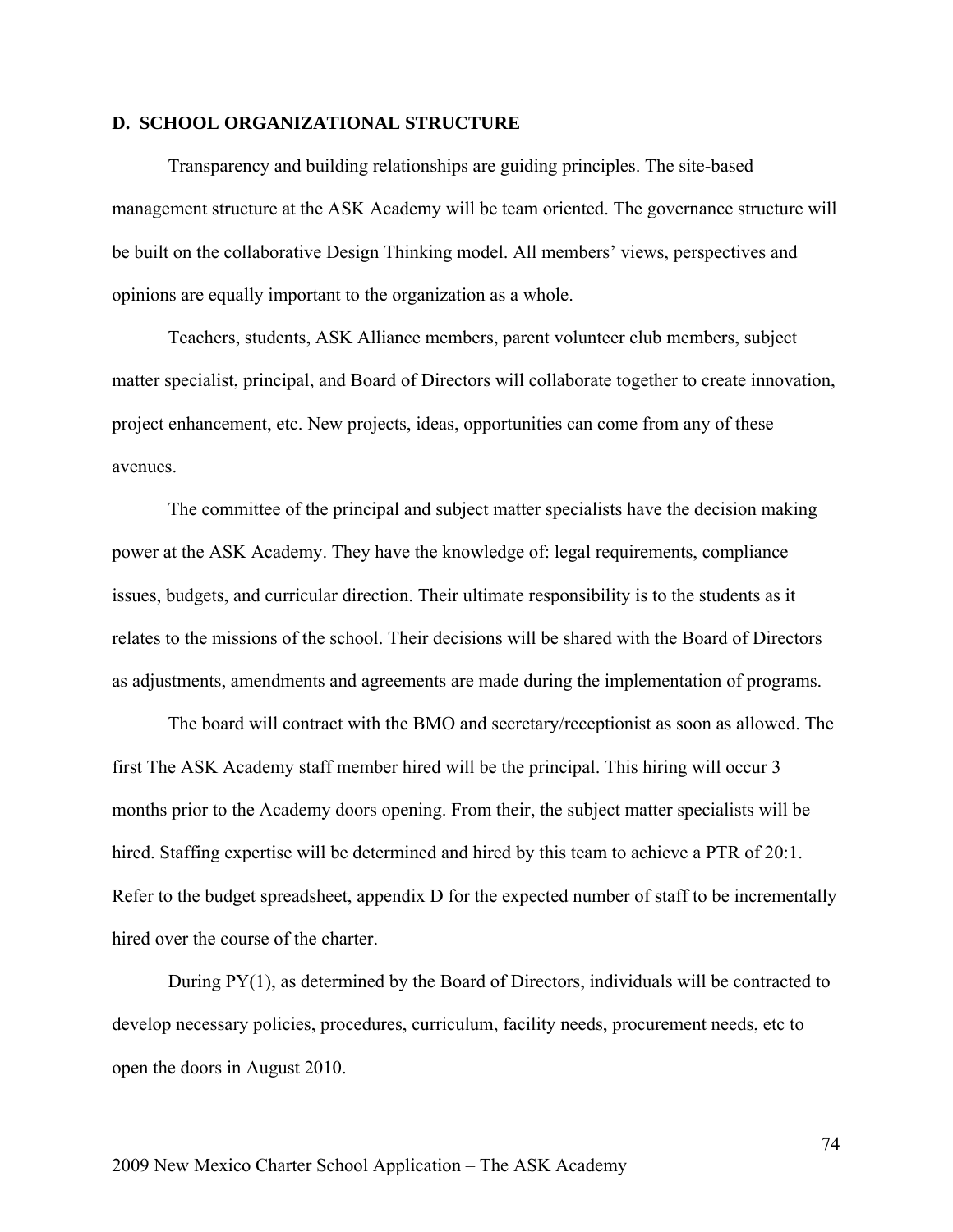**Job descriptions that identify key roles, responsibilities and accountability for each position listed on the organizational chart.** 

## **Bulleted highlights of duties of the governance body :**

**Board of Directors (BOD):** *5-9 membership size* 

- Maintaining the Academy's direction holding to the vision and missions
- Working with the principal and subject matter specialists on STEM opportunities, grants, vision, curriculum enhancement, etc
- Building relationships with the students of The ASK Academy
- Offering expertise to the Academy leadership
- Offering consultation to ASK Academy students on research topics, research procedures, connections to Industry and University programs and individuals etc.
- Marketing of school to the public, industry, university, and local, state and federal government representatives
- Assurance that the tax money received from the NM PED will be properly used as intended

## **Principal**

- Administratively licensed individual on campus
- Discipline (shared with subject matter specialists)
- Being a working member of one grade level Career Path Team
- Staff development learning of the daily knowledge of staff that make the working of the school day efficient and effective; i.e. grade reporting and attendance.
- Official staff evaluation reporting to outside sources (shared with Subject matter specialists )
- Academy's administrative budget
- Collaboration on curriculum and program vision and planning
- Board of Director reporting of mission(s) data analysis and accomplishments
- SBA reporting to Board of Directors and State Public Education Department
- Development of parent groups

### **Subject Matter Specialists**

- Discipline (shared with principal)
- Managing at least 2 classes each school year.
- Professional development planning, budgeting, provision, etc.
- Academy's Engineering curriculum and core content budget
- Grant writing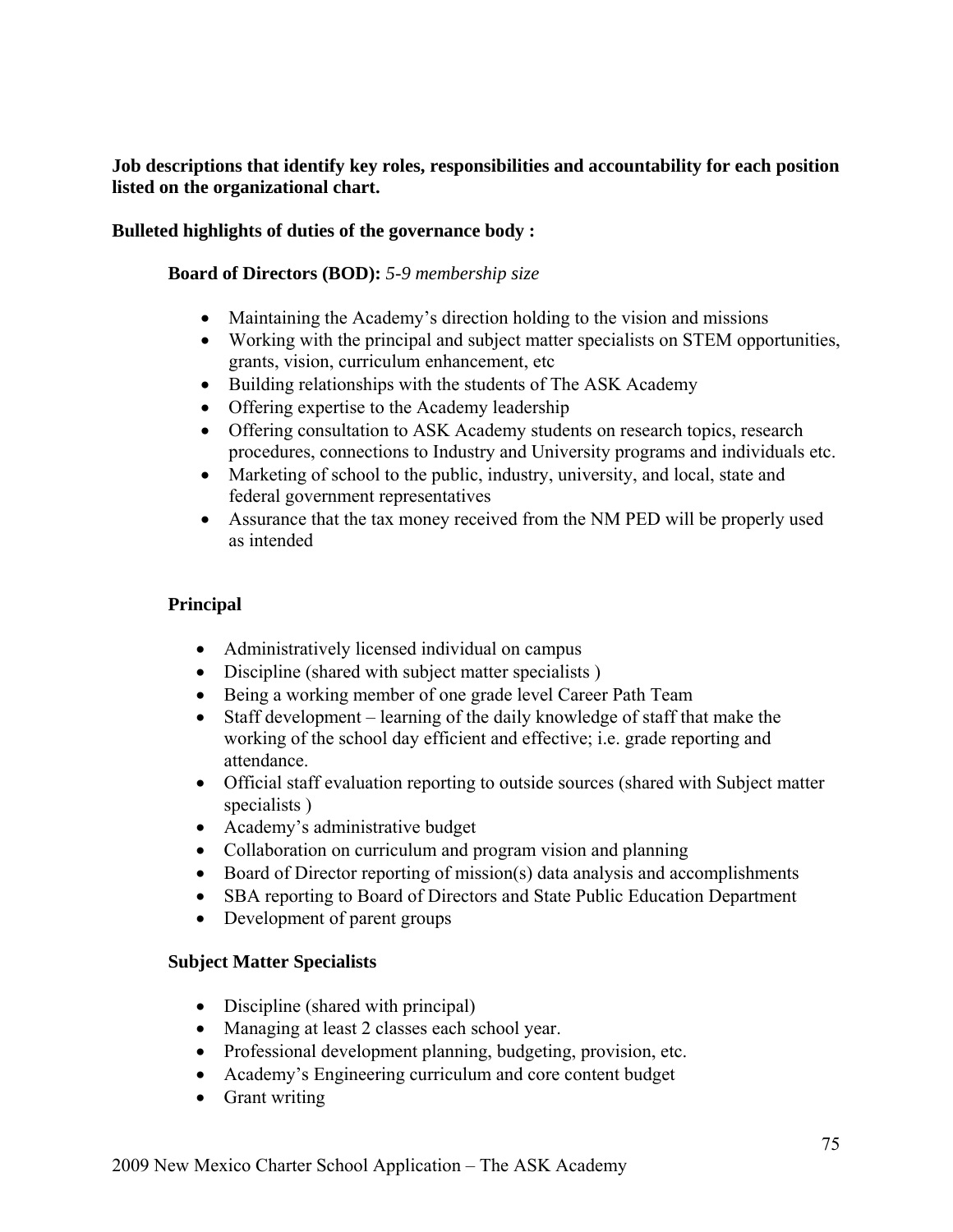- University and industry partnership development and collaborations
- Marketing of school to the public, industry, university, and local, state and federal government representatives.

# **Curriculum Team Leaders (CTL):**

- Development of team curriculum tools. *i.e.* Power Standards, mapping tools, etc
- Team vision, SMART goals, supply needs, reports, data collections, management of files of tools and charts.
- The voice of the curriculum team at monthly Academy leadership meetings

# **Teachers:**

- Make up the Career Pathway Teams (CPT)
- Content standards expert
- Working together with fellow CPT members to develop group projects, SCA programs and the content standards embedded and evaluated in each.

## **Students:**

- Student body that have as important voice in the shaping of the team projects as any other member of the Academy
- The producer of the quality project, products and/or service developments in the Academy
- Quality control agents of projects, attitudes and school pride
- Evaluations of ultimate learning culture, climate, teachers, PRINCIPAL, Subject matter specialists

## **Parent volunteers**

- Organizations of Celebration of Success events
- Additional financial support of career pathways
- Curriculum enhancements
- Project, product and service evaluations
- School improvements
- School spirit and pride developmental programs

## **Industry/University Partners:**

- Collaborators with Teachers for project development
- Student consultations and expertise
- Evaluations of AA projects, products and service developments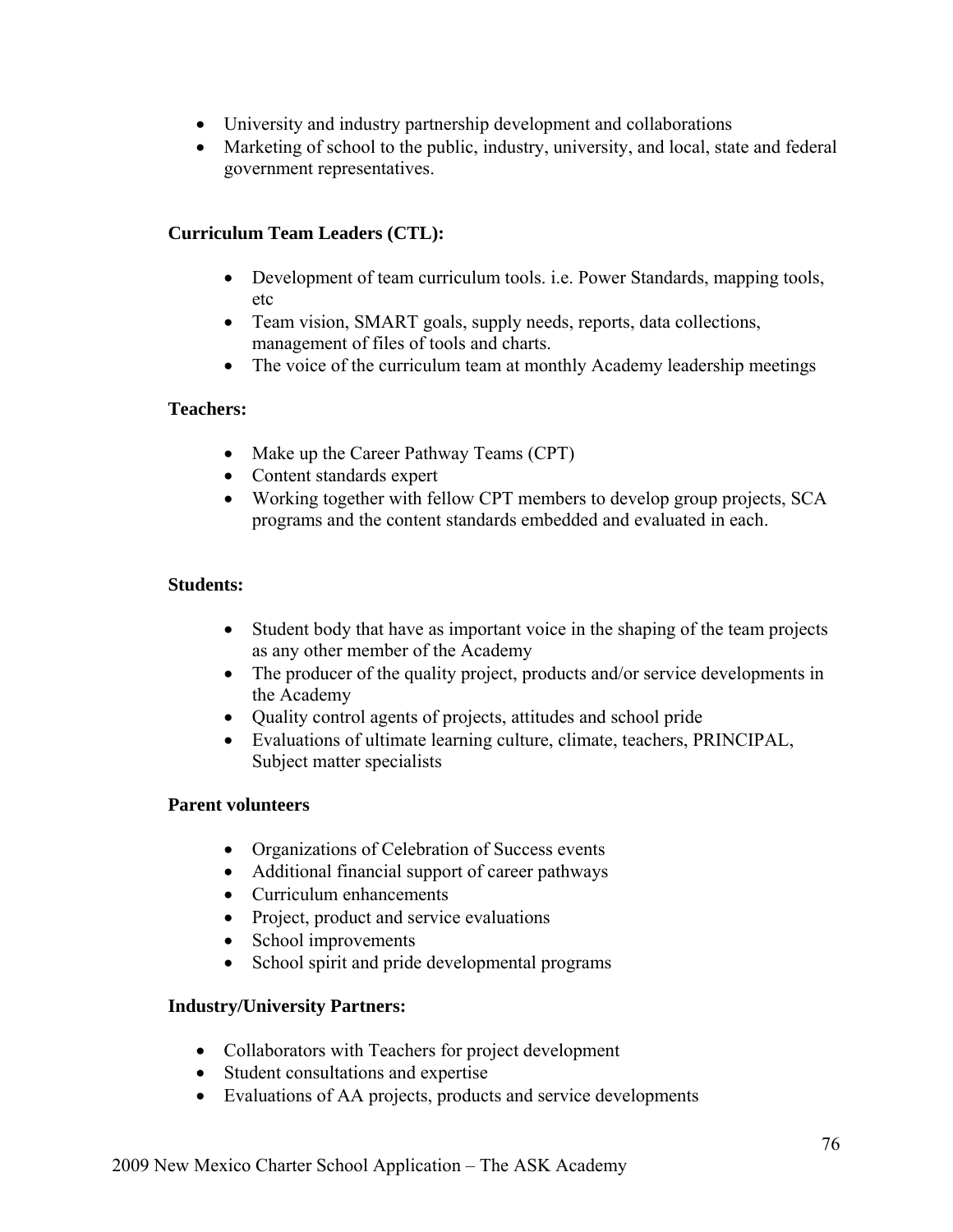- Funding
- Site visits
- Intern opportunities for AA
- *(see partnership letters for additional partnership roles)*

# **E. EMPLOYEE RELATIONS**

The relationships between the school and its members will be based on trust, respect and responsibility. There will be expectations for each of the members of the ASK Academy that will be evaluated through an on-going basis. *(proposed personnel policies are included in Appendix* 

*A)* 

- Meeting the missions of The ASK Academy
- Supporting the vision of The ASK Academy
- Keeping the learner at the focus of every program decision
- Being a positive promoter of the innovative learning community of the ASK Academy
- Collaborating in a Design Thinking fashion
- Collection and reporting of real data to determine student mastery of standards
- Analysis and improvement of the learning process

These expectations and their importance will be understood by all members. There will ample opportunities for professional development, time to learn, support, time to improve and implement the strategies that will lead to the creation of the ASK Academy's unique learning environment. However, after a two year period of time, if the administrative team has determined that a member isn't growing into a positive contributor of the ASK family, termination can occur after due process.

Any decision of the principal in which a student and/or employee of the school has been aggrieved may be appealed to a committee made up of three members of the Board of Directors appointed by the Chairperson. The Board does perform as a hearing authority in such cases which may be appropriate. This applies to decisions made by the principal as they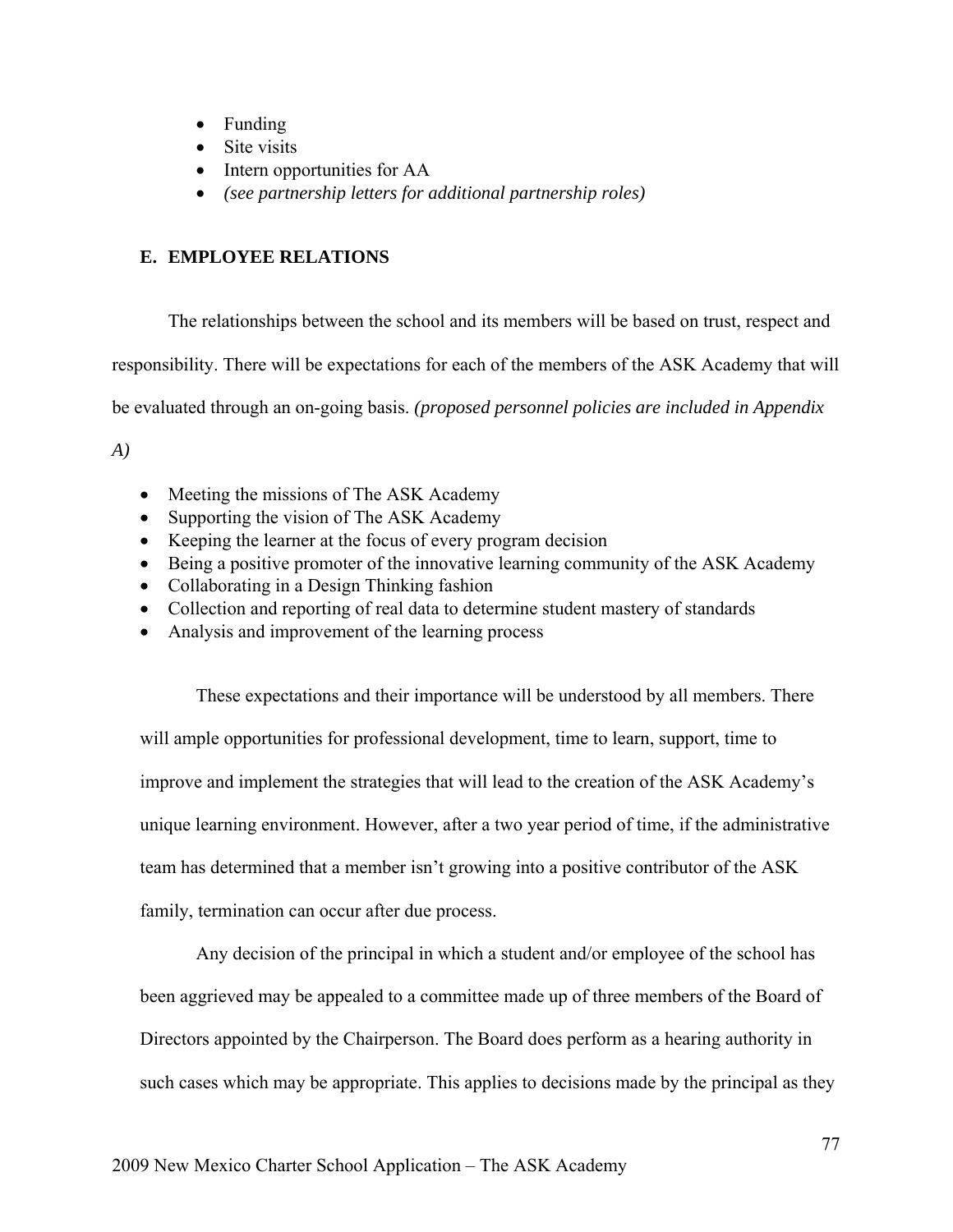pertain to policies established through the Board relative to student and/or employee issues only relating to performance, policy adherence, etc. As a matter of policy, the Board has no authority over the hiring or retention, other than approval as recommended by the principal of any personnel other than the principal. The principal and subject matter specialists are responsible for interviewing, conducting background checks, and reference reviews, of potential employees for submission to the Board of Directors of The ASK Academy.

Policies, procedure, conduct of students, faculty shall initially be handled procedurally through the principal and all decisions not covered under board policy shall be considered final.

**Appeal Process:** All appeals shall be initiated by a letter from the aggrieved party. Such appeals/hearings shall be heard de novo. The Board of Directors only hears appeals on performance related decisions of the staff members relative to their evaluations or policies as approved by the Board. The decision of the Board in any case shall be final.

Evidence and testimony at such review committee/hearing shall be informal but shall follow generally accepted rules and procedures for ensuring due process. New evidence shall not be allowed unless it was not in existence at the time of the decision by the principal, or although in existence at that time, it was not discovered.

All member candidates are guaranteed due process regardless of disability, sexual orientation, veteran status, gender, creed, race, nationality, or religious convictions or any other protected statuses defined by law, in all facets of employment, compensation, promotion, transfer, demotion, lay off or for school-sponsored training programs. The ASK Academy is an equal opportunity employer. Adhering to the School Personnel Act [10-9-6] of 1975, any certified school instructors previously employed as certified school instructors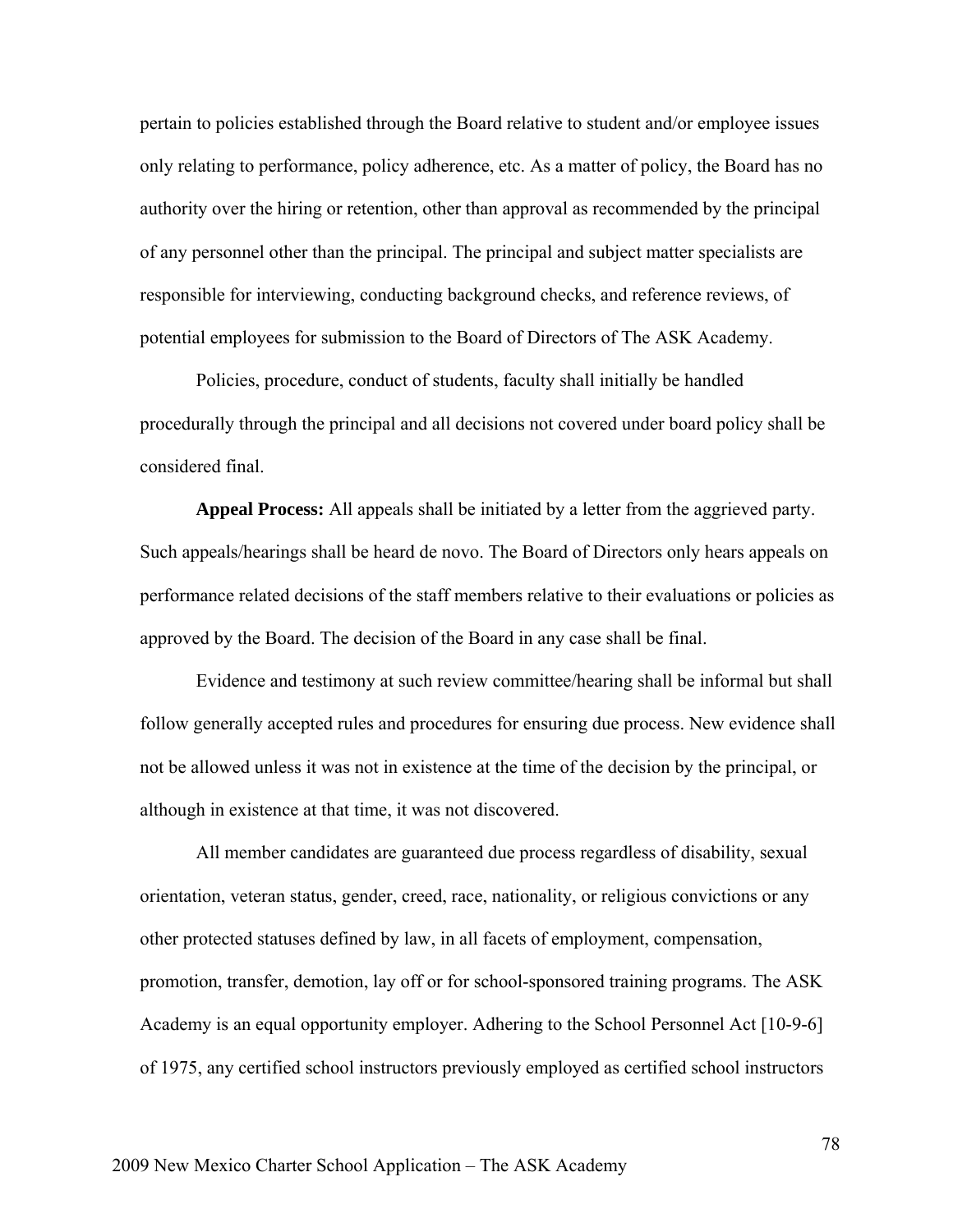by state institutions or state agencies prior to July 1, 1974, may elect to continue to be employed under the Personnel Act. Certified school instructors who elect to continue under the Personnel Act shall file a notice of such election with the personnel director prior to the effective date of this act.

The ASK Academy will follow the salary schedules as described in Article 10A School Personnel Act. The New Mexico licensure framework for teachers and school administrators is progressive careers system in which licensees are required to demonstrate increased competencies and undertake increased duties as they progress through the licensure levels. The minimum salary provided as part of the career system shall not take effect until the department has adopted increased competencies for the particular level of licensure and a highly objective uniform statewide standard of evaluation.

#### **Employee Conflict of Interest:**

Employees are prohibited from using confidential information acquired by virtue of their association with The ASK Academy for their individual and/or another's private gain.

Employees are prohibited from receiving or requesting and accepting a gift or loan for themselves or another that tends to influence them or appear to influence them in the discharge of their duties or employees.

Business with suppliers through the school will not be influenced or appear to be influenced by an employee's financial interest individually.

Employees must not engage in activities which violate federal, state or local laws or which in any way diminish the integrity and efficiency or discipline in The ASK Academy Charter School.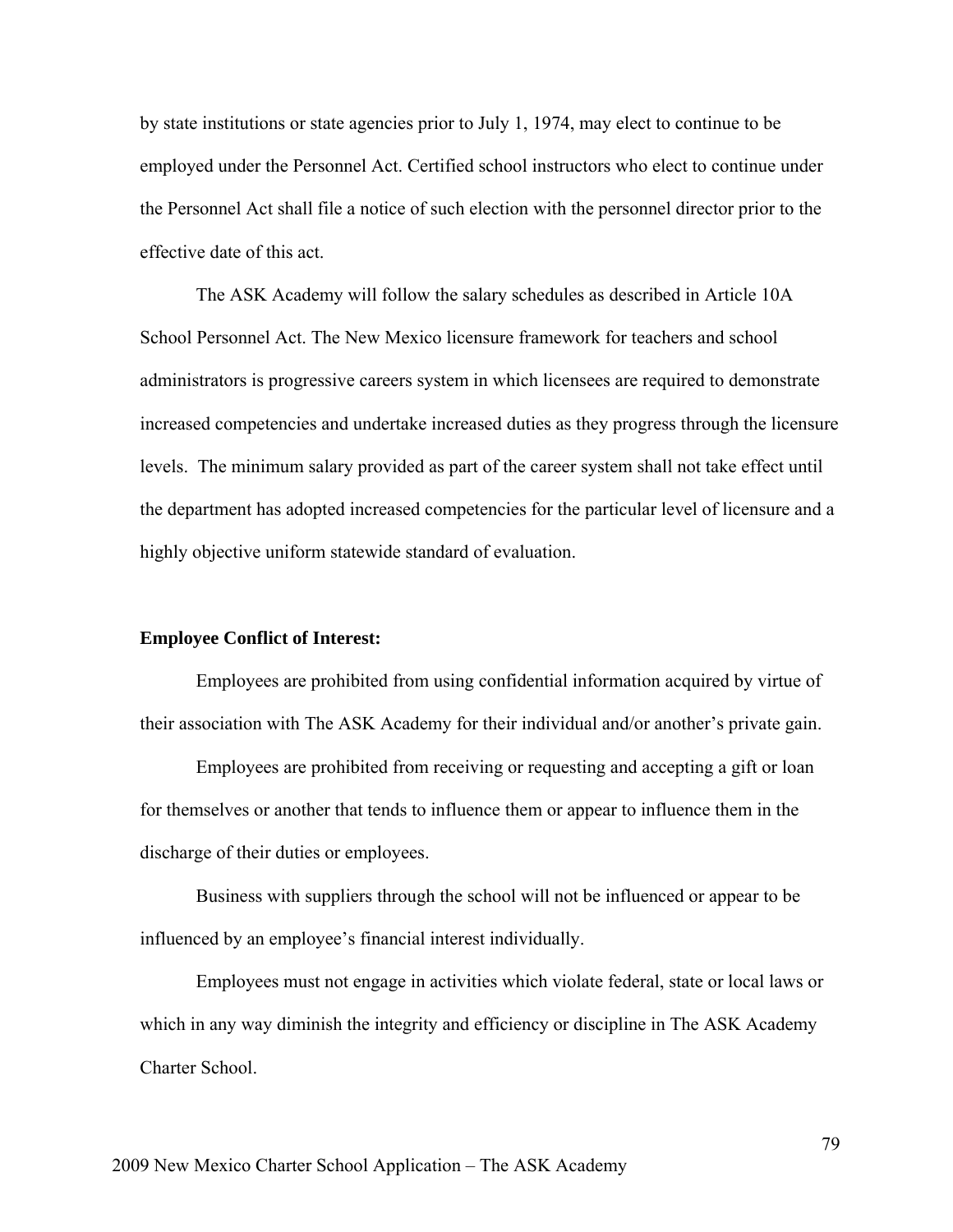#### **Staff Development Opportunities:**

Staff members should continue to improve their competencies during their service. The administrator will promote opportunities for staff development and for staff members to take advantage of them. To the extent feasible, the administrator should establish procedures by which staff members can receive proper recognition for efforts to improve their qualifications and abilities.

## **Terms and Condition of Employment: Manner of Addressing Affected Employees and their Recognized Representatives:**

All ASK Academy employment contracts will be individually negotiated, with participation by the Board of Directors Chair, the administration team, the business manger and the prospective employee. Latitude is granted to all in these negotiations, within the limits of state law and The ASK Academy policy.

#### **Calendar, Annual Leave and Appropriate Professional Time:**

Professional Staff (Administrators, teachers, counselors, educational assistants, etc) who are twelve-month employees and shall be entitled to 10 days of annual leave which may accumulate to a total of 50 days including the current year. Any amount above 50 days at the end of a contract year may be paid to the employee at a reduced rate determined by the Board of Directors. The staff will be paid upon resignation for up to 10 days of earned leave at rate to be determined by the Board of Directors.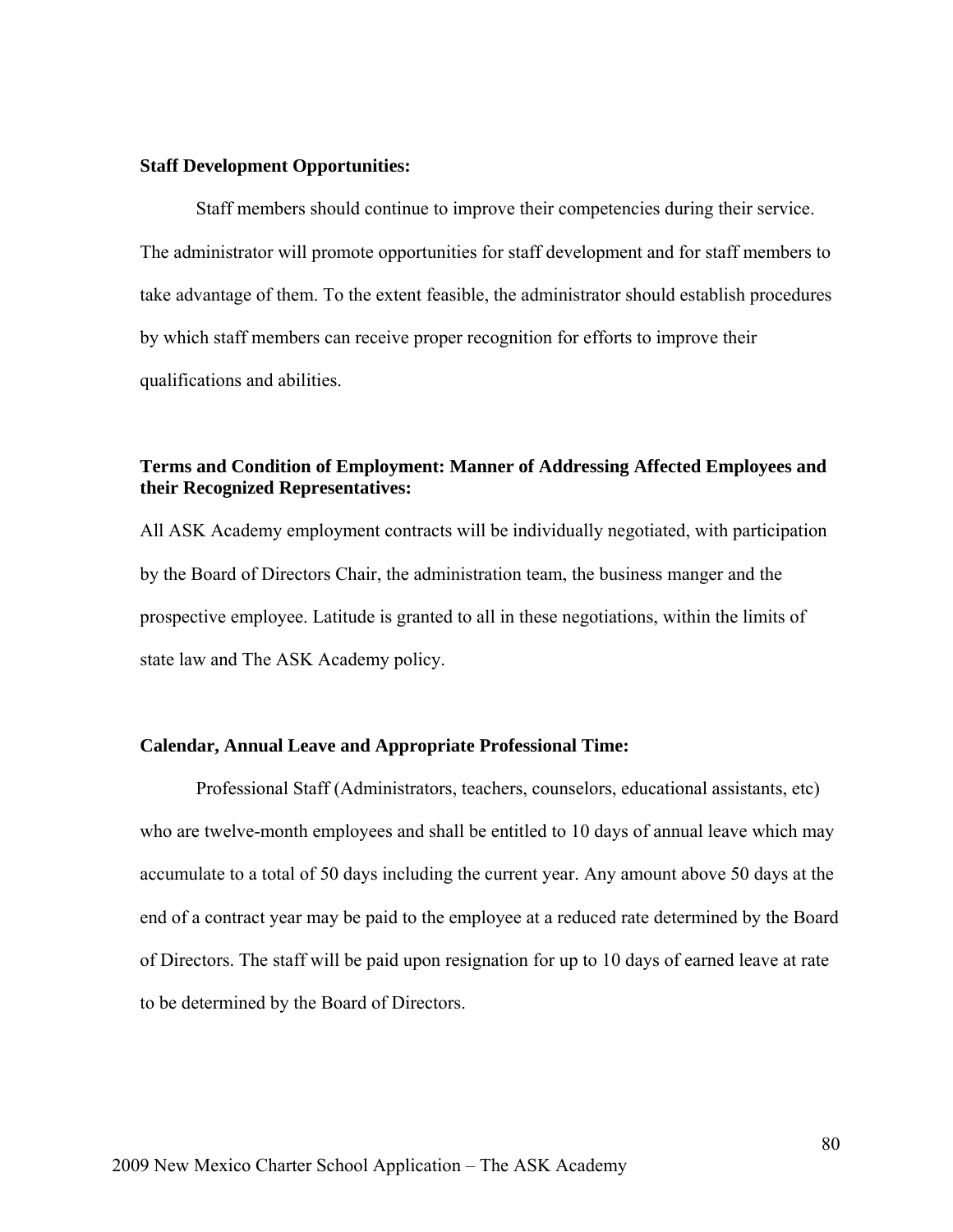Less than full time or contract employees are not eligible for annual leave as a matter of policy. Employees who violate Board of Directors Policy and are terminated may not receive credited annual leave.

(Custodians, clerical staff, etc.) Classified employees who work full time are entitled to periods of annual leave ranging from five working days per year depending on the length of service.

If a classified employee resigns, the employee will be paid for all annual leave time only if a minimum of three years service has been established. However, payments for earned leave may not exceed two days salary and no classified employee will be paid for annual leave upon termination prior to three years of employment. Employees who are terminated for any reason may not receive any pay for earned annual leave.

**Personnel Background Investigations:** The ASK Academy will conduct background checks of all prospective employees (i.e. applicants offered employment) with the school including teachers, administrators, classroom personnel, contractors, contractor' employees and volunteer who have unsupervised access to students. All aforementioned

## **Salary Schedule for all employees that compiles with the minimum salary requirements as identified in the School Personnel Act**

The salary schedule on the next three pages is for teachers. Because of the broad scope of other employee's duties, all ASK Academy employment contracts will be individually negotiated, with participation by the principal, Business Manager, and

individuals will bear the cost of the background check.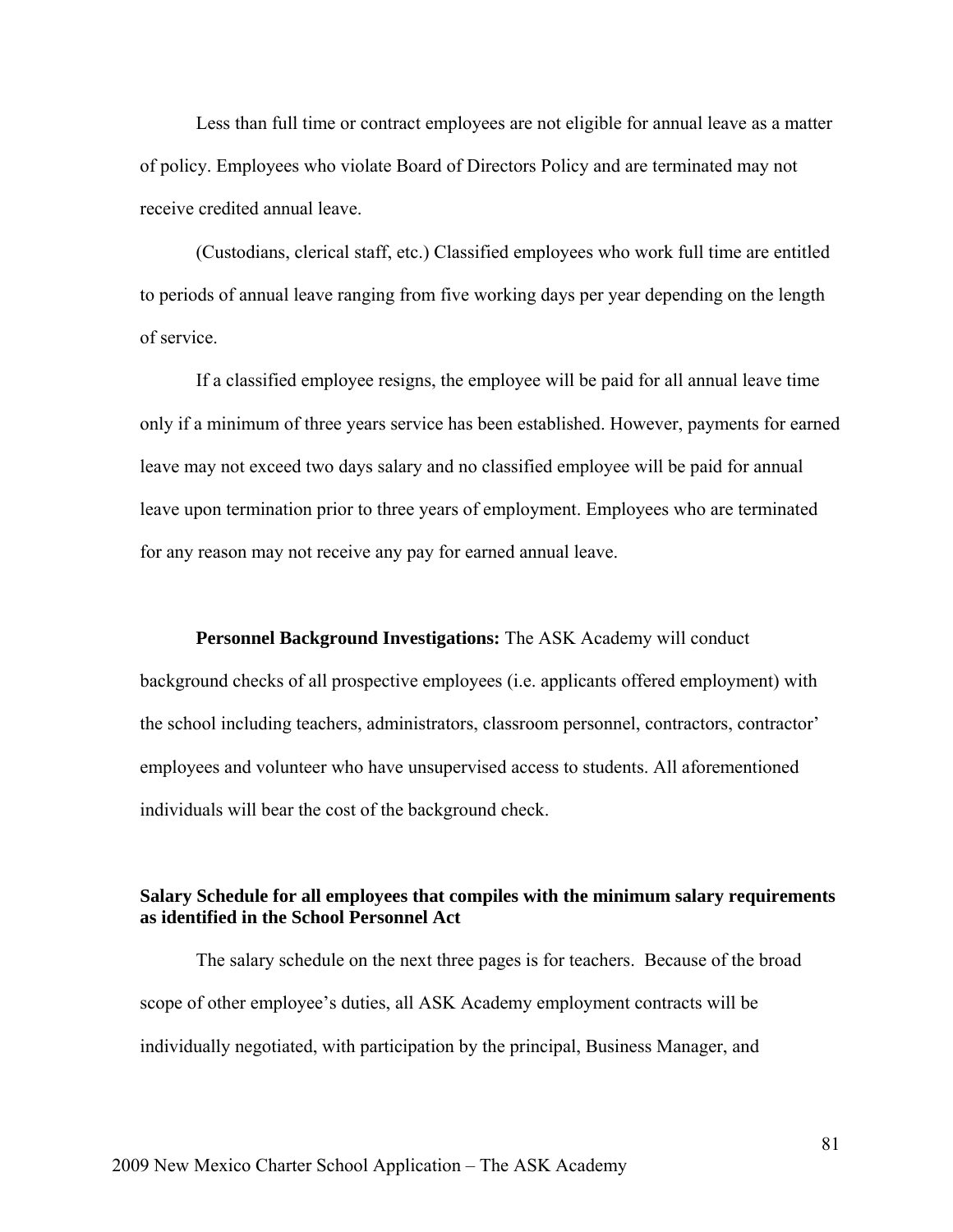prospective employee, and approval of the Board of Directors. Latitude is granted to all in these negotiations, within the limits of state law and The ASK Academy policy.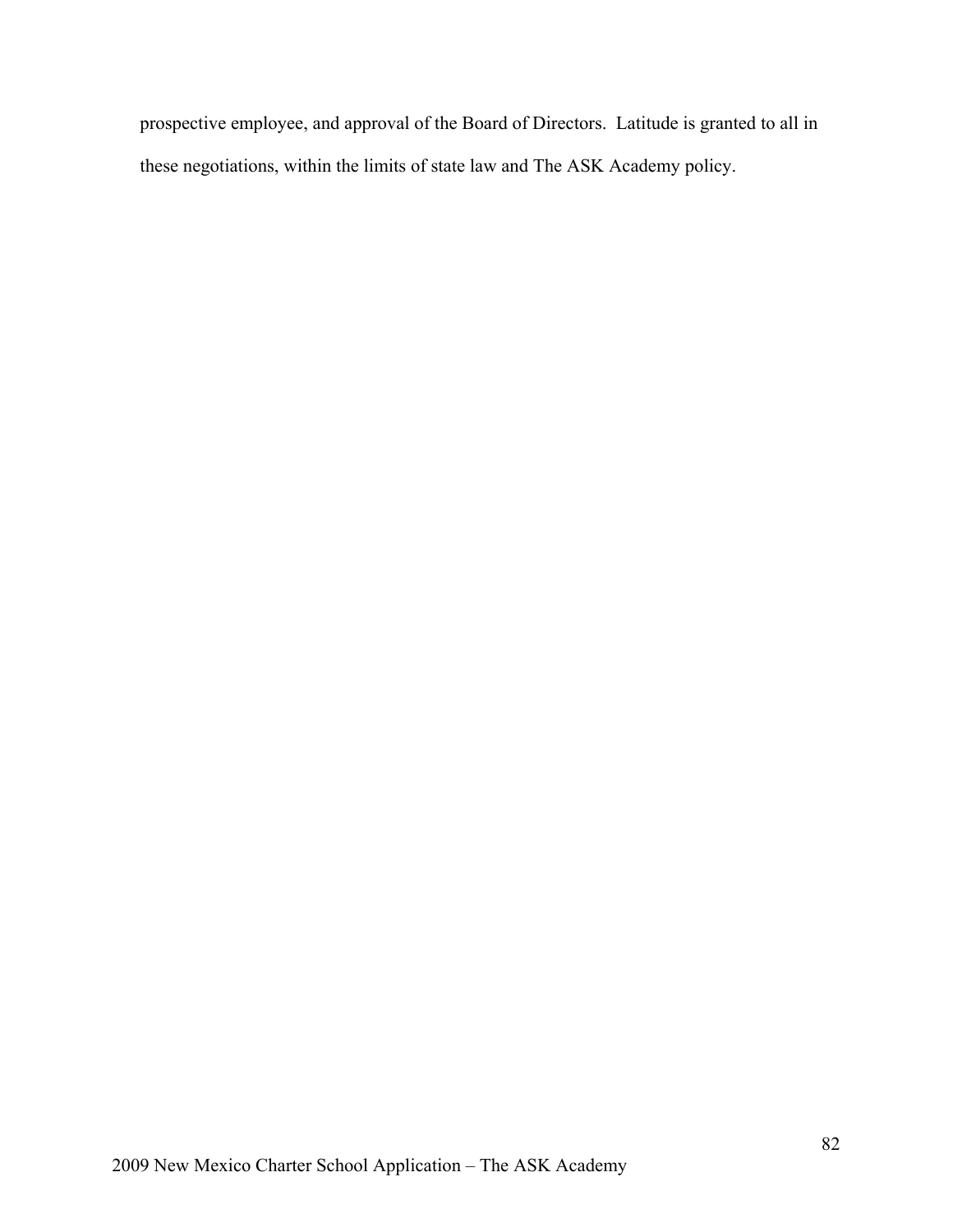# **The ASK Academy – A STEM Innovation Proposed Salary Schedule - Licensed Instructional Staff LEVEL I 2009-10 SY**

|                           | 2008-09<br>183 days | 2008-09<br>183 days | 2008-09<br>183 days | 2008-09<br>183 days | 2008-09 183<br>days |
|---------------------------|---------------------|---------------------|---------------------|---------------------|---------------------|
| Years Exp.                | <b>BA</b>           | <b>BA+15</b>        | BA+45 or MA         | $MA+15$             | MA+45 or PHD        |
| $\mathbf 0$               | \$32,176            | \$33,143            | \$33,412            | \$34,438            | \$36,357            |
| $\mathbf{1}$              | \$32,821            | \$33,807            | \$34,081            | \$35,128            | \$37.085            |
| $\overline{c}$            | \$33,804            | \$34,137            | \$35,416            | \$36,668            | \$38,848            |
| $\ensuremath{\mathsf{3}}$ | \$34,136            | \$34,252            | \$35,485            | \$37,213            | \$39,482            |
| $\overline{\mathbf{4}}$   | \$34,252            | \$34,366            | \$35,574            | \$37,757            | \$40,048            |
| 5                         | \$34,366            | \$34,480            | \$36,113            | \$38,301            | \$40,614            |
| 6                         | \$34,480            | \$34,595            | \$36,653            | \$38,847            | \$41,181            |
| $\overline{7}$            | \$34,595            | \$34,710            | \$37,192            | \$39,391            | \$41,748            |
| 8                         | \$34,710            | \$34,824            | \$38,117            | \$39,936            | \$42,316            |
| $\boldsymbol{9}$          | \$34,824            | \$35,105            | \$38,659            | \$40,483            | \$42,884            |
| 10                        | \$34,938            | \$35,633            | \$39,199            | \$41,030            | \$43,450            |
| 11                        | \$35,105            | \$36,158            | \$39,740            | \$41,575            | \$44,019            |
| 12                        | \$35,633            | \$36,685            | \$40,283            | \$42,119            | \$44,587            |
| 13                        | \$36,158            | \$37,211            | \$40,823            | \$42,666            | \$45,154            |
| 14                        | \$37,211            | \$38,265            | \$41,908            | \$43,762            | \$46,294            |
| 15                        | \$38,265            | \$39,319            | \$42,990            | \$44,857            | \$47,430            |
| 16                        | \$39,319            | \$40,372            | \$44,075            | \$45,952            | \$48,567            |
| 17                        | \$40,372            | \$41,424            | \$45,158            | \$47,044            | \$49,704            |
| 18                        | \$41,424            | \$42,477            | \$46,243            | \$48,140            | \$50,844            |
| 19                        | \$42,477            | \$43,531            | \$47,328            | \$49,232            | \$51,978            |
| 20                        | \$42,637            | \$44,582            | \$48,413            | \$50,327            | \$53,117            |
| 21                        | \$42,797            | \$45,637            | \$49,493            | \$51,419            | \$54,253            |
| 22                        | \$42,957            | \$46,688            | \$50,577            | \$52,514            | \$55,391            |
| 23                        | \$43,114            | \$46,848            | \$51,662            | \$53,607            | \$56,529            |
| 24                        | \$43,276            | \$47,009            | \$52,747            | \$54,702            | \$57,667            |
| 25                        | \$43,434            | \$47,167            | \$53,829            | \$55,796            | \$58,806            |
| 26                        | \$43,594            | \$47,329            | \$54,915            | \$56,891            | \$59,942            |

191-day/7 hours per day contract

Additional college hours will only be awarded in compliance with school board policy Up to 15 years out-of-district experience will be granted.

Only university credits will be applied for salary training credits.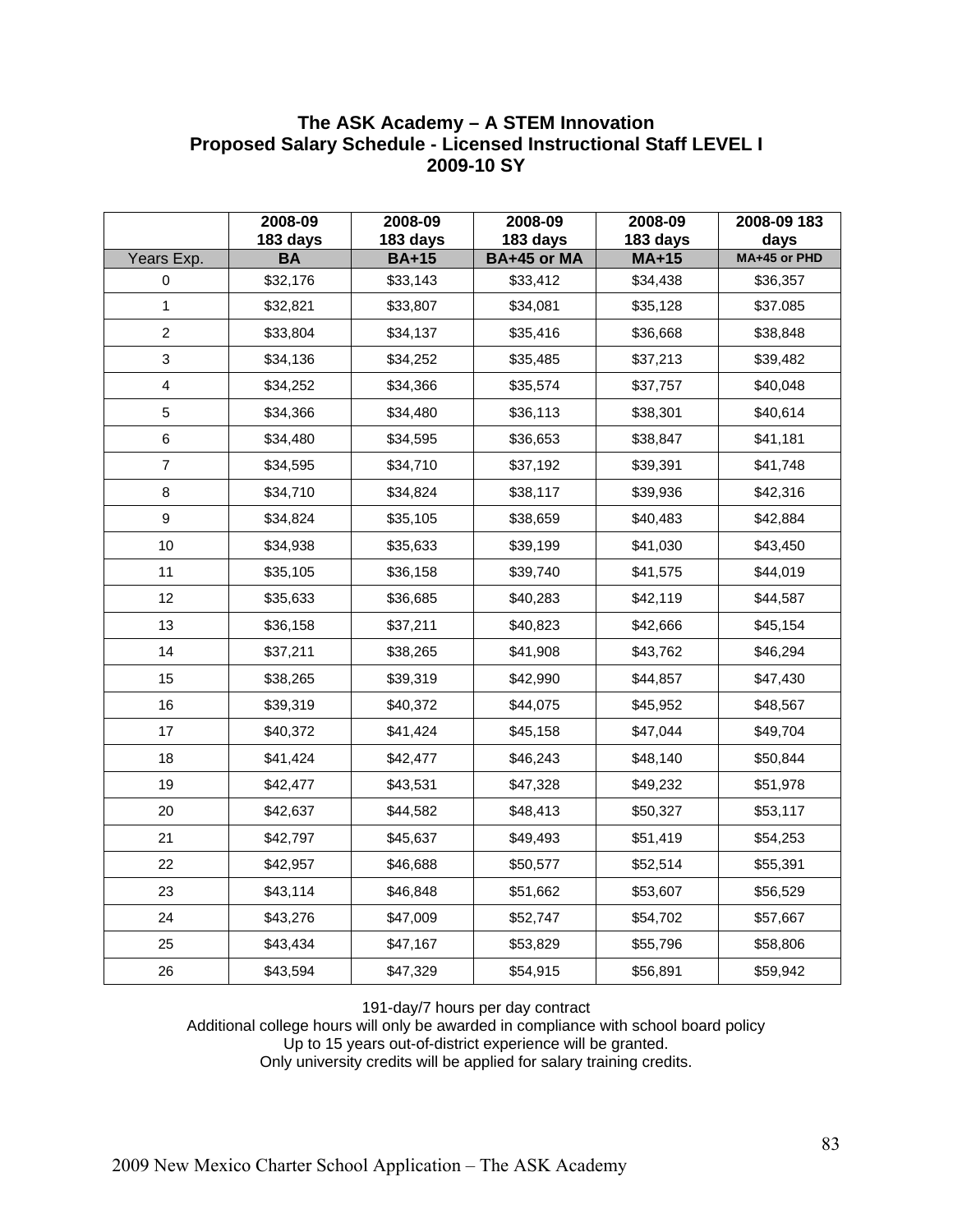## **The ASK Academy – A STEM Innovation Proposed Salary Schedule - Licensed Instructional Staff LEVEL II 2009-10 SY**

|                         | 2008-09<br>183 days | 2008-09<br>183 days | 2008-09<br>183 days | 2008-09<br>183 days | 2008-09 183<br>days |
|-------------------------|---------------------|---------------------|---------------------|---------------------|---------------------|
| Years Exp.              | <b>BA</b>           | <b>BA+15</b>        | BA+45 or MA         | $MA+15$             | MA+45 or PHD        |
| 0                       | \$42,231            | \$42,611            | \$43,463            | \$44,322            | \$45,219            |
| $\mathbf{1}$            | \$43,077            | \$43,464            | \$44,333            | \$45,220            | \$46,124            |
| $\boldsymbol{2}$        | \$44,368            | \$44,778            | \$45,660            | \$46,091            | \$46,521            |
| 3                       | \$44,478            | \$44,910            | \$45,751            | \$46,197            | \$46,637            |
| $\overline{\mathbf{4}}$ | \$44,589            | \$45,011            | \$45,843            | \$46,303            | \$46,755            |
| 5                       | \$44,702            | \$45,115            | \$45,935            | \$46,409            | \$46,871            |
| 6                       | \$44,813            | \$45,205            | \$46,026            | \$46,516            | \$46,988            |
| $\boldsymbol{7}$        | \$44,925            | \$45,298            | \$46,118            | \$46,623            | \$47,106            |
| 8                       | \$45,037            | \$45,412            | \$46,210            | \$46,730            | \$47,224            |
| $\boldsymbol{9}$        | \$45,150            | \$45,585            | \$46,303            | \$46,837            | \$47,341            |
| 10                      | \$45,263            | \$45,678            | \$46,396            | \$46,946            | \$47,460            |
| 11                      | \$45,376            | \$45,873            | \$46,489            | \$47,054            | \$47,579            |
| 12                      | \$45,489            | \$45,965            | \$46,581            | \$47,162            | \$47,697            |
| 13                      | \$45,603            | \$46,050            | \$46,674            | \$47,270            | \$47,817            |
| 14                      | \$45,717            | \$46,152            | \$46,768            | \$47,379            | \$47,936            |
| 15                      | \$45,832            | \$46,247            | \$47,067            | \$48,097            | \$48,056            |
| 16                      | \$45,946            | \$46,443            | \$47,263            | \$48,462            | \$48,177            |
| 17                      | \$46,061            | \$46,535            | \$47,495            | \$48,930            | \$48,297            |
| 18                      | \$46,176            | \$46,630            | \$47,841            | \$49,348            | \$49,745            |
| 19                      | \$46,292            | \$46,712            | \$47,943            | \$49,796            | \$51,610            |
| 20                      | \$46,407            | \$46,978            | \$48,824            | \$50,327            | \$51,751            |
| 21                      | \$46,523            | \$47,134            | \$49,493            | \$51,420            | \$53,751            |
| 22                      | \$46,640            | \$47,193            | \$50,578            | \$52,515            | \$54,879            |
| 23                      | \$46,756            | \$47,355            | \$51,662            | \$53,607            | \$56,006            |
| 24                      | \$46,873            | \$47,414            | \$52,746            | \$54,702            | \$57,133            |
| 25                      | \$46,990            | \$47,574            | \$53,829            | \$55,796            | \$58,261            |
| 26                      | \$47,108            | \$47,633            | \$54,915            | \$56,891            | \$59,387            |

191-day/7 hours per day contract

Additional college hours will only be awarded in compliance with school board policy Up to 15 years out-of-district experience will be granted. Only university credits will be applied for salary training credits.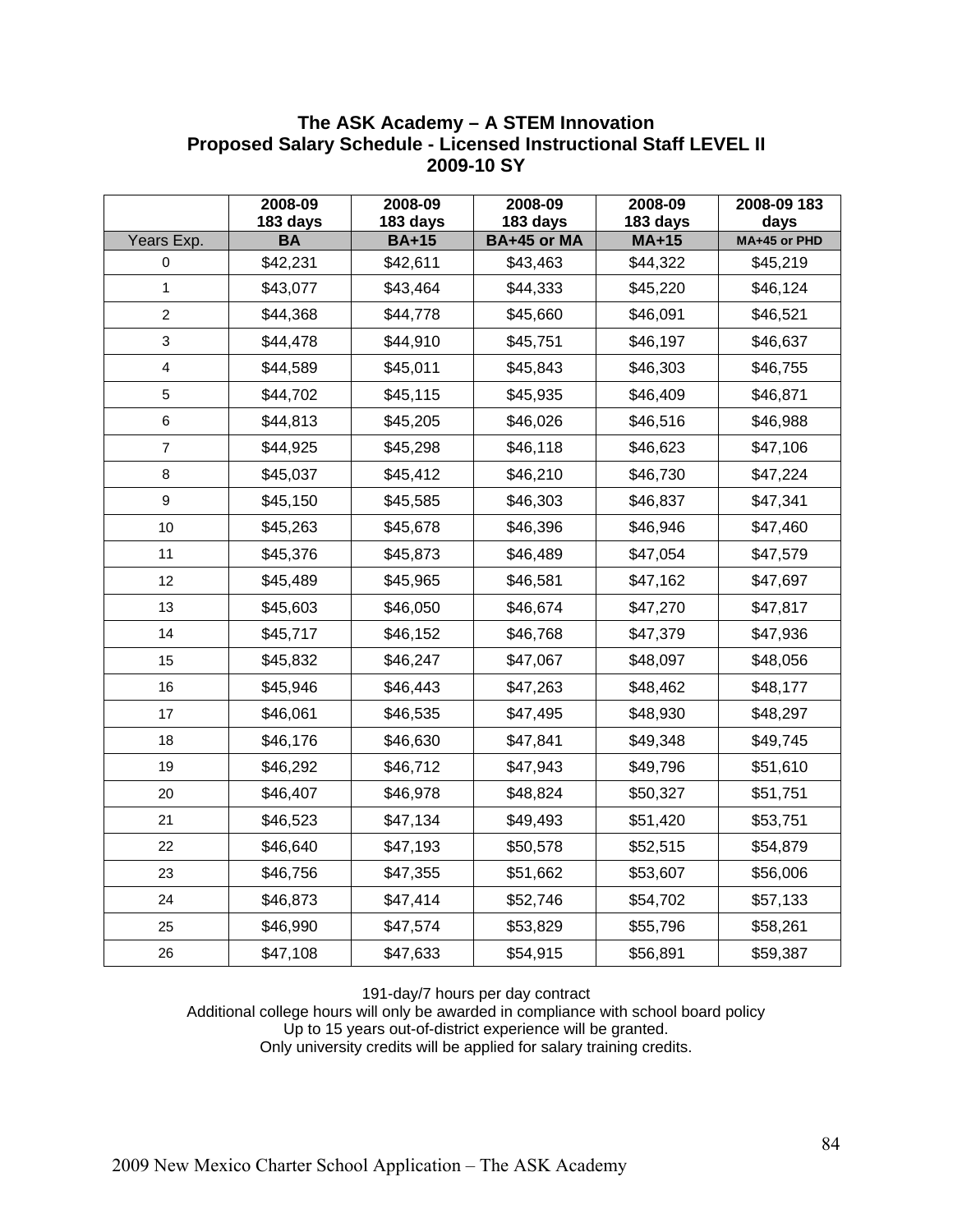| ZUUY-TU ƏT     |                  |          |              |  |  |  |  |  |
|----------------|------------------|----------|--------------|--|--|--|--|--|
| Years Exp.     | <b>MA or NBC</b> | $MA+15$  | MA+45 or PHD |  |  |  |  |  |
| 0              | \$50,275         | \$50,275 | \$50,275     |  |  |  |  |  |
| 1              | \$51,282         | \$51,283 | \$51,284     |  |  |  |  |  |
| 2              | \$51,283         | \$51,284 | \$51,285     |  |  |  |  |  |
| 3              | \$51,284         | \$51,285 | \$51,286     |  |  |  |  |  |
| 4              | \$51,285         | \$51,286 | \$51,287     |  |  |  |  |  |
| 5              | \$51,286         | \$51,287 | \$51,288     |  |  |  |  |  |
| 6              | \$51,287         | \$51,288 | \$51,289     |  |  |  |  |  |
| $\overline{7}$ | \$51,288         | \$51,289 | \$51,290     |  |  |  |  |  |
| 8              | \$51,289         | \$51,290 | \$51,291     |  |  |  |  |  |
| 9              | \$51,290         | \$51,291 | \$51,292     |  |  |  |  |  |
| 10             | \$51,291         | \$51,292 | \$51,293     |  |  |  |  |  |
| 11             | \$51,292         | \$51,293 | \$51,294     |  |  |  |  |  |
| 12             | \$51,293         | \$51,294 | \$51,295     |  |  |  |  |  |
| 13             | \$51,294         | \$51,295 | \$51,296     |  |  |  |  |  |
| 14             | \$51,295         | \$51,296 | \$51,297     |  |  |  |  |  |
| 15             | \$51,296         | \$51,297 | \$51,298     |  |  |  |  |  |
| 16             | \$51,297         | \$51,298 | \$51,299     |  |  |  |  |  |
| 17             | \$51,298         | \$51,299 | \$51,300     |  |  |  |  |  |
| 18             | \$51,299         | \$51,300 | \$51,301     |  |  |  |  |  |
| 19             | \$51,300         | \$51,301 | \$51,498     |  |  |  |  |  |
| 20             | \$51,301         | \$51,302 | \$52,625     |  |  |  |  |  |
| 21             | \$51,302         | \$51,419 | \$53,751     |  |  |  |  |  |
| 22             | \$51,303         | \$52,563 | \$54,879     |  |  |  |  |  |
| 23             | \$51,662         | \$53,608 | \$56,058     |  |  |  |  |  |
| 24             | \$52,747         | \$54,702 | \$57,186     |  |  |  |  |  |
| 25             | \$53,829         | \$55,796 | \$58,260     |  |  |  |  |  |
| 26             | \$54,915         | \$56,891 | \$59,387     |  |  |  |  |  |
|                |                  |          |              |  |  |  |  |  |

**The ASK Academy – A STEM Innovation Proposed Salary Schedule - Licensed Instructional Staff LEVEL III 2009-10 SY** 

191-day/7 hours per day contract

Additional college hours will only be awarded in compliance with school board policy Up to 15 years out-of-district experience will be granted. Only university credits will be applied for salary training credits.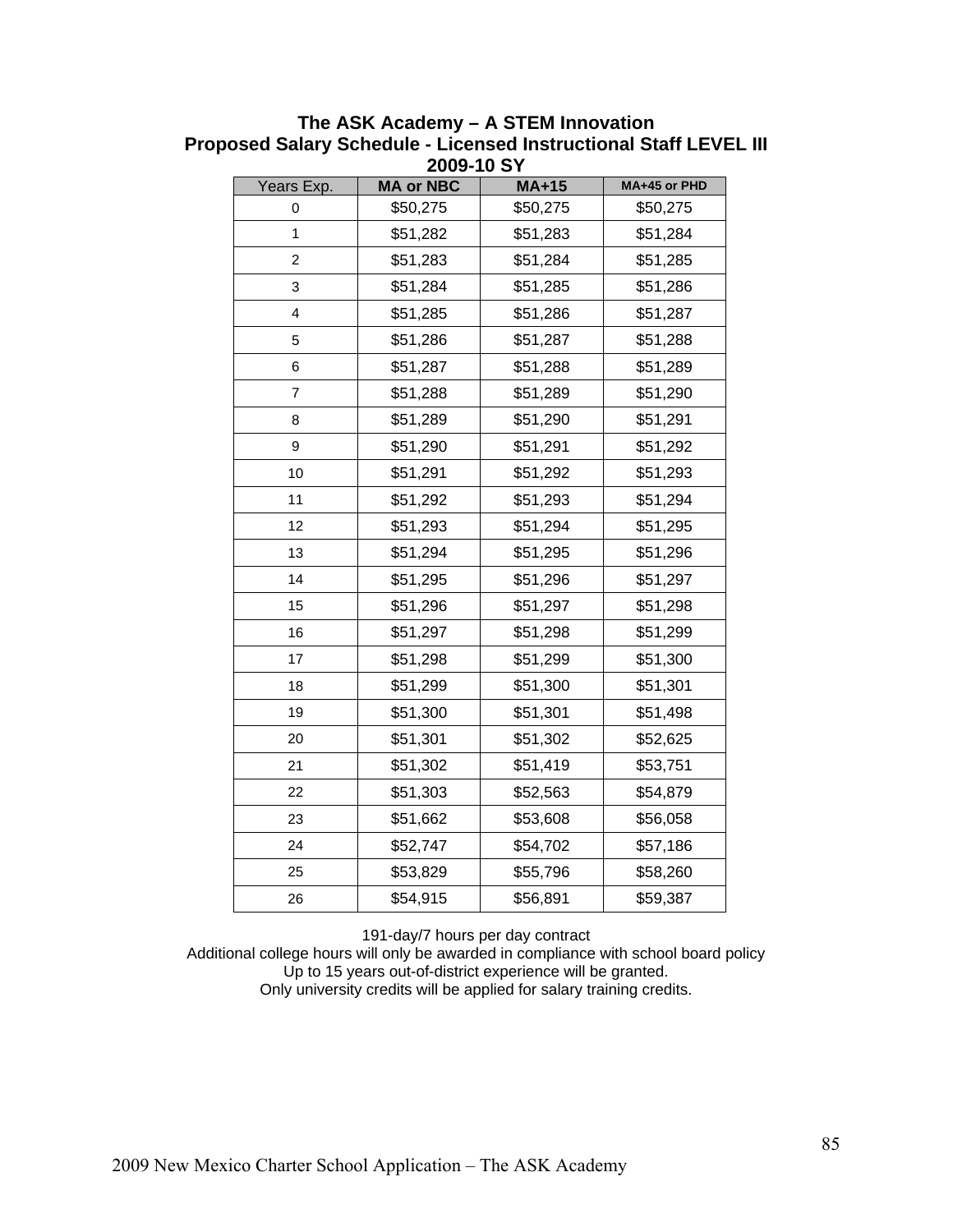# **Description of the evaluation process for staff which will include evaluation of teachers by a licensed school administrator:**

#### **Personnel Evaluations**

The principal will maintain a system of evaluation that is required of all personnel annually in concordance with the laws of New Mexico and standards as well as procedures adopted by the Public Education Department. All employees must receive, annually, one formal and a minimum of four informal evaluations by their immediate supervisors as a matter of procedure in accordance with Board of Directors policy.

 Note: Calendar for consideration of employment shall be as follows: The principal's contract for the following school year shall be considered in the spring of the current school year at a Board of Director's regularly scheduled meetings.

A level one license is a provisional license that gives a beginning teacher the opportunity, through a formal mentorship program, for additional preparation to be a quality teacher. A level two license is given to a teacher who is a fully qualified professional who is primarily responsible for ensuring that students meet and exceed department-adopted academic content and performance standards. A teacher may choose to remain at level two for the remainder of the teacher's career. A level three-A license is the highest level of teaching licensure for those teachers who choose to advance as instructional leaders in the teaching profession and undertake greater responsibilities such as curriculum development, peer intervention and mentoring. A level three-B license is for teachers who commence a new career path in school administration by becoming school administrators.

All teacher and school administrator salary systems shall be aligned with the licensure framework in a professional educator licensing and salary system.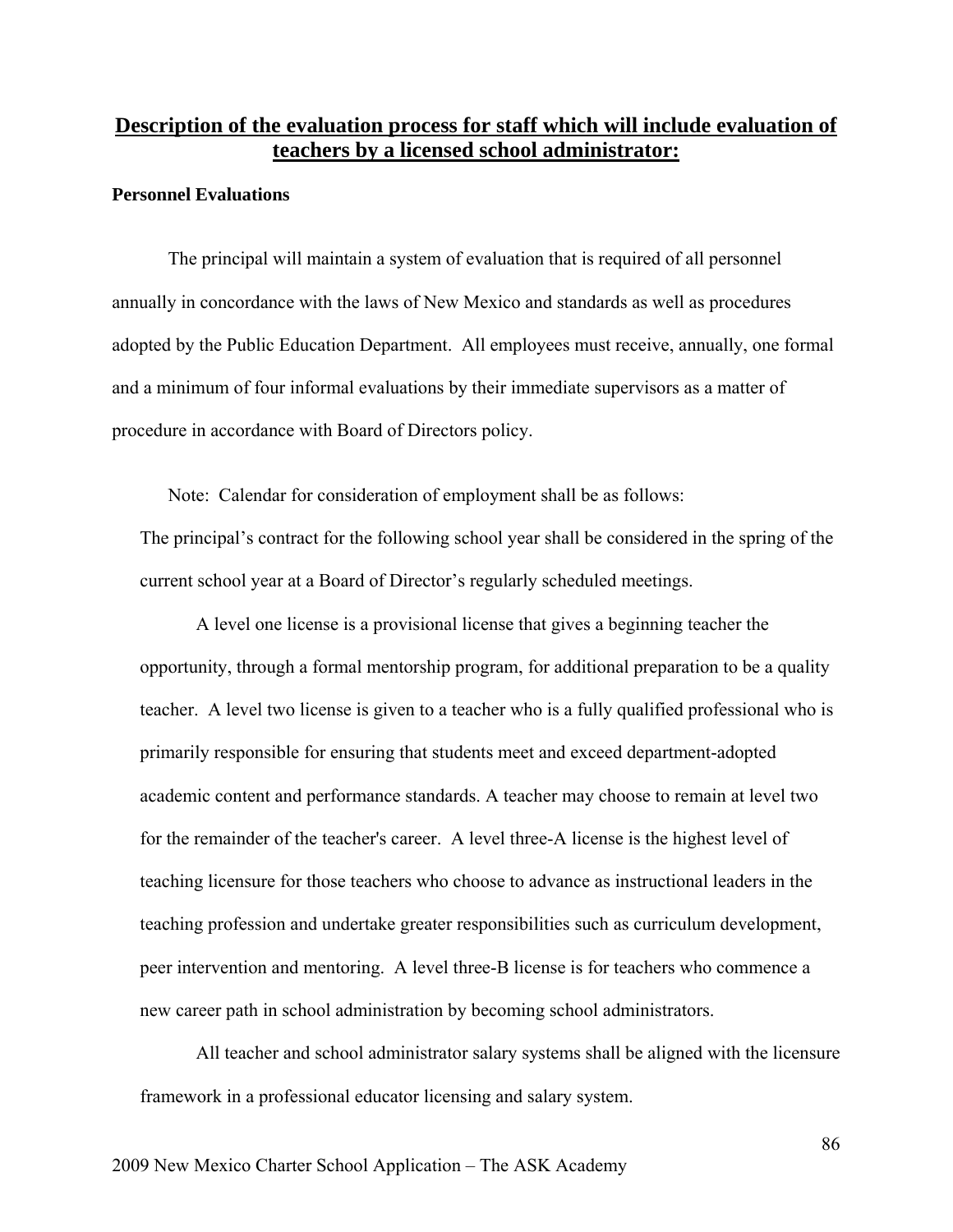#### **F. STUDENT ENROLLMENT PROCEDURES AND DISCIPLINE POLICY**

# **Description of the school's enrollment policies and procedures, including an explanation of the enrollment timeline, criteria and/or any preferences for enrollment, and lottery process:**

The ASK Academy Charter School is open to any New Mexico resident, grades 7-12. The ASK Academy accepts all students that come to the school in "good standing" with all proper records and shots if space is available.

The ASK Academy fills available spaces through a lottery process the first week of each month beginning in April. Spaces available are filled from applications randomly drawn through a lottery system according to Chapter 22-8B-4.1NMSA, 1978.

The ASK Academy's doors will be open to any  $7<sup>th</sup> - 12<sup>th</sup>$  grade student regardless of race, gender, creed or religious affiliation. The ASK Academy is a STEM innovation; therefore, the population that will gravitate to ASK will have those passions and interests.

The ASK Academy has developed projected numbers progressing through the first 5 years; SY(1): 150, SY(2): 250, SY(3): 350, SY(4) and subsequent years: 600. In SY(1), if the numbers do exceed the 150, then the members are selected by a lottery process. The interested members are assigned a number and a random number generator will determine the 150 that are selected to attend that school year. The remaining members will be placed on an ordered waiting list, generated by the random numbering generator. Members on the waiting list will be contacted to join the Academy when a seat is made available. The ASK Academy can choose to exceed the 150 limit. The procedure will be followed each year.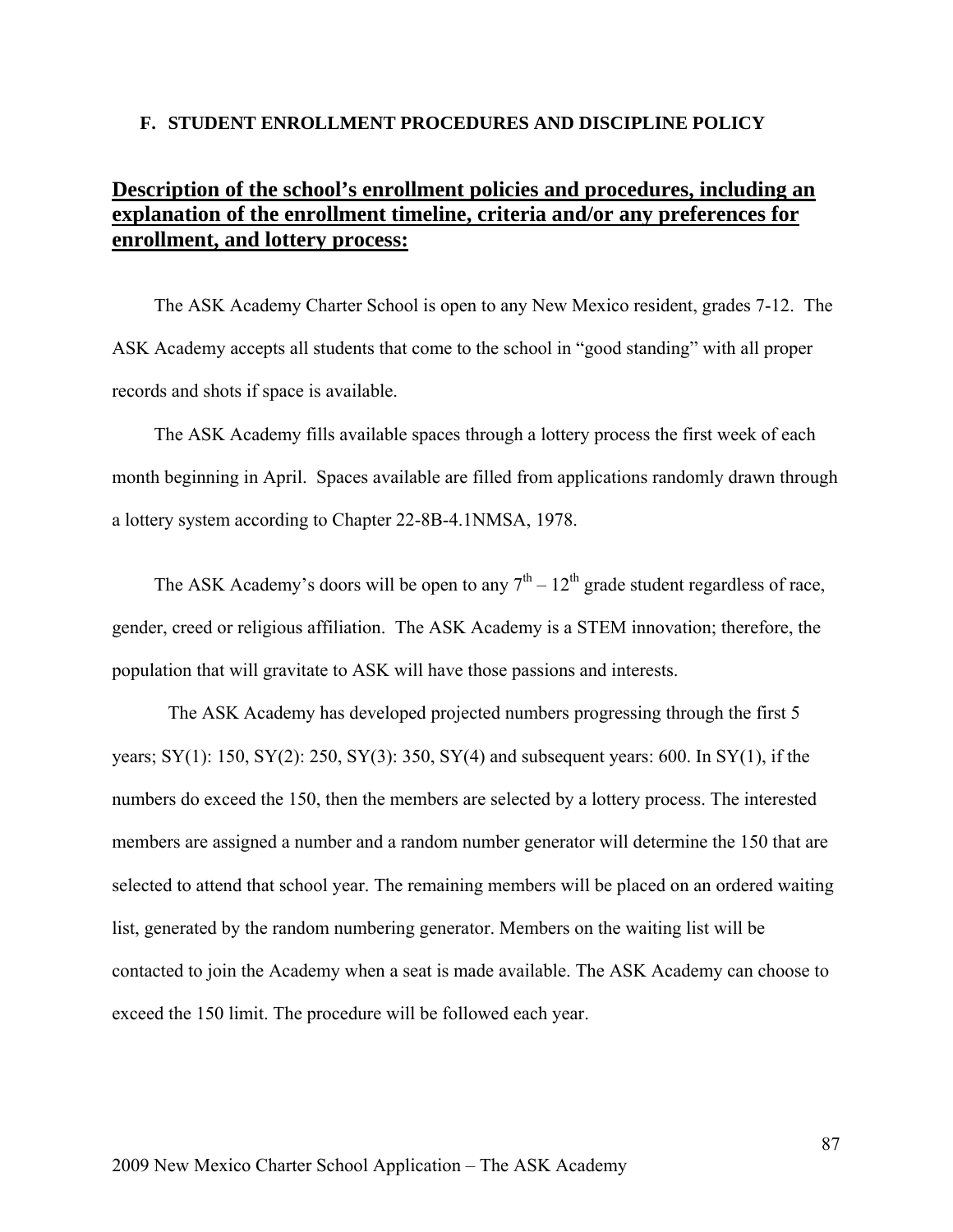# **Student discipline policy that complies with the Student Rights and Responsibilities set forth in the Public Education Department rules and regulations [6.11.2 NMAC]:**

## **The ASK Academy's proposed student discipline policy complies with the Student Rights and Responsibilities set forth in the Public Education Department rules and regulations [6.11.2 NMAC].**

#### *(See Appendix B for the proposed student discipline matrix.)*

The philosophy of the discipline policy is to encourage positive relationships. Attitudes are the first pillar of The ASK Academy. Every attempt is made to handle discipline issues in a win-win situation at the lowest level possible. This is indicated by the  $1<sup>st</sup>$  step column. When that is not appropriate, the discipline matrix will be used to standardized consequences across the campus at the  $2<sup>nd</sup>$  step.

The student discipline policy shall provide clear rules, regulation, responsibilities, rewards and consequences to the members and their families. Contracts or compacts shall be signed by members, families and school officials upon enrollment verifying the reading and understanding of said rules, regulation, responsibilities, rewards and consequences.

The ASK Academy will build a team concept, building relationships on TRUST, RESPECT AND RESPONSIBILITY. Each member will be held accountable, not just by the Academy's administration, but also by their team members.

Members will be expected to demonstrate characteristics that are necessary for a strong and productive team: punctuality to daily work hours, meeting team project timelines, delivery of minimum required project specifications, meeting individual timelines and expectations, performing individual duties assigned to them in the team projects, demonstrating trust, respect and responsibility to all, etc.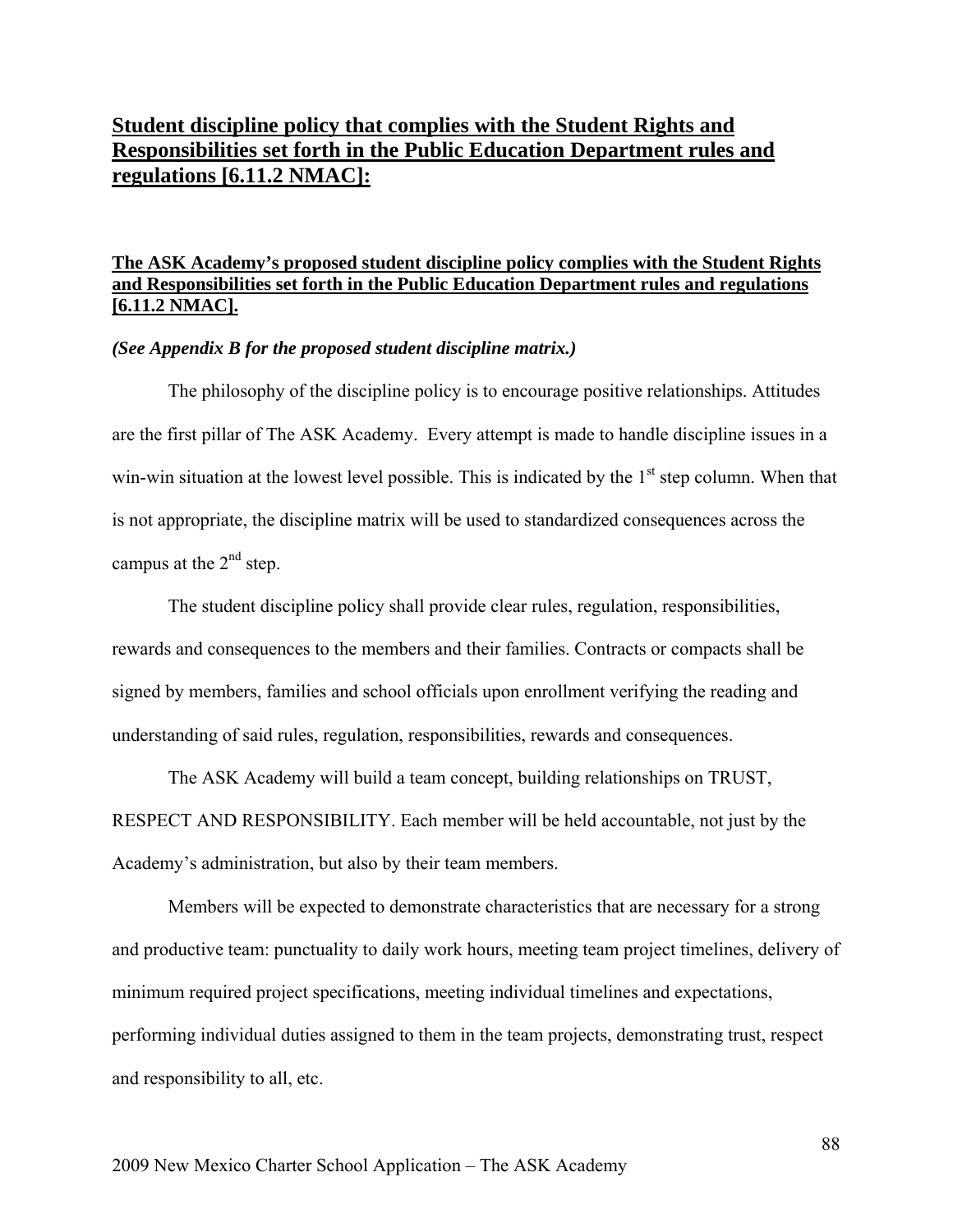Rewards will be things like team and/or individual recognitions, celebrations and rewards occurring in a regularly scheduled timeline; Celebrations of Success events. Consequences will be actions ranging from team probations to Academy expulsion or disenrollment.

All of these discipline procedures aligns with the Student Rights and Responsibilities set forth in the Public Education Department rules and regulations [6.11.2 NMAC] http://www.nmcpr.state.nm.us/nmac/parts/title06/06.011.0002.htm

### **G. FACILITIES**

## **The school site has not been selected/secured:**

The ASK Academy will be located in the Northwest section of Albuquerque or the city of Rio Rancho. The desire is to service this community with its unique STEM curriculum.

The ASK Academy's facility needs to be around 60,000 to 80,000 square feet to adequately accommodate the maximum 600 population.

The facility will have a centralized commons area where one would find the Academy's "My Spaces". My Spaces are individual work spaces for each member of the Academy. This will allow for individual tasks to be accomplished but also provide each team a space to collaborate and flourish. Each member of the Academy will have their own laptops, desk, chair, and small storage spaces. This will contribute to the mission of developing learning ownership in the learning process; thus engaging the learner into the learning process. It is in the My Space areas that they teams will plan, work, assign individual project responsibilities, and individually register for the upcoming core standard classroom sessions. This reinforces the missions of building relationships, teamwork and collaboration.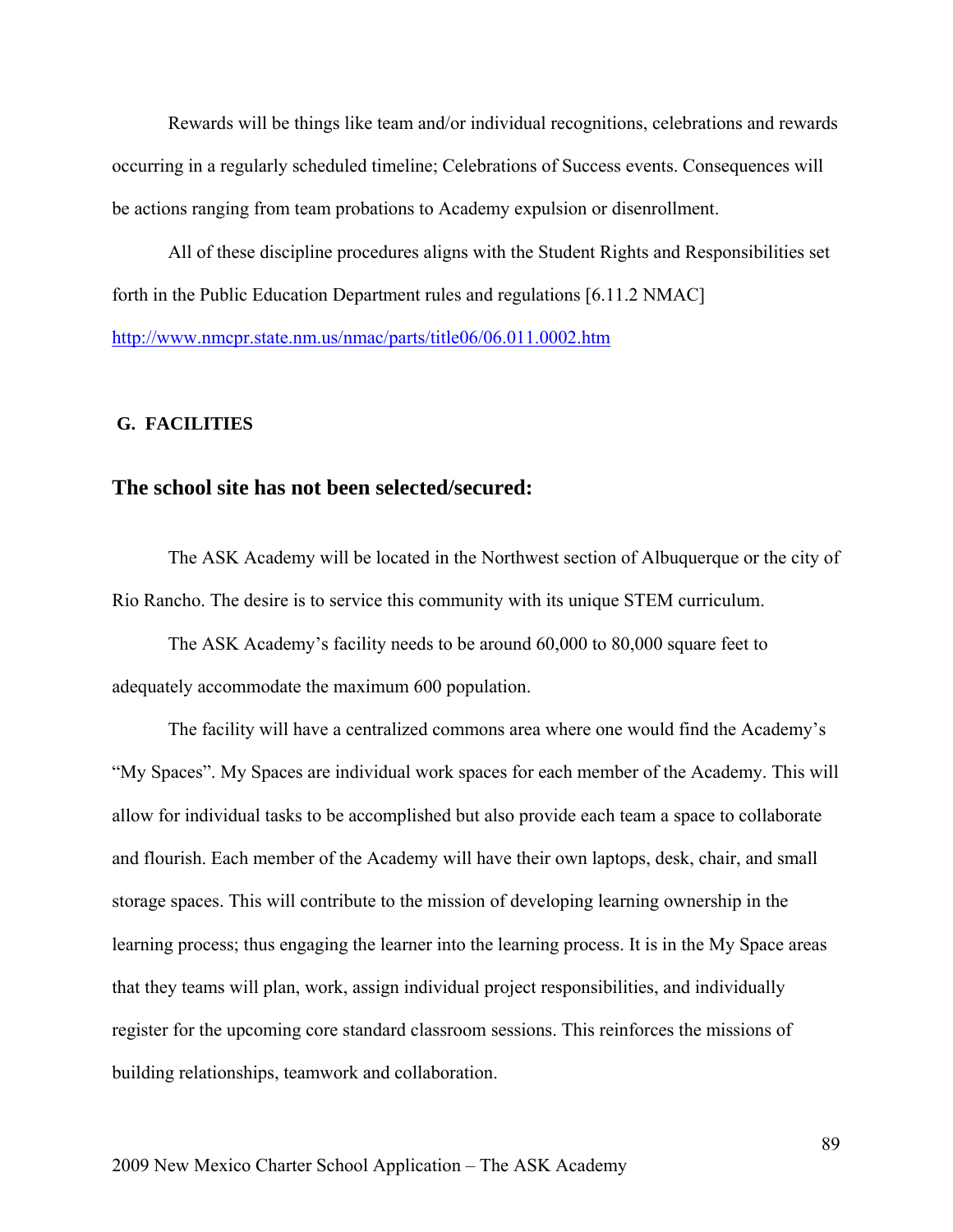The open space area will also create opportunities to overcome inherent issues like noise pollution, air quality, lighting, aesthetics, etc. These will be issues that the members themselves are going to be involved in overcoming. For example, the acoustic design of the areas. What materials should be used for the flooring, ceilings, and walls to reduce, absorb, and reflect sound as needed? This involved process will be followed to address other issues that may arise concerning the benefits of natural light, air quality, environmental aesthetics, etc.

Around the perimeter of the My Space areas will be classroom session studios, project labs, computer labs, conference rooms, teacher offices, Admin offices and ASK partners member offices. The walls separating the commons area and these rooms will be transparent, with draw blinds, to allow visibility or minimize distraction, and contribute to the Academy's spirit of freedom to learn. The learning occurs in the classrooms, labs studios and conference rooms will be visible by all. This facility design reinforces the missions of building relationships, teamwork, design thinking and collaboration.

The teacher office areas will create collaborative opportunities for them as well. Sharing work spaces with team members will make the collaboration between the cross curricular experts easier.

The office spaces made available for the ASK partners will make their collaboration time easier when they are at the Academy. They can use the office space to work with individual, small group of members, make business calls, or any other work necessary to promote the mission of The ASK Academy. Company logos and company names on the outside of the office doors will be an everyday tribute to the collaboration efforts of The ASK Academy with STEM partners form industry and university.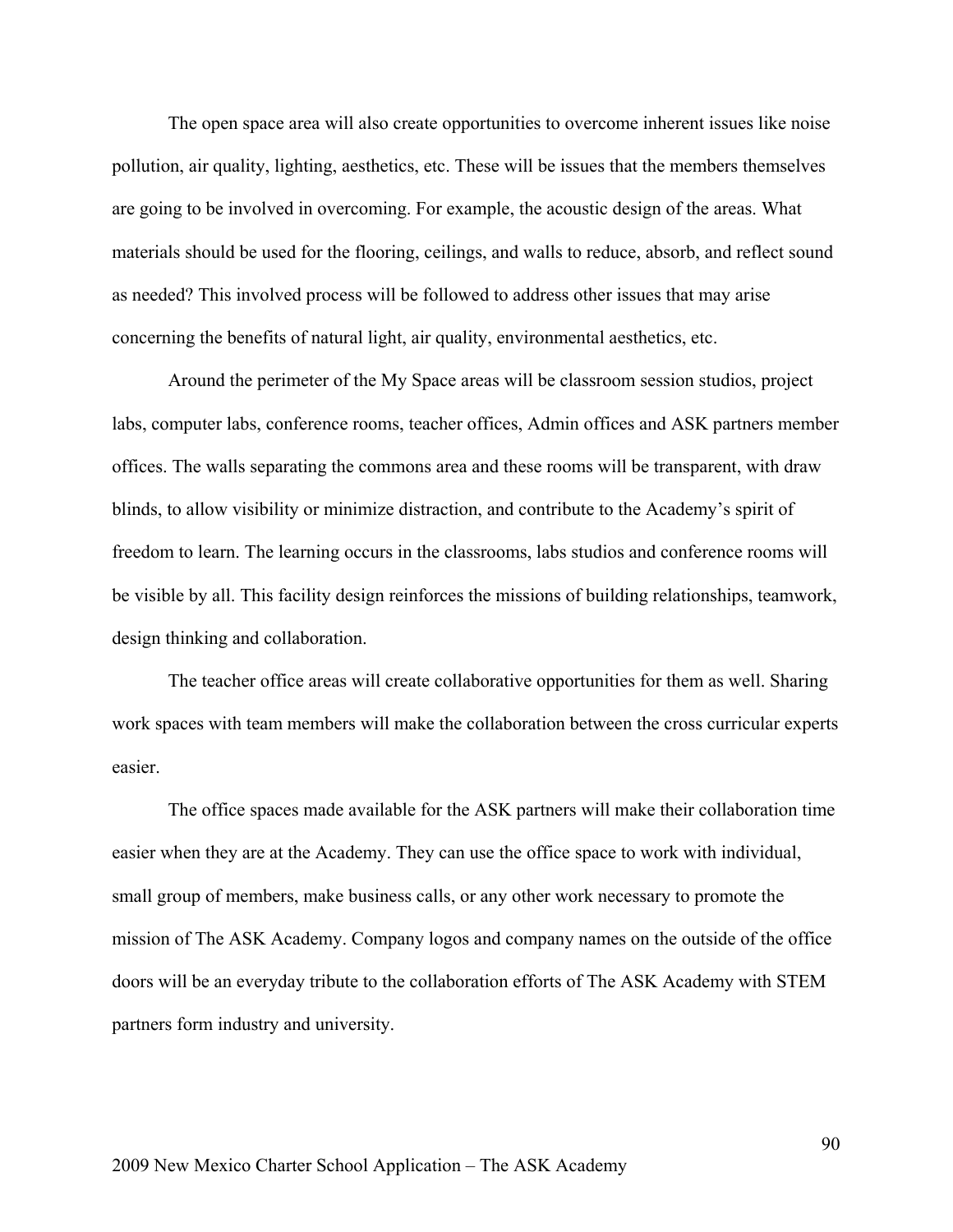The ASK Academy Board of Directors includes members with a background in facilities and interior design. The plan for securing an adequate facility is to retain the services of a commercial realtor, identify a space, design the educational layout, and negotiate a lease. The ASK Academy will work with the lesser to ensure the facility complies will all applicable state laws and occupancy codes.

Additionally, The ASK Academy is in conversation with local investors to provide a build to suit facility for members of the entire New Mexico charter school movement. The team identifies high traffic areas of a community and purchases the land. The land is large enough that the school can be built. On the traffic side of land, investors can place retail and/or commercial buildings. With the investors and the school being the landlords of the commercial buildings, they can be leased to create a constant funding flow for the school and provide a return on the investment.

It is our understanding that schools are not allowed to spend public money to improved privately leased buildings. Unless we have misunderstood, no application for capital outlay assistance will be made at this time.

## **H. Other Student Services**

#### **Transportation:**

No transportation services to and from school will be provided. All field trip transportation will be provided by The ASK Academy in accordance with applicable laws. The ASK Academy expects to be located near public transportation; otherwise parents will be required to transport students to and from school.

#### **Food Services:**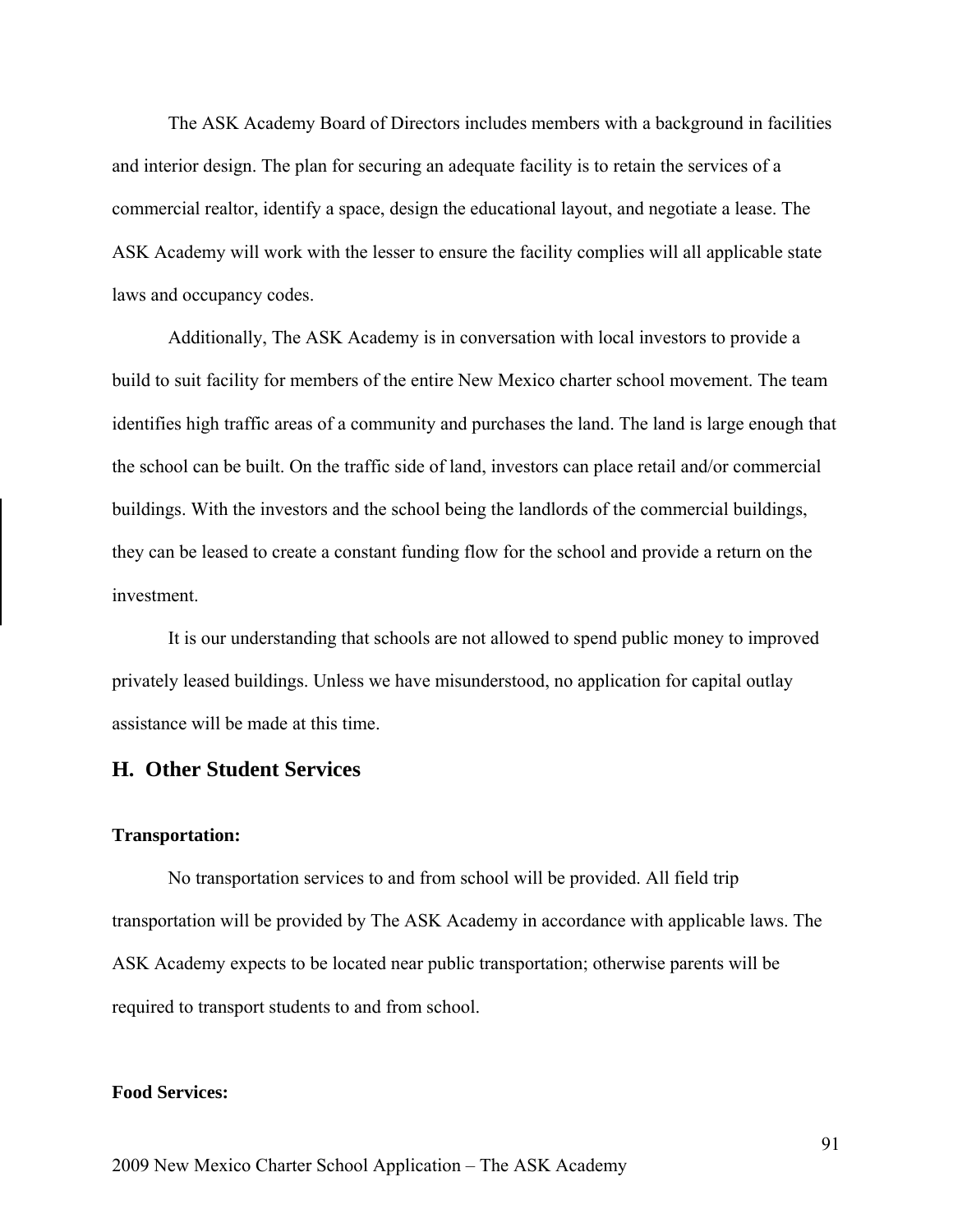No food services will be provided The ASK Academy. Student will be expected to bring their lunch to school. Snack machines will be provided in accordance with the New Mexico Healthy Schools Law. The ASK Academy expects to be located near commercial food services. Students may access the businesses for lunch.

### **Counseling Services and Contract Services:**

The ASK Academy plans to contact through an organization, such as CES, to provide the needed services. In the second year, the ASK Academy will hire a full time counselor on staff. The ASK Academy will hire a second counselor in the fourth year to maintain recommended ASCA ratios of 350:1.

### **Health Services:**

The ASK Academy plans to contact through an organization, such as CES, to provide the needed student health services.